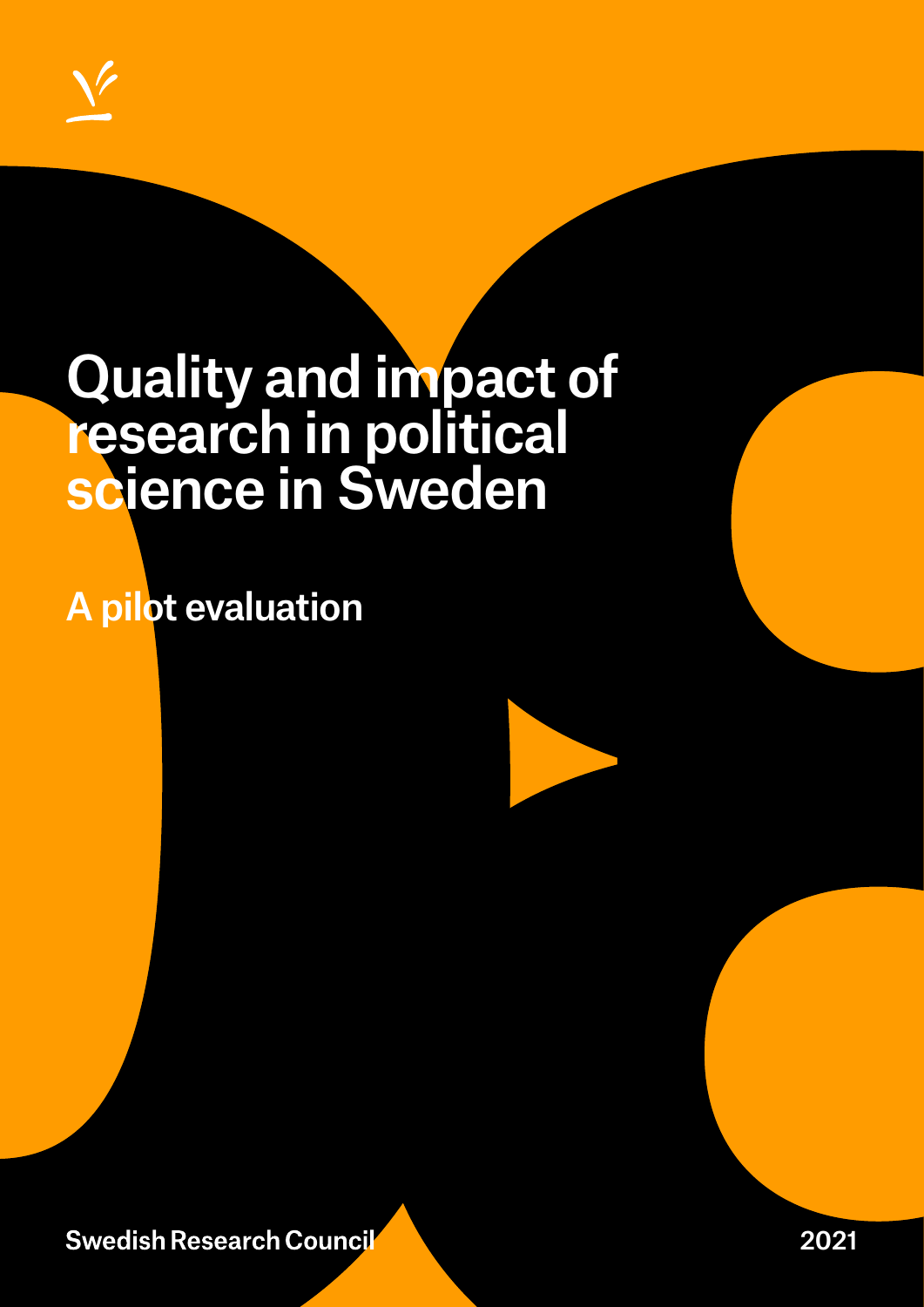## **Quality and impact of research in political science in Sweden**

A pilot evaluation

VR2108 Dnr 3.2-2018-00113 ISBN 978-91-88943-46-0

Swedish Research Council Vetenskapsrådet Box 1035 SE-101 38 Stockholm, Sweden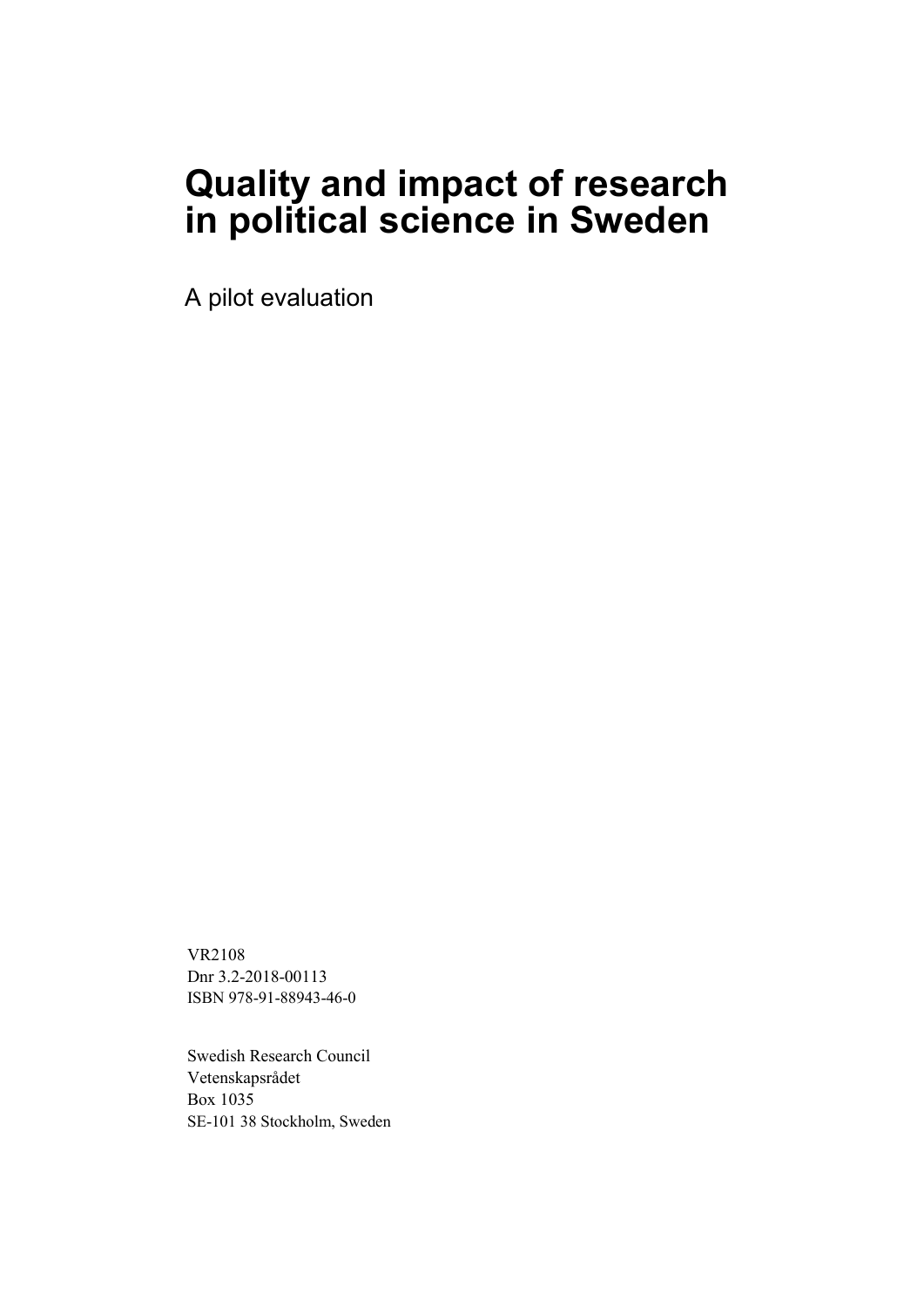## <span id="page-2-0"></span>Innehållsförteckning

| <b>Evaluation of Political Science in Sweden 2020-2021 - Expert Panel Report</b> |  |
|----------------------------------------------------------------------------------|--|
|                                                                                  |  |
|                                                                                  |  |
|                                                                                  |  |
|                                                                                  |  |
|                                                                                  |  |
|                                                                                  |  |
|                                                                                  |  |
|                                                                                  |  |
| 3. Swedish Political Science according to Standard Global Metrics 25             |  |
|                                                                                  |  |
|                                                                                  |  |
|                                                                                  |  |
|                                                                                  |  |
|                                                                                  |  |
|                                                                                  |  |
|                                                                                  |  |
|                                                                                  |  |
|                                                                                  |  |
|                                                                                  |  |
|                                                                                  |  |
|                                                                                  |  |
|                                                                                  |  |
|                                                                                  |  |
|                                                                                  |  |
|                                                                                  |  |
|                                                                                  |  |
|                                                                                  |  |
|                                                                                  |  |
|                                                                                  |  |
|                                                                                  |  |
|                                                                                  |  |
|                                                                                  |  |
|                                                                                  |  |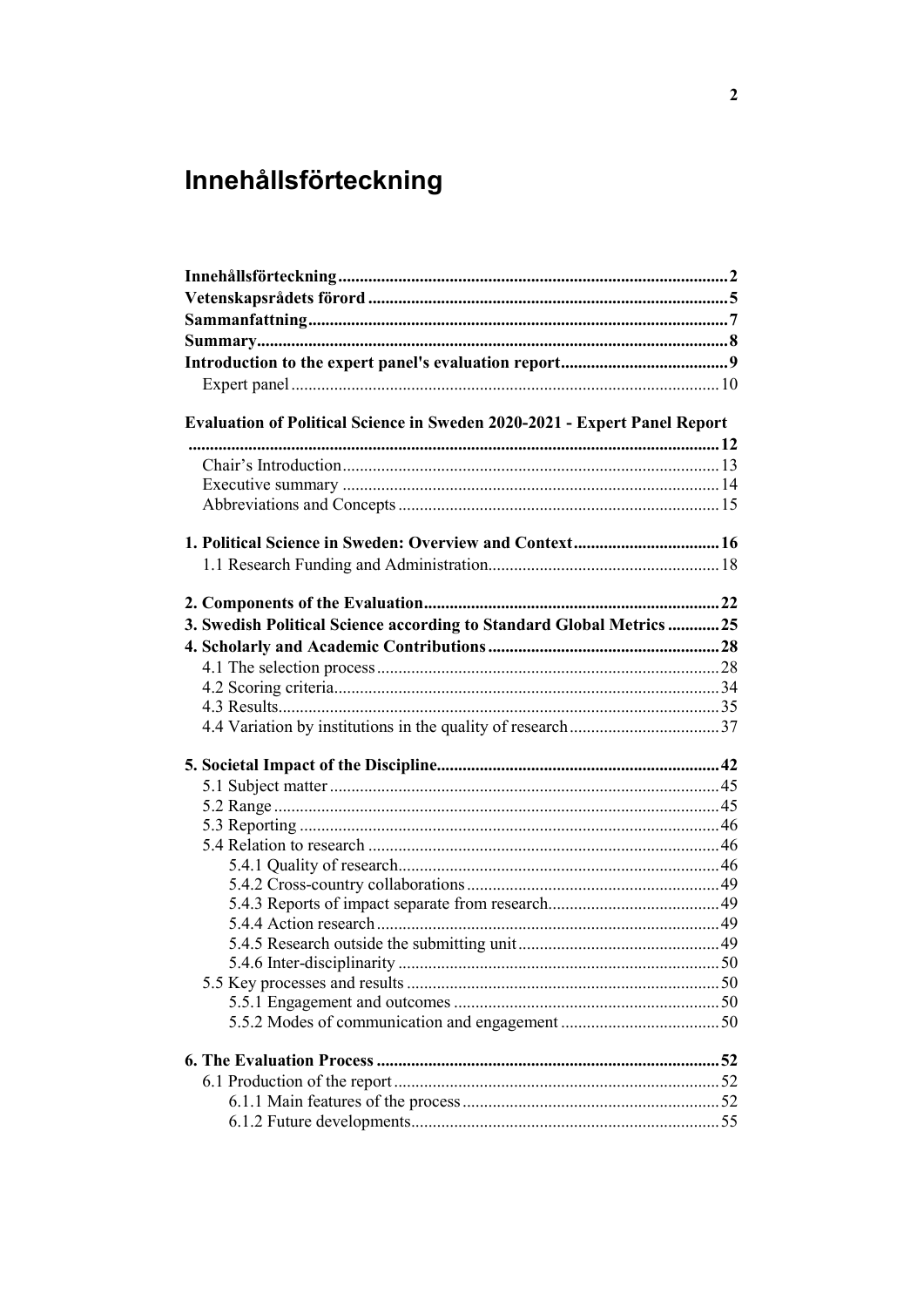| Luleå tekniska universitet (LtU) - Luleå University of Technology 85 |  |
|----------------------------------------------------------------------|--|
|                                                                      |  |
|                                                                      |  |
|                                                                      |  |
|                                                                      |  |
|                                                                      |  |
|                                                                      |  |
|                                                                      |  |
|                                                                      |  |
|                                                                      |  |
|                                                                      |  |
|                                                                      |  |
|                                                                      |  |
|                                                                      |  |
|                                                                      |  |
|                                                                      |  |
|                                                                      |  |
|                                                                      |  |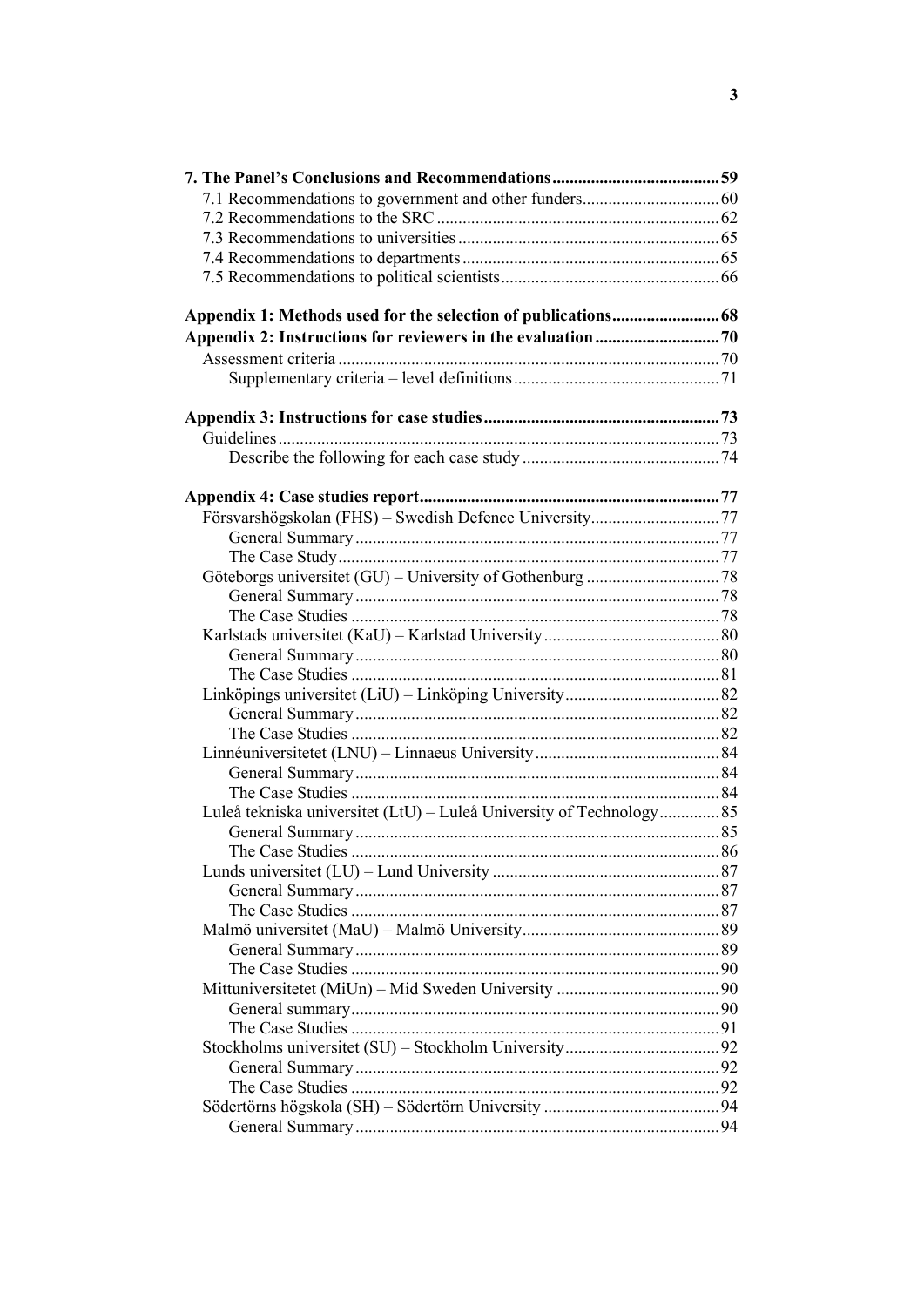| Appendix 5: Comparison of publications (journal articles and book    |  |
|----------------------------------------------------------------------|--|
|                                                                      |  |
| Appendix 6: Comparison of SwePub with the Norwegian List  107        |  |
| Appendix 7: A graphical and statistical evaluation relations between |  |

**[university size, research output and impact ................................................. 110](#page-110-0)**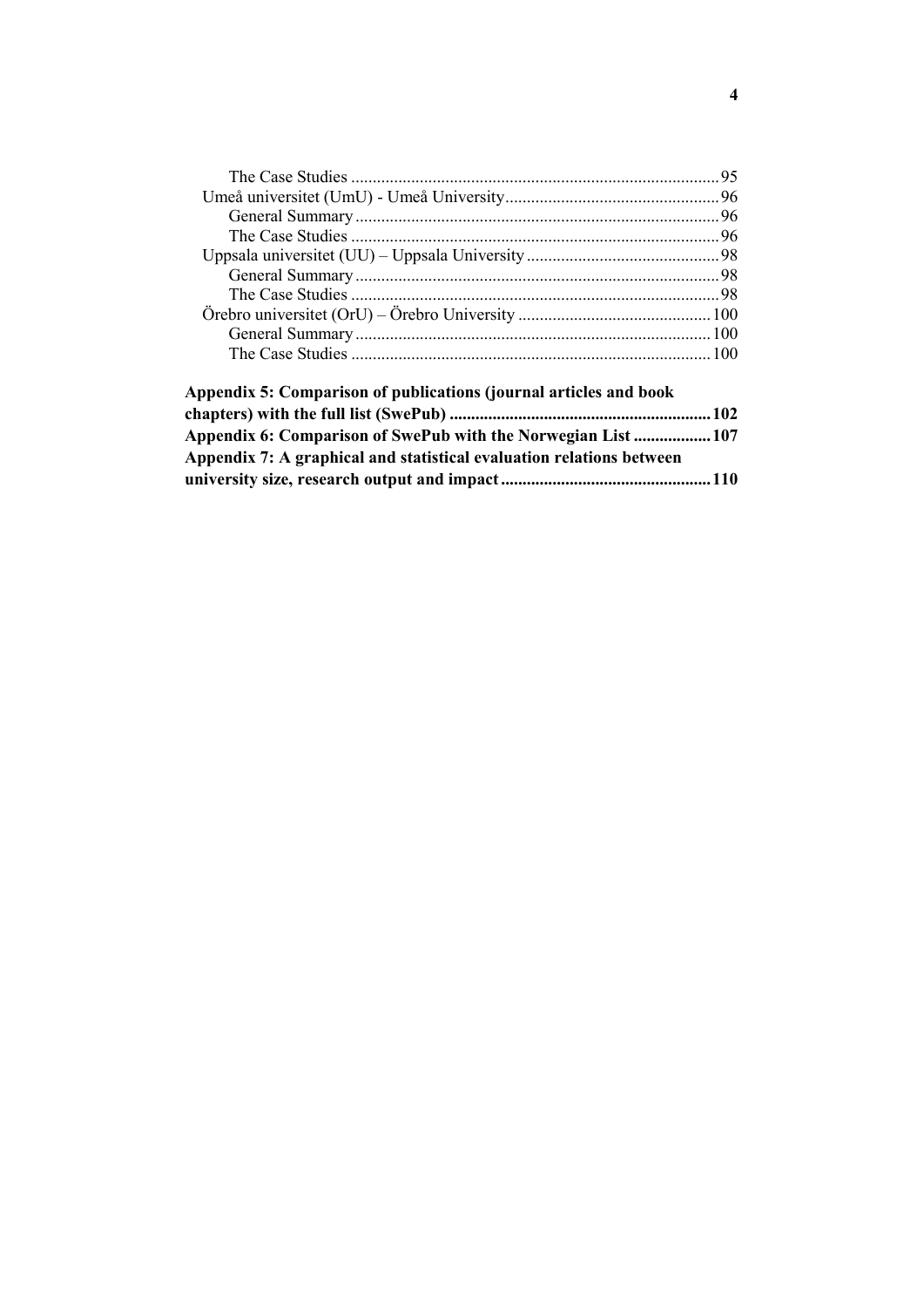## <span id="page-5-0"></span>**Vetenskapsrådets förord**

I regeringens instruktion till Vetenskapsrådet ingår uppdraget att "utvärdera forskning och bedöma forskningen och dess vetenskapliga kvalitet och betydelse" (§1:6). I enlighet med uppdraget genomför Vetenskapsrådet regelbundet utvärderingar av forskning i Sverige.

Under 2018–2019 tog Vetenskapsrådet fram ett förslag till en modell för nationella utvärderingar av forskningsämnen och tematiska forskningsområden. Det övergripande syftet med utvärderingarna är att bidra till att stärka svensk forskning. Utvärderingsmodellen är utformad för bedömning av forskningens kvalitet och genomslag i ett internationellt perspektiv. Genom att lyfta fram såväl styrkor som svagheter kan utvärderingarna utgöra underlag för att stärka forskningen; åtgärder kan vidtas av relevanta aktörer, såväl av lärosäten som finansiärer och regering.

Vetenskapsrådet har inte för avsikt att använda modellen för att utvärdera samtliga forskningsämnen enligt en fastställd utvärderingscykel. Istället handlar den om att välja ut områden där Vetenskapsrådet identifierar ett behov av en utvärdering, till exempel om det finnas indikationer på (såväl positiva som negativa) förändringar i kvalitet, omfattning eller förutsättningar. Ett annat skäl kan vara att ämnet eller det tematiska området bedöms vara av stor strategisk betydelse.

Modellen har utarbetats i samverkan med en rådgivande grupp där representanter från Sveriges universitets- och högskoleförbund och en representant från Universitetskanslersämbetet ingår. Den rådgivande gruppen har betonat att de insatser som en utvärdering kräver tar resurser från övriga verksamheter vid lärosätena. Det innebär enligt gruppen att utrymmet för lärosätena att ta fram underlag är begränsat. Vidare har den framhållit vikten av att utvärderingar enligt modellen inte dubblerar eller konkurrerar med övriga utvärderingsinsatser nationellt och vid lärosätena, utan kompletterar dessa. Efter diskussioner med den rådgivande gruppen har modellen utformats för att minimera de resurser på lärosätena som tas i anspråk för utvärderingen.

För att testa modellen har en pilotutvärdering genomförts under 2020–2021 av statsvetenskaplig forskning i Sverige. Ett viktigt kriterium för valet av statsvetenskap var att pilotutvärderingen skulle omfatta olika typer av lärosäten i Sverige, såväl universitet och högskolor som större och mindre lärosäten med spridning över landet.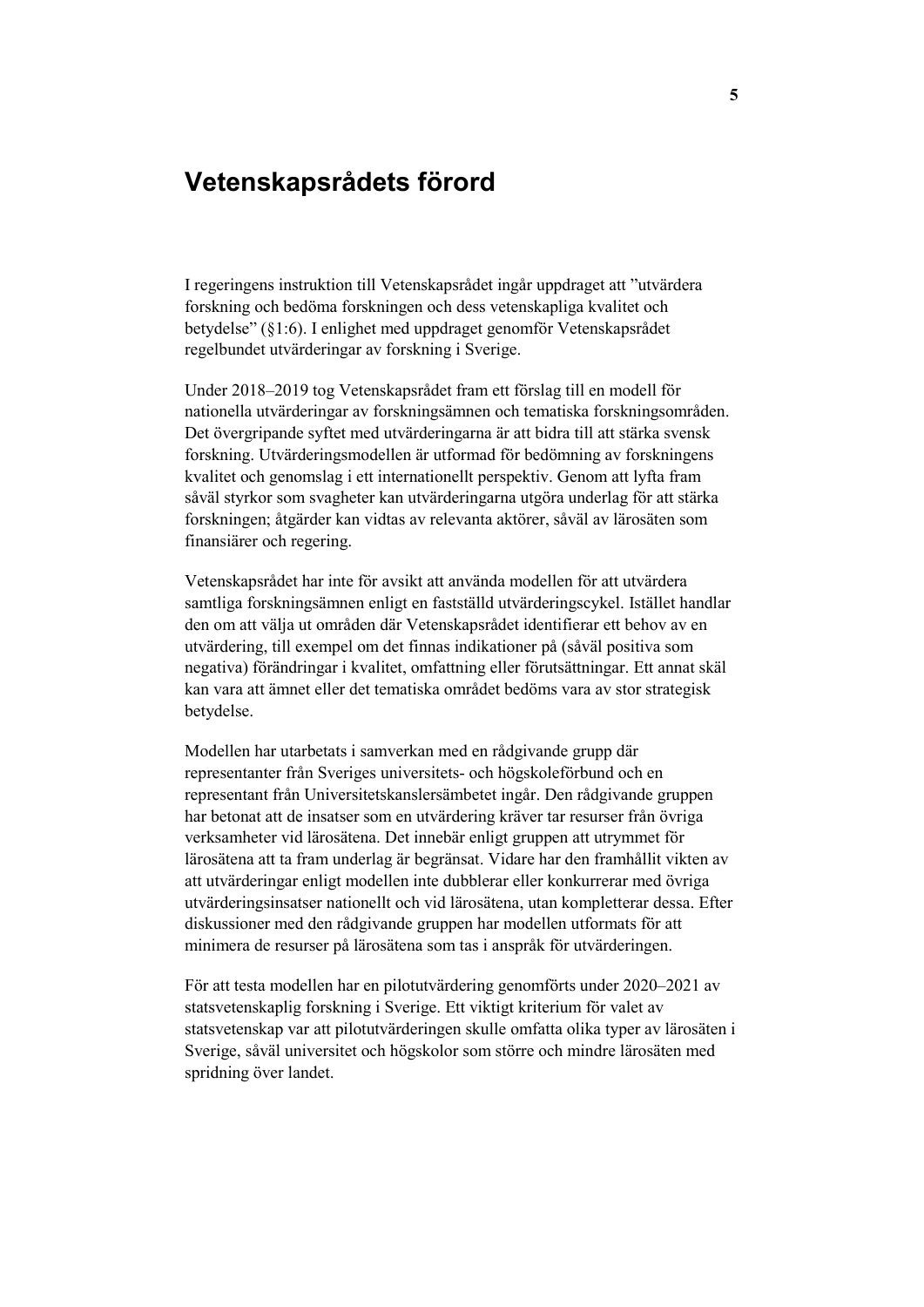Utvärderingen har utförts av en oberoende expertpanel bestående av sex internationella ämnesexperter och två nationella experter där de senare främst varit inriktade på forskningens genomslag. Panelens rapport presenteras här. Utvärderingsmodellen beskrivs i rapporten och av bilagorna framgår bland annat Vetenskapsrådets instruktioner för sammanställning av underlag och bedömning samt de kvantitativa uppgifter som panelen efterfrågat.

Panelen konstaterar att forskningen i statsvetenskap i Sverige håller hög internationell nivå. Dessutom fastslår panelen att samtliga 14 lärosäten som ingår i utvärderingen bedriver aktiv samverkan utanför akademin inom området statsvetenskap, såväl brett som med särskilt relevanta samhällspåverkande grupper. En intressant slutsats i rapporten är att forskningskvalitet och samhällsbetydelse är starkt kopplade; lärosäten vars forskningskvalitet inom statsvetenskap är hög är också framgångsrika i att nå ut med sin forskning såväl brett som till särskilt relevanta grupper.

En viktig del i panelens rapport är de förslag på åtgärder som kan medföra ytterligare förstärkning av den statsvetenskapliga forskningens kvalitet och betydelse. Panelens råd är övergripande, riktade till olika instanser och nivåer i forskningssystemet. Vetenskapsrådet noterar att panelens råd baseras på ett erkännande av ett i grunden välfungerande system för att få fram god forskning i statsvetenskap. Likväl är de viktiga och väl värda att diskuteras av berörda aktörer för ytterligare förstärkning av forskningen. I rapporten för panelen dessutom värdefulla resonemang om för- och nackdelar med den ansats och metod som tillämpats i utvärderingen.

Avslutningsvis vill Vetenskapsrådet betona panelens betydelsefulla och mycket väl utförda arbete. Panelens rapport är av stort värde såväl för berörda lärosäten som för Vetenskapsrådet. Utifrån rapporten kan Vetenskapsrådet konstatera att modellen fungerar för att ge en nationell bild av forskningens kvalitet och betydelse. Samtidigt är en fortsatt dialog om utvecklingen av modellen viktig. När piloten nu har slutförts kommer därför den dialogen att fortsätta gällande hur vi bäst går vidare med modellen i syfte att stärka den svenska forskningens kvalitet och betydelse.

Stockholm, 31 augusti 2021

*Sven Stafström*

Generaldirektör, Vetenskapsrådet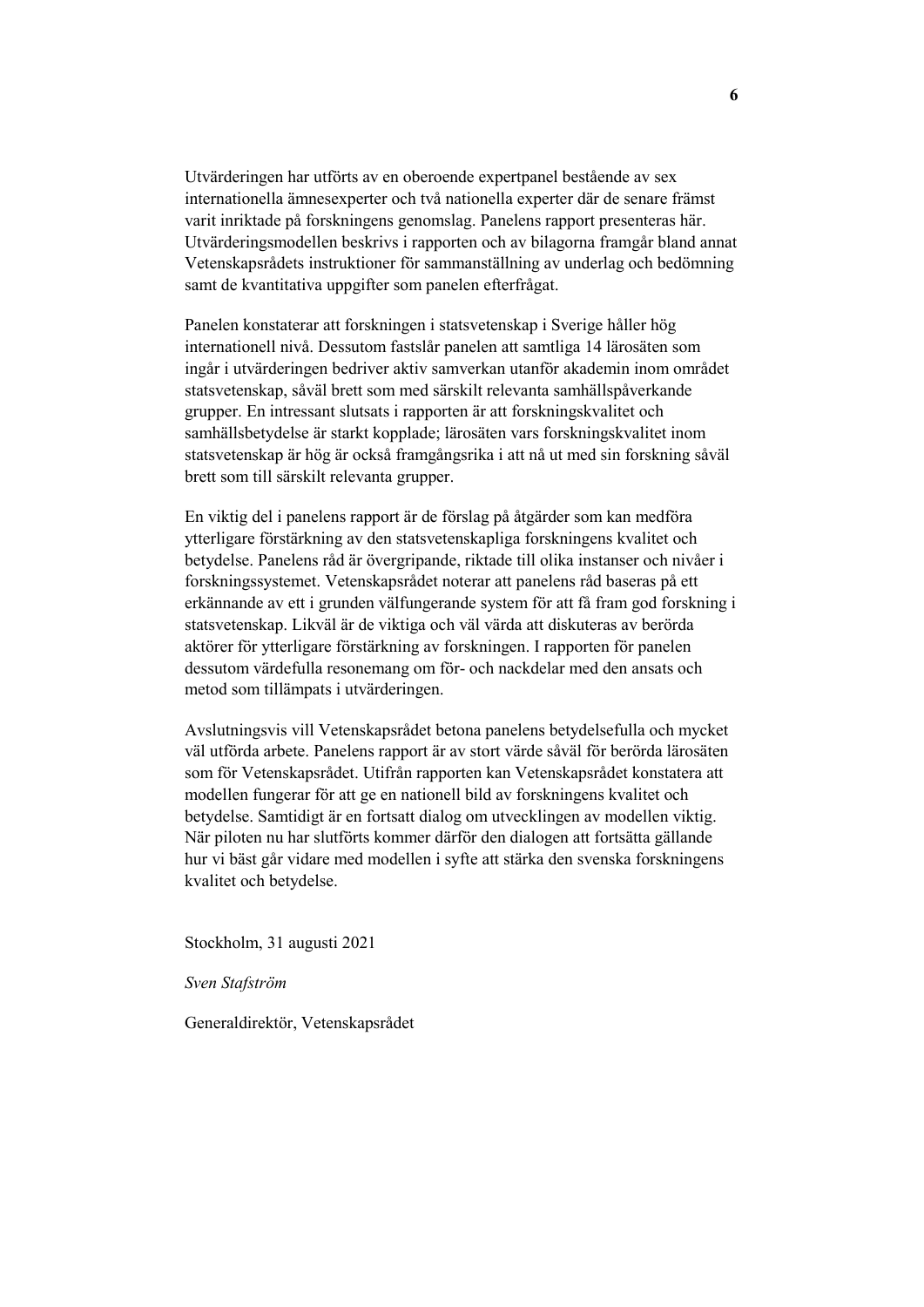## <span id="page-7-0"></span>**Sammanfattning**

Den övergripande slutsatsen i expertpanelens rapport är att forskningen i statsvetenskap i Sverige håller en hög internationell nivå. Panelen konstaterar att ur ett internationellt perspektiv är kvaliteten på forskningspublikationerna i allmänhet framstående med hänsyn till de tre bedömningskriterierna vetenskaplig originalitet, betydelse och stringens. Dessutom fastslår panelen att samtliga de 14 lärosäten som ingår i utvärderingen bedriver aktiv samverkan utanför akademin inom området statsvetenskap, såväl brett som med särskilt relevanta samhällspåverkande grupper. En slutsats i rapporten är att forskningskvalitet och samhällsbetydelse inom ämnesområdet inte tydligt kan särskiljas: lärosäten vars forskningskvalitet inom statsvetenskap är hög är också framgångsrika i att nå ut med sin forskning såväl brett som till särskilt relevanta grupper. Utmärker sig mest, med hänsyn såväl till kvaliteten i forskningen som genomslaget den får utanför akademin, gör de större och mer väletablerade lärosätena. Panelen understryker dock att goda resultat inom båda dessa områden också är vanligt förekommande bland de mindre lärosätena.

Två huvudsakliga områden för förbättringar identifieras i utvärderingen. För det första pekar den variation som trots att allt finns avseende både kvalitet och betydelse, enligt panelen, på att det finns utrymme för en generell ytterligare förstärkning inom forskningen. För det andra menar panelen att även om det produceras mycket högkvalitativ forskning i statsvetenskap i Sverige indikerar utvärderingens utfall att det är en relativt liten del av den som är verkligt internationellt nyskapande och innovativ. Panelen lyfter i rapporten fram att samtliga aktörer i forskningssystemet, såväl finansiärer som lärosäten, institutioner, avdelningar och enskilda forskare behöver finna sätt att ytterligare förstärka forskningen.

Panelen konstaterar att utvärderingen utgör ett pilotprojekt gällande möjliga former för att bedöma resultatet av forskning inom olika akademiska discipliner i Sverige, utan att förutsätta arbetsintensiva underlag från lärosätena, som självvärderingar och platsbesök. Istället har andra underlag använts, där grunden utgjorts av extern granskning av ett urval av publikationer och exempel på fallstudier gällande forskningens genomslag, som lärosätena sammanställt. Panelens slutsats är att modellen i pilotutvärderingen kan utgöra grund för framtida utvärderingar, men i rapporten resonerar och reflekterar panelen över för- och nackdelar med olika tillvägagångssätt och ansatser för utvärdering av forskning. Dessutom presenterar panelen i rapporten vissa allmänna förslag och rekommendationer om hur forskning i statsvetenskap i Sverige kan premieras och ytterligare stärkas.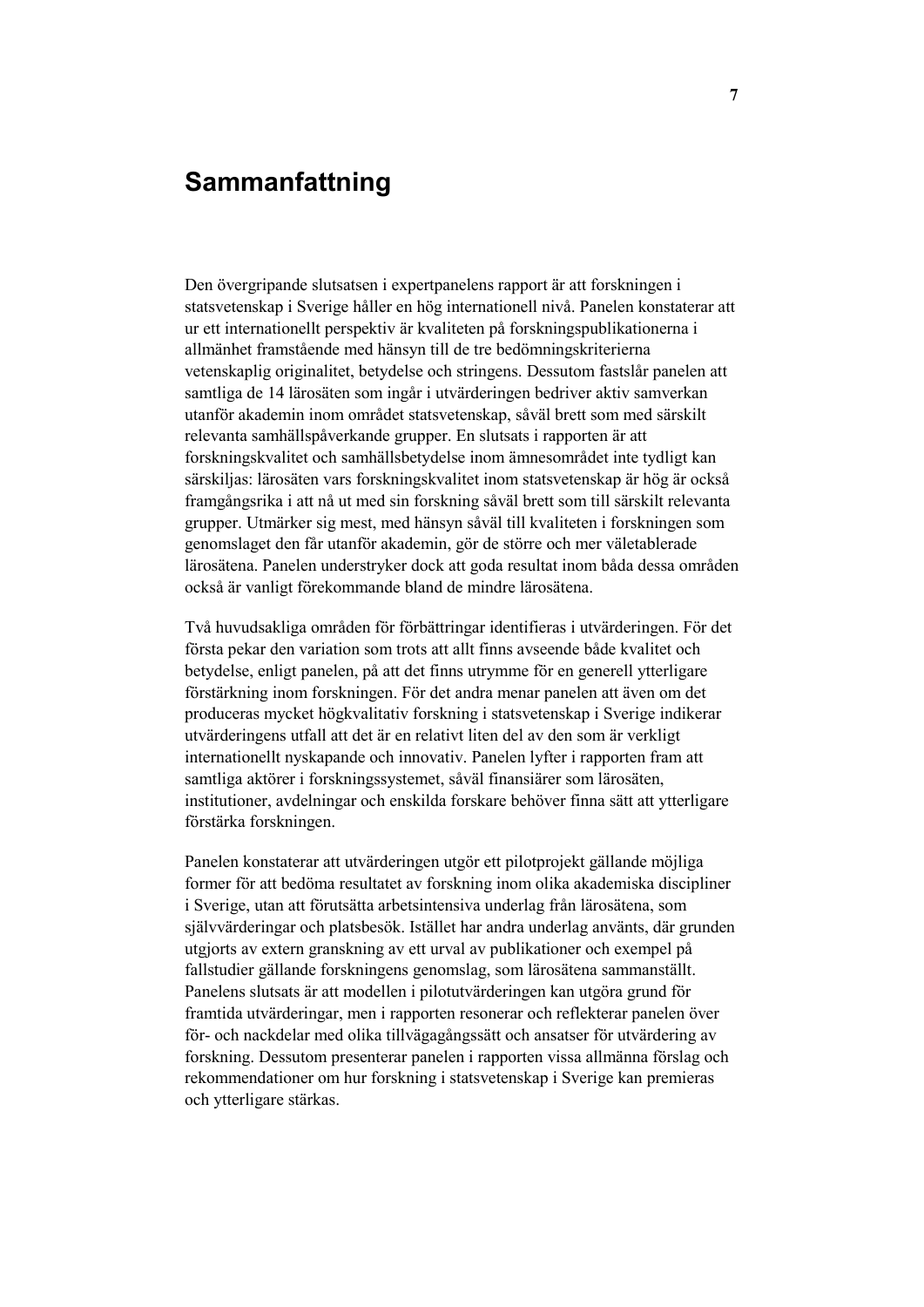## <span id="page-8-0"></span>**Summary**

The overall conclusion of the expert panel is that, in general, research in Swedish political science is performing well. The quality of the average research publication is high, and is recognised internationally in terms of originality, importance, and rigour. Moreover, all 14 departments evaluated within the framework of the study actively engage with the public and with policy-makers. The panel's analysis shows that academic quality and policy impact in political science in general go hand-in-hand: departments whose research quality is high are also successful in disseminating research to the public and to policy-making circles. The larger and more well-established departments stand out in terms of the quality of their research and their societal engagement, but excellence in both dimensions is also found in smaller departments.

There are two main areas for improvement and development identified in the evaluation. Firstly, the variation across departments in terms of both research quality and policy impact indicates that there is room to improve performance across the sector. Secondly, although there is much good research in political science produced in Sweden, only a small proportion is judged as internationally ground-breaking. The panel concludes that the Swedish Research Council, funders, institutions, departments and individual political scientists need to find ways of pursuing continual improvement in performance. These ways include finding methods to encourage research of the highest quality, leading to topquality activities, publications and innovative research agendas. In addition, the panel emphasises that as far as non-academic impact is concerned, it is important to remember that impact need not be immediate, and may only become apparent after some years.

Regarding the approach used, the panel notes that the evaluation serves as a pilot for how to assess performance of different academic disciplines in Sweden, without requiring labour-intensive contributions from the departments involved, such as selfstudy reports or site visits. It recognises that other measures have been involved instead. These included peer reviews of articles and chapters generated, quantitative indicators of research quality and output, and finally, in-depth studies of impact cases as supplied by the departments. The panel concludes that the pilot can serve as a model for future evaluations, but presents some ideas and reflections on the process and on the relative merits of different approaches, as well as some more general conclusions and recommendations on how to further improve research in political science in Sweden.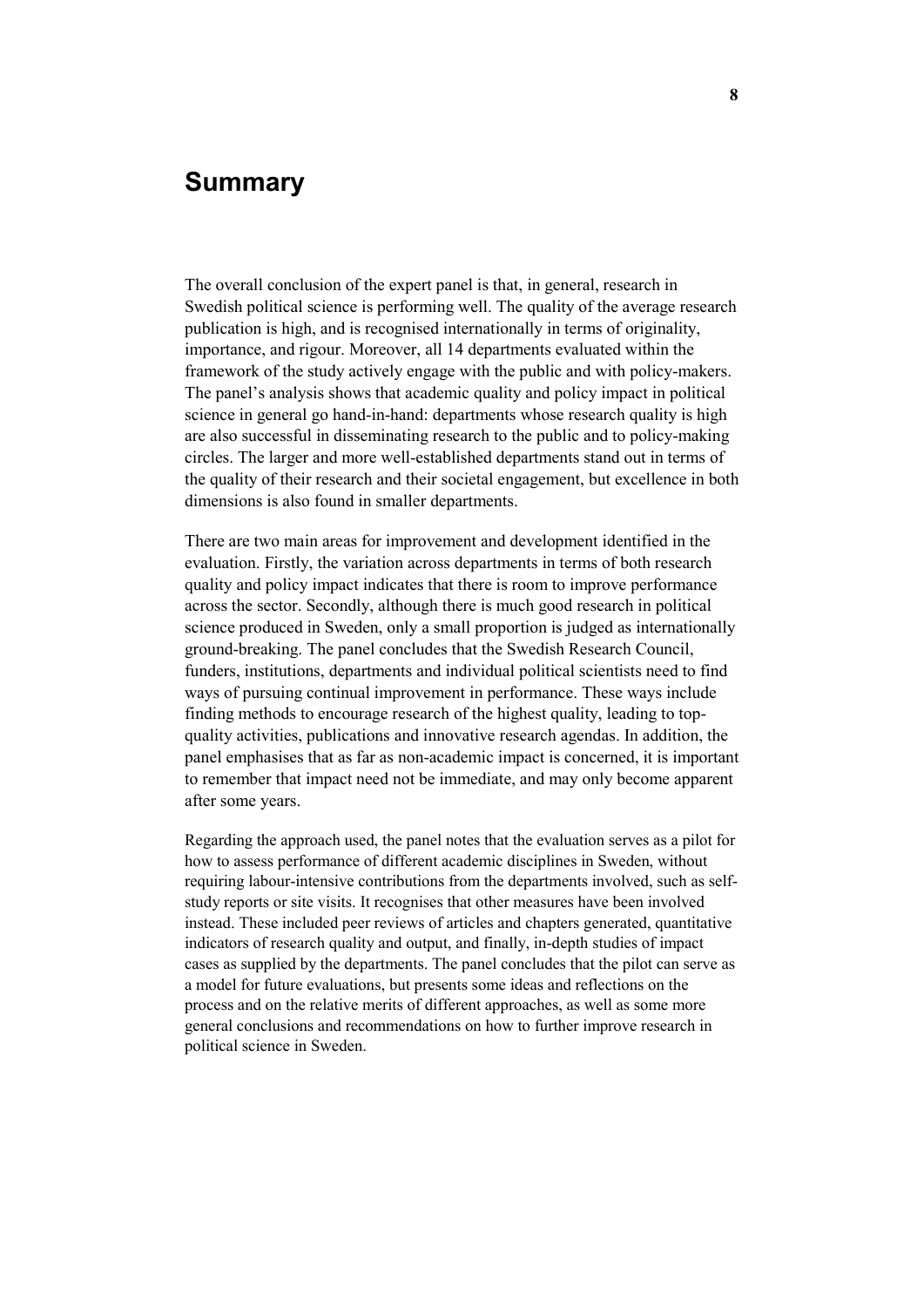## <span id="page-9-0"></span>**Introduction to the expert panel's evaluation report**

The Swedish Research Council has a Government mandate to "evaluate research, and assess its quality and impact" (Förordning (2009:975) med instruktion för Vetenskapsrådet/Ordinance with instructions to the Swedish Research Council, Clause 1:6, (our translation)). In accordance with this mandate, the Swedish Research Council regularly evaluates research in Sweden.

To fulfil the mandate, the Swedish Research Council has developed and proposed a model for national evaluations of research subjects and of thematic (transdisciplinary) research domains. The Swedish Research Council intends to use the model as a tool for systematic evaluations. There is, however, no plan for cyclical evaluations of research at Swedish higher education institutions. Rather, the motivation for initiating an evaluation should be a specific need or an identified concern. This could for example relate to subject areas where there are indications of (either positive or negative) changes in quality, scope, or conditions. Another reason could be that a subject or thematic area is of particular strategic importance.

According to the proposal, the evaluations consist of two main components: review of research quality and of impact. A selection of publications from the higher education institutions (HEIs) involved forms the primary basis for the review of research quality. Case studies are used to evaluate impact, with cases compiled by the HEIs, demonstrating examples of research impact outside academia. Furthermore, the proposed model includes the ambition to collect experience and knowledge of important ways to promote the impact of successful research beyond academia. An external and mainly international panel should do the assessment. In addition to experts on the research subject, the panel should also include members with competence to assess the societal impact of the research.

The model proposed by the Swedish Research Council was discussed with an advisory group including representatives from three Swedish HEIs and from the Swedish Higher Education Authority (UKÄ). The Association of Swedish Higher Education Institutions (SUHF) appointed the representatives from HEIs. UKÄ is the government agency with the remit to monitor quality assurance of higher education and research.

The conclusions from the dialogue with the advisory group included testing a revised model for evaluation in a pilot. A fundamental element of the revised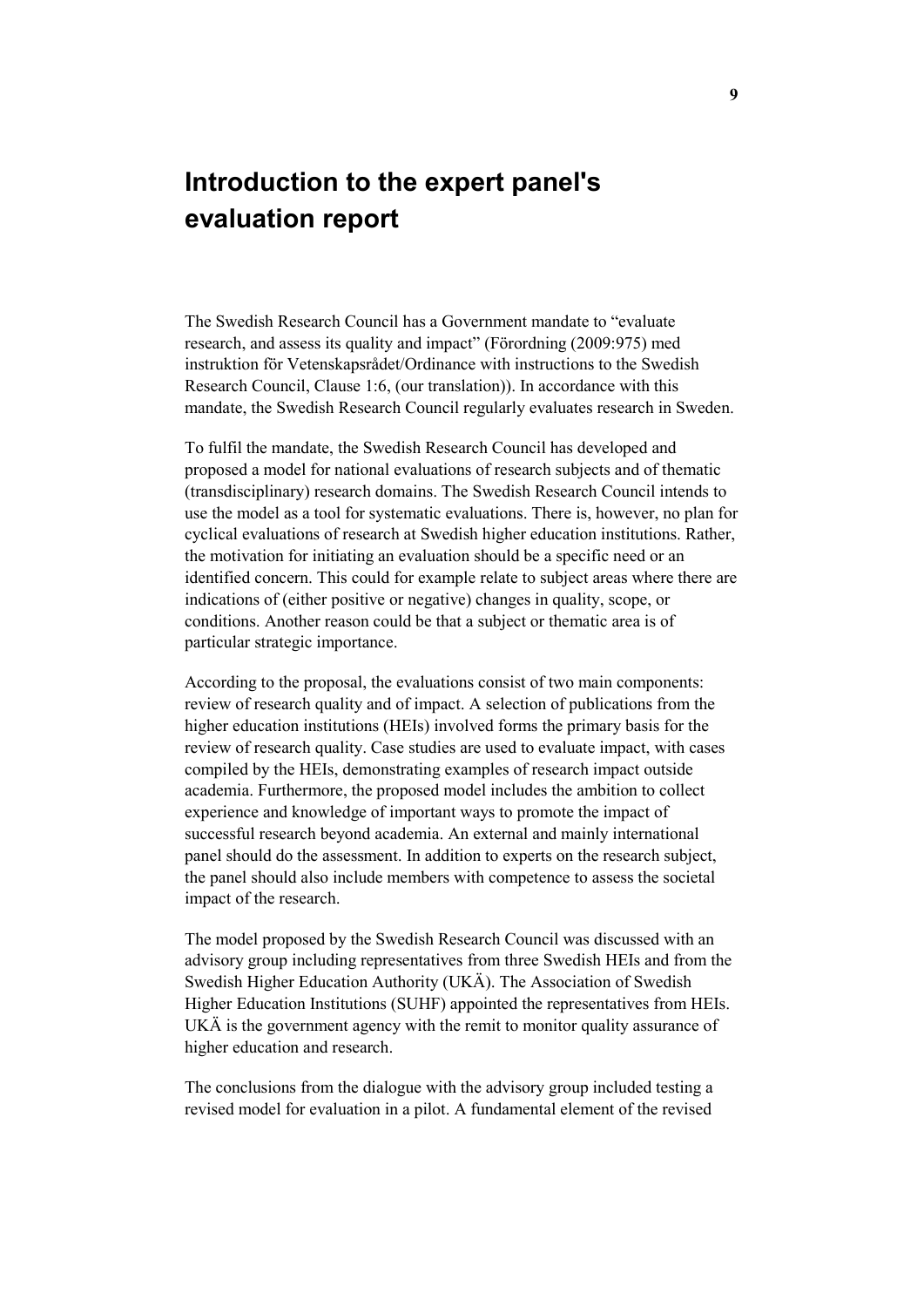model is that the information and documentation requested from the HEIs should be kept at a minimum. The principal ground for this is the pre-existing administrative workload at the HEIs. The advisory group argued that the HEIs have systems in place for quality assurance of research, and that these are in turn monitored by UKÄ. According to the advisory group, this work makes high demands on resources, and hence, they argue, there is little room left for additional requests for documentation and information from the Swedish Research Council. During the discussions, the Swedish Research Council therefore offered to source the information needed for the pilot evaluation independently from available databases as far as possible. For two items, however, the HEIs still needed to contribute specific documents: firstly, the case studies, and secondly, the publications to be included in the evaluation, as identified by the Swedish Research Council.

In consultation with the advisory group, it was agreed to make political science the subject for the pilot evaluation. An important criterion for the choice of political science was that the pilot evaluation should include Swedish HEIs of various types, universities as well as university colleges, both large and small HEIs, and with a geographical dispersion across the country.

|                 |  | The 14 higher education institutions included in the evaluation: |  |  |  |
|-----------------|--|------------------------------------------------------------------|--|--|--|
| <b>TTTT</b> / C |  |                                                                  |  |  |  |

| HEI (Swedish)              | HEI (English)                     |
|----------------------------|-----------------------------------|
| Försvarshögskolan          | <b>Swedish Defence University</b> |
| Göteborgs universitet      | University of Gothenburg          |
| Karlstads universitet      | Karlstad University               |
| Linköpings universitet     | Linköping University              |
| Linnéuniversitetet         | Linnaeus University               |
| Luleå tekniska universitet | Luleå University of Technology    |
| Lunds universitet          | Lund University                   |
| Malmö universitet          | Malmö University                  |
| Mittuniversitetet          | Mid Sweden University             |
| Stockholms universitet     | Stockholm University              |
| Södertörns högskola        | Södertörn University              |
| Umeå universitet           | Umeå University                   |
| Uppsala universitet        | Uppsala University                |
| Örebro universitet         | Örebro University                 |

### <span id="page-10-0"></span>Expert panel

A panel of mostly international experts was commissioned by the Swedish Research Council to carry out the evaluation. Ahead of the appointments, HEIs were invited to nominate experts to the panel. The concept of a pilot evaluation implied that the panel had a mandate to make a trial implementation of the model. The Swedish Research Council offered to provide information and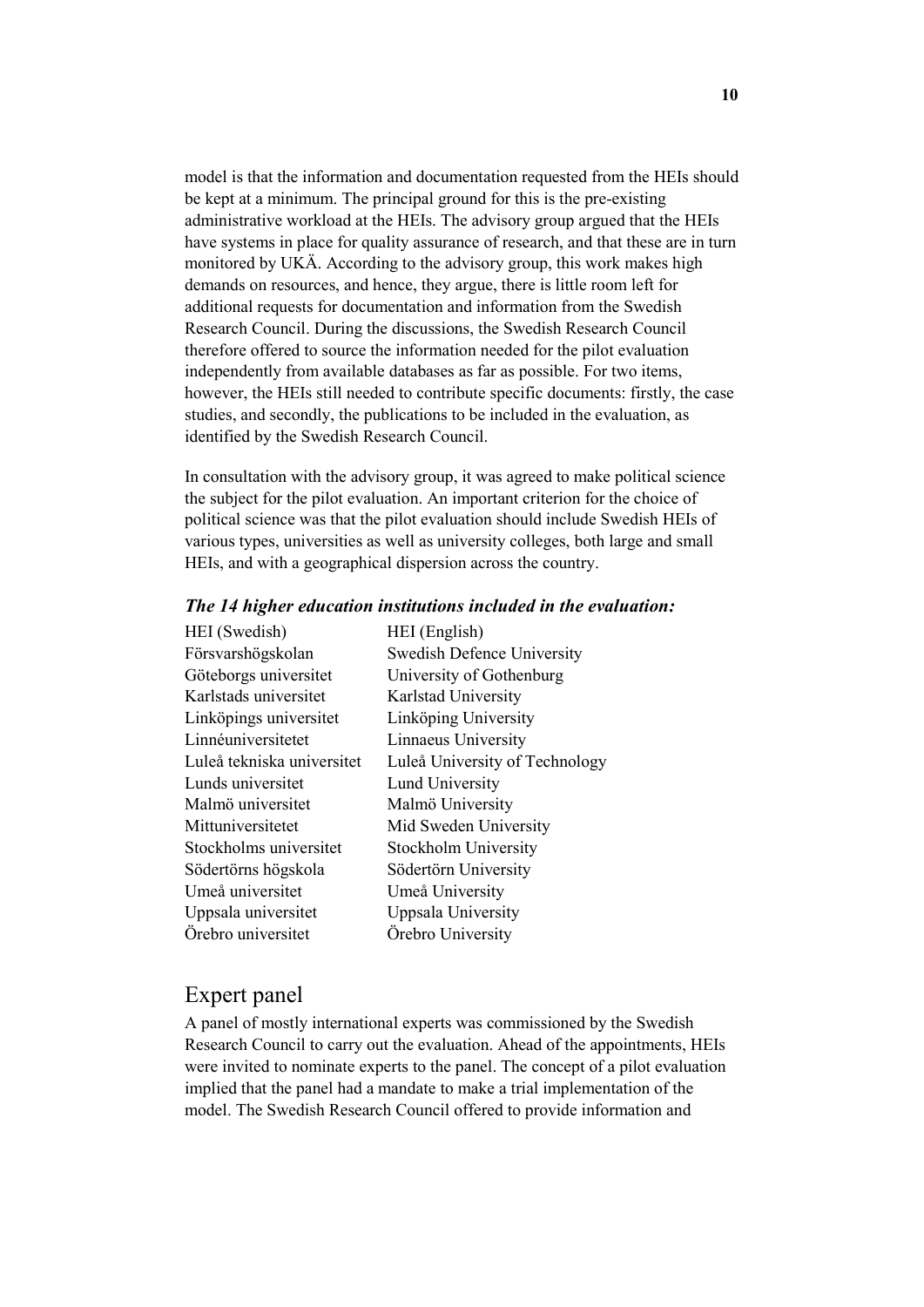documentation that did not require involvement of the HEIs, primarily information available from public databases.

#### *Members of the expert panel*

Tom Carlson (Åbo Akademi University) Peter Ehn (Swedish Agency for Public Management) Tuomas Forsberg (University of Helsinki) Miriam A. Golden (European University Institute), Panel Chair May 2020– March 2021 Madeleine Hosli (Leiden University), Panel Chair April 2021–June 2021 Elisabeth Ivarsflaten (University of Bergen) Ingvar Mattson (Director of the Swedish Parliament) Vera Troeger (University of Hamburg) Albert Weale (University College London)

On 31 May 2021, the panel delivered its final report to the Swedish Research Council. In addition to an assessment of the quality and impact of research in political science in Sweden, the panel further reflected on the assignment and approach in the evaluation. During the second half of 2021, the Swedish Research Council will report its conclusions on the role of this pilot evaluation in future developments of the model for evaluations.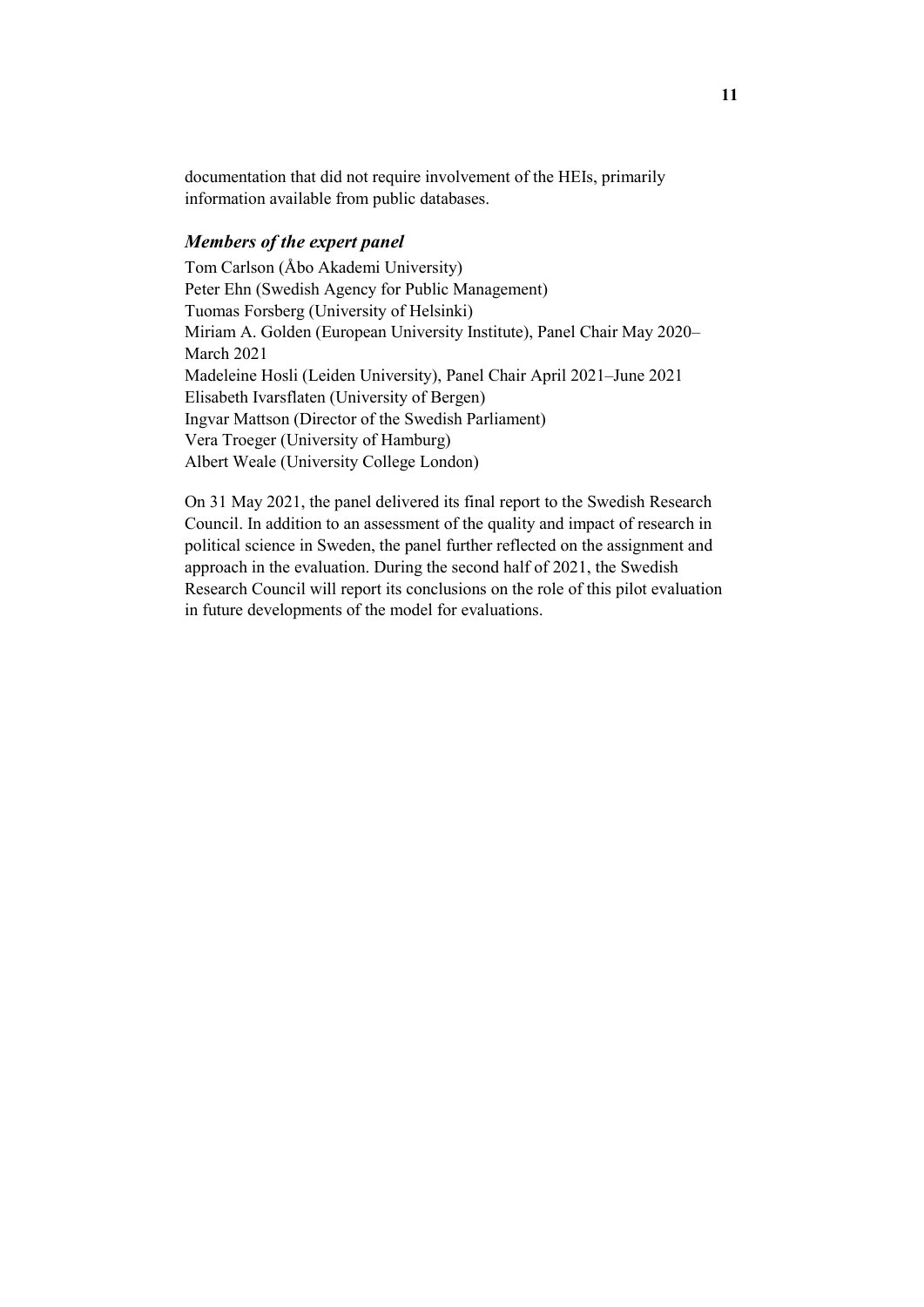## <span id="page-12-0"></span>**Evaluation of Political Science in Sweden 2020-2021 - Expert Panel Report**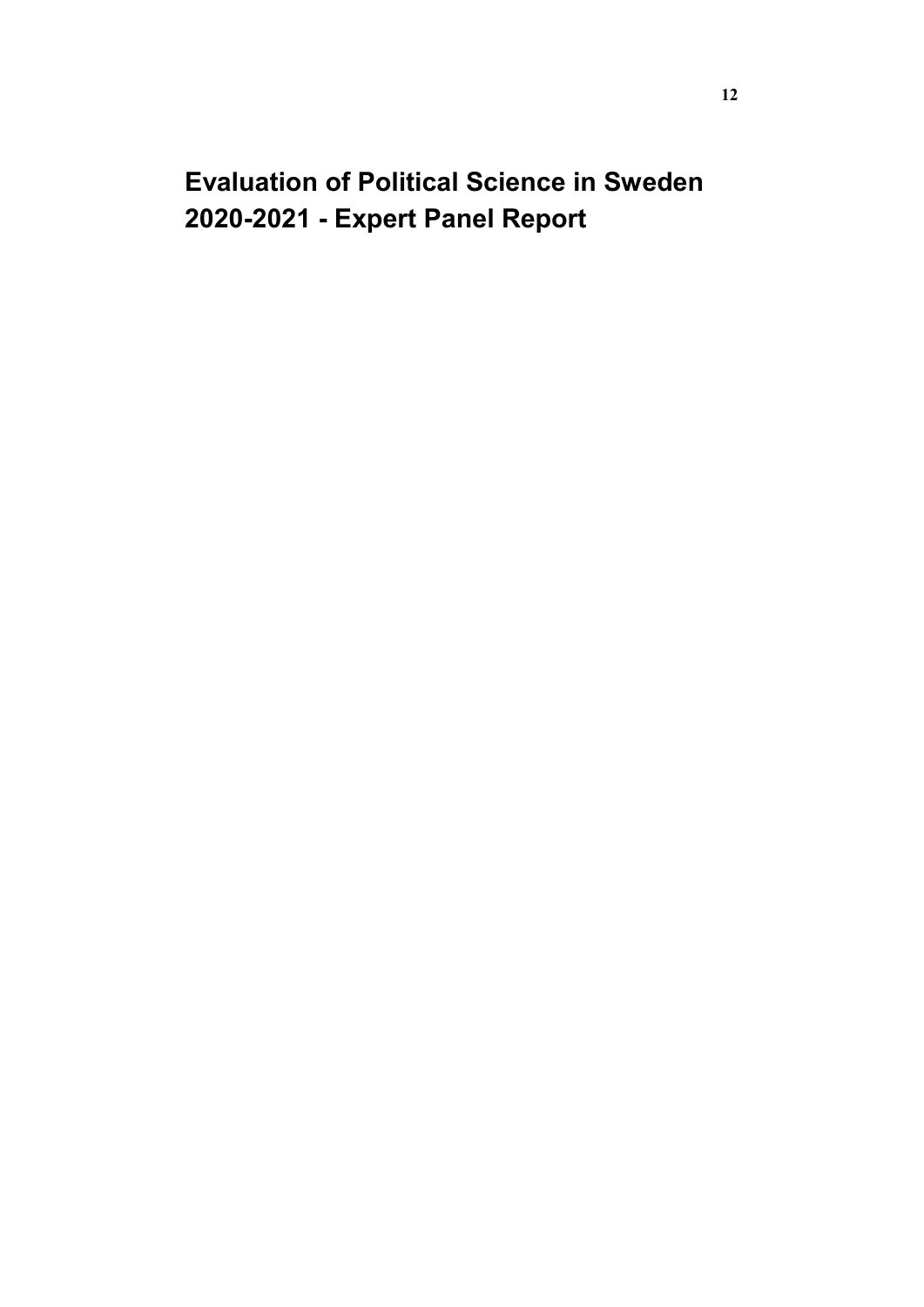## <span id="page-13-0"></span>Chair's Introduction

On behalf of the Expert Panel, I am pleased to present to the Swedish Research Council (SRC) our report on the Evaluation of Political Science in Sweden. The main activity of the SRC is the allocation of funding across all academic disciplines. It is organized in a series of directorates, of which one is Research Policy, which houses a section on Policy Advice and a section dealing with Analysis and Evaluation. Administrative and logistical support for the present evaluation came from the section dealing with Analysis and Evaluation. Although the evaluation process was supported by SRC staff, the report represents the independent view of the panel who take responsibility for its content.

The panel initially consisted of seven political scientists, representing a broad cross-section of sub- disciplinary expertise. Two further members of the panel were high-level experts from the Swedish policy community, asked to provide advice on research impact. Panel members were asked to indicate potential conflicts of interest in the very beginning of the process; panel composition and assignments were conducted based on this reporting. The original plan was to report within ten months. The Covid-19 pandemic and the difficulties of coordinating activity remotely have meant that our work has taken longer than planned. Partly as a result of this delay, the original chair of the panel, Professor Miriam Golden, was not able to spare the time for the whole exercise. I thank Professor Golden for her work during her time as Chair.

The views contained in this report represent those of the eight-person panel. They do not reflect the views of the SRC or its staff. The SRC aimed to have an independent and unbiased assessment, which is why it sought a panel made up primarily of experts from outside Sweden. However, our work could not have been accomplished without the dedicated support of SRC staff from the Analysis and Evaluation Section, whom we thank sincerely.

The evaluation was commissioned by the SRC in 2019 under a mandate from the Swedish government. Although the SRC is the commissioning body, the scope of the review is such that it is meant to be of interest to a range of funders, stakeholders and the general public. We understand that it is also a pilot study, and we have offered some reflections on the process as part of our review, which we hope will be of interest more generally to those responsible for the maintenance of research quality and impact in Sweden. Naturally, also, we anticipate that it will also be of interest to the political science profession in Sweden and possibly elsewhere.

Madeleine Hosli Leiden University May 2021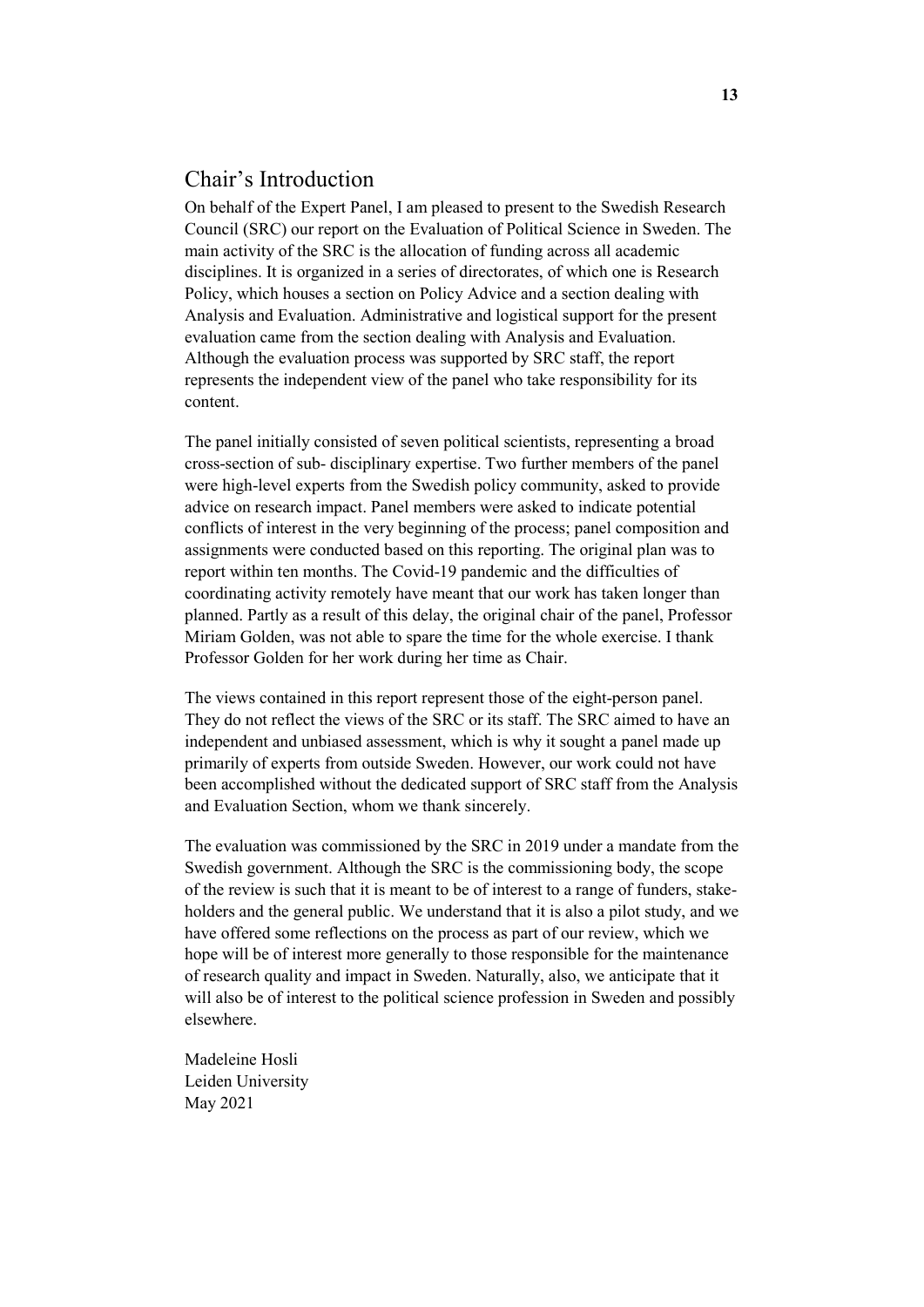#### <span id="page-14-0"></span>Executive summary

The assessment contained in this report, conducted by an expert panel, finds that, in general, Swedish political science is performing well. The quality of the average research publication is high, and is recognised internationally in terms of originality, importance, and rigour. Moreover, all 14 departments evaluated in the framework of this study actively engage with the public and with policy makers. The panel's analysis shows that academic quality and policy impact in political science in general go hand-in-hand: departments whose research quality is high also are successful in diffusing research to the public and to policy circles. The larger and more well-established departments stand out in terms of the quality of their research and their societal engagement, but excellence in both dimensions is also found in smaller departments.

There are two main points of improvement and development identified in the evaluation. First, the variation across departments in terms of both research quality and policy impact indicates that there is room to improve performance across the sector. Second, although there is much good research produced in Sweden, only a small proportion is judged as internationally path-breaking. The SRC, funders, institutions, departments and individual political scientists need to find ways of pursuing continual improvement in performance. These ways include finding methods to encourage research of the highest quality and innovative research agendas leading to top-quality publications. In addition, where non-academic impact is concerned, it is important to remember that impact need not be immediate and may only be apparent after some years.

This evaluation serves as a pilot on how to assess performance of different academic disciplines in Sweden. While the evaluation was not labour intensive for the departments involved, as no self-study reports or site visits were required, it involved other measures. These included peer reviews of articles and chapters generated, quantitative indicators of research quality and output and finally, indepth studies of impact cases as supplied by the departments. The panel concludes the pilot can serve as a model for future evaluations, but presents some ideas and reflections on the process and on the relative merits of different approaches, as well as some more general conclusions and recommendations.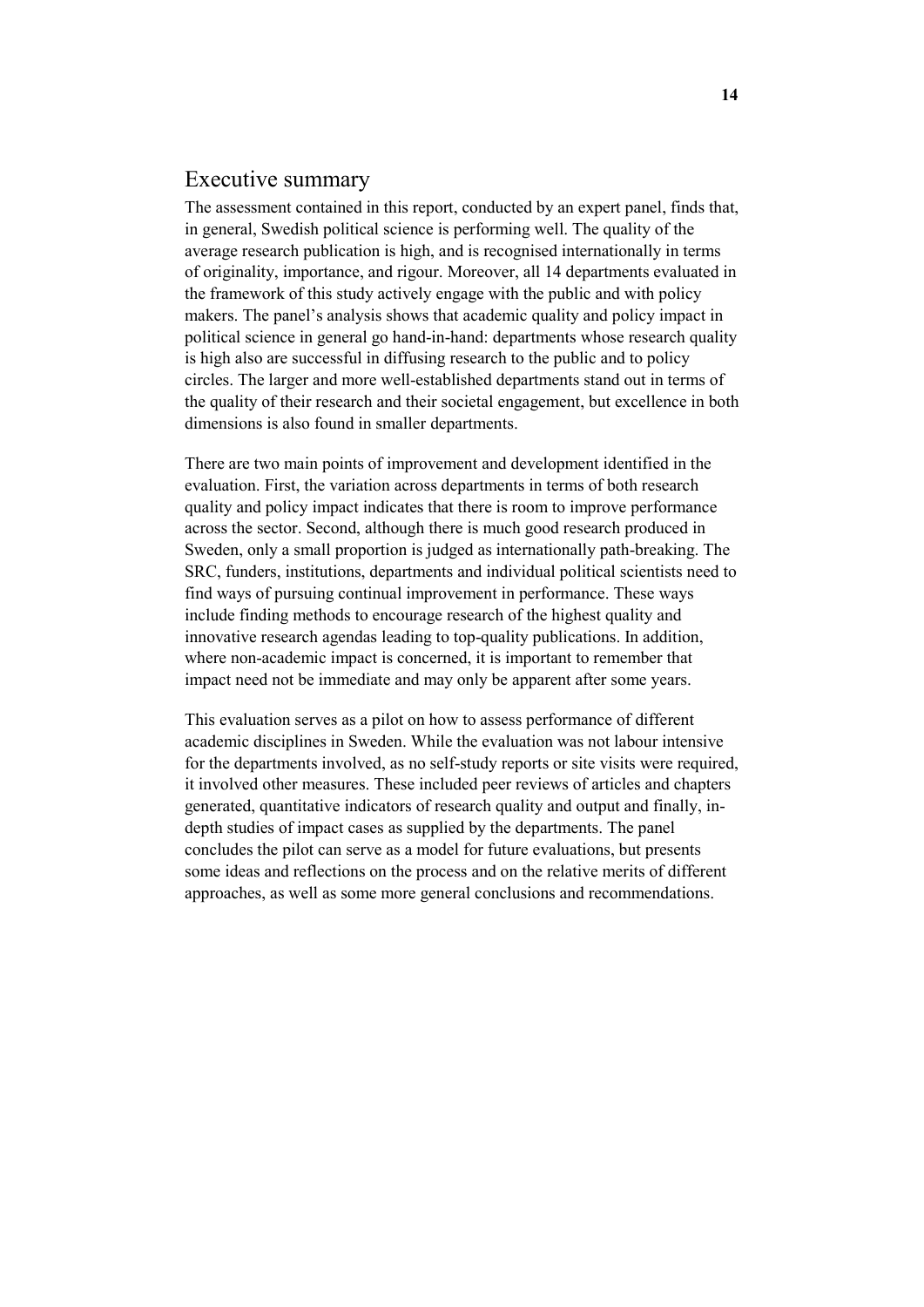## <span id="page-15-0"></span>Abbreviations and Concepts

Explanations of abbreviations and some concepts referred to or used by the panel in the report

**Block grant**: Grants paid direct by the government to the HEIs.

**Clarivate Analytics**: A company that publishes Web of Science, a publication database with citation indices. When Clarivate Analytics is referenced in the report, this refers to the Swedish Research Council's database for bibliometrics, which is based on the same material as Web of Science.

**Formas**: a Swedish Research Council for Sustainable Development. (Forskningsrådet för hållbar utveckling).

**Forte**: Swedish Research Council for Health, Working Life and Welfare. (Forskningsrådet för hälsa, arbetsliv och välfärd).

**Full time equivalent (FTE)**: A full time equivalent is the work carried out by one full-time employee during one year. A full-time employee who spends half their time on R&D has carried out 0.5 FTEs on R&D. (Heltidsekvivalenter).

**HEI**: Higher education institution. Sw. Lärosäte (universitet och högskola).

**Norwegian List**: The Register for Scientific Journals, Series and Publishers. The register, also known as The Norwegian Register, presents publication channels approved as scientific publication channels. Publication channels are journals, series and publishers. An approved scientific publication channel is a publication channel with level 1 (lowest ranking) or level 2 (highest ranking).

**Publications**: In the report, the external review of publications (scientific publication) refer to 'journal articles' and 'book chapters'. Monographs are not included. In the bibliometric analyses, the publication types 'article' and 'review' are added together into a common document type. Monographs or other types of scientific publications are not included.

**SCB**: Statistics Sweden (Statistiska centralbyrån).

**SRC** (not a formal abbreviation): Swedish Research Council. (Vetenskapsrådet).

**UKÄ**: Swedish Higher Education Authority. (Universitetskanslersämbetet).

**Vinnova**: Sweden's Innovation Agency. (Sveriges Innovations myndighet).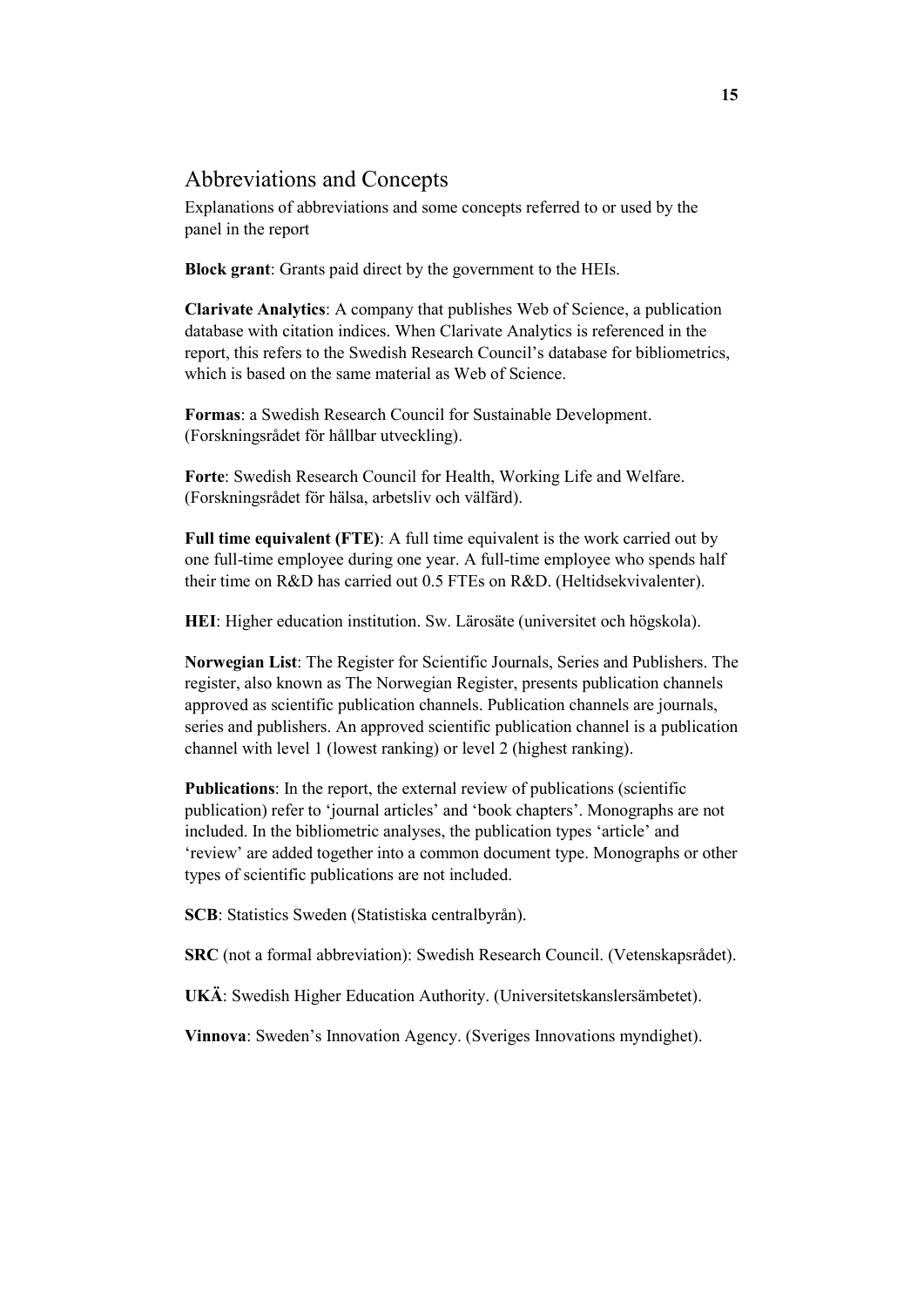## <span id="page-16-0"></span>**1. Political Science in Sweden: Overview and Context**

Political science as a discipline is concerned with governmental and nongovernmental institutions, processes, personnel, and policies as well as with how citizens and social movements access and interact with such institutions and how governments and organizations interact with each other. It uses a variety of different research methodologies, broadly classified as quantitative and qualitative approaches. Political scientists analyse formal rules as well as the role of informal norms and cultures and political ideas and ideologies. The discipline also incorporates normative reflections on how government ought to act, as well as studies of the history of political thought. The study of international relations is sometimes regarded as a separate discipline, but work in international relations is included in this report. Thus, political science is a broad and heterogeneous discipline, and in addition one that uses a variety of very disparate research tools, methodologies and approaches.

In Sweden political science is a long-established academic discipline. Contemporary political science has evolved from earlier ways of studying politics, and, from this perspective, political science in Sweden can be traced back to the establishment of the Johan Skytte professorship of discourse and politic at Uppsala University in 1622. However, in a more modern sense of the term, it was Erik Svedelius, holder of the Skytte chair from 1862-81, who reorientated the study of politics to constitutional history and law, leading to a succession of holders of the chair who would become recognised political scientists. Chairs were established at Lund in 1877 and Gothenburg in 1901. In 1935, Herbert Tingsten, a leading behavioural theorist of his day, took up a new chair at the University of Stockholm. In a previous review of political science commissioned by the SRC at the beginning of the twenty first century, the discipline was represented in all of what were then the 10 Swedish universities, as well as a number of other centres of higher education. (For the above history, see Olof Ruin, 'Political Science on the Periphery: Sweden', Annual Review of Political Science, 6, (2003), pp. 41-54 at pp. 41-2).

Our evaluation concerns the discipline in 14 of Sweden's higher education institutions (HEIs). Together, they house 319 full-time equivalent (FTE) faculty members in political science<sup>[1](#page-16-1)</sup>. Not each of these institutions is limited to the discipline of Political Science, but our evaluation focuses on the FTEs and respective research output in this discipline. When we report FTE numbers in our analysis, the scores for each unit are based on the mean value for each HEI

<span id="page-16-1"></span><sup>&</sup>lt;sup>1</sup> Statistics Sweden, SCB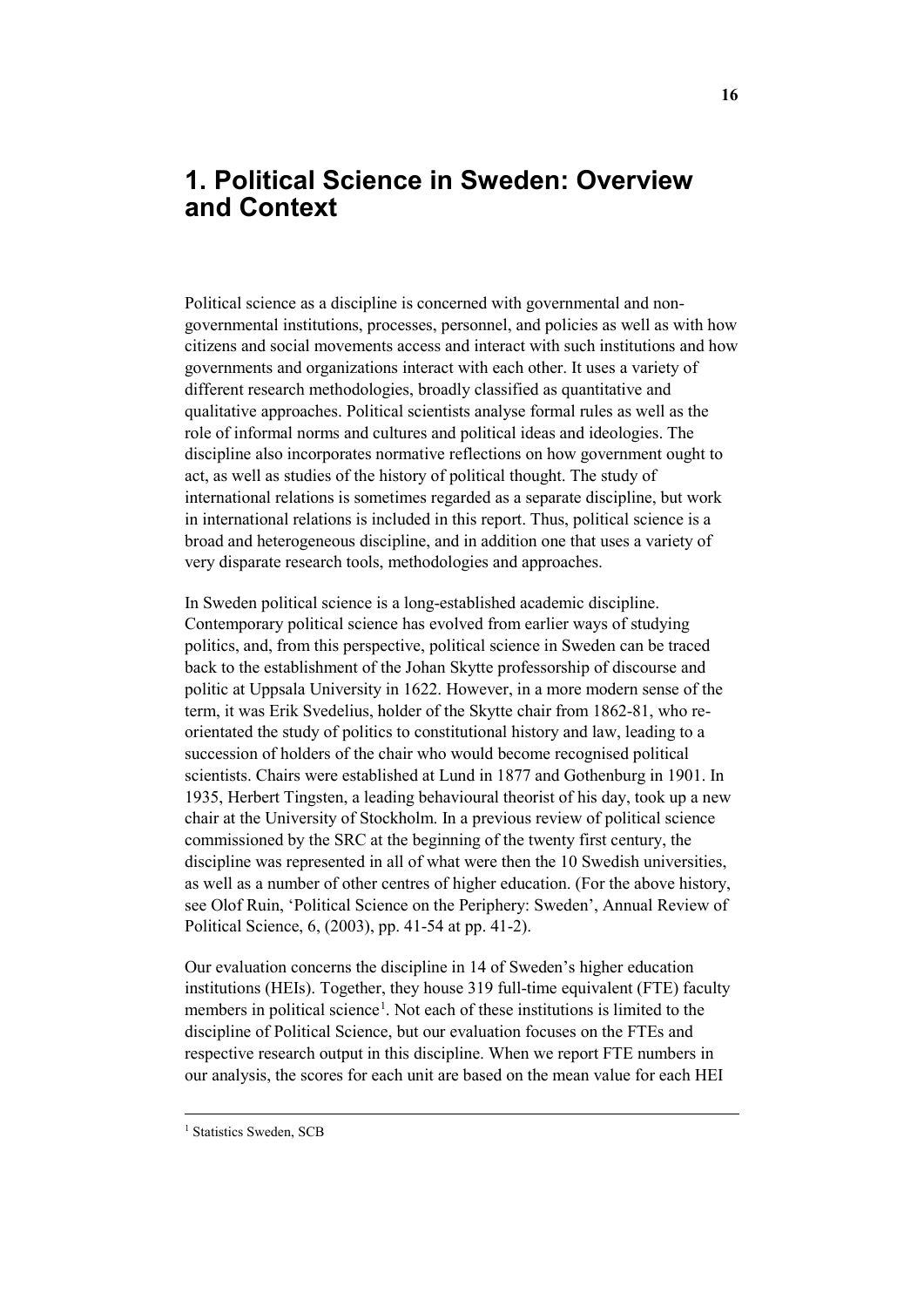during the examined time span of this report (2014-2018 inclusive). The minimum size of institutions included in the evaluation process was determined to be five full-time equivalents of academics holding PhDs in political science. Accordingly, departments with fewer than five FTEs in political science were excluded. The institutions included into the evaluation, according to this process, are shown in Table 1.1. They are listed based on their average (mean) number of FTEs of academics holding PhDs in political science, for the five-year time span analysed.

| <b>HEI</b><br>(English)              | <b>HEI</b> (Swedish)      | Abb-<br>revia-<br>tion | <b>FTE PhD Political</b><br><b>Science</b><br>(Average 2014-<br>2018 inclusive) |
|--------------------------------------|---------------------------|------------------------|---------------------------------------------------------------------------------|
| University of<br>Gothenburg          | Göteborgs<br>universitet  | GU                     | 64                                                                              |
| Uppsala University                   | Uppsala<br>universitet    | UU                     | 44                                                                              |
| Lund University                      | Lunds universitet         | LU                     | 40                                                                              |
| Stockholm<br>University              | Stockholms<br>universitet | SU                     | 37                                                                              |
| Umeå University                      | Umeå universitet          | UmU                    | 28                                                                              |
| Linnaeus University                  | Linnéuniversitetet        | <b>LNU</b>             | 18                                                                              |
| <b>Swedish Defence</b><br>University | Försvarshögskolan         | <b>FHS</b>             | 16                                                                              |
| Malmö University                     | Malmö universitet         | MaU                    | 13                                                                              |
| Södertörn University                 | Södertörns<br>högskola    | <b>SH</b>              | 13                                                                              |
| Örebro University                    | Örebro universitet        | OrU                    | 12                                                                              |
| Linköping<br>University              | Linköpings<br>universitet | LiU                    | 10                                                                              |

*Table 1.1 Higher Education Institutions included in the evaluation*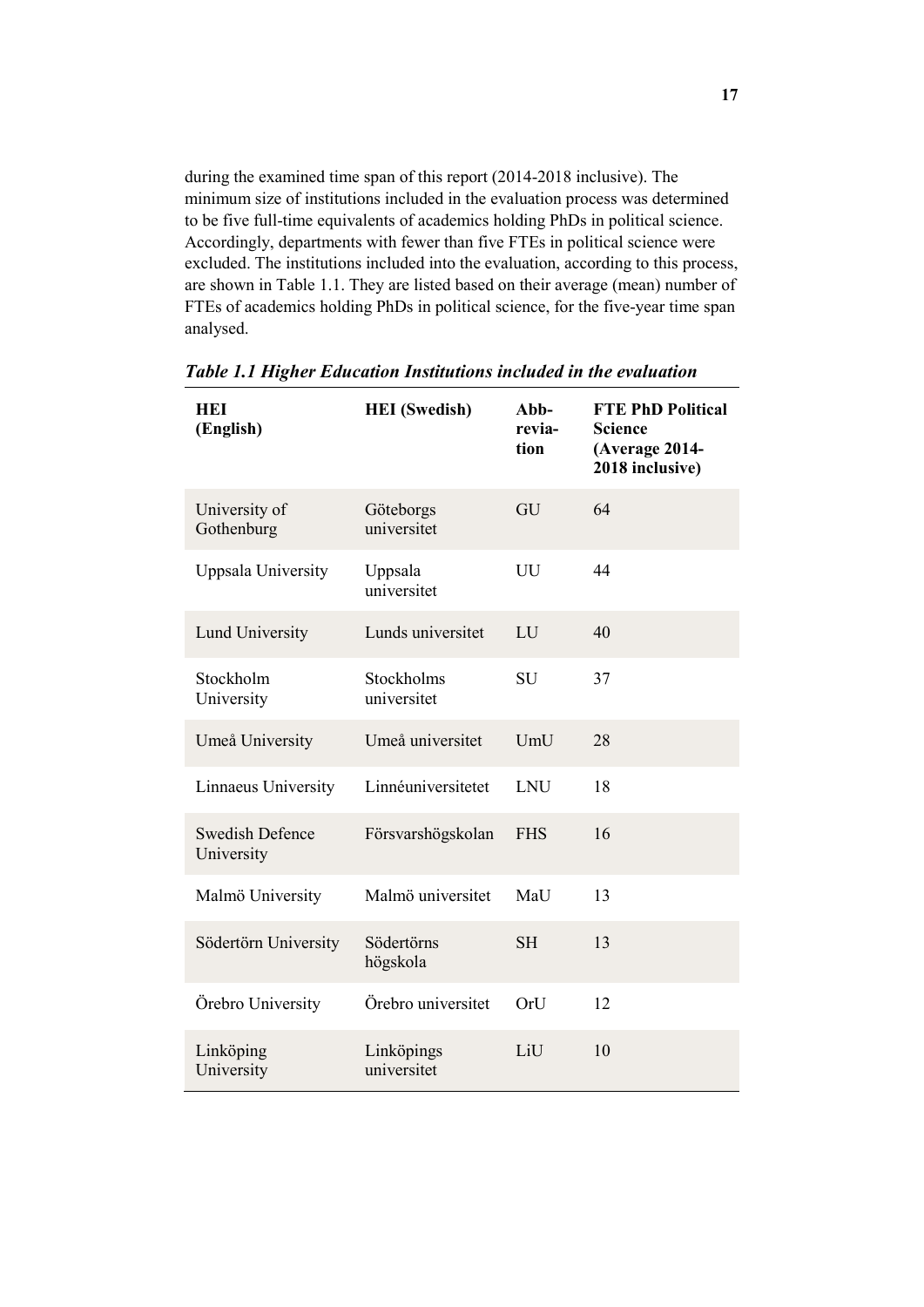| HEI<br>(English)                  | <b>HEI</b> (Swedish)          | $Abb-$<br>revia-<br>tion | <b>FTE PhD Political</b><br><b>Science</b><br>(Average 2014-<br>2018 inclusive) |
|-----------------------------------|-------------------------------|--------------------------|---------------------------------------------------------------------------------|
| Karlstad University               | Karlstads<br>universitet      | KaU                      | 9                                                                               |
| Mid Sweden<br>University          | Mittuniversitetet             | $M$ i $U$ n              | 8                                                                               |
| Luleå University of<br>Technology | Luleå tekniska<br>universitet | LtU                      | 7                                                                               |
| Total                             |                               |                          | 319                                                                             |

#### **Source: Swedish Higher Education Authority.**

The coverage of the work of political scientists in this report is likely to leave out some others who work in the discipline, including research within political science carried out in interdisciplinary environments or at smaller HEIs such as Högskolan i Halmstad (Halmstad University) and Mälardalens högskola (Mälardalen University) and Högskolan Väst (University West). Moreover, this evaluation does not include a number of think tanks that also produce publications in the field of political science.

This report is a study of research achievement. It does not deal with the teaching of political science at either undergraduate or graduate level. However, we do look at impact or the way in which political science in Sweden contributes to social and public life outside of academia. In the next section we set out the methods and data on which our evaluation relies. In the remainder of this section we look at the administrative and funding context of political science research.

#### <span id="page-18-0"></span>1.1 Research Funding and Administration

In common with other disciplines, political science in Sweden receives funding from a number of different sources. Figure 1.1 show the distribution of the main sources of funding between 2013 and 2019 (to match this with the time span for the evaluation) for political science at the 14 HEIs included in the evaluation. The two single largest sources of funding come directly from government (45 percent), as part of the grant that each institution receives, and 23 percent from the SRC and other research councils (Forte, Formas and VINNOVA), who largely fund research initiated by an academic investigator. Together the government and the SRC account for some 60 percent of research funding.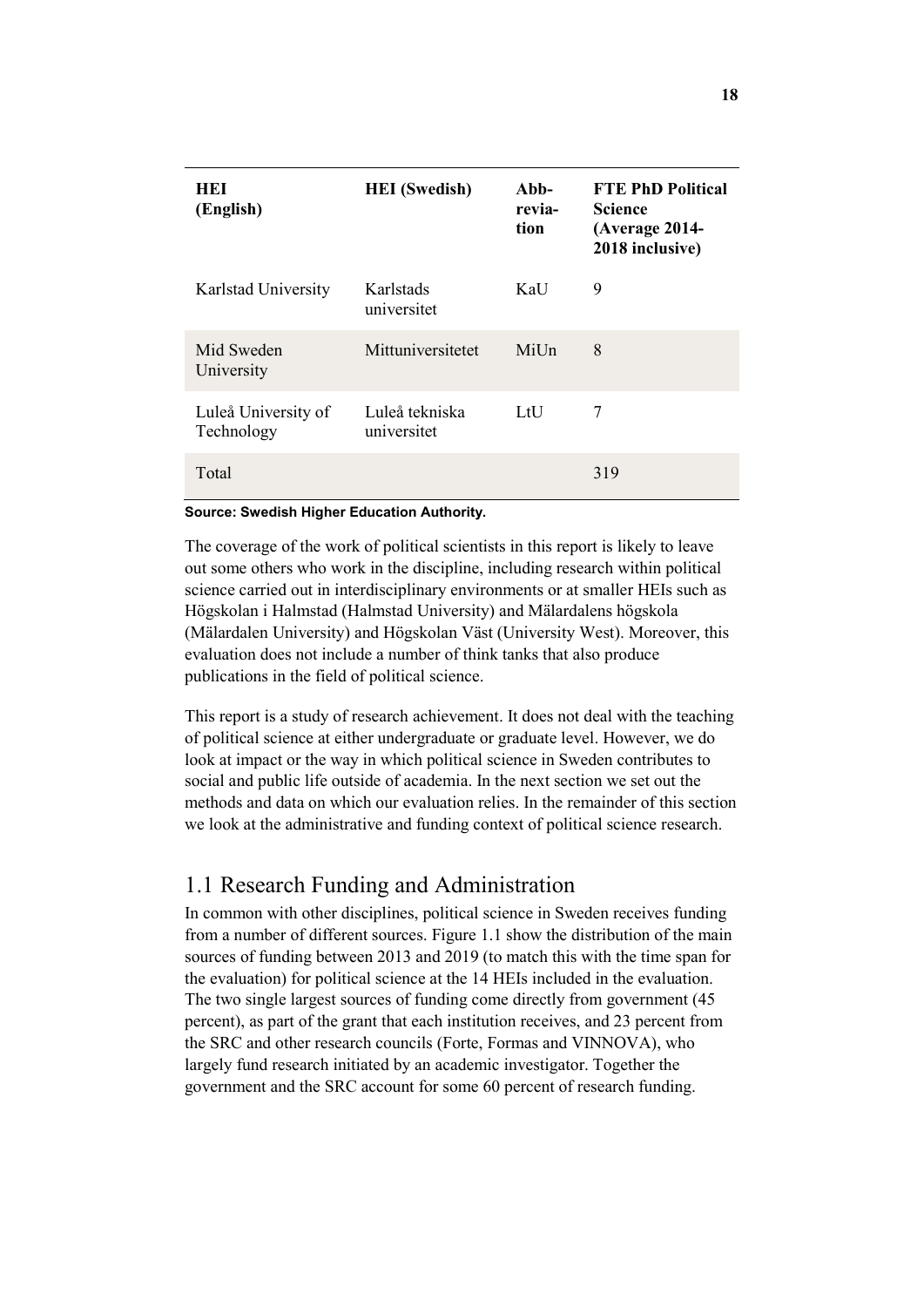

*Figure 1.1 Sources of funding for Political Science research in Sweden*

**Note: Figures are based on the biannual reporting by the HEIs and show the average distribution for 2013, 2015 and 2017; 371 million Swedish Krona (SEK) in total (per year).**

The direct government funding to HEIs does not involve the SRC. The major share of this funding is based on the total number of full-time students enrolled. A relatively small amount is based on quality indicators related to research output (such as publication and citation scores of scientific publications) and measures capturing an HEI's ability to attract external funds. A new allocation model based on profile areas has been introduced by the Swedish government very recently; but the specific components of this allocation (and related funds) have not been decided upon yet. It should be noted that funding is allocated to the HEIs as a whole rather than to particular departments or institutions.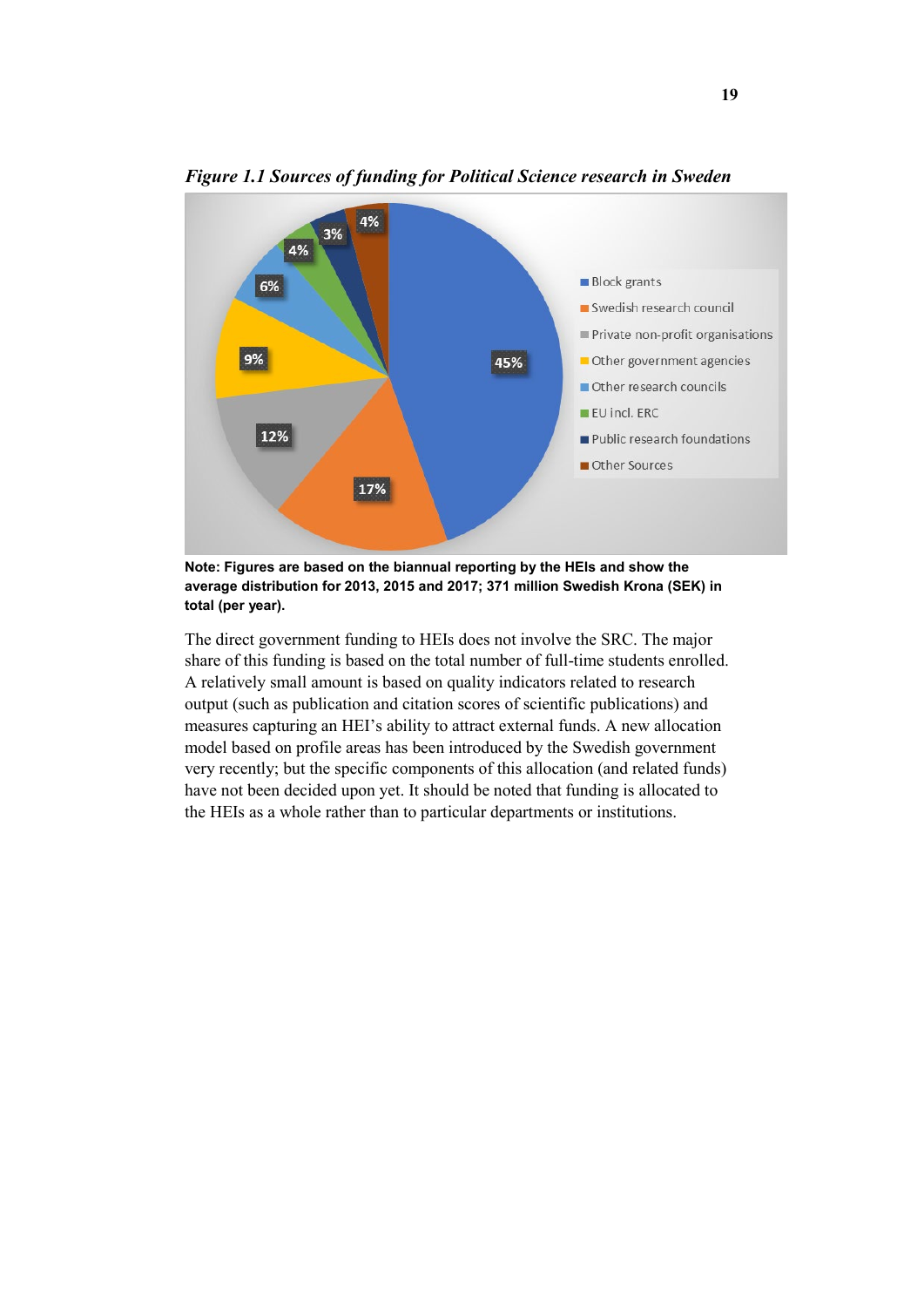

#### *Figure 1.2 Sources of funding for Political Science research (per HEI)*

**Note: The bars show the biannual reporting by the HEIs and show the average distribution for 2013, 2015 and 2017; 371 million Swedish Krona (SEK) in total (per year). Figures included are rounded off to nearest integer.**

Most of the SRC's support is in the form of project grants to researcher-initiated research. In addition, it provides specific grants, such as on environmental protection, support for academic collaboration and Council professor grants. The SRC also supports, on a competitive basis, career grants, international postdoctoral scholarships and grants for established researchers.

The decision process on these schemes is set out in Figure 1.3. As can be seen from the figure, the crucial point of decision is made by an expert peer review panel, which in the case of political science is currently made up of 11 individual members drawn from a cross-section of the discipline. In the first round of selection, three reviewers are involved. The remaining applications in the process are read by all reviewers.

The decision whether to award a grant or not is based on the review panel's joint assessment. The judgment is based on a competitive evaluation as to how the application compares with other applications. The SRC makes the final decision.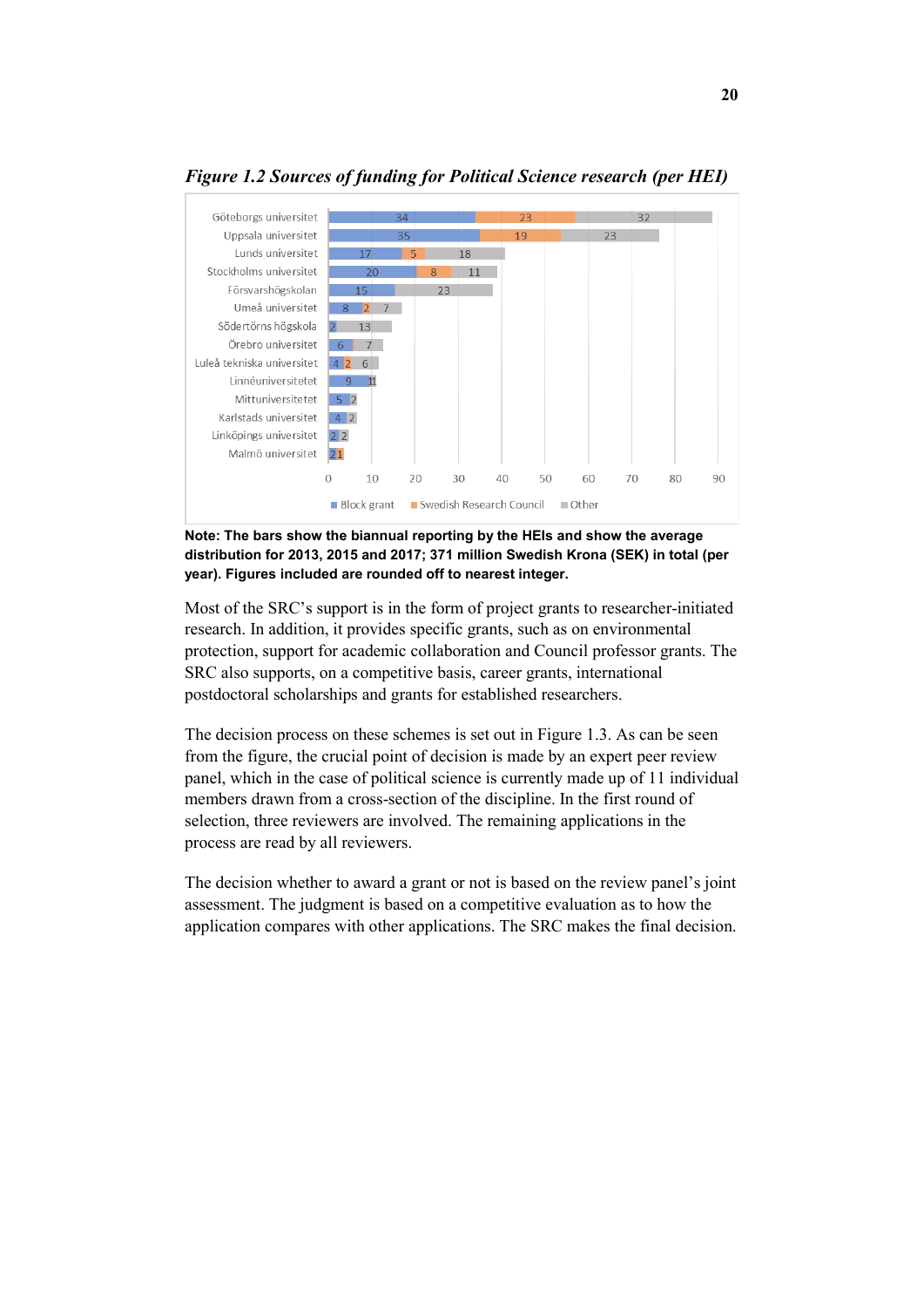

#### *Figure 1.3 Outline Decision Process for SRC Grant Funding*

The experts on the review panel for SRC grants are required to act according to their own independent judgement, but it is worth noting that they include academics from seven of the 14 departments under review in this as well as two experts from outside Sweden, currently one from the University of Oslo and the other from Roskilde University. Thus, in making decisions on research funding, Swedish political science is able to benefit from the contributions of the wider Scandinavian community.

The SRC monitors the grant award process as part of its goal to have equality of funding on average between male and female applicants, with respect to acceptance rates.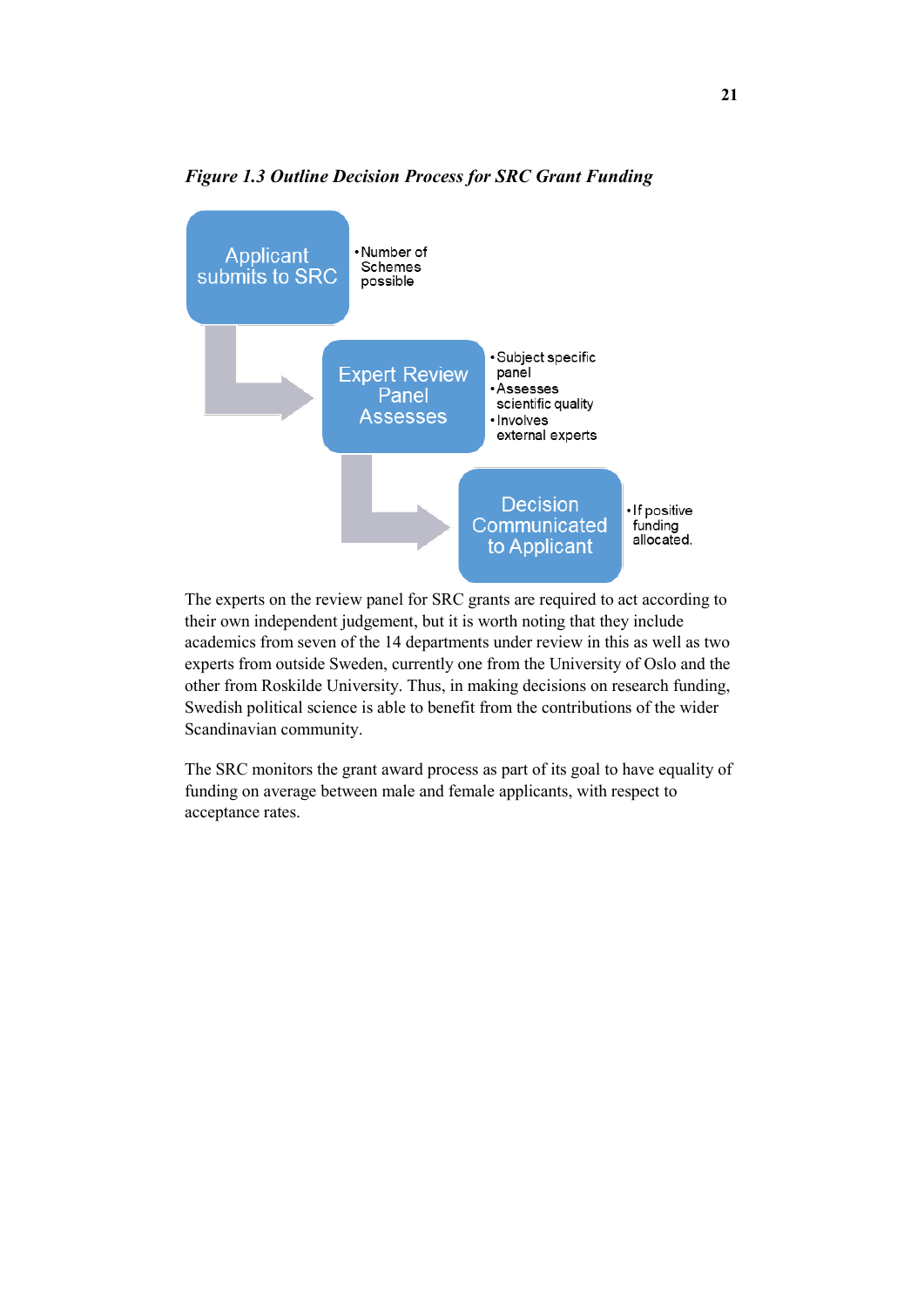## <span id="page-22-0"></span>**2. Components of the Evaluation**

In coming to its evaluation, the panel relied upon three sources of evidence. These are represented in Figure 2.1.



*Figure 2.1. Evidence Feeding into Panel Evaluation*

The analysis of the output of Swedish political science by reference to global metrics was conducted in-house by the SRC. Their analysis was based upon a comparison based on Web of Science data of the volume of citations of Swedish political science compared with the volume of citations of political science based in eleven other countries. That analysis did not look at comparative citations at the level of institutions, let alone individuals, since the number of publications in these cases in general is too small to form the basis for reliable statistics. The metrics analysis, therefore, provides a broad framing for the overall evaluation. However, it should be noted that researchers in disciplines other than political science, for example sociology or philosophy, will also publish in journals designated a political science journals, just as political scientists will publish in the journals of other disciplines, for example geography or migration studies.

The second type of evidence feeding into the evaluation was the assessment of 285 randomly selected peer-review articles and book chapters published between 2014 and 2018 inclusive (please see appendix 1 to this report for more details). The assessment of these publications was primarily carried out by 34 experts from outside Sweden. All the external reviewers approached provided a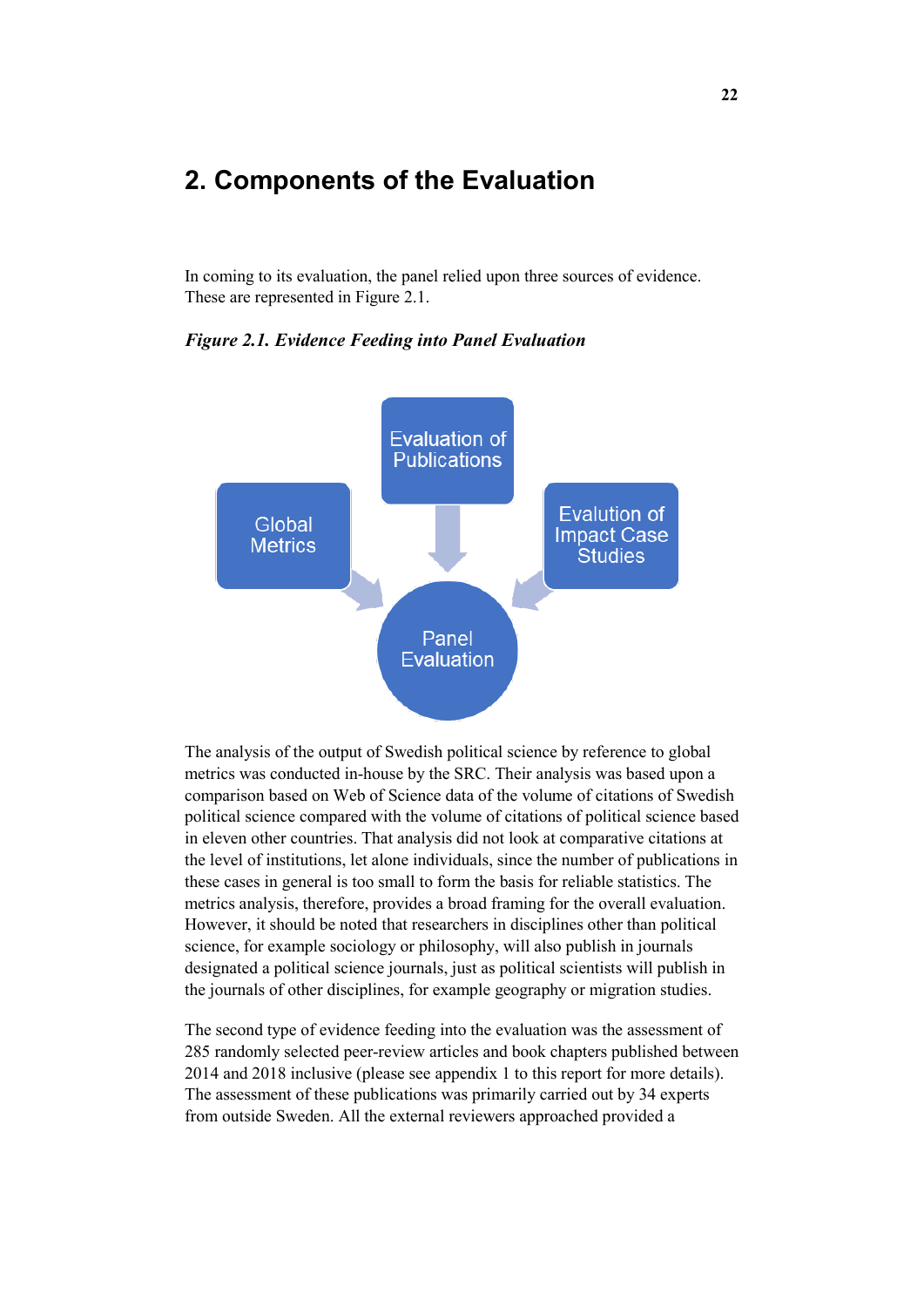specification of their fields of competence and staff at the SRC classified the publications based on the publication titles and output channels, assigning the publications to the external reviewers according to their field of expertise. The experts were then given the opportunity to reject given publications, based on criteria such as the substantive focus or potential biases in their evaluation. To accommodate this information, publications were reassigned and more external reviewers invited where necessary. As a result, individual reviewers were asked to read anywhere between one and 25 articles. The objective was to have each publication read and assessed by two external reviewers. However, for 23 publications only one review was received. A selection of these was read by the panel members themselves, who also looked at cases where there seemed to be a serious dispute between external experts, as a double-check.

The third stream of evidence flowing into the evaluation was an assessment of policy impact generated by political science in Sweden. The assessment was undertaken by the panel members and was based on brief case studies, to a standard format, from each of the 14 departments. The case studies were read and assessed directly by two members of the panel and the results discussed in full committee. More details about this process are provided in appendix 2 to this report.

We are not the first panel to have been commissioned by the SRC to review political science in Sweden. At the beginning of the new millennium, a four-person panel provided an overview report<sup>[2](#page-23-0)</sup>. However, that panel necessarily was restricted to those who could read Swedish, in order that its members could review a substantial portion of published work. Our report differs from that earlier one in that we did not read a majority of the published work ourselves, but relied principally upon the external expert assessments that had been solicited by the SRC. Moreover, political science has changed between then and the present, reflecting adaptations in institutional as well as substantive terms, as well as greater internationalization. A new element of the current evaluation is a focus on 'impact', which was not a dimension of assessment twenty years ago.

To minimize the workload for the institutions involved in this evaluation, the SRC did not request any additional written documentation (such as a self-study report). As a result, the expert panel did not include in its deliberations information about aspects such as departmental research programmes or priorities, the specific content or nature of research undertaken in Swedish political science, interdisciplinarity or information on external research funding acquired. The present evaluation excluded more time-intensive efforts to be undertaken for the institutions involved, such as site visits, a presentation of research strategies or self-studies of departmental research output.

<span id="page-23-0"></span> <sup>2</sup> See Olof Ruin, 'Political Science on the Periphery: Sweden', Annual Review of Political Science, 6, (2003), pp. 41-54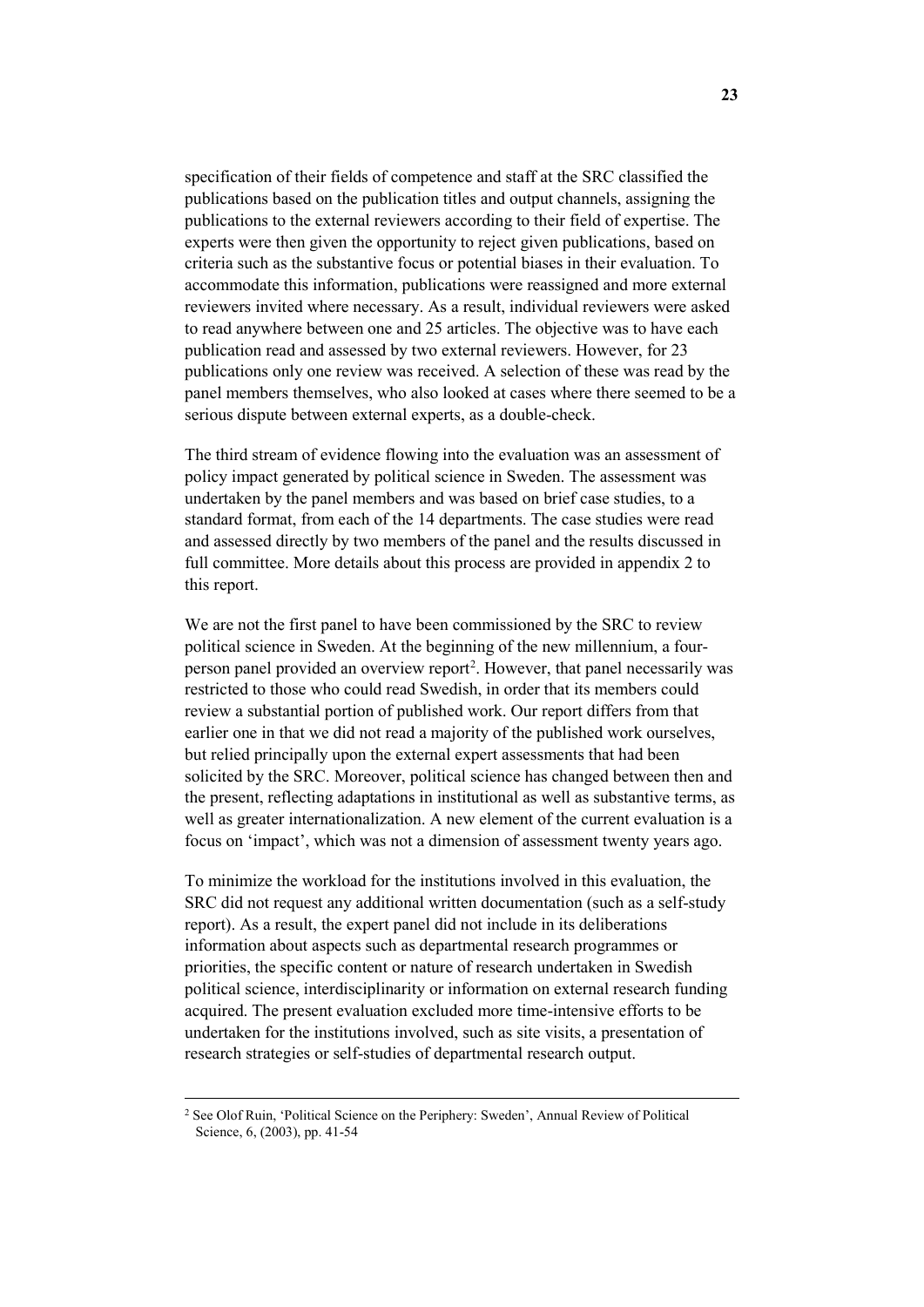There is a trade-off between the effort needed by institutions to provide information and the breadth of the evidence that any evaluation panel has available, a trade-off on which we comment in our recommendation. While the format adopted for this evaluation lowered the level of information available to the panel, the elements of metrics analysis, assessment of articles and book chapters, and the reported case studies, in the eyes of the review panel, provided valuable information to conduct its work.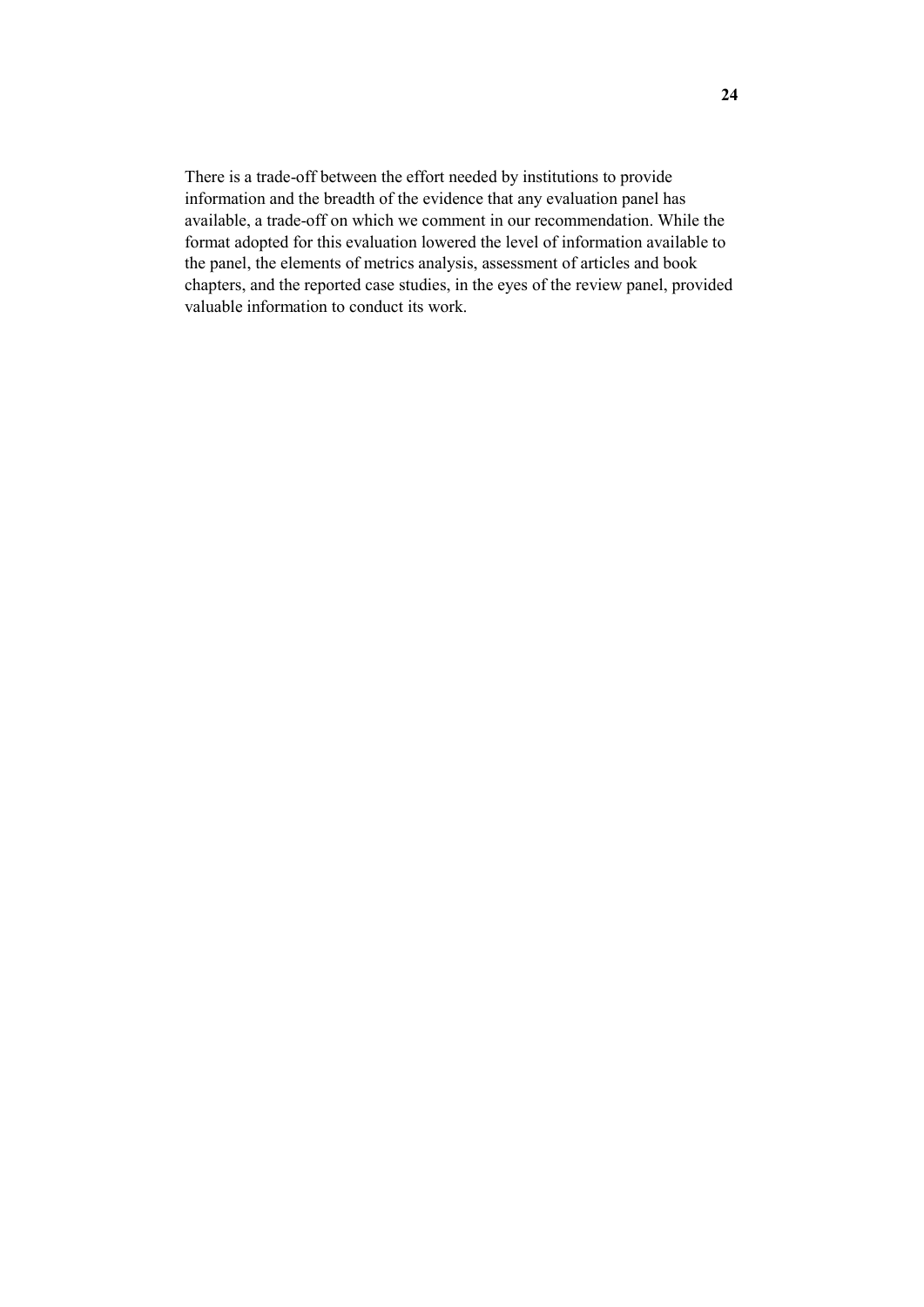## <span id="page-25-0"></span>**3. Swedish Political Science according to Standard Global Metrics**

This section locates Swedish political science in an international context by comparing the citation of papers produced by political scientists located in Swedish institutions with those located in countries where political science is comparably developed. Citations are used in order to provide evidence of the extent to which publications contribute to scholarly work. The assumption is that work that is highly cited is liable to make a greater contribution to the discipline than work that is not so highly cited.

The metrics in this analysis looks at citations as recorded in the Web of Science, which provide the basis for our cross-country comparison. A word of caution is needed, however, in interpreting such a comparison. The Web of Science, on which this analysis depends, is predominantly based on the citation of journal articles rather than book chapters in for example anthologies and monographs. In addition, citation practices are likely to vary across the sub-disciplines of political science, so that a country that has, for example, a high proportion of its work in comparative politics may have more citations than one in which political theory has a strong presence. However, read with suitable caution, the data do provide a way of comparing one element of research performance across countries, giving a snapshot of the international visibility of a country's political science.

Table 3.1 presents data from the Web of Science showing the average citation rate of political science publications from Sweden compared with those from 11 other comparable countries for the time span 2014 to 2018. The countries are rank-ordered according to the total number of publications counted in the Web of Science.

All citation statistics are 'field normalized': the number of citations of a publication is divided by the global average number of citations within the same specific subject in the specific year assessed. In addition, all statistics are based on 'publication fractions': for example, if a publication has five authors where one is from a specific country of interest, that country is assigned 0.2 fractions. Publications attributed to a certain country are publications from researchers with an affiliation (address) in that country. For example, publications from EUI will be attributed to Italy although EUI is an international research institute.

A field normalized mean citation score above 1 means that a country's publications are on average cited more than the world average is. As can be seen from table 3.1, the mean citation index for Sweden is 1.4, implying that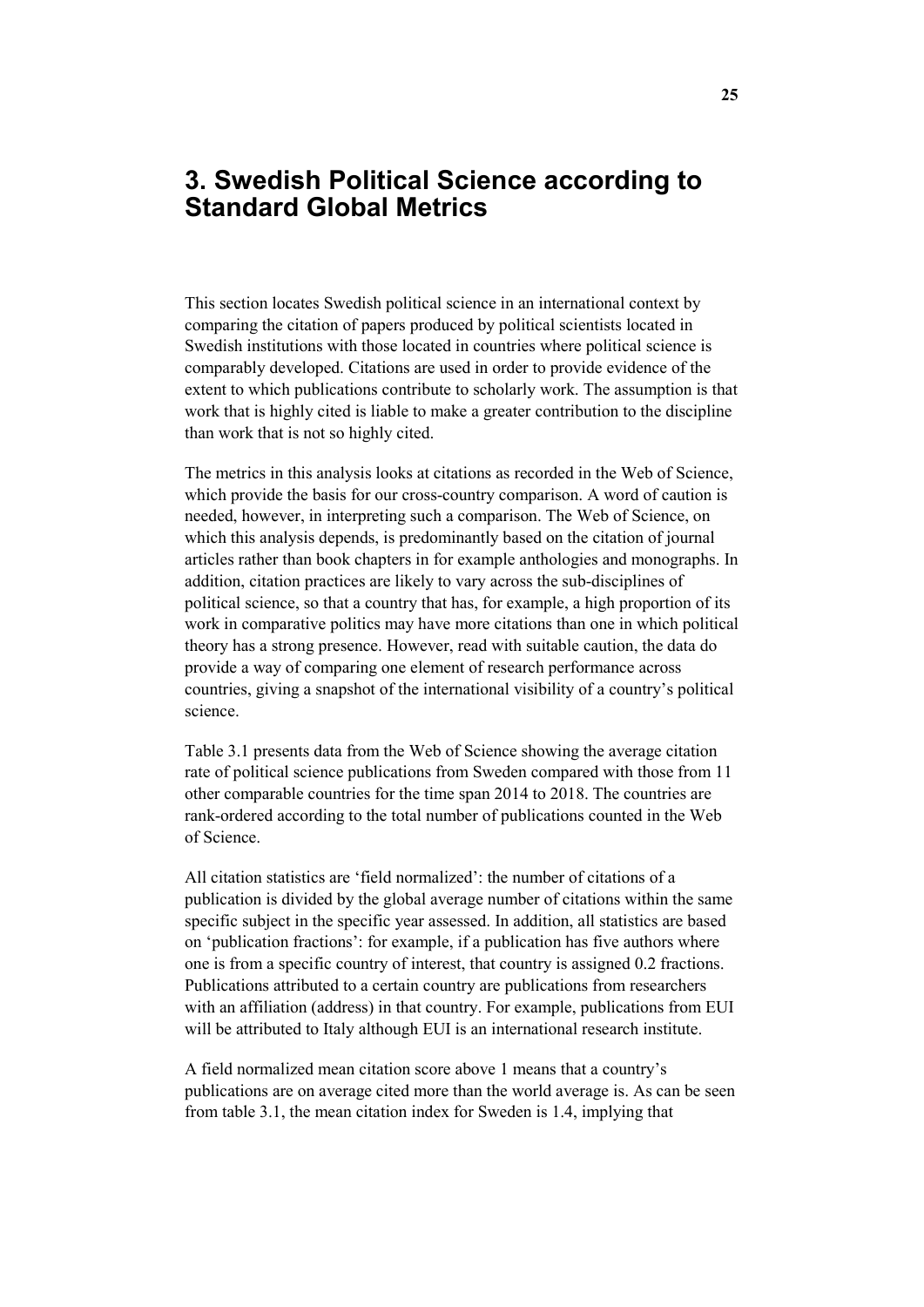publications are cited, on average, 40 percent more often than the global average of political science publications. Only the Netherlands scores more highly and Sweden ties with Switzerland and Denmark, ahead of the United States, the United Kingdom and Germany. Swedish political science thus has a very strong relative citation rate. This provides evidence, in addition to information on types of journals in which articles are published above, that Swedish political scientists' publications have a relatively high mean citation rate in an international comparison.

| Country              | Number of<br>publications | Mean<br>citation<br>rate | Share in top 10<br>percent of<br>articles cited |
|----------------------|---------------------------|--------------------------|-------------------------------------------------|
| <b>United States</b> | 18 372                    | 1.2                      | 12%                                             |
| United<br>Kingdom    | 8675                      | 1.1                      | 11%                                             |
| Germany              | 3559                      | 1.0                      | 10%                                             |
| Netherlands          | 2029                      | 1.5                      | 18%                                             |
| Italy                | 1342                      | 1.1                      | 11%                                             |
| Sweden               | 1189                      | 1.4                      | 14%                                             |
| Switzerland          | 1152                      | 1.4                      | 15%                                             |
| France               | 1142                      | 0.7                      | 6%                                              |
| Denmark              | 1074                      | 1.4                      | 17%                                             |
| Norway               | 978                       | 1.0                      | 9%                                              |
| Austria              | 515                       | 1.0                      | 10%                                             |
| Finland              | 462                       | 0.8                      | 5%                                              |

*Table 3.1: Mean citation rate of political science articles for Sweden and 11 other countries (2014–18)* 

**Note: data are based on Clarivate analytics. Publications attributed to a certain country are publications from researchers with an affiliation (address) in that country. For example, publications from EUI will be attributed to Italy although EUI is an international research institute.**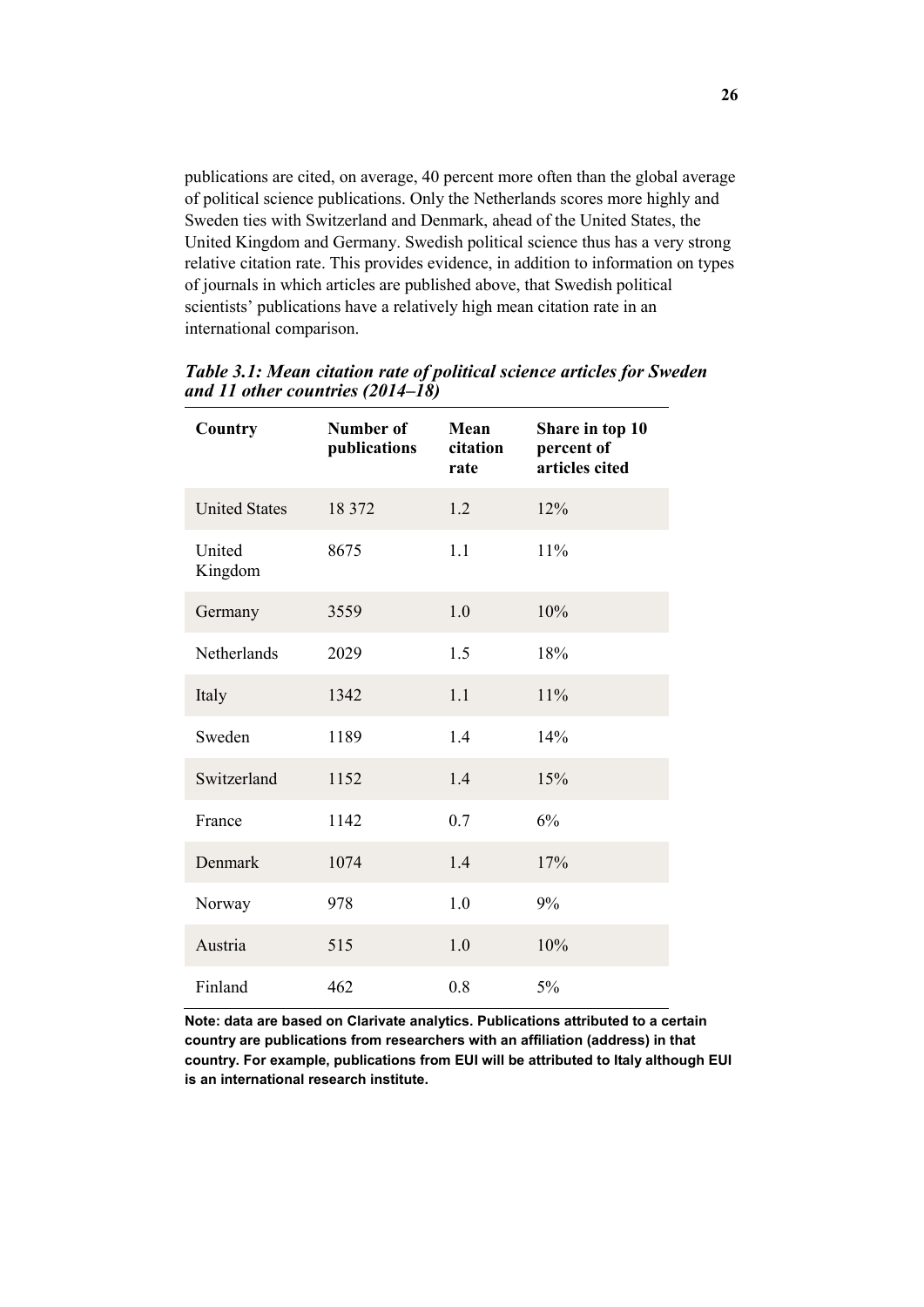Table 3.1 also reports the share of articles that are in the top 10 percent of articles cited. This records the proportion of a country's publications that belong to the top 10 percent of most cited publications internationally in the same subject and year. As can be seen from table 3.1, fourteen percent of the total of Swedish publications fall into the top 10 percent share.

The available data thus show that the standing of Sweden's political science publications com- pared with other similar countries is good. Political scientists based at Swedish universities, on average, do a good job producing internationally visible and well-cited research. This conclusion needs to be understood in the context of all the caveats to which we have drawn attention above. Moreover, although the analysis shows that Swedish political science reaches a wide audience, it does not show that the research is of the highest quality, since there is not a straightforward correlation between level of citation and quality of research. To look at the quality of the work produced requires an assessment of published output. To that end, we turn in the next section to the expert assessment of the quality of published output.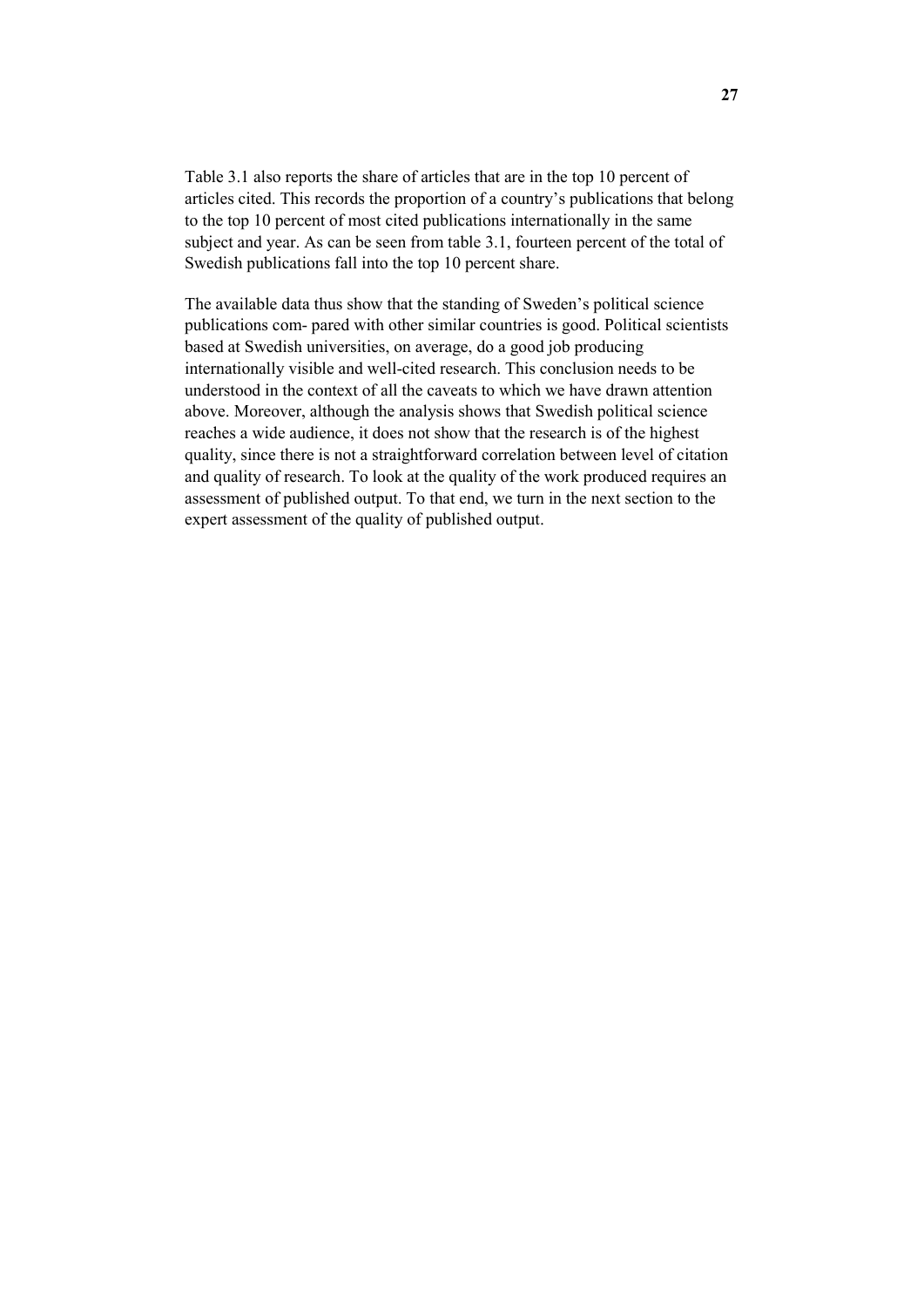## <span id="page-28-0"></span>**4. Scholarly and Academic Contributions**

## <span id="page-28-1"></span>4.1 The selection process

The second stream of evidence in our evaluation is the assessment of the research quality of 285 randomly selected publications from the total of 1864 items. The selection was drawn from lists compiled based on the information available in the Swedish publications database SwePub. SwePub, is administered by the National Library of Sweden and contains references to research publications registered in databases in the local libraries at HEIs in Sweden. It is the researchers themselves who are responsible for the registration of their publications, so that the list may not be completely comprehensive, though we would expect researchers to wish to catalogue the best of their work.

The selection of the 285 assessed items was made as follows. From an initial SwePub list compiled by the SRC, based on a first selection process (for the detailed procedure on this, please see appendix 1 of this report), the HEIs were invited to remove items they considered non-representative for their institution. Monographs were also excluded in the evaluation, although they could potentially provide some valuable additional information (see section 6 of this report). The source list then contained 1864 items of which 1507 were journal articles and 357 book chapters.

To check that the resulting list included publications of a broadly representative standard of research in political science in Sweden, the SRC compared the list of journal articles with information in the Web of Science and found that 942 out of 1507 of these products could be located in that latter database (Web of Science). The mean citation rate of these 942 was 1.3 (a result that is fairly close to what is reported in Table 3.1 above). Table 4.1 provides an overview of the selected publications per HEI. Please note that for this table and those following in this report, the universities are ordered according to the Swedish alphabet (although their English names may be used in the text).

| HEI                              | <b>HEI</b> (Swedish) | <b>SwePub</b>       | Journal  | Book     |
|----------------------------------|----------------------|---------------------|----------|----------|
| (English)                        |                      | <b>Publications</b> | articles | chapters |
| Swedish<br>Defence<br>University | Försvarshögskolan    | 88                  | 69       | 19       |

*Table 4.1 Selected publications per HEI (based on SwePub)*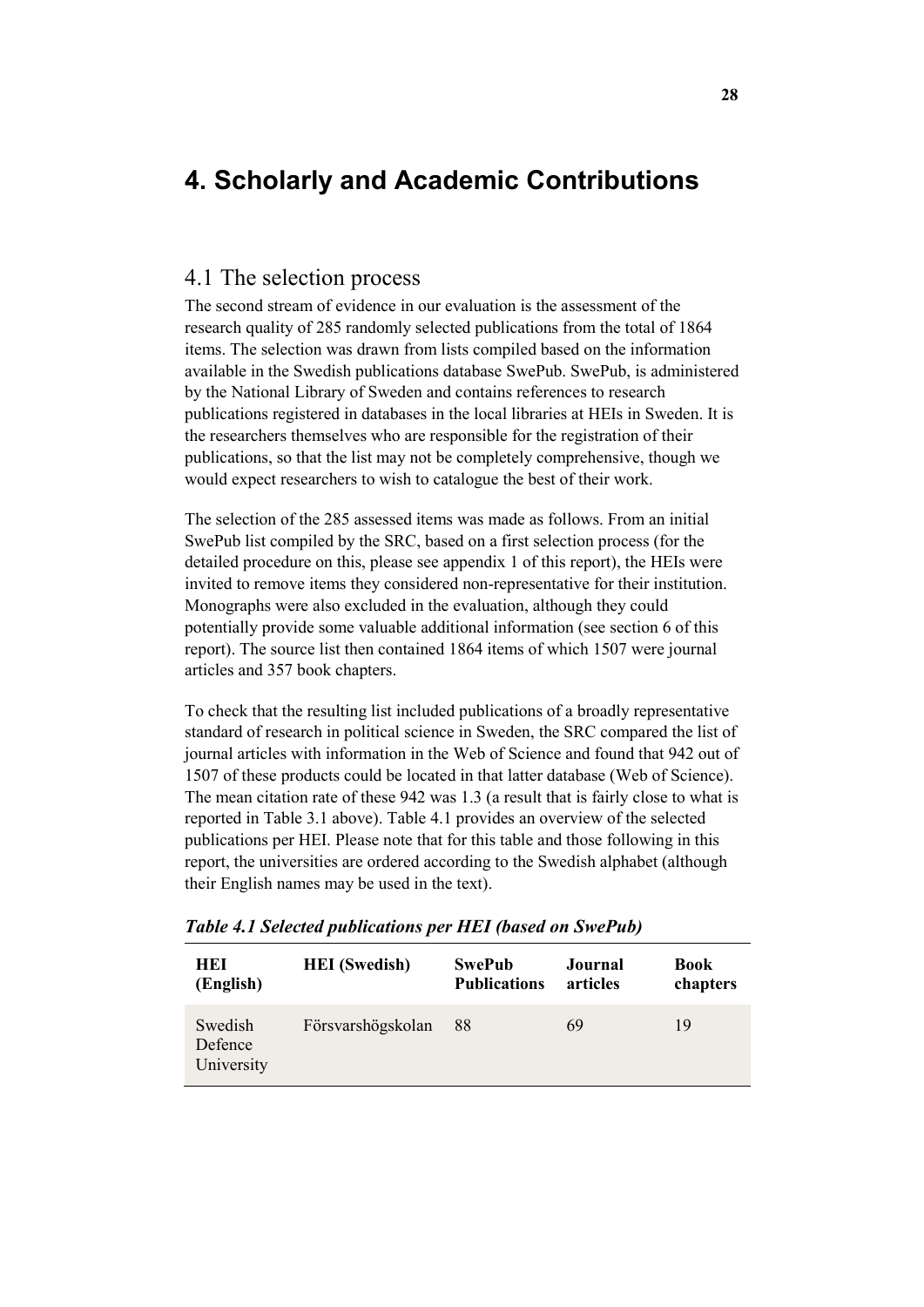| <b>HEI</b><br>(English)                 | <b>HEI</b> (Swedish)          | <b>SwePub</b><br><b>Publications</b> | <b>Journal</b><br>articles | <b>Book</b><br>chapters |
|-----------------------------------------|-------------------------------|--------------------------------------|----------------------------|-------------------------|
| University<br>of<br>Gothenburg          | Göteborgs<br>universitet      | 426                                  | 361                        | 65                      |
| Karlstad<br>University                  | Karlstads<br>universitet      | 22                                   | 17                         | 5                       |
| Linköping<br>University                 | Linköpings<br>universitet     | 116                                  | 100                        | 16                      |
| Linnaeus<br>University                  | Linnéuniversitetet            | 80                                   | 42                         | 38                      |
| Luleå<br>University<br>of<br>Technology | Luleå tekniska<br>universitet | 53                                   | 53                         | $-$                     |
| Lund<br>University                      | Lunds universitet             | 202                                  | 139                        | 63                      |
| Malmö<br>University                     | Malmö universitet             | 48                                   | 48                         | --                      |
| Mid<br>Sweden<br>University             | Mittuniversitetet             | 44                                   | 35                         | 9                       |
| Stockholm<br>University                 | Stockholms<br>universitet     | 211                                  | 179                        | 32                      |
| Södertörn<br>University                 | Södertörns<br>högskola        | 69                                   | 51                         | 18                      |
| Umeå<br>University                      | Umeå universitet              | 153                                  | 112                        | 41                      |
| Uppsala<br>University                   | Uppsala<br>universitet        | 287                                  | 239                        | 48                      |
| Örebro<br>University                    | Örebro universitet            | 65                                   | 62                         | 3                       |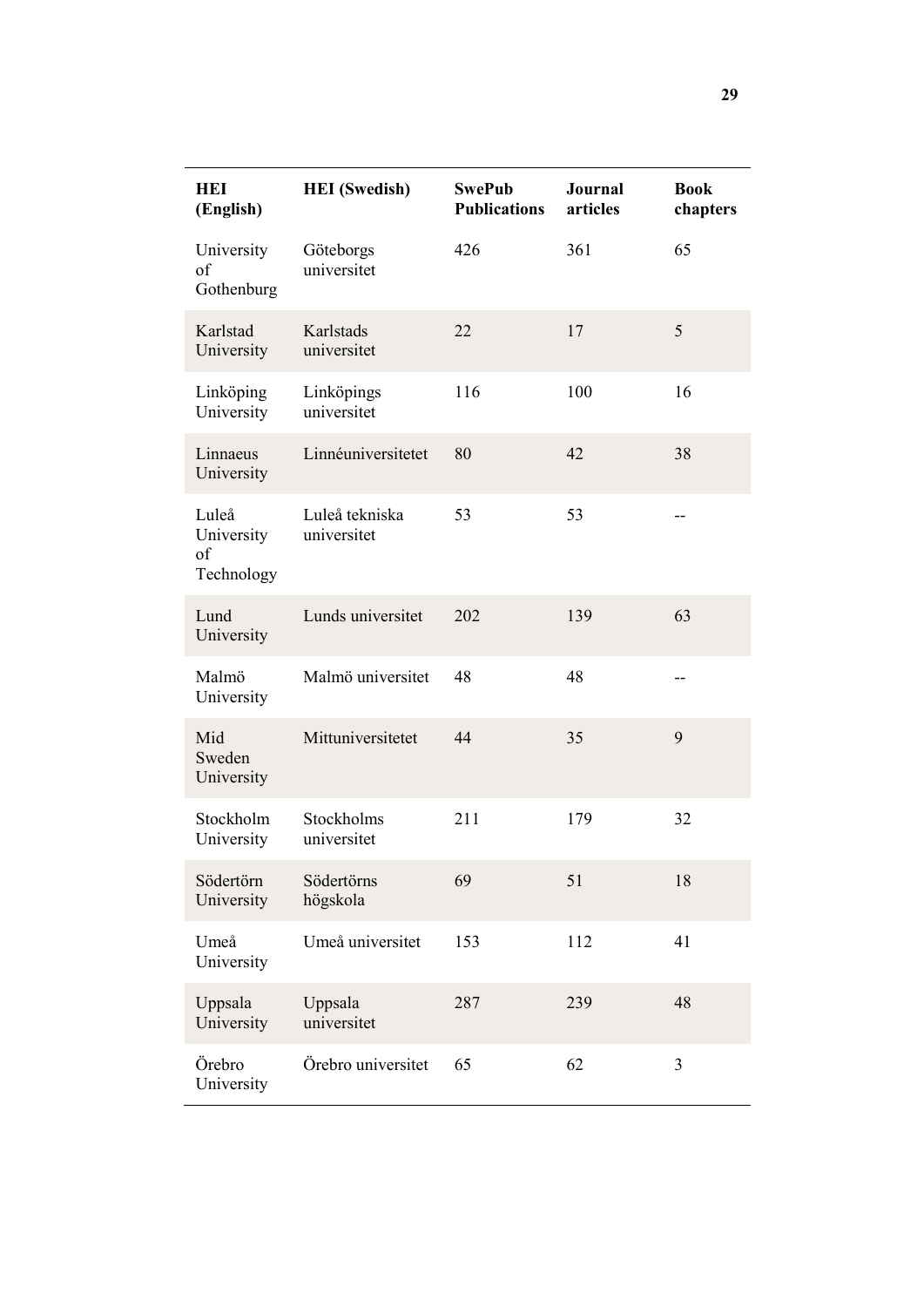| HEI       | <b>HEI</b> (Swedish) | <b>SwePub</b>       | Journal  | Book     |
|-----------|----------------------|---------------------|----------|----------|
| (English) |                      | <b>Publications</b> | articles | chapters |
| Total     |                      | 1864                | 1507     | 357      |

Thereafter, the SRC checked how the journals in which the publications were published were classified according to a list for classifications often used at Swedish HEIs, the so-called 'Norwegian list'. This list distinguishes between levels of quality for different journals. The majority of articles included in the current evaluation process were published in journals classified as belonging to this list; only four percent of the 1507 publications were not. From this total, 22 percent were published in prestigious 'Level 2' journals, 72 percent in remaining scholarly channels ('Level 1') and 2 percent in non-scholarly channels, labelled 'Level 0'. The 22 percent published in level 2 channels can be seen as a confirmation of the indications given by the Web of Science. In general, channels classified as level 2 include leading publishers that account for about 20 percent of the scholarly publications in their fields. For a comparison of the selected publications with the Norwegian list, please see appendix 4 of this report.

Table 4.2 provides an overview of the articles considered in the evaluation, sorted by their frequency in respective journals. The figures provided are based on the 1507 journal articles in the full list of publications as described above (after each HEI had reviewed and accepted the publications contained in the list). The overview presents journals having at least two publications included in the sample and more than four in the total list. More details on the figures are provided in appendix 3 to this report.

| Journal                                   | <b>Total</b><br>Swe-<br>Pub | <b>Sample</b> | <b>Sample</b><br><b>Share of</b><br><b>Total</b> |
|-------------------------------------------|-----------------------------|---------------|--------------------------------------------------|
| Statsvetenskaplig tidskrift               | 49                          | 8             | 16%                                              |
| Scandinavian Political Studies            | 33                          | 8             | 24%                                              |
| European Journal of Political<br>Research | 17                          | 3             | 18%                                              |
| Democratization                           | 11                          | 3             | 27%                                              |
| <b>Forest Policy and Economics</b>        | 11                          | 3             | 27%                                              |

*Table 4.2 Overview of articles accounted for in the evaluation*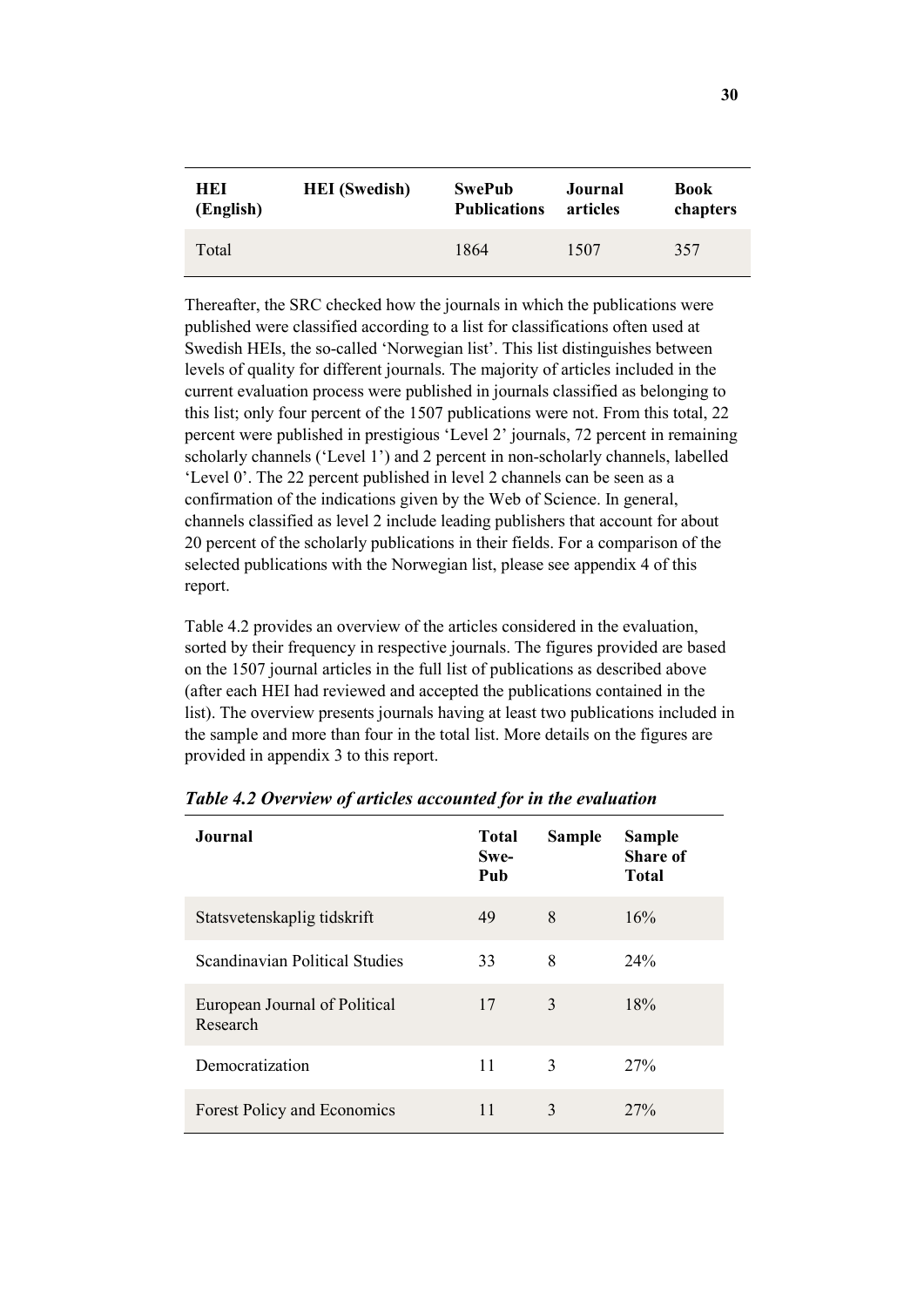| Journal                                                                               | <b>Total</b><br>Swe-<br>Pub | Sample         | <b>Sample</b><br><b>Share of</b><br><b>Total</b> |
|---------------------------------------------------------------------------------------|-----------------------------|----------------|--------------------------------------------------|
| Journal of European Integration                                                       | 10                          | $\overline{3}$ | 30%                                              |
| <b>Party Politics</b>                                                                 | 19                          | $\overline{2}$ | 11%                                              |
| <b>Political Studies</b>                                                              | 15                          | $\overline{2}$ | 13%                                              |
| Sustainability                                                                        | 13                          | $\overline{2}$ | 15%                                              |
| Journal of European Public Policy                                                     | 9                           | $\overline{2}$ | 22%                                              |
| Governance. An International Journal<br>of Policy, Administration and<br>Institutions | 9                           | $\overline{2}$ | 22%                                              |
| Cooperation and Conflict                                                              | 8                           | 2              | 25%                                              |
| American Political Science Review                                                     | 8                           | $\overline{2}$ | 25%                                              |
| <b>International Environmental</b><br>Agreements: Politics, Law and<br>Economics      | 8                           | $\overline{2}$ | 25%                                              |
| European Journal of International<br>Relations                                        | 8                           | $\overline{2}$ | 25%                                              |
| Acta Politica                                                                         | 7                           | $\overline{2}$ | 29%                                              |
| Politics & Gender                                                                     | 6                           | $\overline{2}$ | 33%                                              |
| <b>Political Research Quarterly</b>                                                   | 6                           | 2              | 33%                                              |
| The Review of International<br>Organizations                                          | 5                           | $\overline{2}$ | 40%                                              |
| Society & Natural Resources                                                           | 5                           | $\overline{2}$ | 40%                                              |
| Res Publica                                                                           | 5                           | $\overline{2}$ | 40%                                              |
| Journal of Environmental<br>Management                                                | 5                           | $\overline{2}$ | 40%                                              |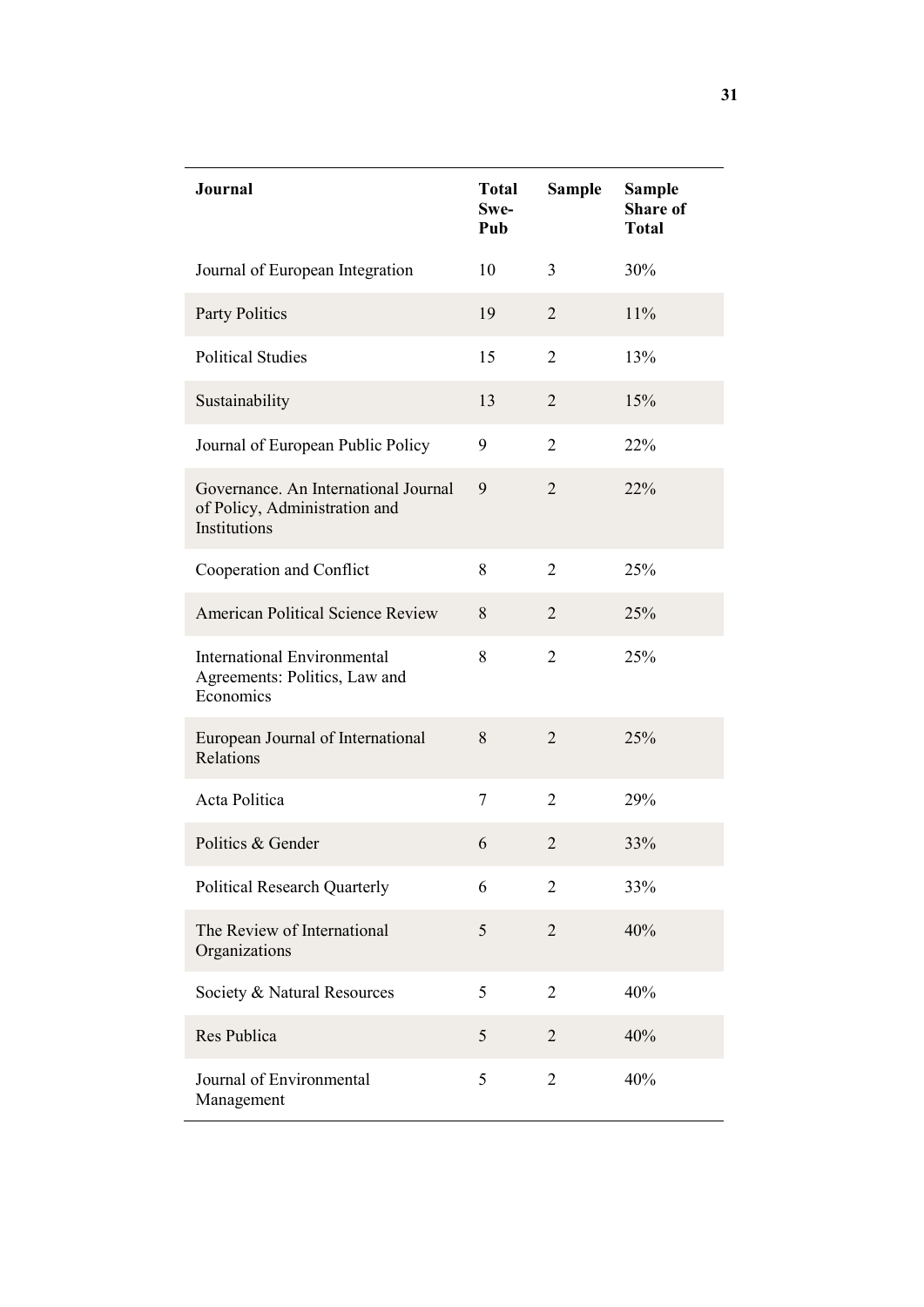| Journal                              | <b>Total</b><br>Swe-<br>Pub | <b>Sample</b> | <b>Sample</b><br><b>Share of</b><br><b>Total</b> |
|--------------------------------------|-----------------------------|---------------|--------------------------------------------------|
| <b>Comparative Migration Studies</b> | 5                           | 2             | 40%                                              |
| Journal of Civil Society             |                             |               | 40%                                              |

**Note: Journals selected are shown compared to the SwePub full list, listing journals having at least two publications in the sample and four in the total list. The total list contained 609 different journals. In the selection, 183 of these were represented.**

By way of overview, Table 4.2 demonstrates that most of the articles were in international journals, although a number were published in the Swedishlanguage 'Statsvetenskaplig tidskrift'. Among the journals listed are several internationally high-ranked ones, which testifies to the 'visibility' of some of the political science research published by Swedish academics: the figures demonstrate that some Swedish academics have published in international 'flagship journals' in political science, among them the American Political Science Review or World Politics, the latter represented by two articles in the sample.

Table 4.3 provides the same overview for book chapters (and the respective publishers). Publishers were selected compared to the SwePub full list, showing publication channels that had at least three publications in the full list. In total, 64 publishing channels were included in the full list and in the sample, 20 of these were represented.

| <b>Publisher</b>                  | <b>Total</b> | <b>Sample</b> | <b>Share</b> |
|-----------------------------------|--------------|---------------|--------------|
| Routledge                         | 73           | 11            | 15%          |
| Palgrave Macmillan                | 64           | 11            | 17%          |
| <b>Oxford University Press</b>    | 37           | 3             | 8%           |
| <b>Edward Elgar Publishing</b>    | 30           | 4             | 13%          |
| Springer                          | 27           | 8             | 30%          |
| <b>Cambridge University Press</b> | 13           | 1             | 8%           |

*Table 4.3 Overview of book chapters accounted for in the evaluation*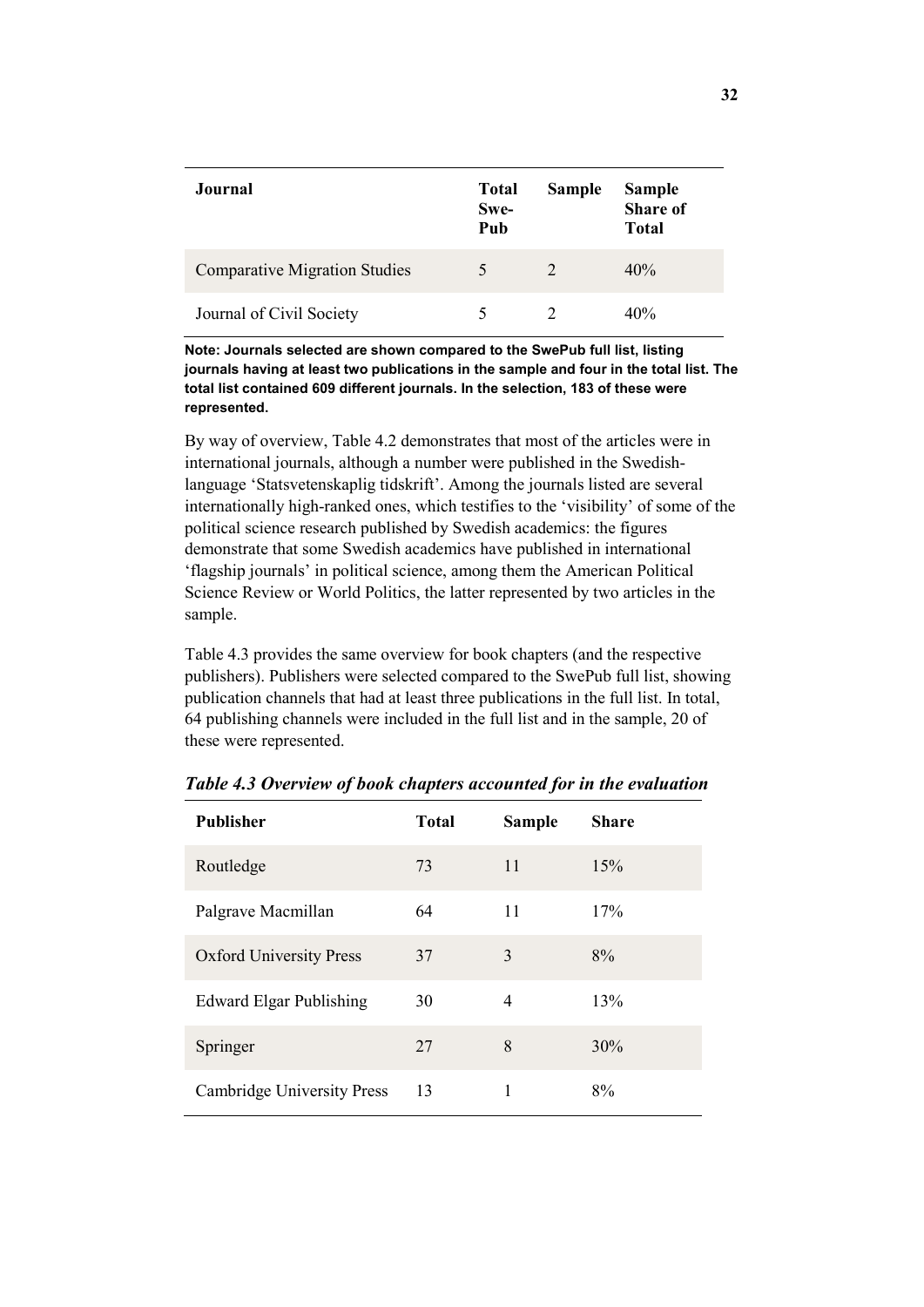| <b>Publisher</b>                 | <b>Total</b>   | <b>Sample</b>  | <b>Share</b> |
|----------------------------------|----------------|----------------|--------------|
| <b>ECPR</b> Press                | 11             | 1              | 9%           |
| Ashgate                          | 9              | $\overline{2}$ | 22%          |
| Rowman & Littlefield             | 7              | $\mathbf{1}$   | 14%          |
| <b>NIAS</b> Press                | 5              | 1              | 20%          |
| <b>Policy Press</b>              | 5              | $\mathbf{1}$   | 20%          |
| <b>Brill Academic Publishers</b> | 4              | 1              | 25%          |
| Berghahn Books                   | $\overline{4}$ | $\overline{2}$ | 50%          |
| Nordic Academic Press            | 3              | 1              | 33%          |

#### **Note: Book chapters selected are shown compared to the SwePub full list, listing publishers having at least one publication in the sample and three in the total list.**

It should be noted that taking a random selection of published items is a demanding test compared to similar exercises carried out in other countries (for example the UK's Research Excellence Framework), where it is normal practice to allow departments to select what they think of as their best items for assessment. Random selection allows for some systematic insights into the quality of overall research productivity across Sweden. However, the exclusion of monographs may have depressed the overall average of the assessment of quality in published output.

The detailed assessment of the 285 items was carried out by 34 experts from outside Sweden. The aim of the external review process was for every article to be evaluated by at least two scholars from outside Sweden, to have as much of an 'unbiased' assessment as possible of their quality (the articles were not anonymized); in the end, all but 23 (8 percent) of the scholarly contributions received at least two external reviews. The scores from these reviews were made available to the expert panel that carried out the evaluation. In total, the panel received 557 reviews of the 285 research items selected. This is a considerable number of reviews, which produced valuable material for the panel, based on 'qualitative' assessments rather than purely 'quantitative' metrics. To receive such a high number of scores that were independent of the panel's own judgement provides a reasonably robust basis for assessment.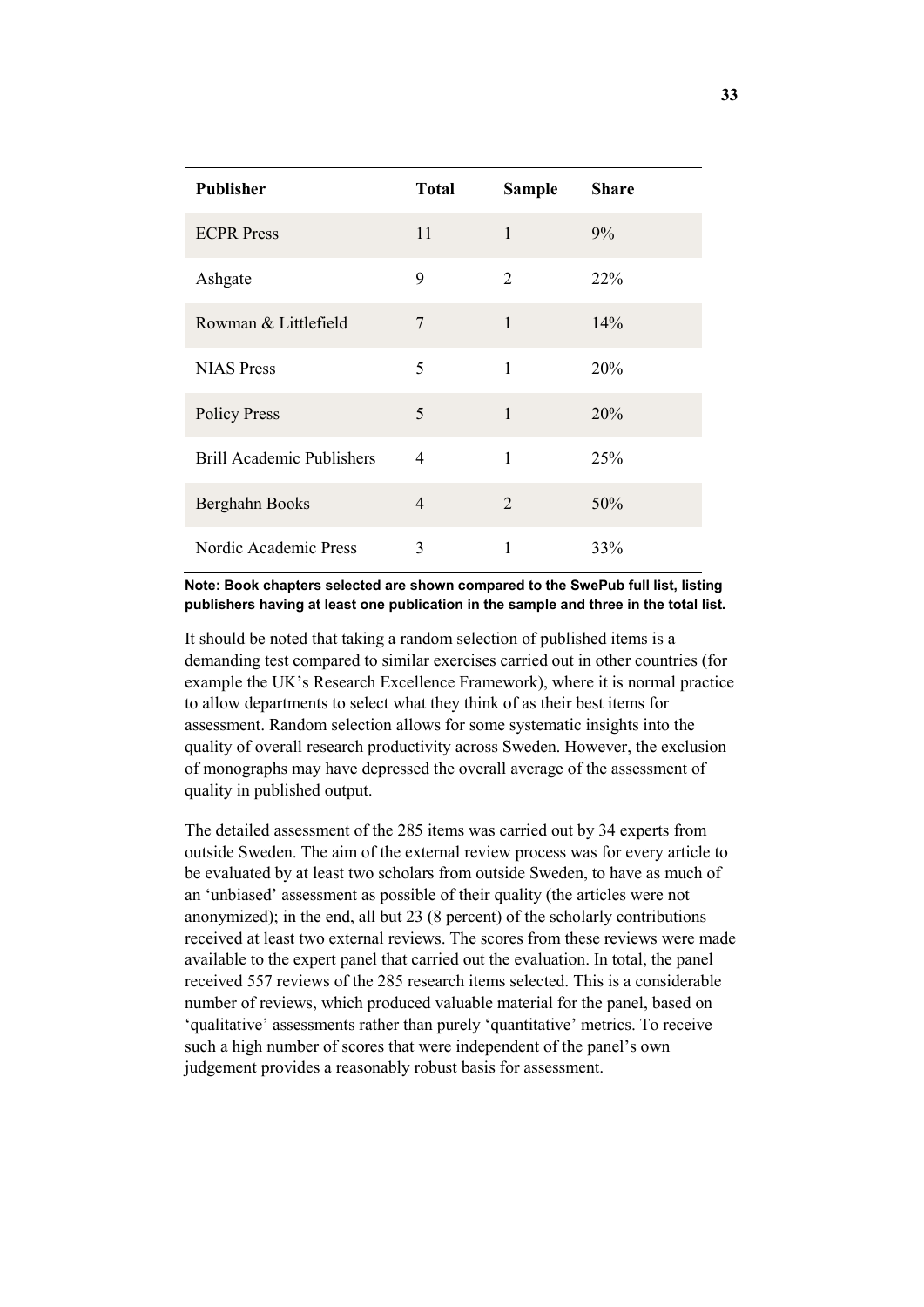### <span id="page-34-0"></span>4.2 Scoring criteria

The external reviewers were instructed to use the scoring criteria listed in table 4.4.

*Table 4.4 Scoring criteria used by reviewers of research publications*

| <b>Score</b>     | <b>Criteria</b>                                                                                                                                                                     |
|------------------|-------------------------------------------------------------------------------------------------------------------------------------------------------------------------------------|
| Unclassified     | Quality that falls below the standard of nationally<br>recognised work. Or work which does not meet the<br>published definition of research for the purposes of this<br>assessment. |
| <b>One star</b>  | Quality that is recognised nationally in terms of<br>originality, significance, and rigour.                                                                                         |
| Two star         | Quality that is recognised internationally in terms of<br>originality, significance, and rigour.                                                                                    |
| Three star       | Quality that is internationally excellent in terms of<br>originality, significance, and rigour but which falls short<br>of the highest standards of excellence.                     |
| <b>Four star</b> | Quality that is world-leading in terms of originality,<br>significance, and rigour                                                                                                  |

Reviewers placed the respective academic output into categories of quality assessment. Of course, the quality descriptions used can be applied somewhat differently between reviewers (next to the fact that some reviewers tend to give higher or lower assessments compared to others). Moreover, it is important to be clear what is being referred to in terms of 'recognised internationally' or 'worldleading'. When a publication is rated as 'four star', for example, this does not refer to the degree to which the subject matter is international in scope, but to its academic quality defined in terms of criteria such as originality, significance and rigour – in other words to what extent the piece of research has the potential or should have a scientific impact internationally. An example familiar to political scientists may illustrate this: Robert Dahl's Who Governs? could be described as an English-language study of local government decision making in a mid-sized US city. However, its significance in political science is much greater than this description suggests. What the criteria are intended to capture is the value of the contribution to understanding for political science scholars anywhere in the world. A study of local politics that had broader significance for political science could score highly. Conversely, a poor study of interdependence in the global order could fall below the standard even of nationally recognised work. It is the quality of the research produced and not the scope of reference that matters.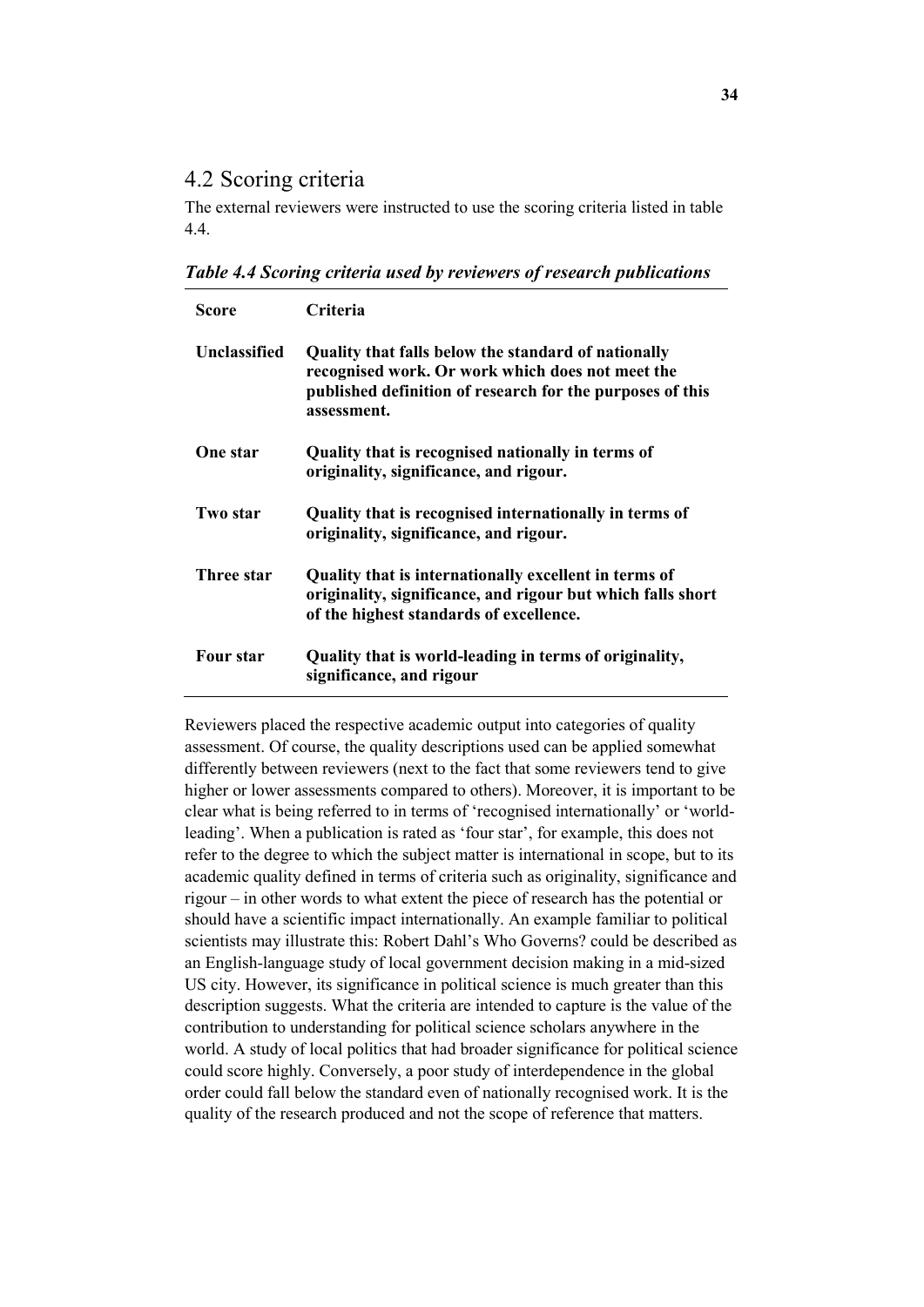### <span id="page-35-0"></span>4.3 Results

Table 4.5 shows the distribution of the scores received by external reviewers for the 285 randomly-selected articles and book chapters. Because most items were scored twice, the number of scores is larger than the number of items.

*Table 4.5: Distribution of scores attributed to peer-reviewed articles and chapters*

| <b>Score</b> |    |     | 2   | 3   |    | <b>Total</b> |
|--------------|----|-----|-----|-----|----|--------------|
| Number       | 13 | 110 | 215 | 159 | 60 | 557          |
| Percent      |    | 20  | 39  | 29  |    | 100          |

In the evaluation process, it had to be kept in mind that items in this sample were scored by over 30 outside experts, and several individual publications, as was to be expected, received different scores. Of the 262 articles and chapters that were reviewed by more than one external reader, more than half (154, or 59 percent of the total) in fact received different scores from these reviewers. The diversity of score in part reflects the nature of the political science discipline (and perhaps academic research more broadly), as renowned experts in the field may disagree on the meaning and measures of 'quality'. It is for this very reason that the SRC has requested more than one assessment of each research output, aiming to avoid assessor bias in the assessment as much as possible. However, even though many individual articles received different scores, most differences were small, as the scores were adjacent on the scale used (2 and 3, for instance, or 3 and 4). Scores were not adjacent for only 32 articles, but they were adjacent for 122. This demonstrates that overall, the external assessments based on reviews of the selected articles and chapters generated quality assessments leading to similar scores on the 'zero to four star' scale.

The foundation for the panel's conclusions is the outcome of the assessment by the external experts. While it is notoriously difficult to assess 'research quality' in an objective way, this extensive effort to collect evaluations by external experts in the field has provided the panel with valuable insights into the quality of publication output. In what follows, we report on both 'scores', that is to say the set of grades given by each of the external reviewers even when reviewers disagreed on their assessment of a given piece of work, and 'scored publications', that is to say the set of grades, averaged where necessary, that were given to any individual item.

Only two percent of the scores attributed by the external experts were a 0, classified as 'Quality that falls below the standard of nationally recognised work'. One-fifth (20 percent) of the scores given were a 1, 'Quality that is recognised nationally in terms of originality, significance, and rigour'. Scores of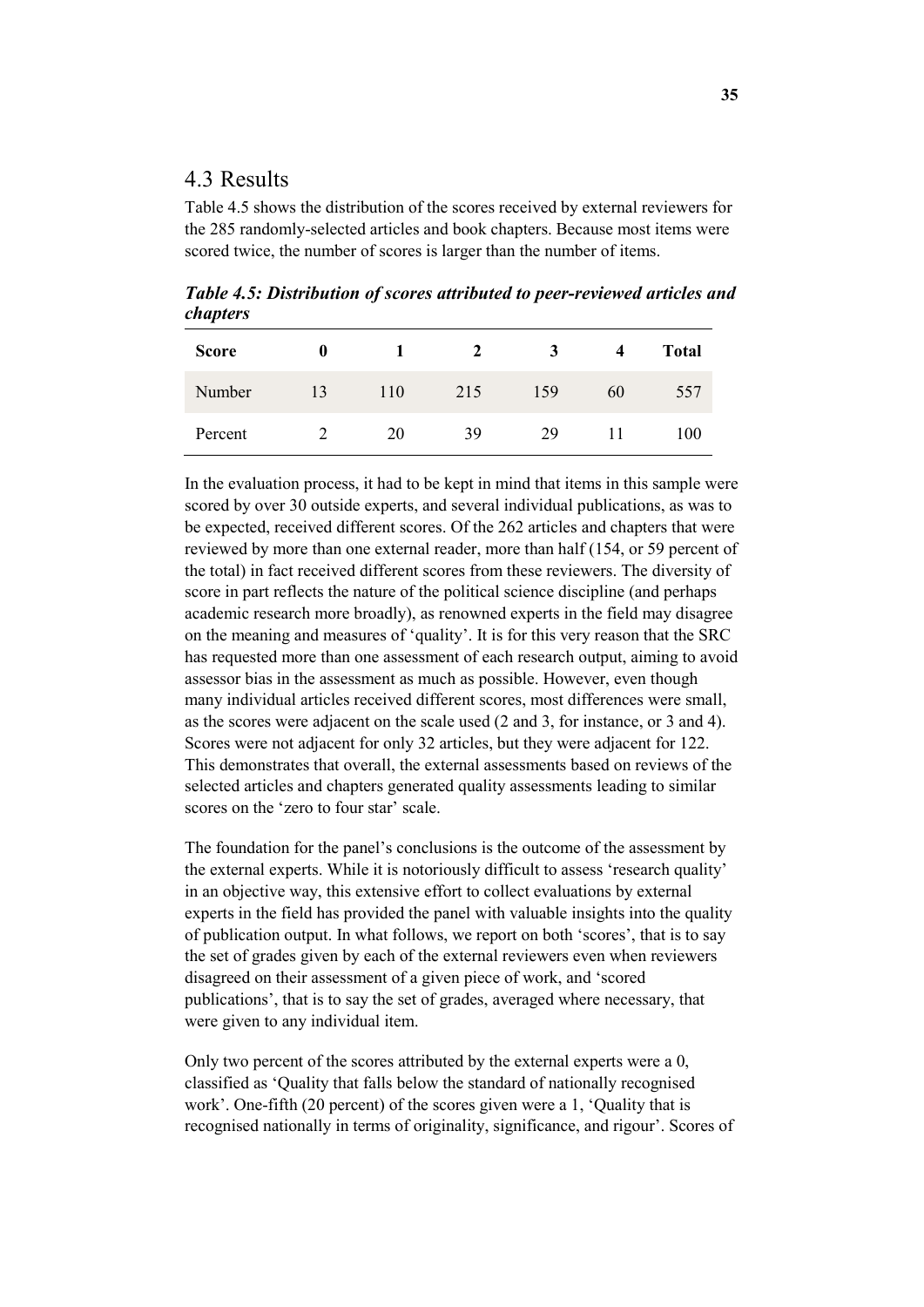a 1 reflect academic output that was judged to be of solid scientific quality but not of value to the international scientific community. Work that received a score of 1 is typically academically competent but not very original. Some of these studies are narrowly descriptive, some focus exclusively on Swedish phenomena for a Swedish audience, and all make limited theoretical contributions. Some of these articles and chapters fail to engage potentially relevant concepts or ideas from the internationally-generated literature.

The majority of scores (79 percent) attributed to the articles or chapters judged them to be of an international standard; that is, most scores were a 2, a 3, or a 4. Thus, more than two-thirds of the time, outside experts scored a random sample of peer-reviewed publications in political science as rigorous, scientifically solid, and as making original contributions to knowledge.

Scores of 3 were given in 29 percent of the evaluations, and scores of 4 in another 11 percent of the total. A 3 is a very good score, reflecting 'Quality that is internationally excellent in terms of originality, significance, and rigour but which falls short of the highest standards of excellence.'

At total of 60 out of 557 (11 percent) of scores were for work judged to be of the highest distinction, 'Quality that is world-leading in terms of originality, significance, and rigour'. Articles that were awarded scores of 4 have the potential to be very highly cited and to set the research agenda globally. This reflects 'academic impact'.

If the published item is taken as the unit of analysis, 54 out of the 285 publications (19 percent) obtained at least one 4. Out of these 54, only five publications obtained a score 4 from both (or all) reviewers (two from Uppsala University and three from the University of Gothenburg) and 26 publications obtained one 4 and one 3. The remaining 23 publications attributed with at least one 4, by comparison, received a lower than 3 as a second score.

The 19 percent of publications to which at least one score 4 was attributed, reflect research that is particularly likely to contribute to the country's international academic standing and reputation. Path-breaking research is difficult to produce, so it is an accomplishment that about one-tenth of Swedish political science is thought to be world-leading in terms of its originality, significance and rigour. Still, more than two-thirds of scores fell short of this high standard. Most political science that is produced in Sweden is deemed very good in such a comparison, but not always 'world leading'. On the other hand, it is worth noting that in total 93 publications have been assessed with at least one score lower than a 2. Of these, 30 have attained one score 0 and one score 1 or two scores 1.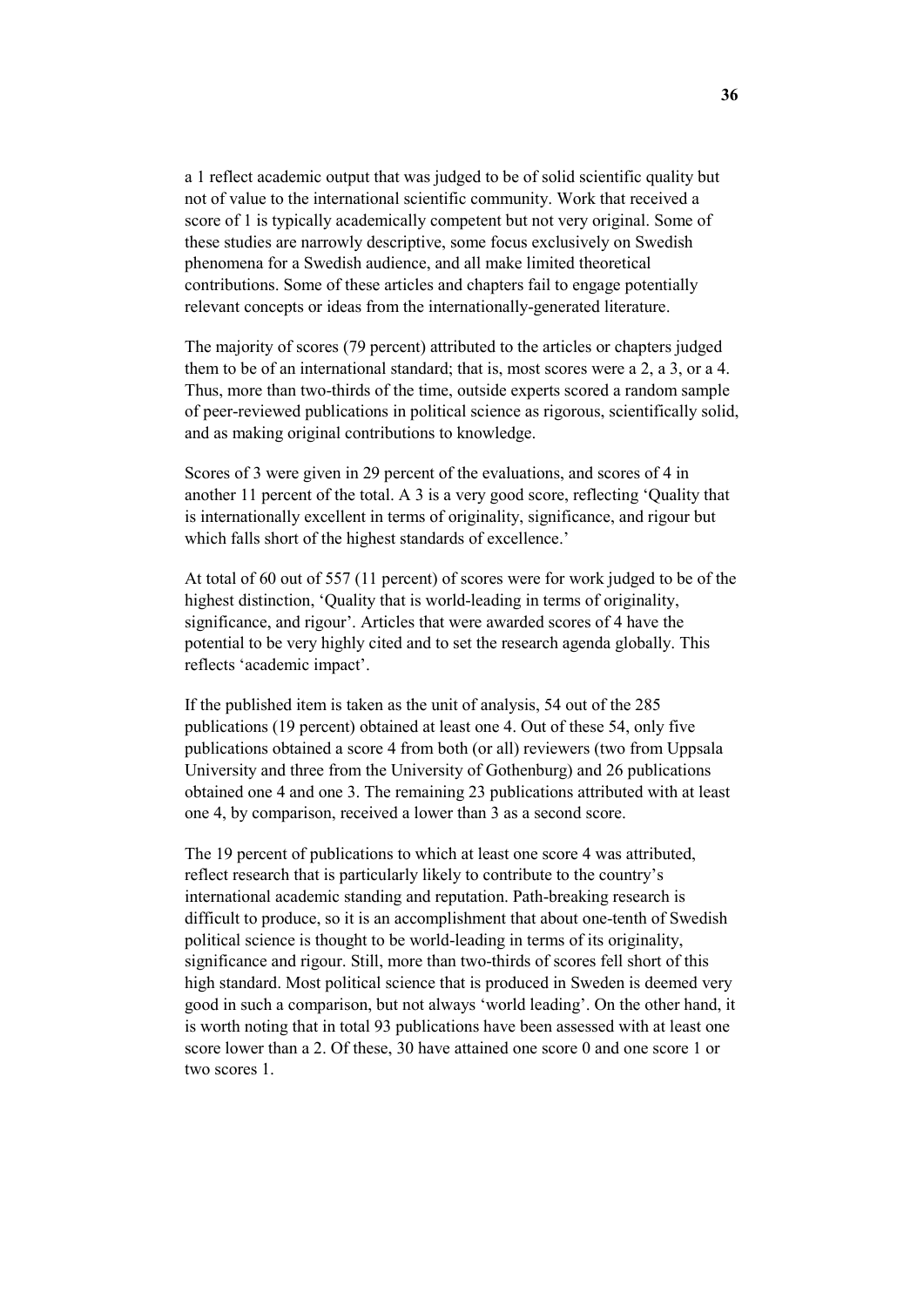How does the scoring by the independent experts compare with the global citation metrics discussed in Section 3 of this report? Based on their in-depth qualitative reading, the external experts were assessing a random selection of articles. The citation metrics demonstrate, on average, a good international 'visibility' of Swedish political science research. These findings seem to be corroborated when compared with the expert scores attributed to the randomly selected work.

Because the panel itself read only a small number of publications, it can provide only limited information on the substance of work that was judged to be of high quality. Clearly, doing good or excellent work does not require focusing on any particular set of topics or using any particular methodology or approach. Any topic can produce excellent work and any standard, professionally-accepted method may be used if appropriately and thoughtfully applied. Moreover, highquality research may or may not be solely concerned with Swedish politics.

Although more than a third (39 percent) of the scores that were awarded to the respective research articles or chapters were a 3 or 4, only 60 of the 557 (or 11 percent) were a 4, meaning outstanding internationally. In total, only five publications received scores of 4 from both (or all) reviewers: three from Gothenburg University and two from the University of Uppsala. Accordingly, political scientists in Sweden may be doing well on citation metrics in general, largely by producing work that is methodologically sound, adds cumulatively to the stock of political science understanding in the global scholarly community, and yet is not always regarded as of the highest international standard.

However, even if 22 percent of scores awarded across all 557 readings were a 0 or a 1, only 30 publications (10.5 percent) received two scores lower than a 2. Perhaps of relevance to add is that even some of this work might appear in the citation metrics. A solid and worthy piece of description, for example, may be cited as an empirical source for a more ambitious study.

# 4.4 Variation by institutions in the quality of research

An overview of the distribution and mean of article scores for each HEI included into the evaluation are given in Table 4.6. Although the data have to be interpreted with caution, they show a considerable range in average scores for HEIs, from a low of 1.50 to a high of 2.55. The average score across all articles and all HEIs is 2.26, meaning that the average standard of an article or chapter demonstrates quality that is recognised internationally in terms of originality, significance, and rigour. Because the articles were drawn from a random sample, the panel has considerable confidence that the standard research product in political science is thus of very good quality. In particular, the average article engages at an international level with professional political science. It helps keep Sweden on the map, as it were, making the country a site for the production of high-quality scholarly output, while there can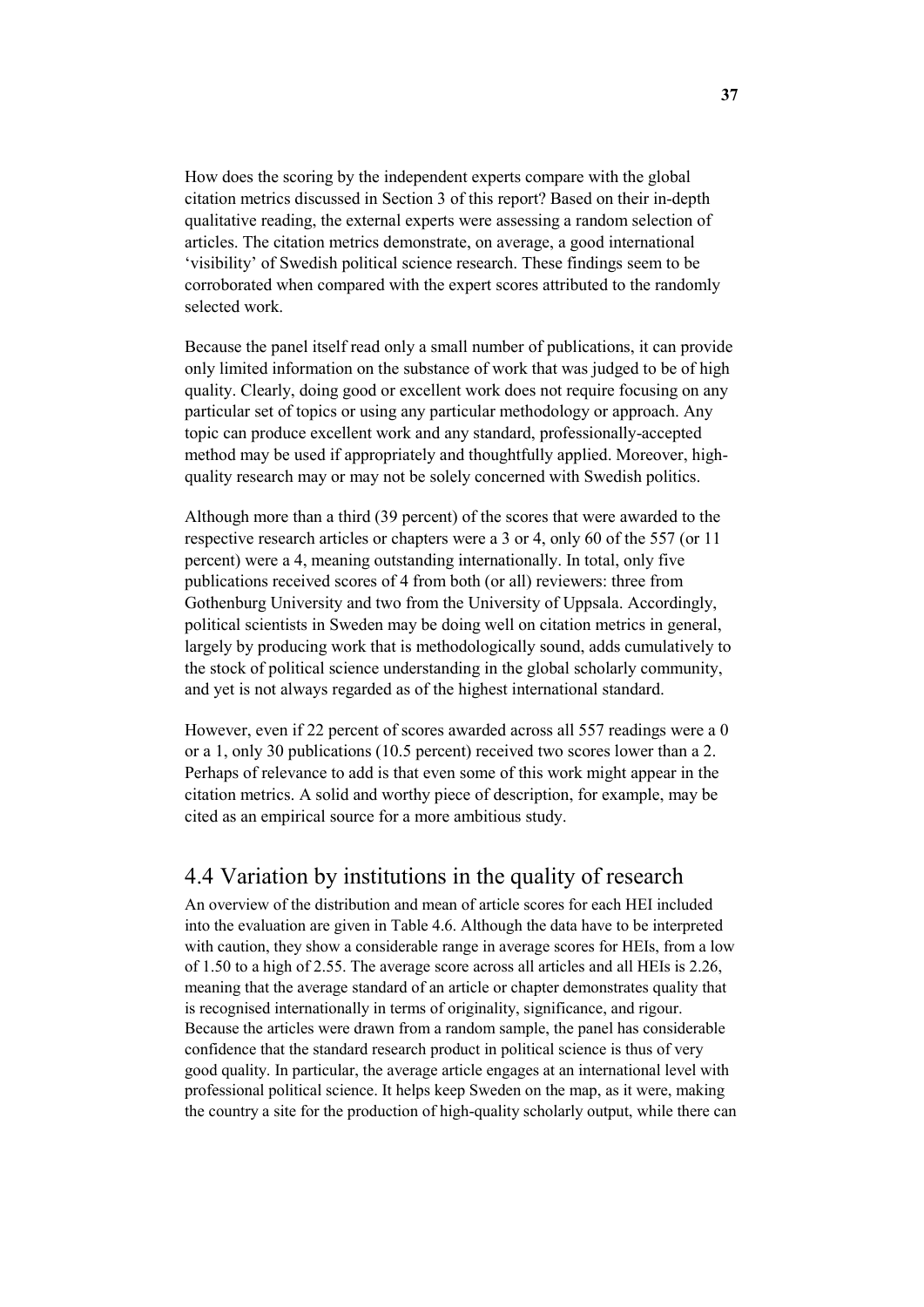of course be variation in terms of the quality of research across (and even within) individual institutions.

| HEI                              | <b>FTE</b><br>(PhD in<br>political<br>science) | <b>Numbers</b><br>of papers<br>assessed<br>(random<br>selection) | $\bf{0}$       | $\mathbf{1}$   | $\overline{2}$ | $\overline{\mathbf{3}}$ | $\overline{\mathbf{4}}$ | <b>Numbers</b><br>of scores | Mean<br>score |
|----------------------------------|------------------------------------------------|------------------------------------------------------------------|----------------|----------------|----------------|-------------------------|-------------------------|-----------------------------|---------------|
| Swedish<br>Defense<br>University | 16                                             | 13                                                               | $\mathbf{1}$   | $\overline{4}$ | 13             | 6                       | $\mathbf{1}$            | 25                          | 2.08          |
| University<br>of<br>Gothenburg   | 64                                             | 64                                                               | $\mathbf{1}$   | 19             | 46             | 40                      | 21                      | 127                         | 2.48          |
| Karlstad<br>University           | 9                                              | $\overline{4}$                                                   |                | $\overline{2}$ | 5              |                         | $\mathbf 1$             | 8                           | 2.00          |
| Linköping<br>University          | 10                                             | 18                                                               | $\overline{2}$ | 11             | 11             | 9                       | $\overline{2}$          | 35                          | 1.94          |
| Linnaeus<br>University           | 18                                             | 12                                                               | $\overline{a}$ | $8\,$          | $8\,$          | 6                       | $\mathbf{1}$            | 23                          | 2.00          |
| Luleå Univ<br>of<br>Technology   | $\boldsymbol{7}$                               | 8                                                                | $\overline{a}$ | 5              | $\overline{3}$ | 6                       | $\overline{2}$          | 16                          | 2.31          |
| Lund<br>University               | 40                                             | 31                                                               | $\overline{3}$ | $\overline{7}$ | 21             | 18                      | $\sqrt{6}$              | 55                          | 2.31          |
| Malmö<br>University              | 13                                             | 8                                                                | $\mathbf{1}$   | $\tau$         | $\tau$         | $\mathbf{1}$            | $\blacksquare$          | 16                          | 1.50          |
| Mid<br>Sweden<br>University      | 8                                              | $\boldsymbol{7}$                                                 | $\mathbf{1}$   | $\overline{3}$ | 6              | $\overline{3}$          | $\mathbf{1}$            | 14                          | 2.00          |
| Stockholm<br>University          | 37                                             | 32                                                               | $\mathbf{1}$   | 9              | 15             | 26                      | 9                       | 60                          | 2.55          |
| Södertörn<br>University          | 13                                             | 11                                                               |                | $\overline{4}$ | $11\,$         | 6                       |                         | 21                          | 2.10          |

*Table 4.6 Scores awarded to articles and chapters for each HEI*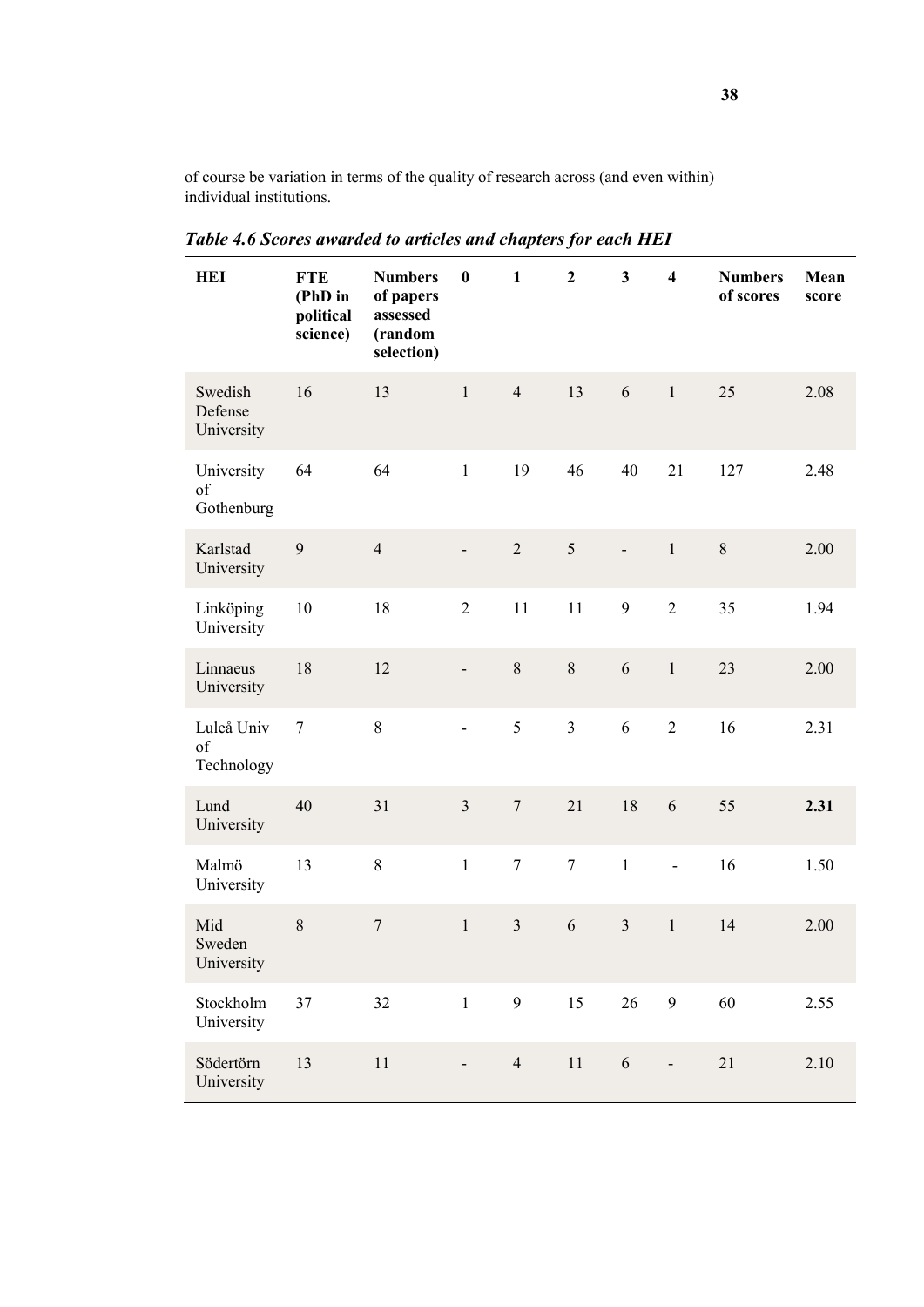| HEI                   | <b>FTE</b><br>(PhD in<br>political<br>science) | <b>Numbers</b><br>of papers<br>assessed<br>(random<br>selection) | $\mathbf{0}$   | $\mathbf{1}$ | $\overline{2}$ | 3              | $\overline{\mathbf{4}}$ | <b>Numbers</b><br>of scores | Mean<br>score |
|-----------------------|------------------------------------------------|------------------------------------------------------------------|----------------|--------------|----------------|----------------|-------------------------|-----------------------------|---------------|
| Umeå<br>University    | 28                                             | 23                                                               | 2              | 16           | 21             | $\overline{7}$ | 2                       | 48                          | 1.81          |
| Uppsala<br>University | 44                                             | 44                                                               | $\mathbf{1}$   | 13           | 39             | 23             | 13                      | 89                          | 2.38          |
| Örebro<br>University  | 12                                             | 10                                                               | $\blacksquare$ | 2            | 9              | 8              | $\mathbf{1}$            | 20                          | 2.40          |
| Total                 | 319                                            | 285                                                              | 13             | 110          | 215            | 159            | 60                      | 557                         | 2.26          |

The pattern to be inferred from Table 4.6 is that a high proportion of the output judged as being in the two highest quality categories is attributable to a relatively small number of predominantly large institutions. For example, six institutions account for 85 percent of the 4 grades (or 'scores') and 78 percent of the 4+3 grades. In terms of the proportion of the publications, four institutions (Stockholm University, University of Gothenburg, Lund University and Uppsala University) account for 60 percent of the publications. It has to be noted, however, that the number of selected publications for some universities (e.g.,  $\ddot{\text{O}}$ rebro) is low – with this, the margin of uncertainty around the mean score is somewhat higher than is the case for institutions for which more publications were studied. To some extent, as Table 4.6 also shows, the concentration of high-quality scores attributed to a fairly small number of institutions is a function of size: four of the six departments are the largest departments by some degree. Size is likely to help in fostering research output. Large departments can enjoy economies of scale in terms of administrative support and financial management, as well as research funds. These large departments are also the most well-established institutions and therefore inheritors of academic reputations, capable of attracting highly qualified research staff.

However, as the examples of Södertörn University, Örebro University and the Luleå University of Technology show, it is also possible to produce a good proportion of high-quality research outside the 'big four'. A graphical and statistical analysis exploring relations between size and publication output is provided in appendix 5 to this report. As expected, although with some variation amongst universities, this relation is confirmed by this additional exploration. The appendix also includes a table showing the percentages of each score category awarded to research articles and chapters for each HEI.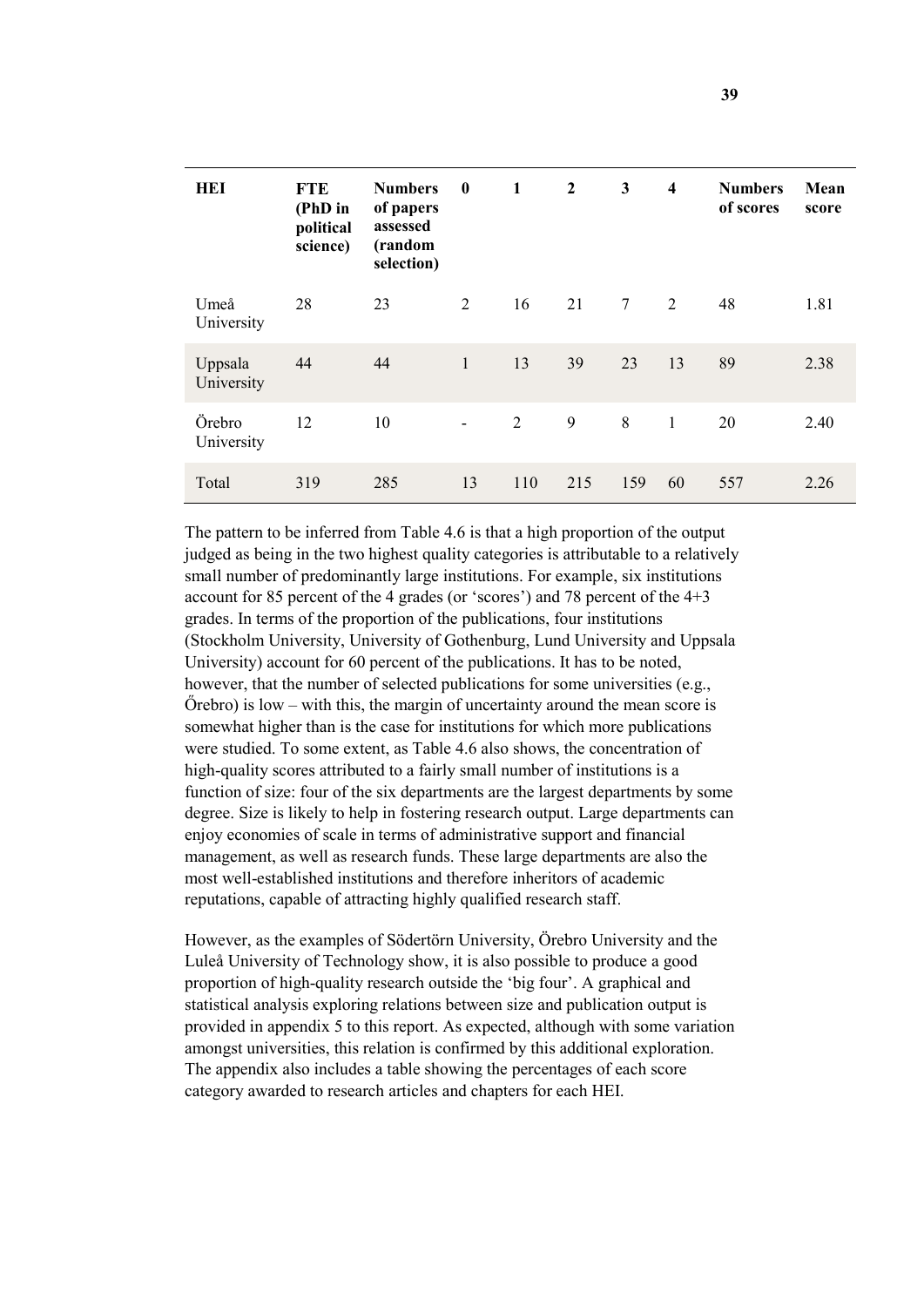The panel did not find it surprising that there should be a difference of research quality among Swedish institutions. Academic strength tends to concentrate. The UK has its Golden Triangle, France its grandes écoles and the US its Ivy League and top private and state institutions. Just as some of the older or more specialist institutions may give priority to developing their research, so others may have different priorities or inherited commitments. However, although there may be differences of mission and priorities, the panel also notes that every institution contains pockets of work that has been judged to be at an internationally competitive level. This suggests that the picture is more nuanced than a simple bifurcation between different types of institutions, one orientated to research and the other not. The policy question, which we touch on in our section of Recommendations, is how to maintain and develop existing research strength whilst fostering the potential for research excellence that exists within the system.

Finally, it is of interest to see how research output and grant application success rates (here for the SRC) might be related. Table 4.7 provides an overview for the HEIs included into the current evaluation. The table shows the success rates of political science applications at the SRC for the time span 2014-2018. Overall rates of funding are given in chapter 1 (table 1.2).

| HEI<br>(English)                 | <b>HEI</b> (Swedish)          | No of<br>applications | <b>Approved</b><br>applications | <b>Success</b><br>rate |
|----------------------------------|-------------------------------|-----------------------|---------------------------------|------------------------|
| Swedish<br>Defense<br>University | Försvarshögskolan             | 11                    | $\overline{0}$                  | $0\%$                  |
| University<br>of<br>Gothenburg   | Göteborgs<br>universitet      | 125                   | 29                              | 23%                    |
| Karlstad<br>University           | Karlstads<br>universitet      | $\overline{4}$        | $\mathbf{1}$                    | 25%                    |
| Linköping<br>University          | Linköpings<br>universitet     | 19                    | $\overline{0}$                  | $0\%$                  |
| Linnaeus<br>University           | Linnéuniversitetet            | 9                     | $\overline{0}$                  | $0\%$                  |
| Luleå Univ<br>of<br>Technology   | Luleå Tekniska<br>Universitet | 5                     | 1                               | 20%                    |

*Table 4.7 Success rates of applications to the SRC, by HEI*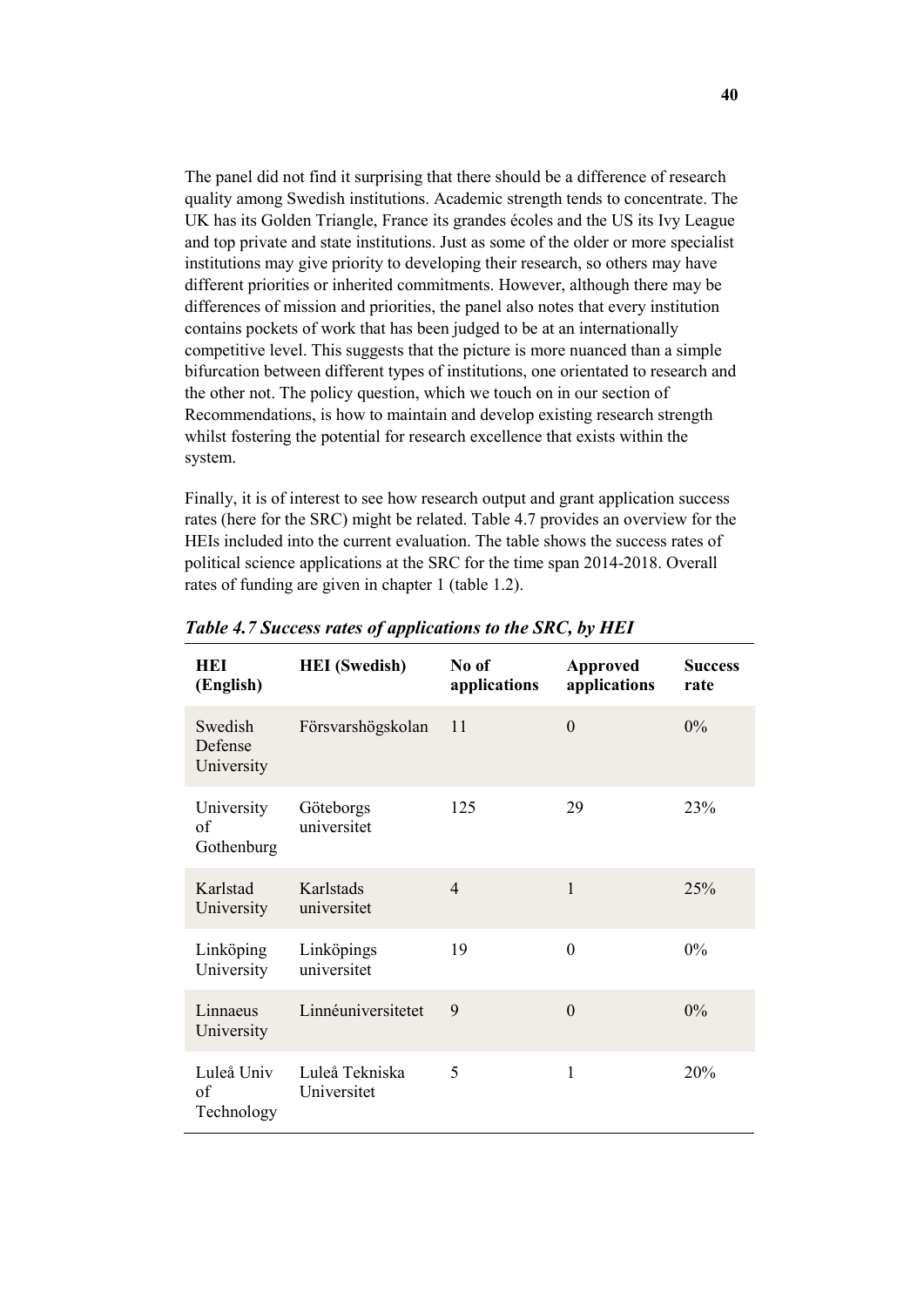| HEI<br>(English)            | <b>HEI</b> (Swedish)      | No of<br>applications | <b>Approved</b><br>applications | <b>Success</b><br>rate |
|-----------------------------|---------------------------|-----------------------|---------------------------------|------------------------|
| Lund<br>University          | Lunds universitet         | 69                    | 13                              | 19%                    |
| Malmö<br>University         | Malmö universitet         | 18                    | $\overline{0}$                  | $0\%$                  |
| Mid<br>Sweden<br>University | Mittuniversitetet         | 8                     | $\overline{2}$                  | 25%                    |
| Stockholm<br>University     | Stockholms<br>universitet | 60                    | 14                              | 23%                    |
| Södertörn<br>University     | Södertörns<br>högskola    | 22                    | $\overline{2}$                  | 9%                     |
| Umeå<br>University          | Umeå universitet          | 45                    | 5                               | 11%                    |
| Uppsala<br>University       | Uppsala<br>universitet    | 163                   | 30                              | 18%                    |
| Örebro<br>University        | Örebro universitet        | 20                    | $\mathbf{1}$                    | 5%                     |

Clearly research output levels and grant acquisition success are likely to be related to each other. But as Table 4.7 also demonstrates, smaller universities in Sweden have at times been very successful in terms of grant acquisition rates.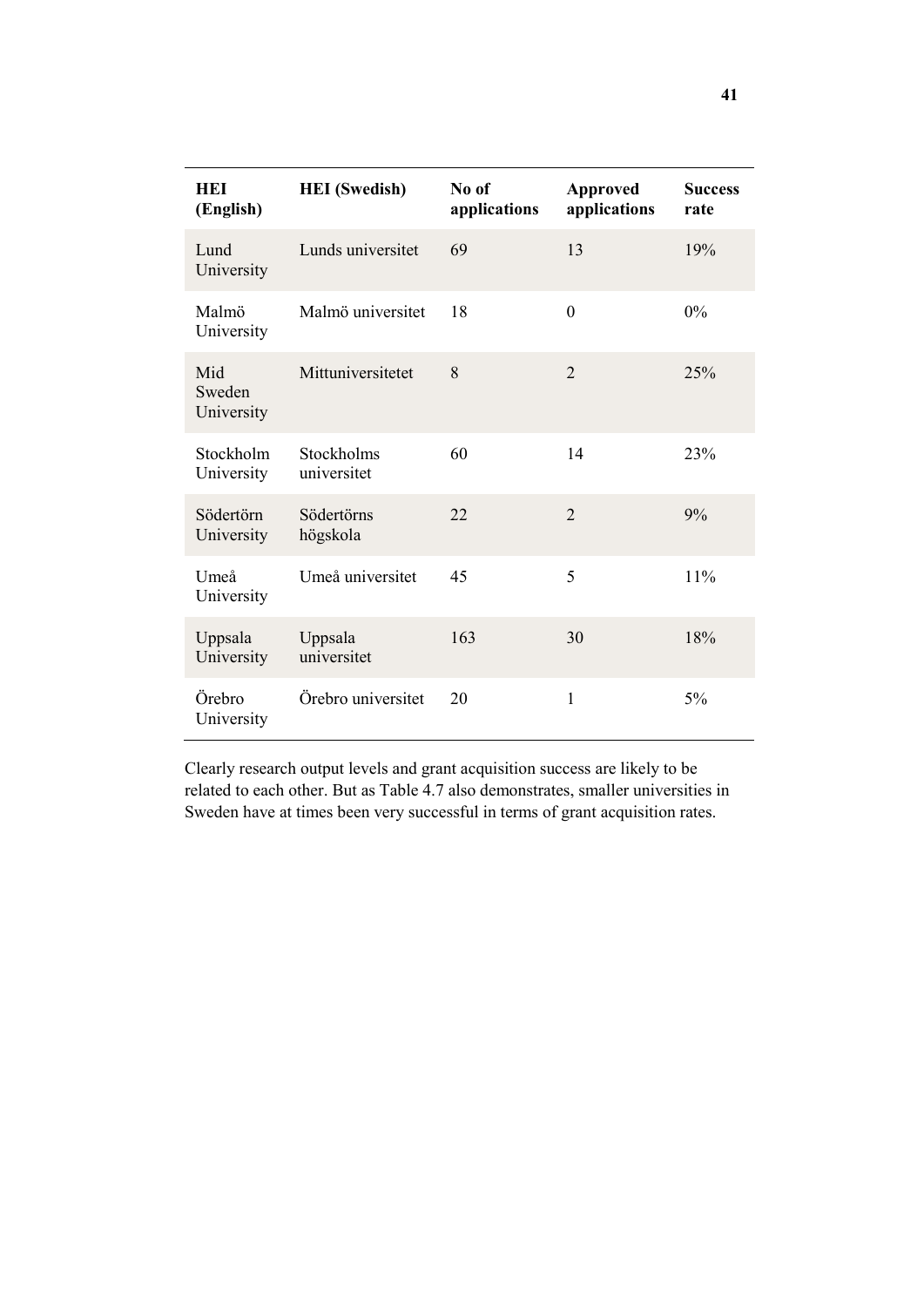# **5. Societal Impact of the Discipline**

Our third stream of evidence come from an analysis of the non-academic impact arising from research in Swedish political science. To assess the non-academic impact of political science in Sweden (i.e., the societal impact generated by respective research), the expert panel read and scored 46 case studies submitted by the HEIs. In scoring the case studies, the panel members used a variety of criteria.

These included whether the case

- had attracted research funding;
- was covered by the media, including social media;
- was collaborative with or has been discussed with or presented to government bodies;
- was collaborative with or has been discussed with or presented to civil society organizations inside or outside Sweden;
- reported other kinds of public outreach (e.g., a museum installation);
- clearly linked the principal researcher's scholarly work to public impact generated;
- as the potential for additional future impact on society, public policy, or political debates.

To attribute a final score to a case, members of the review panel were asked to weigh each of these various criteria based on their best judgement of their relative importance, given the other information provided in the case study. Thus, cases that were weak on one criterion might compensate with unusual strength on another. Given the difficulties in evaluating societal impact, and the various measures of this that could be constructed, the panel felt that weighing the components flexibly would be most appropriate.

The scale used by the panel ranged from Poor to Excellent, as follows, which also gives a numerical representation as used in subsequent tables:

> **Poor (0) Moderate (1) Good (2) Very Good (3) Excellent (4)**

Panel members did not fully agree on all final scores attributed to the case studies but, even when there was disagreement, the scores ultimately awarded were all adjacent on the respective scale. Table 5.1 provides an overview of the distribution of assessments within the expert panel. A total of 26 of the 46 cases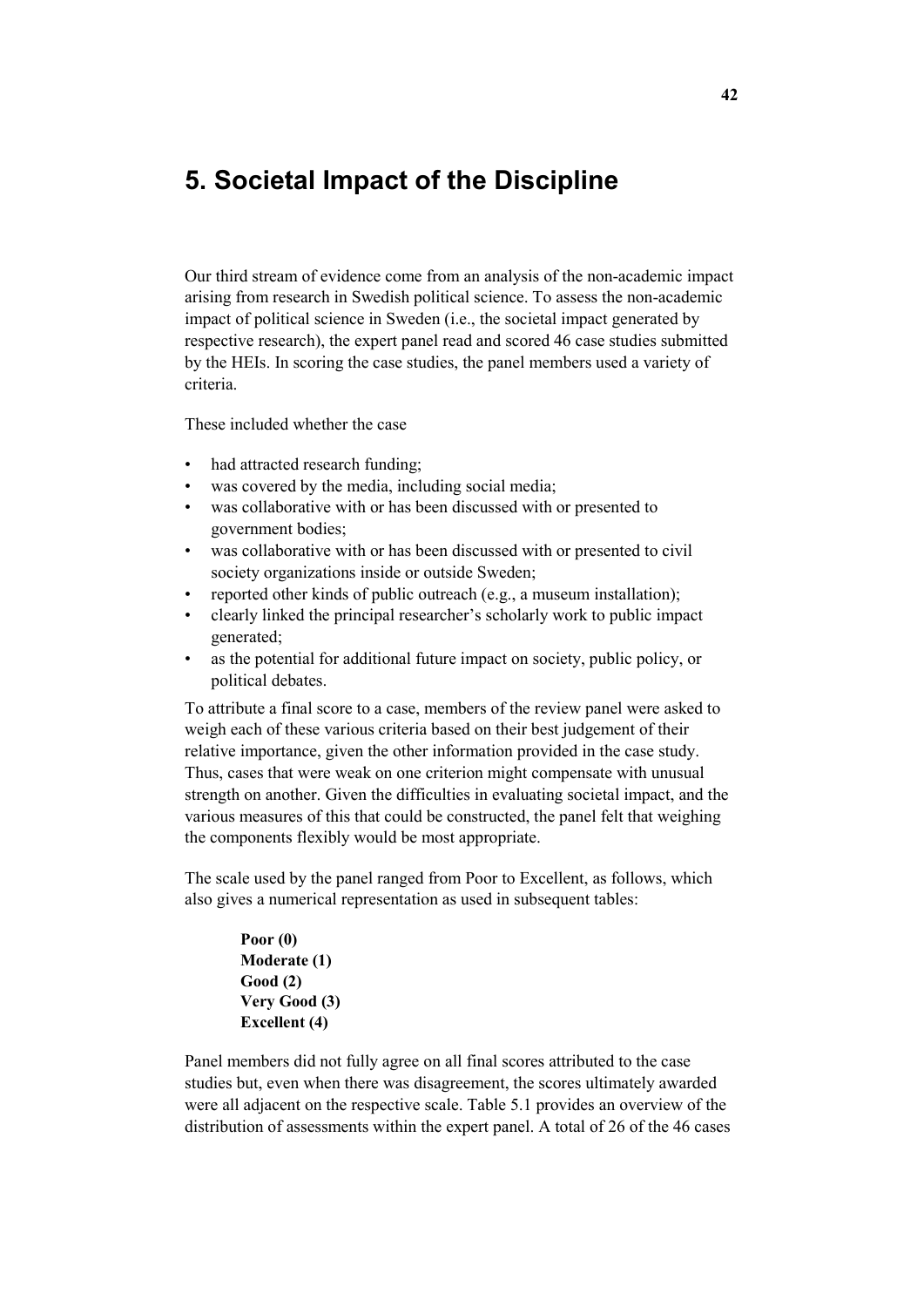had agreed scores, whereas 20 had divergent scores. The fraction of scores on which there was divergence may be inherent to the complexities related to assessing the quality of 'impact' as generated by research.

If the higher of the two scores attributed was taken, the median case was awarded a 'very good' (score 3), and if the lower score was adopted, the median score was 'good' (score 2). Hence, variation in scoring among panel members generated only a small consequential aggregate difference. Table 5.1 also provides the mean impact scores attributed to correct for the (small) divergence among panel members. No impact case studies submitted were graded as 'poor' (score 0). The column that reports score 0 is therefore not included in the table.

| HEI                                     | No of<br>impact<br>cases | Mode-<br>rate $(1)$ | Good<br>(2)    | <b>Very</b><br>good(3) | $Ex-$<br>cellent<br>(4) | No of<br>scores | Mean<br>score<br>impact |
|-----------------------------------------|--------------------------|---------------------|----------------|------------------------|-------------------------|-----------------|-------------------------|
| Swedish<br>Defence<br>University        | $\mathbf{1}$             | $1*$                | $\mathbf{1}$   | $\mathbf{0}$           | $\mathbf{0}$            | $\overline{2}$  | 1.75                    |
| University<br>of<br>Gothenburg          | 5                        | $\mathbf{0}$        | $\overline{2}$ | $\overline{3}$         | 5                       | 10              | 3.3                     |
| Karlstad<br>University                  | 3                        | 5                   | $\mathbf{1}$   | $\mathbf{0}$           | $\boldsymbol{0}$        | 6               | 1.17                    |
| Linköping<br>University                 | $\overline{4}$           | $\boldsymbol{0}$    | 5              | $\overline{3}$         | $\mathbf{0}$            | 8               | 2.38                    |
| Linnaeus<br>University                  | $\overline{3}$           | $\mathbf{0}$        | 6              | $\mathbf{0}$           | $\mathbf{0}$            | 6               | $\overline{2}$          |
| Luleå<br>University<br>of<br>Technology | $\overline{3}$           | $\boldsymbol{0}$    | $\overline{3}$ | $\overline{3}$         | $\boldsymbol{0}$        | 6               | 2.5                     |
| Lund<br>University                      | 5                        | $\mathbf{1}$        | $\mathbf{1}$   | $\overline{3}$         | 5                       | 10              | 3.2                     |
| Malmö<br>University                     | $\overline{3}$           | $\mathbf{1}$        | $5**$          | $\mathbf{0}$           | $\mathbf{0}$            | 6               | 2.08                    |

### *Table 5.1 Distribution of Impact Scores*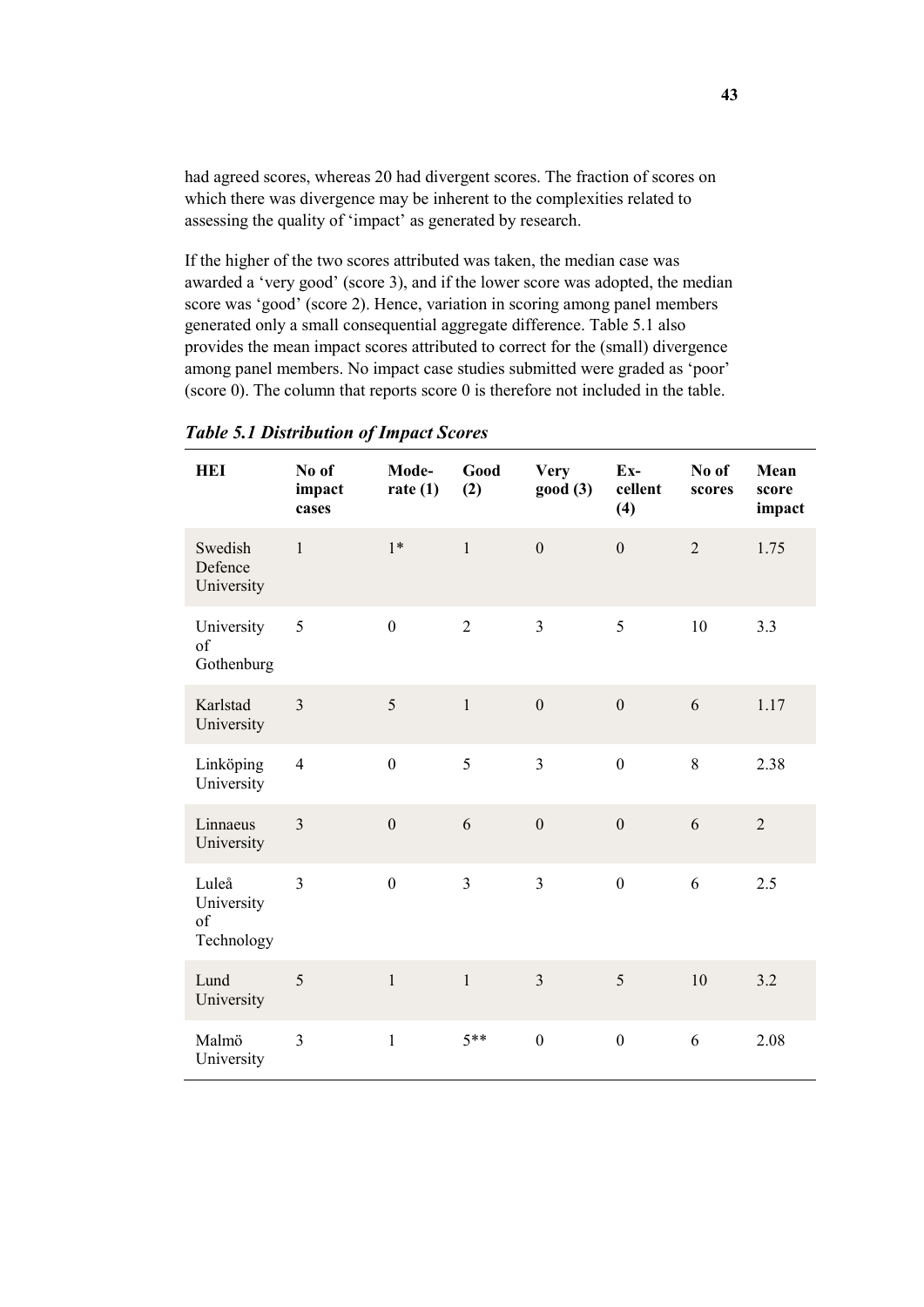| HEI                         | No of<br>impact<br>cases | Mode-<br>rate $(1)$ | Good<br>(2)      | <b>Very</b><br>good(3) | Ex-<br>cellent<br>(4) | No of<br>scores | Mean<br>score<br>impact |
|-----------------------------|--------------------------|---------------------|------------------|------------------------|-----------------------|-----------------|-------------------------|
| Mid<br>Sweden<br>University | $\overline{2}$           | $\overline{2}$      | $\overline{2}$   | $\overline{0}$         | $\mathbf{0}$          | $\overline{4}$  | 1.5                     |
| Stockholm<br>University     | $\overline{4}$           | $\boldsymbol{0}$    | $\boldsymbol{0}$ | 5                      | 3                     | 8               | 3.38                    |
| Södertörn<br>University     | 3                        | $\overline{2}$      | $\overline{2}$   | $\overline{2}$         | $\boldsymbol{0}$      | 6               | $\overline{2}$          |
| Umeå<br>University          | $\overline{3}$           | $\boldsymbol{0}$    | $\overline{3}$   | $\overline{3}$         | $\boldsymbol{0}$      | 6               | 2.5                     |
| Uppsala<br>University       | $\overline{4}$           | $\boldsymbol{0}$    | $\boldsymbol{0}$ | 6                      | $\overline{2}$        | 8               | 3.25                    |
| Örebro<br>University        | $\overline{3}$           | $\mathbf{1}$        | $\overline{2}$   | $\overline{2}$         | $\mathbf{1}$          | 6               | 2.5                     |
| $[\cdot]$                   | 46                       | 13                  | 33               | 30                     | 16                    | 92              | $[\cdot]$               |

**\* moderate to good**

**\*\* one case: good to very good**

**Note: In two cases (assessments) compromises were applied, implying that for each, one of the two panel members involved scored between the grades in the scale. These cases are noted with \* and \*\*, respectively. A more detailed assessment of each impact case study is provided in appendix 2 to this report.**

The pattern to be inferred from table 5.1 is similar to the one presented in table 4.6 which referred to the evaluation of the publications: A high share of the impact judged to be in the two highest quality categories is attributable to a relatively small number of (predominantly) large institutions. However, as with the research quality, the outcome is not unambiguous. This will be further discussed in section 5.4 and additional information on such relations is available in appendix 5 of this report.

The lack of case studies graded as 'poor' may have arisen because, by contrast with the assessment of publications, departments were allowed to nominate and submit case studies of their own choice, rather than these being selected randomly. However, with that caveat, the impact of Swedish political science suggests a good level of general performance in the cases that were submitted for evaluation. The detailed assessments for all cases are provided in appendix 2 to this report. Finally, while 'impact' is notoriously difficult to assess, the case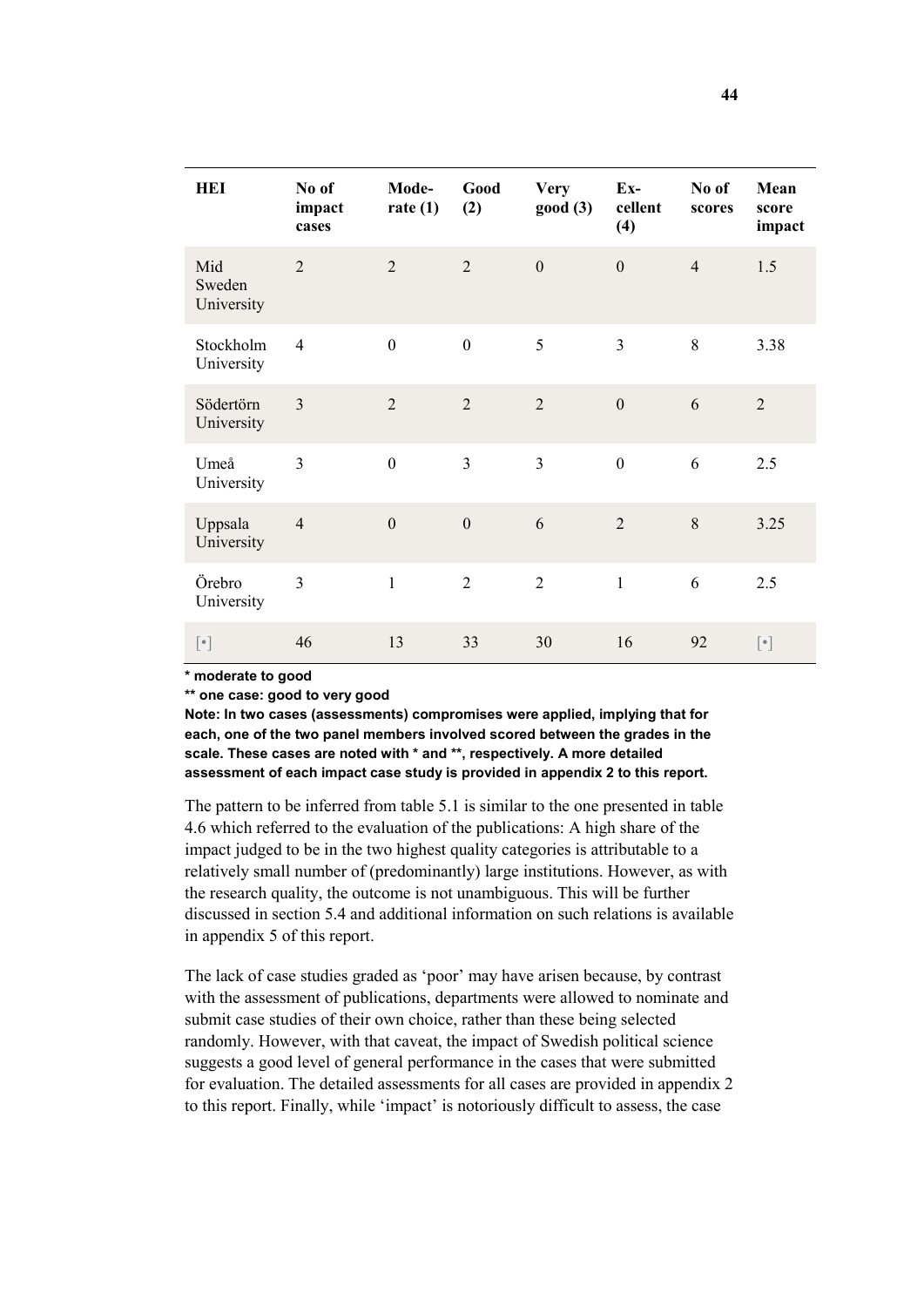studies assessed by the panel and found to be at the highest level were considered to be of truly outstanding quality.

## 5.1 Subject matter

Topics covered by the case studies were varied, but primarily focused on the following themes: foundations and criteria for democratic functioning, including elections, representation and participation; environmental protection governance; gender issues; the role of minority groups in society; the quality of governance, including control of corruption, public sector reform and the provision of public services; political institutions; political parties; sustainability and climate change; peace, security and conflict resolution; foreign affairs and defence. There was some discussion within the expert panel as to whether the selection of subjects showed a bias towards 'progressive' cases. But the panel arrived at the conclusion that the cases represented a reasonable cross-section for a democratic society that is orientated towards the maintenance of high-quality patterns of democratic governance, stability and sustainability. It is also necessary to remember the distinction between value-relevance and value-freedom. Value relevance will often mean that researchers choose topics to study that comport with their own values. The imperative of value-freedom should prevent wishful thinking in the conduct of the study. The good case studies were relevant, for example, to the norms of a democratic society, but their empirical analysis did not reflect wishful thinking in respect of the values underlying those norms.

# 5.2 Range

Different case studies evaluated by the expert panel demonstrated impact on actors at the international, regional, national and municipal/local levels. At the international level, actors included international organizations (IOs), nongovernmental organizations (NGOs), non-profit organizations, as well as various governments and domestic-level institutions internationally. Among EU institutions benefiting from research insights produced in Sweden, as demonstrated in the case studies, were the European Commission and the Assembly of European Regions. At the national level in Sweden, there was engagement with institutions and actors such as the Riksdag, government ministries, public agencies as well as a variety of civil society organizations and the private sector. There were also a number of examples of impact at the local or municipal level. At a local level, there were two cases where the research appears to have influenced the policy agenda in relation to the Sámi people.

Most departments in the respective Swedish universities demonstrated a willingness to write or conduct interviews for the press or for faculty members to appear on television or in web-based outlets. Although it was not always easy to see how these activities led to specific impact, they clearly did show a desire to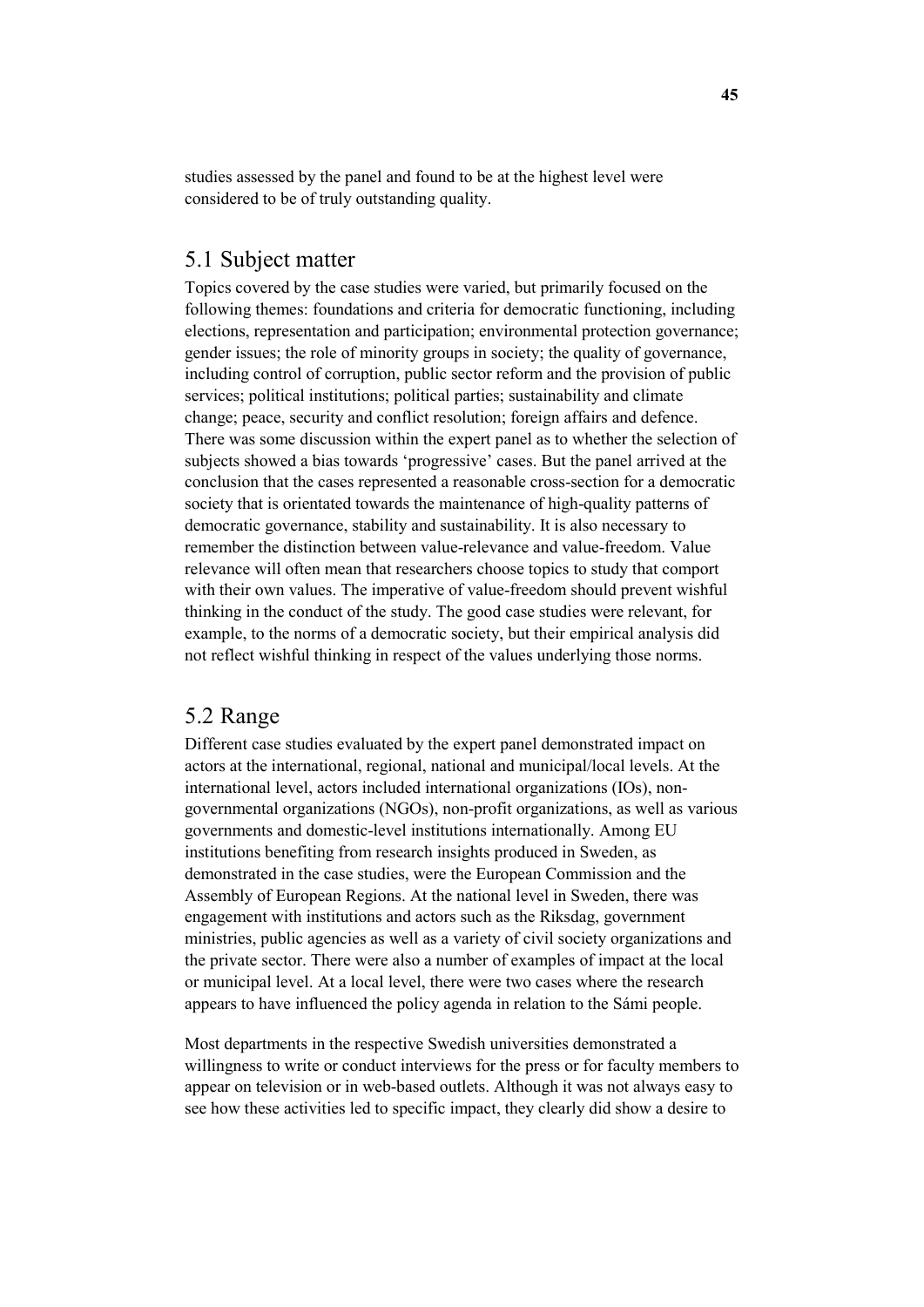engage with audiences beyond academia. Sweden benefits in this regard from its educated citizenry, which may make it relatively easy for academics to communicate with a larger public and disseminate insights obtained by their research endeavours.

# 5.3 Reporting

The reports submitted by the HEIs for evaluation were not all equally effective in their depictions of actual policy impact. In some cases, the impact reports seemed to be simply 'cut and pasted' from annual reports; some merely summarized research findings without concretely aiming to demonstrate impact. In other words, some of the reports concerned activity rather than impact — for example, holding meetings, making presentations, or serving on specific committees. It is true that impact grows out of activity and the long-term relationships in which they are embedded. It is also true that activity may not be fruitful even when it deserves to be. However, for impact to be seen as having specific consequences for society, researchers need to be able to distinguish it clearly from the standard outward-facing activities in which most academics engage at one time or another. It needs to be demonstrated in which ways specifically the research conducted generated (societal) effects. The impact can be short-term as well as long-term.

There were also variable standards in the specificity of the evidence with which cases were reported. Some cases provided specified data, such as numbers of articles published in the press, workshops held or downloads of podcasts from respective websites. In other cases, however, the evidence was rather vague, referring only to the holding of a number of meetings or the writing of articles. It was helpful to the expert panel to obtain specific figures and data, not least because this constituted evidence of monitoring by the unit into which the research was embedded. The clearer the links between research conducted with actual activities reported by researchers to create 'impact', backed up with evidence, the easier it was for the panel to assess and (positively) value such effects.

### 5.4 Relation to research

### **5.4.1 Quality of research**

Table 5.2 gives the data for impact scores by institution as attributed by the members of the expert panel (for more details on the respective assessments, please refer to appendix 2 of this report). The cases HEIs submitted that the panel judged as 'strong' often grew out of long-standing research programs, and these enabled researchers to develop links with policy makers and other relevant bodies, on various levels of government and governance. In some cases, conceptual innovations had proved to be of considerable interest to policy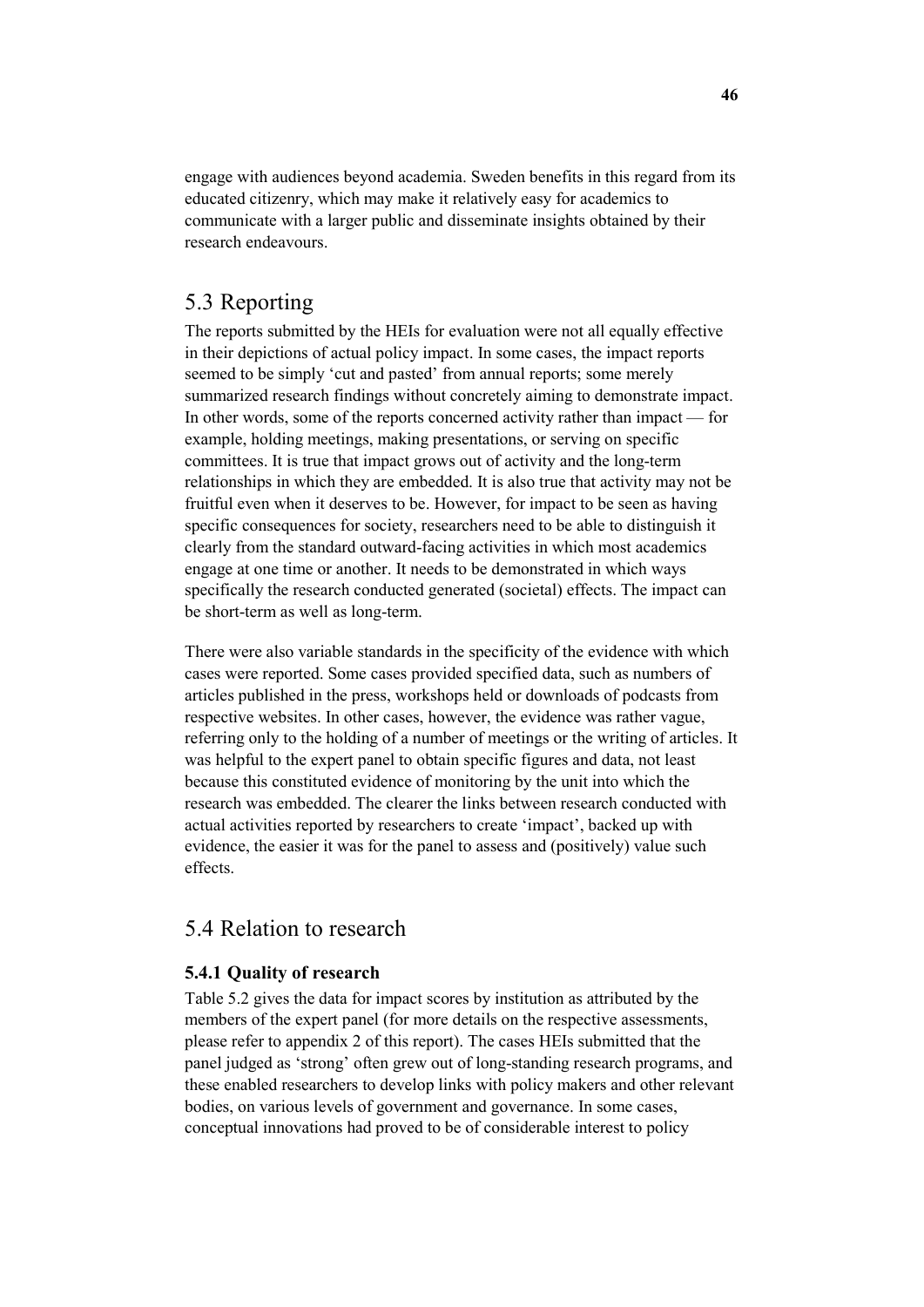makers and this was clearly shown in the respective case reports. In other cases, impact was significant because it concerned a part of the world on which research is difficult to conduct. With this, 'value' was created by enhancing knowledge in these areas that can benefit practice. Research also was considered to have impact when it provided reliable databases on which next to academics, non-academic bodies could draw to generate results.

| <b>HEI</b>                           | <b>FTE</b> | <b>Number</b><br>of impact | Mean impact<br>score | Mean<br>research |
|--------------------------------------|------------|----------------------------|----------------------|------------------|
| <b>Swedish Defence</b><br>University | 16         | $\mathbf{1}$               | 1.75                 | 2.08             |
| Gothenburg<br>University             | 64         | 5                          | 3.30                 | 2.48             |
| Karlstad University                  | 9          | $\overline{3}$             | 1.17                 | 2.00             |
| Linköping University                 | 10         | $\overline{4}$             | 2.38                 | 1.94             |
| Linnaeus University                  | 18         | $\overline{3}$             | 2.00                 | 2.00             |
| Luleå University of<br>Technology    | $\tau$     | $\overline{3}$             | 2.50                 | 2.31             |
| <b>Lund University</b>               | 40         | 5                          | 3.20                 | 2.31             |
| Malmö University                     | 13         | $\overline{3}$             | 2.08                 | 1.50             |
| Mid Sweden<br>University             | 8          | $\overline{2}$             | 1.50                 | 2.00             |
| Södertörn University                 | 13         | $\overline{3}$             | 2.00                 | 2.10             |
| Stockholm<br>University              | 37         | $\overline{4}$             | 3.38                 | 2.55             |

*Table 5.2 Average scores of case studies reporting societal impact compared to FTE and to quality of research output (for each HEI)*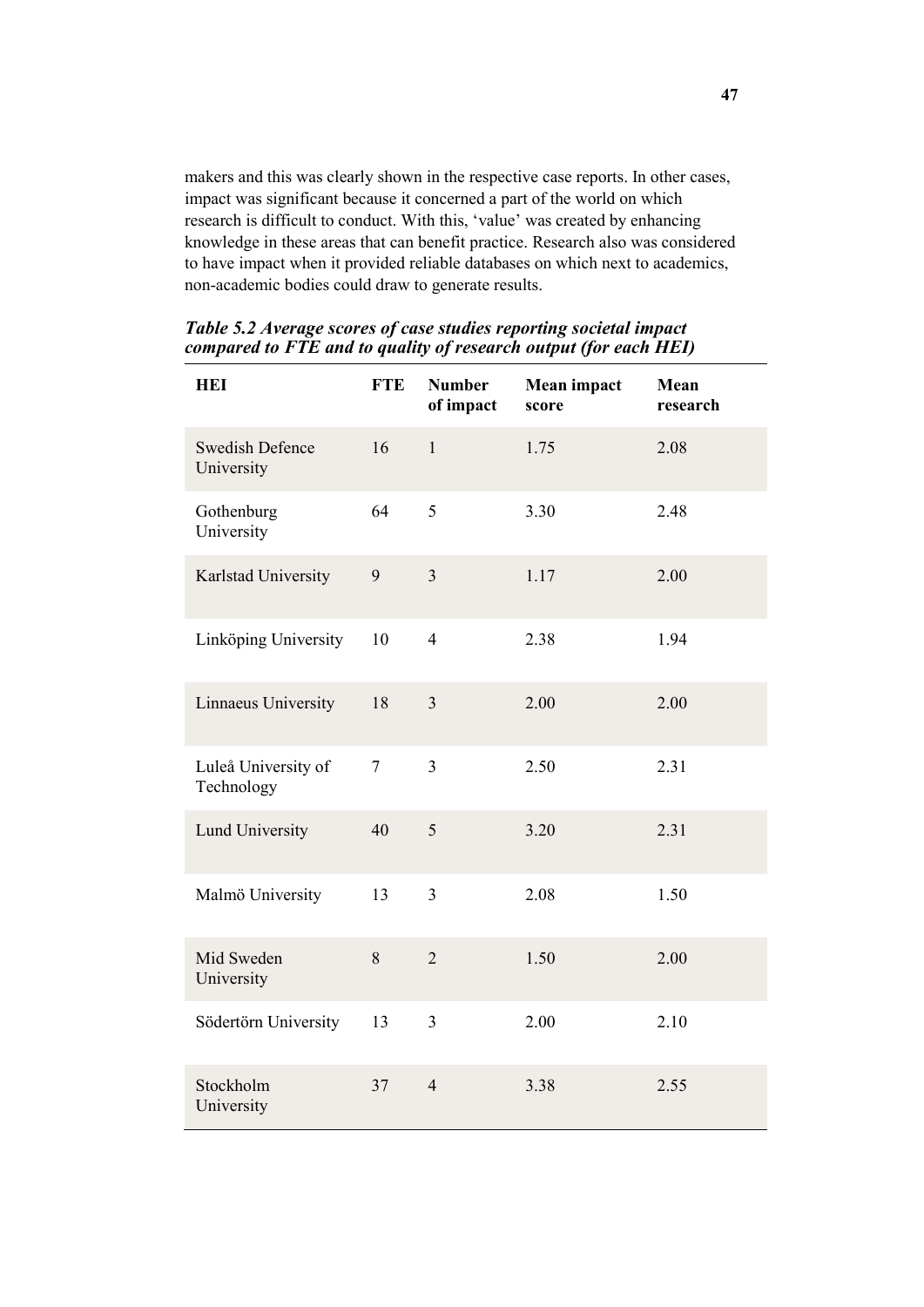| HEI                | <b>FTE</b> | <b>Number</b><br>of impact | Mean impact<br>score | Mean<br>research |
|--------------------|------------|----------------------------|----------------------|------------------|
| Umeå University    | 28         | 3                          | 2.50                 | 1.81             |
| Uppsala University | 44         | $\overline{4}$             | 3.25                 | 2.38             |
| Örebro University  | 12         | 3                          | 2.50                 | 2.40             |

How close is the relationship between the quality of academic research, as judged by the external reviewers, and the extent of societal impact generated, as assessed by the expert panel? Comparing the ranking of departments by their research output scores with their ranking on impact, there is a definite but not perfect correlation. Although those departments that rank highly on research output also tend to rank highly on their impact, there are some departments whose impact is relatively strong without an exact match of strength on research output. Among the departments whose impact is relatively strong without research quality having obtained one of the higher scores, as appendix 5 demonstrates, are Umeå and Linköping. Appendix 5 also provides a graphical and statistical exploration of the relation between research quality and impact.

In some ways, this close association between research quality and impact is an artefact of the scoring system, since an element of the impact scoring required an assessment of the strength of its underpinning research. However, departments that produce excellent research tend to also successfully disseminate that research to policy makers, other relevant stake-holders and to the general public. This is 'good news' because it suggests that the best research is diffused and receives public attention. In other words, good scholars build a public for their work or contribute to reaching this public with insights based on research they conduct.

It is an important principle that impact should be grounded in strong research since it would be counterproductive if poor research were to have impact. However, this does not mean that all the research cited in the case studies must be of a type that passes academic peer review. 'Grey literature' may be relevant to a specific policy focus or domain even if it is too narrow or ephemeral to warrant publication in a peer-review journal. However, the expert panel had greater confidence in case studies that showed some demonstrated capacity to conduct research of a convincing academic standard, even if other work was also cited.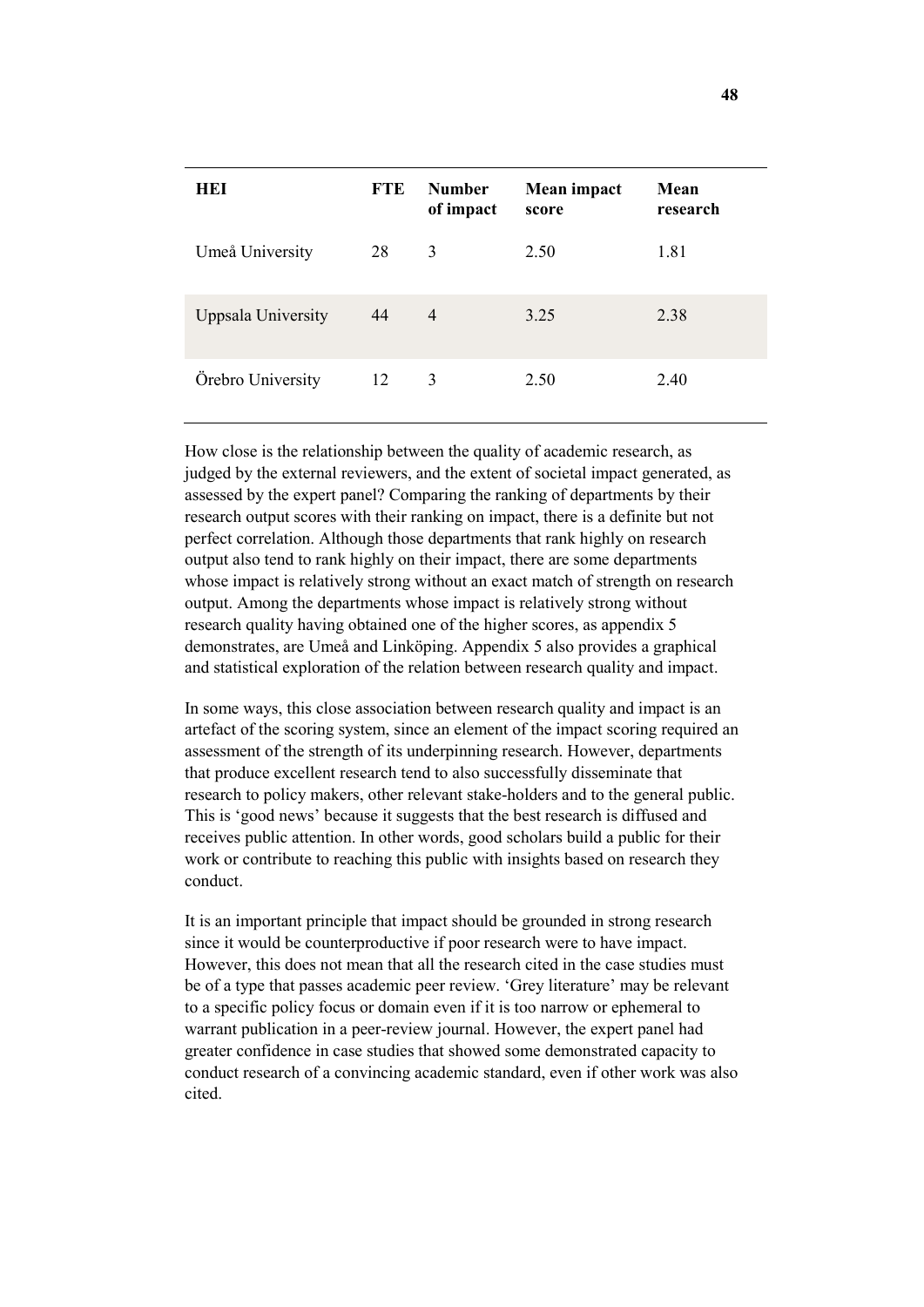#### **5.4.2 Cross-country collaborations**

Some of the research submitted to evaluate impact was undertaken not only by the submitting unit but in collaboration with other authors, including researchers at academic institutions outside of Sweden. The panel counted this as relevant and regards it as evidence of the standing and embedding into relevant networks of the Swedish-based political scientists involved. Some of the impact was generated for institutions or actors outside Sweden (including international or civil society organizations, as mentioned above).

#### **5.4.3 Reports of impact separate from research**

Some of the submitted research was of high quality in itself but did not constitute a basis for the reported impact. For instance, some case studies reported on activities where research findings did not appear to constitute the actual basis for impact. A simple linear model of the relationship between research and impact (findings -> dissemination -> impact is not appropriate. However, if impact is what is being assessed, it is not sufficient to cite research that is generally about the topic but does not serve specifically as a basis for the reported impact. Some cases presented the link between (high-quality) research and impact generated in convincing ways, backing up respective claims by adequate numbers and evidence. Other did less well in this respect.

### **5.4.4 Action research**

Some of the research the expert panel reviewed can be thought of as 'action research', in which the researcher does not study a subject purely as an observer but also participates in policy dialogue with those who make decisions. An example are instituting forums for discussion of policy issues by those active in a specific policy area. This form of research can also generate valuable societal impact, although it is of a distinct kind.

### **5.4.5 Research outside the submitting unit**

Some submissions of impact cases did not link the claimed impact to research carried out in the respective unit. Instead, the cases drew on (sound) political science that had been conducted elsewhere. The panel felt it is questionable that this should be counted as impact rather than as a form of general public engagement (acknowledging that public engagement itself is a worthy activity). At least one unit studied by the expert panel acted as a facilitator of research findings for general public understanding rather than basing its impact on research carried out by its own members of faculty. After some discussion on this case, the expert panel judged this to be a valuable service, but could not score it at a high level of impact, as the case draws on other academics' research. In this sense, it may be worth distinguishing impact from general public engagement (while acknowledging that the latter can also be important). The panel was most positive about the cases where impact had been clearly related to own research generated.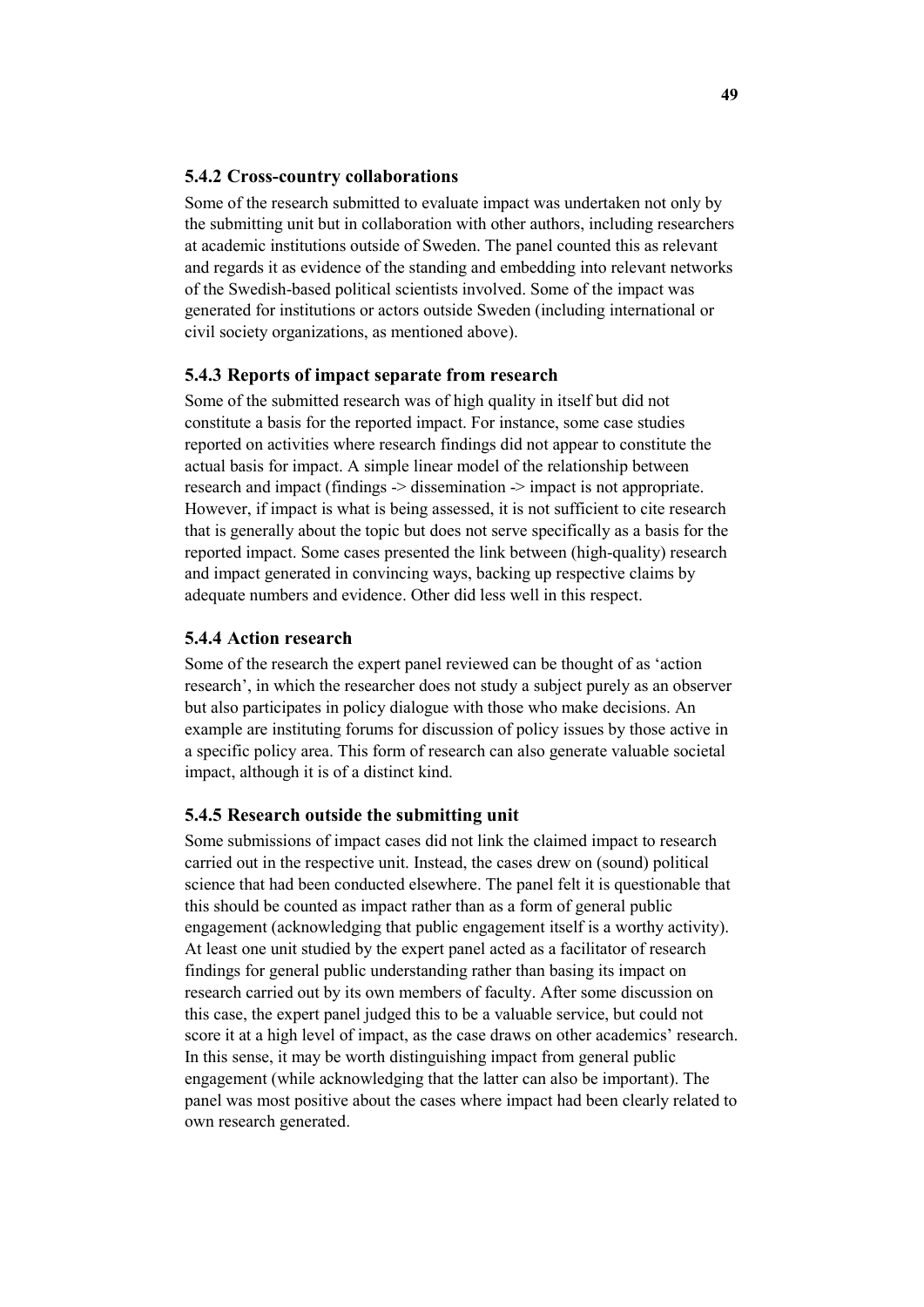### **5.4.6 Inter-disciplinarity**

The panel noted that the themes on which institutions with an interdisciplinary profile are working are important ones; it might be valuable to protect such interdisciplinarity, although assessing the disciplinary output is somewhat more complicated in these cases. Nonetheless, it can be possible to study 'impact', also in cases that do not follow strict disciplinary lines of inquiry. A similar pattern might apply to publications from the respective HEIs. For institutions focused on interdisciplinary research, the evaluation from the point of view of political science research output could affect their standing in terms of ranking as reported above. This is an aspect that was not explicitly evaluated in the context of this pilot.

# 5.5 Key processes and results

### **5.5.1 Engagement and outcomes**

Virtually all units assessed by this evaluation showed evidence of serious engagement with some actors, notably policy makers, non-academic organizations, and civil society groups. Sometimes the relationships on which the impact was based were long-standing, but at other times researchers took advantages of opportunities that had presented themselves in an ad-hoc way. This latter engagement sometimes took the form of 'action research'.

Engagement activities, even when pursued with devotion, however, did not always result in impact. In part, this is because the 'policy cycle' is not necessarily synchronized with the 'research cycle'. However, sometimes the write-up of a case was sufficiently vague that the expert panel could not tell if there was a genuine absence of impact or simply a failure to report impact in a complete and transparent way. On the other hand, some cases clearly demonstrated impact generated via very specific engagement activities and reported their results.

#### **5.5.2 Modes of communication and engagement**

The various methods of communication and engagement included attendance of conferences and meetings, writing for the press or for media more generally, the creation of websites, membership in suitable committees or the issuing of reports. Although some of these activities were not particularly innovative and can rather be subsumed under what is usually seen as 'dissemination' strategies of research results, a few modes of engagement were impressively novel, including the creation of a museum exhibition, the organization of the 'Polar Bear Ball', films or podcasts related to the research activity. Researchers in one institution took the initiative to produce a book aimed at the general public summarising political science research about democracy, which can also be considered a valuable engagement with society. It might be a possible avenue if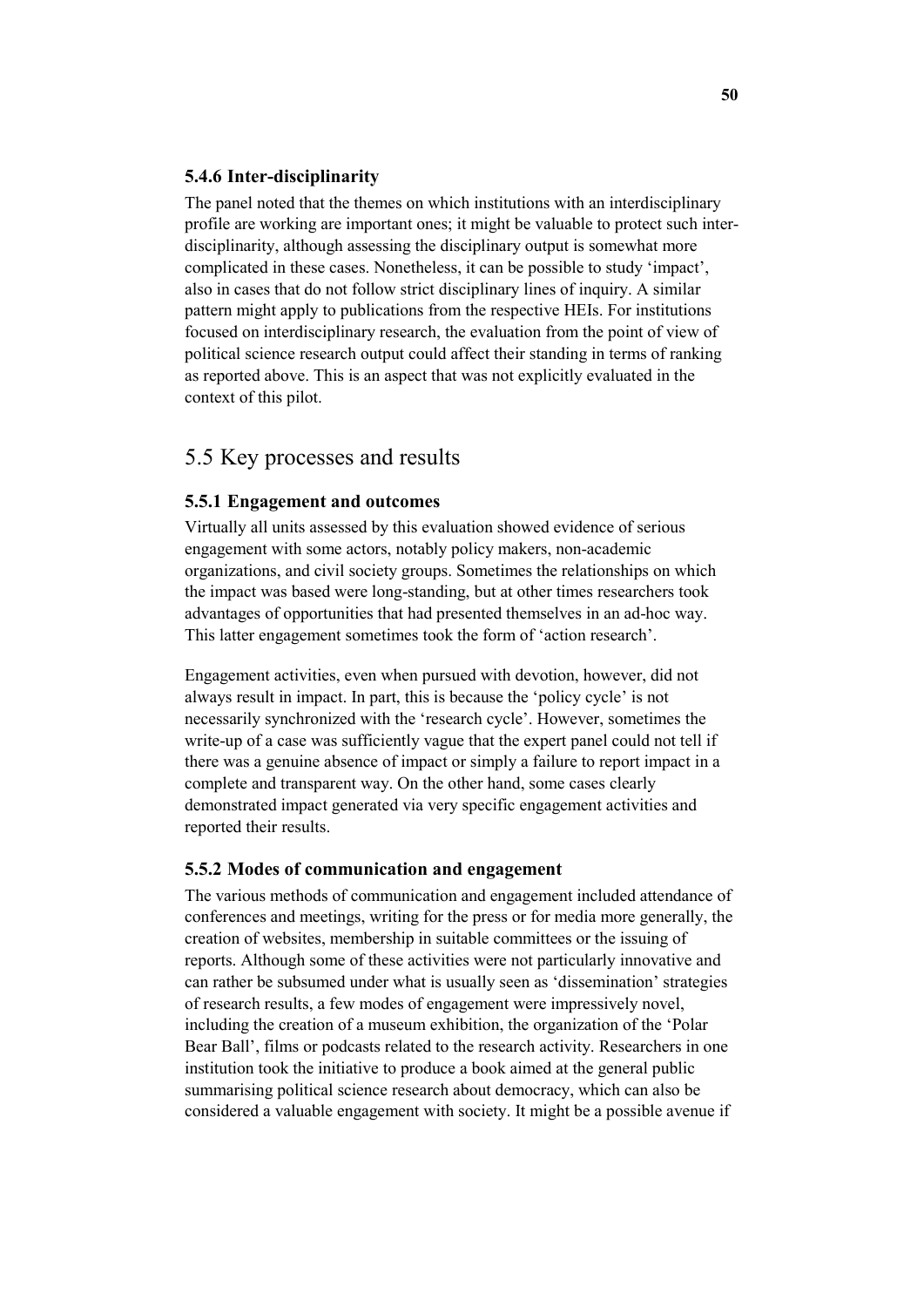the SRC would consider acting as a forum of dissemination for examples of convincing or very 'innovative' forms of engagement. This could also help researchers see in which ways they can chose avenues to generate more 'impact' of the research they conduct.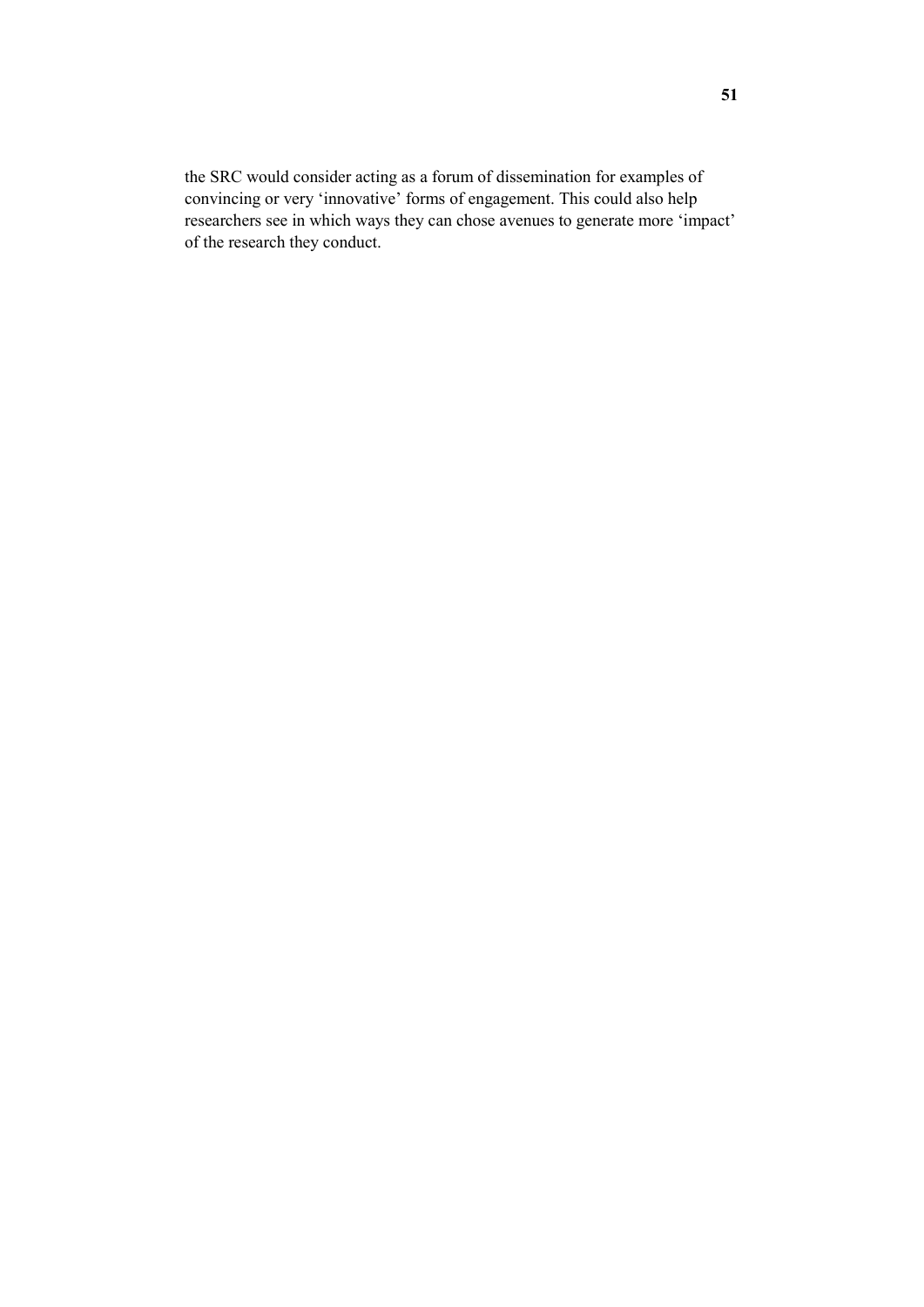# **6. The Evaluation Process**

# 6.1 Production of the report

The evaluation of Swedish political science in which the expert panel has been engaged is the first of its type to have been conducted by the SRC. We have been asked to comment on this 'pilot project', to offer our evaluation of the process alongside our evaluation of the substance of research, and to suggest pointers for further development.

The core of the evaluation process consisted of three main elements as follows:

- The analysis of publication metrics reported on in Section 3.
- From the data base held by SwePub, a random selection of 15 percent of the publications (journal articles and book chapters), between 2014 and 2018 inclusive, was selected, according to a process as described in appendix 1 to this report. The selected items were then scored by external experts, as reported on in Section 4
- Each HEI involved in the evaluation was asked to submit a number of written reports of 'impact case studies', depending on the size of the institution. Each impact case study was read by two members of the expert panel, who discussed their scoring with one another and provided a collective assessment. The full overview of the impact case assessments of the panel is given in appendix 2 to this report.

The panel itself met online seven times between May 2020 and April 2021.

### **6.1.1 Main features of the process**

A notable feature of the evaluation process of this pilot is that it did not impose large administrative burdens upon individual departments. The production of the global metrics data and the selection of articles and chapters to be individually evaluated were undertaken by the SRC. The production of the impact case studies likely was a burden for the departments, and this may be why some of them resorted to cut-and-paste reports that sometimes made their activity and associated outcomes hard to evaluate. However, in the majority of cases the impact reports provided valuable evidence of interesting and serious outreach beyond academia. The discussions around the selection of articles and book chapters for evaluation also would have been a burden. Compared, for example, to the efforts that departments in the UK have to put in to prepare for their Research Excellence Framework (REF) submissions, the SRC managed a light touch as far as submitting institutions were concerned. We think it an important principle of any evaluation exercise that it should not impose undue administrative burdens on departments, particularly those that are relatively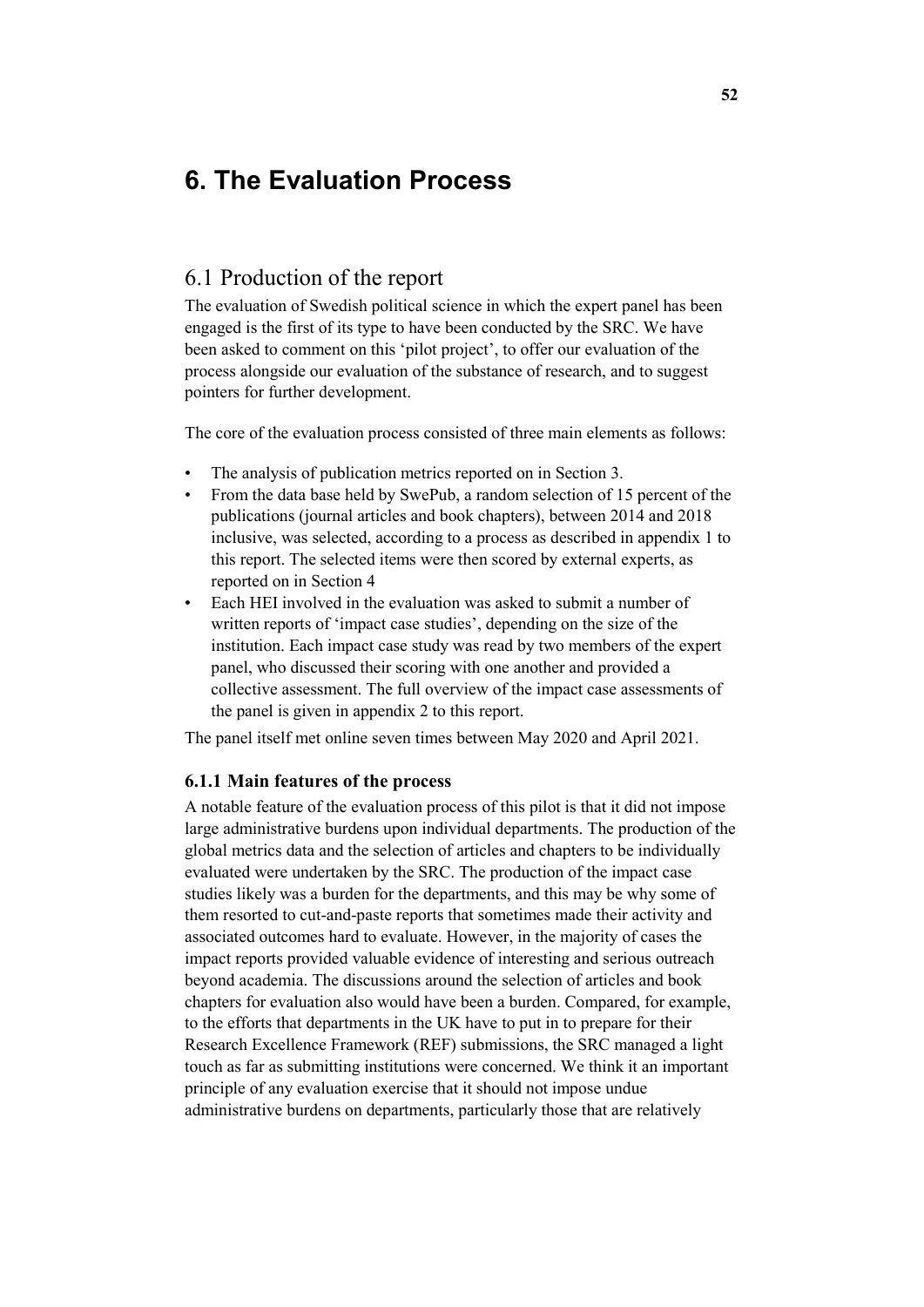small, who are likely to feel the pressures of the submission demands most keenly.

To fully judge research potential and output, an additional piece of information to the panel could have been self-reported research strengths and priorities of Swedish HEIs and accordingly, an assessment of the extent to which these had been implemented in practice. But clearly, this would have involved a heavier reporting load by the institutions evaluated.

As a result of the light touch, the panel did not have access to information on such things as departmental research management, a breakdown of sources of funding or departmental strategies. In this sense, the panel was not evaluating the circumstances under which research was produced, but the outcomes of that research. There is a legitimate public interest, particularly in a publicly funded system, to ensure that resources are being prudently managed and expensively trained staff given opportunity to develop their potential. However, this is not the exercise in which the expert panel was engaged, and there are good arguments of principle for saying that this is the responsibility of HEIs and those to whom they are accountable, rather than these being topics on which an international panel can contribute constructively.

Because the primary reading of research output was undertaken by external reviewers, the panel did not form a judgement on the balance of work by subdiscipline and the extent to which Swedish political science has a comparative advantage in any particular area. This is something, however, that future evaluation panels in other scientific areas might consider doing. A high proportion of the work receiving a grade of 4 or 4/3, however, was in the study of electoral behaviour, parties and party systems, and the politics of civic activism, including feminist politics. The innovative work of V-Dem was also used in the highly rated publications. There was also, notably, a focus of research on Africa. And novel applications of political science methods included a study of succession in the authoritarian regimes of medieval Europe, as well as a study of the growth of control of corruption in Sweden in the nineteenth century. However, the panel is not able to make a judgement on particular areas of strength in other than these impressionistic terms. If advise on subdisciplinary strengths is considered to be useful, then a panel could read and deliberate on a sample of work. This need not be in place of external reviewers, whose expertise and number made for valuable input. However, it would be a matter of bringing together their assessments in a more coherent and collective way. With such an extension, there could be some additional benefits in terms of reporting on sub-disciplinary strengths or particular themes on which political science in Sweden scores high. The drawback of such an assessment, however, is that an expert panel will be limited in terms of sub-disciplinary or specific substantive expertise represented within it and hence, may not do justice to all work that is produced.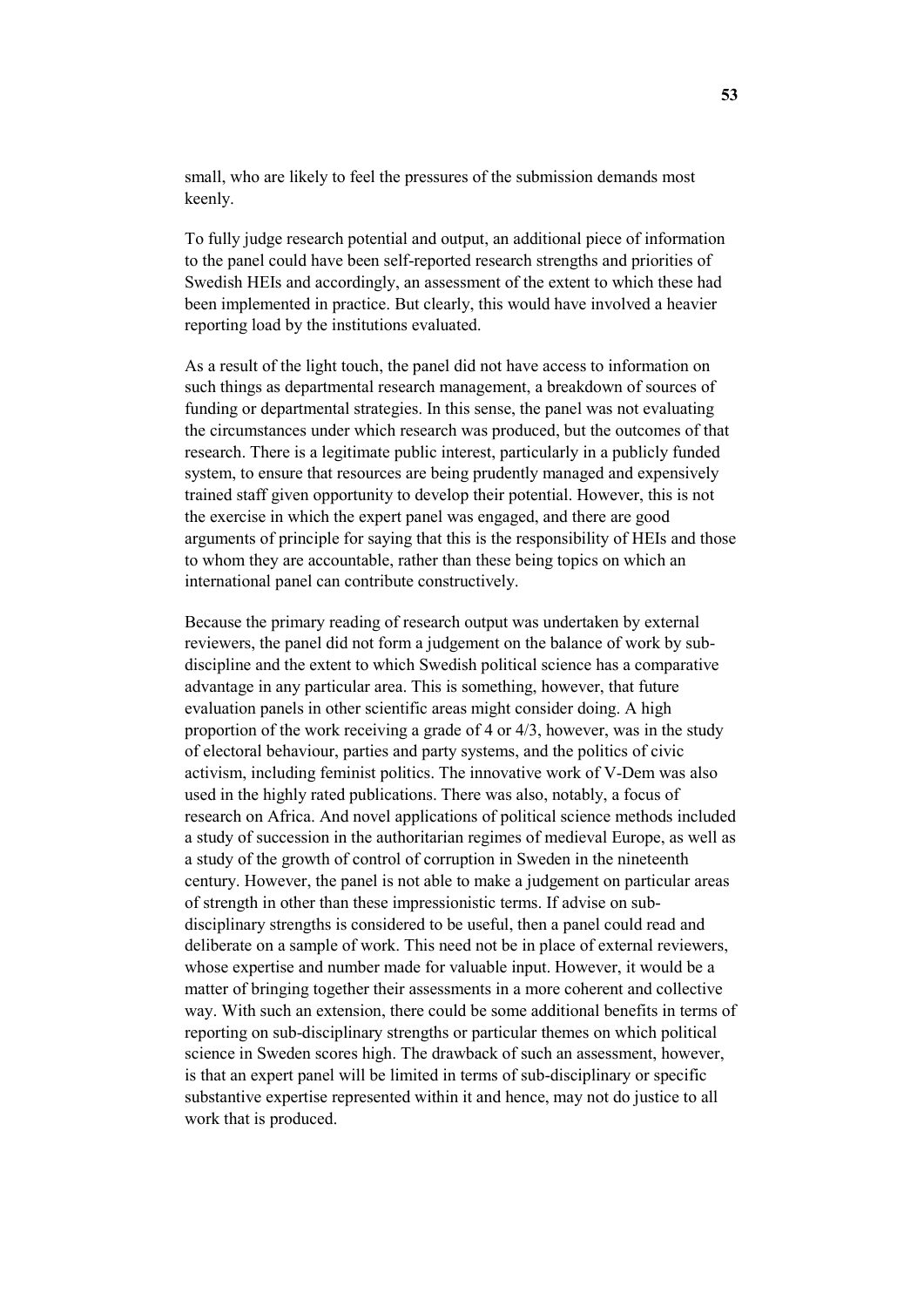Was the process of assessment fair? This is perhaps the basic question that needs to be answered for any such exercise, whatever the particular purpose is that the exercise is being asked to perform (see further thoughts on this later on in the report). One issue is whether citation metrics provide a fair basis for assessment of departmental research output, a matter on which there are conflicting opinions for and against. There are well-known limitations with using citation metrics for the purposes of evaluation, to do with the accuracy of the data, the fact that they are being used beyond their original purpose, the inapplicability to the humanities and social sciences, where citation rates are low, and their exclusion of monographs, which in some sub-disciplines in political science are regarded as the primary means of disseminating the most important work.

Having noted these challenges, we also emphasize that much depends on how the citation metrics are being used. In the present exercise, they were used to supply highly aggregated data on the performance of political science in Sweden as a whole, and so some of the criticisms of their use at lower levels of aggregation, including the level of the individual researcher, do not apply. A more detailed evaluation was conducted by external experts who served as reviewers of a large number of journal articles and book chapters selected.

The citation data also supplied the sampling frame for the evaluation. In the experience of the members of the expert panel, this approach has not been used in comparable exercises in other countries where units being assessed are allowed to nominate their own preferred items. The SRC's approach involves a more demanding test than the usual practice, but it does provide a fair basis for assessment if the question is what the range of performance is that the political science community in Sweden achieves. If a reasonable proportion of the work that is read is judged to be of international standard, that provides some evidence that the positive results emerging from the citation analysis are not entirely unfounded.

The role of impact assessment in research evaluation is contested, and there is a view that it can be over-emphasized as a component of research quality, not least because the extent to which research can have impact in part depends upon the receptiveness of governments, civil society organizations, the media and the public at large to the value of the research that is being produced. Nevertheless, to the extent to which impact is being assessed, the panel knows of no way than by the reading of case studies by experienced academics and practitioners. Panel members from outside of Sweden are obviously less able to understand the significance of a claimed impact than practitioners from inside Sweden, who will know more about context and outcome. On the other hand, if external panel members are impressed by impact, as they were in a number of the case studies that they read, then the SRC has grounds for thinking that claimed impact is significant and should be recognised as such. A number of the impact reports managed to convey a clear sense of their achievements to external readers and,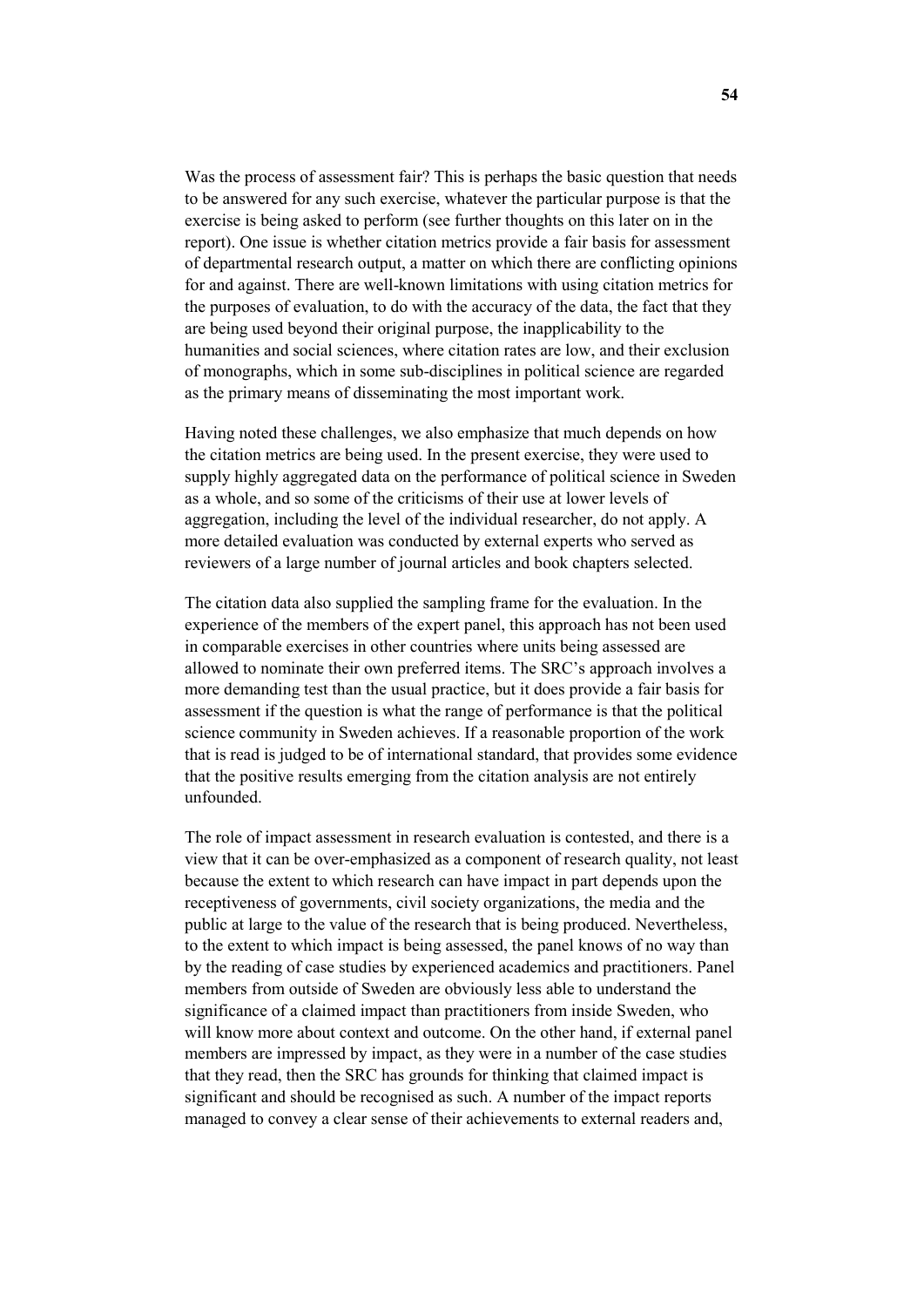where there was an inability to convey achievement, there may simply have been less to convey. However, the SRC may wish to consider, if impact is to continue to be an element of assessment, how best to proceed to ensure this is done in ways allowing for fair assessment.

### **6.1.2 Future developments**

The letter of invitation that each member of the expert panel received, inviting participation in this pilot evaluation, said that its purpose was 'to measure the quality of research in political science in Sweden from an international perspective.' This is an important goal. However, it is also a general statement of purpose and can potentially be interpreted in a number of different ways. The expert panel, somewhat creatively, drew up a list of possibilities in terms of goals to be attained with such a pilot evaluation, as contained in Box 6.1. With this overview, the panel hopes to stimulate discussions amongst relevant actors in Sweden about what the aims can be of an evaluation as conducted here, since the present study constitutes a pilot that hopefully, provides insights for avenues of evaluation for other disciplines too. The box mentions the SRC as an actor, but evidently, the main stake-holders of the evaluation are the government and the HEIs.

### *Box 6.1. Suggestions on Possible Aims in Measuring Research Quality (at the Level of the SRC)*

- The SRC would find it advantageous from the point of view of its own policies, for example in making decisions on building up centres of excellence.
- The SRC would like to be assured that the research it is funding is at a suitable level of achievement as judged by international standards.
- The SRC is either asked or wishes to be accountable in a broad way to the government and the public at large that the activities it is funding are worthwhile.
- More narrowly, the SRC is under an obligation to the government and the tax-payers to show that it is securing good value for money in its expenditure.
- As an implication of the previous point, the SRC is anticipating tougher public expenditure controls in the future and is looking to build evidence of the value for money that it is providing.
- The SRC and the government feel there is merit in using Sweden's strong achievements in science to bolster the country's soft power in the world.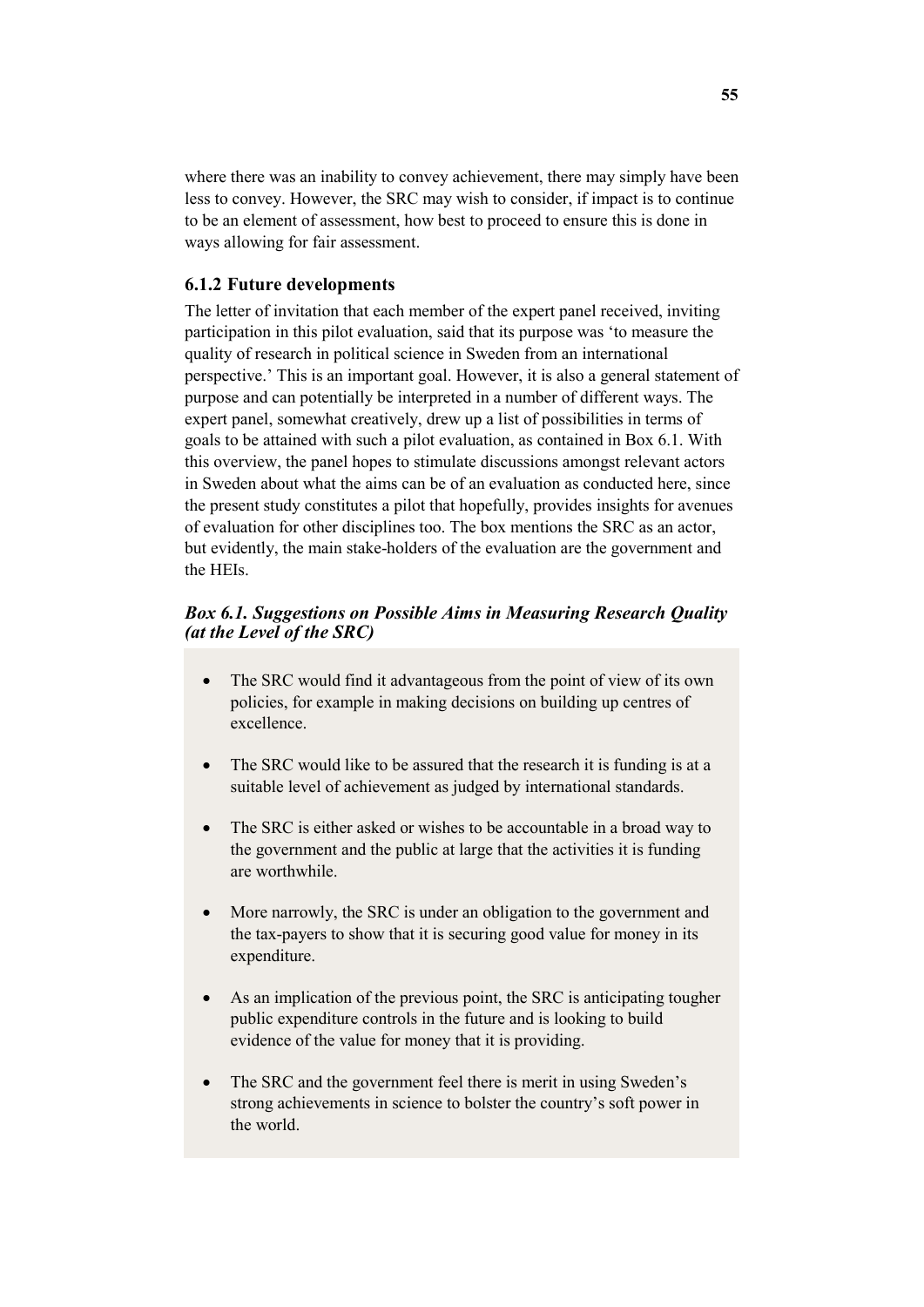- The SRC may feel that the research community has been doing something well that it did not really know it was doing, and there is merit in articulating that achievement.
- The SRC may feel the need to 'correct' the tendencies of the research community to be inward looking, and so is explicitly providing an evaluation that lays emphasis upon impact.
- The SRC may feel that some types of institutions are better at 'applied' work than others, and an overall evaluation is a way of bringing that fact out.
- The exercise may be one in academic development. Feeding back to members of the research community where they are doing well and where they are not doing so well is a device for doing that.
- The exercise may provide a guide to institutional heads and governing bodies where the strengths are to be found in their institutions.

Of course, these are not mutually exclusive goals in all cases. However, the expert panel is inclined to think that it makes a difference to the evaluation exercise whether the judgements to be made are ones about the effects of resource allocation by the SRC, in which case the connection between research grants and outcomes is the focus, or whether it is offering a more holistic picture of the state of political science in Sweden. The expert panel is inclined to believe it is the latter and finds the state of political science in Sweden to be reflecting a high quality standard, although improvements are possible and should be pursued.

There are different views among academics about the value of research evaluations, ranging from those who are generally sceptical and think they intrude upon academic freedom to those who think that they are a part of the accountability that academics owe to society at large. Similarly, as an expert panel, we do not have a collective view about what the right sort of evaluation, if any, there is. The question may need to be addressed rather by Swedish society and government, not necessarily by an expert panel. However, we do feel able to offer advice on what form of evaluation is suitable, conditional upon the purpose that is chosen.

The form of the present exercise makes it suitable for some of the purposes shown in box 6.1, but not others. For example, if the purpose is to determine where to build up centres of excellence, the data and materials provided to the expert panel would be a starting point, but more would be needed in terms of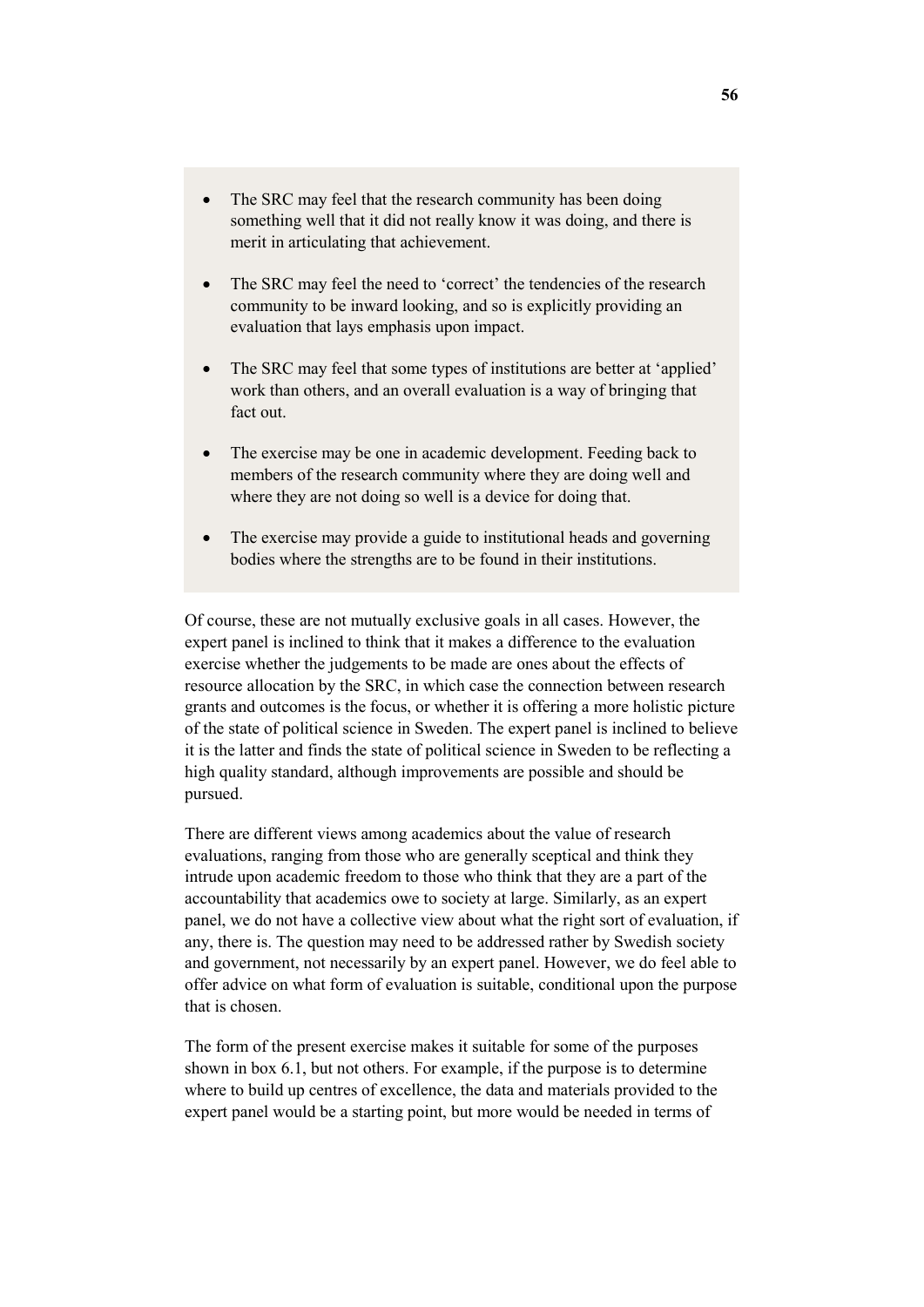information on management and career developments. On the other hand, purposes (2) to (5) would be served by an exercise of the present sort, provided that results were reasonably positive. Thus, if Swedish political science were performing inadequately, then the exercise would be a starting point, but more investigation would be needed. (Of course, to say that a research community is performing adequately is not to say that it could not perform better, and we address such questions in the next section of this report.) Finally, the present exercise can contribute to purposes (6) to (11), but again more information would then be needed.

There is a separate question as to how frequently such evaluation exercises should be conducted. Given the relative lightness of touch for institutions of the current evaluation, there is no reason why the exercise could not be conducted every three or four years. However, the corollary of the lightness of touch for institutions is the heavy burden on the SRC itself, and this would counsel undertaking the exercise less frequently.

There are a number of seemingly detailed points about the material that is submitted for assessment that it might be useful for the SRC to reflect upon. Firstly, how important is it that SRC is judging Swedish political science rather than work done by political scientists in Sweden? This question affects the extent to which submitting departments are entitled to benefit from work done in institutions elsewhere, in particular the work of staff appointed from posts outside of Sweden. A related issue arises about the extent to which different departments can rely for their assessment on a single piece of work that involved collaboration between staff in those different departments. There is also a question about defining the time of publication of a piece of work, particularly if there is an item that is in the pipeline of production. 'Publication' of academic work these days is not a single event but often consists of a number of process: accepted versions published on departmental web-sites or other locations; the publisher's online version; and the eventually published version. Fairness requires a uniform rule for the period of assessment, but such a rule is hard to define. Although seemingly detailed, leaving the issues unresolved can have implications for the perceived fairness of the process and the incentives that are created for departments and institutions.

Finally, this evaluation only concerned HEIs. To judge the quality of research output and its potential impact in more general ways, it could be considered to integrate into another round of evaluation non-university institutes and think tanks producing research in political science in Sweden. Moreover, in the future, it could be a good idea to include, next to journal articles and book chapters, monographs and edited books into the assessment of quality and of impact. Nonetheless, the expert panel found this to be a process helping it to make some judgments on research quality and impact in political science in Sweden. The box above demonstrates how such a pilot study can be interpreted and what its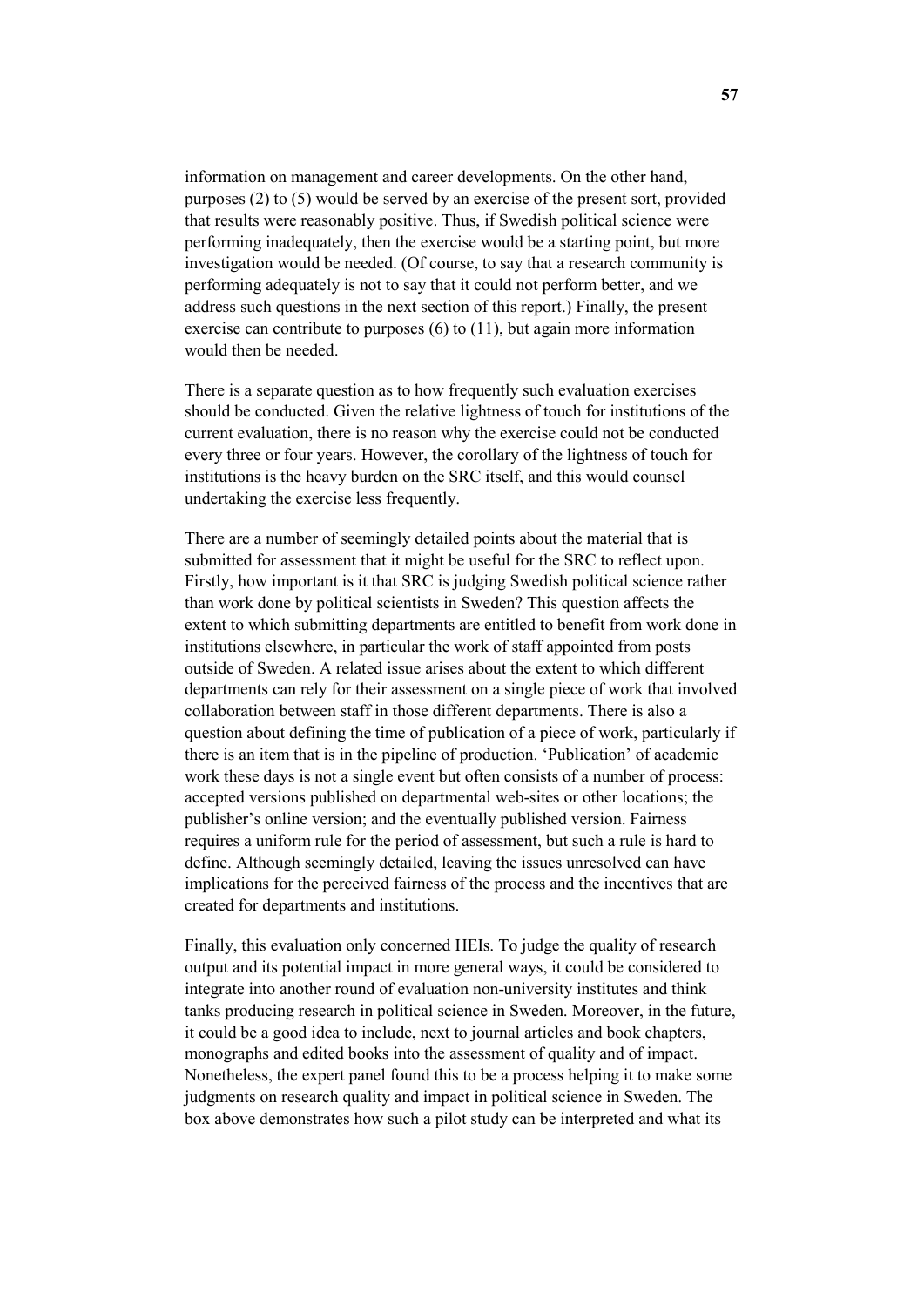relative advantages and disadvantages in this process could be. The expert panel acknowledges the support provided by the SCR and hopes this 'pilot exercise' may be useful for other academic disciplines to be evaluated in the future.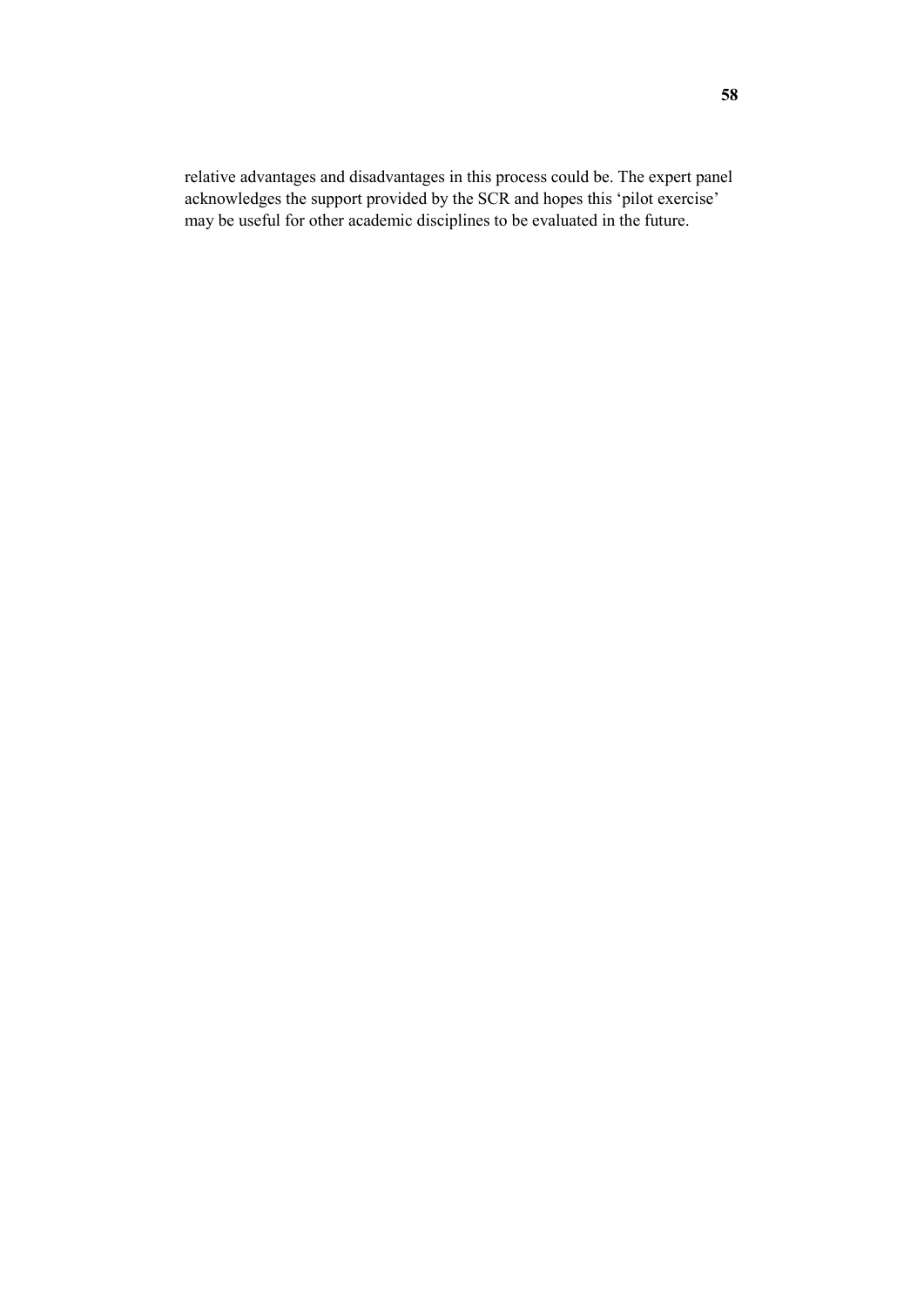# **7. The Panel's Conclusions and Recommendations**

The expert panel finds, based on the information it had available, that the average research published in Swedish political science is of very good quality. It is internationally recognised by citations, displays rigour and originality, and makes a clear contribution to the store of knowledge. Although some departments evaluated in this study were clearly more research-intensive than others, every department could show research achievement at an international level, defined as 'quality that is recognised internationally in terms of originality, significance, and rigour', as judged by expert external readers. This assessment is also confirmed by classifying output in general according to the 'Norwegian list', which categorizes publications into quality 'levels' of respective journals. No department failed to produce journal articles in that list that were published in journals ranked as high-level (level 2) according to the classification in the list. Similarly, the proportion of book chapters included in books published by high-quality publishers in the list was generally extensive. Moreover, each department of the 14 considered in this review demonstrates engagement with society and policy makers and actively participates in attempts at broader impact. There is no inverse association between research achievement and impact. Thus, Sweden has much to be proud of as regards the performance of its political scientists.

However, there is no room for complacency. A share of 11 percent of the published output included into the evaluated selection of work was judged to be at the highest standard (i.e., 31 out of the total of 285 publications attributed that received at least one 4 and one 3 in the evaluation). We have no way of knowing in comparative terms whether a similar exercise for another country would produce a higher, lower or similar figure. However, we do note that only five publications of the 285 were attributed two 4s and that these represented two of the institutions involved. This raises the question of whether there may be room for even further ambitions among political science researchers at the concerned HEIs in terms of producing excellent research to be published in high prestige journals.

Research-intensive institutions need to ensure that they are supporting and enhancing the quality of their research to the highest level possible, and the less intensive institutions need to identify and develop their research capacity. There is scope for a continuous raising of standards, encouraging research excellence and promoting work that is both innovative and influential. At all levels – SRC, government, higher education institutions, departments and individual political scientists – we encourage a culture supportive of excellence. This means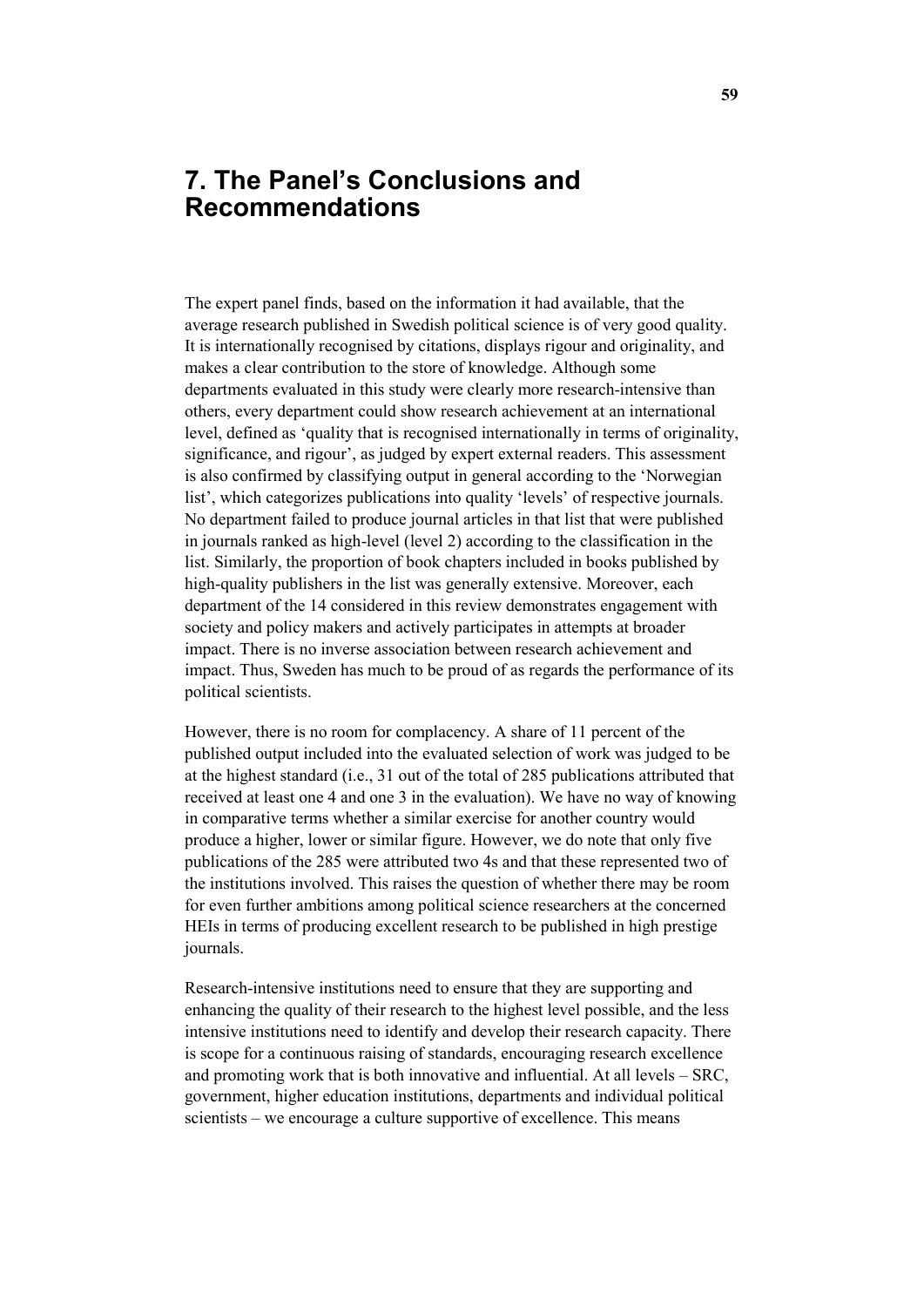congratulating and supporting those who are successful in the competition for funding and publications and, just as importantly, recognizing that a competitive research process in which individuals and groups are striving for the best will often create disappointments.

An important finding in our evaluation is that high-quality research is usually related to high (societal) impact; this is an insight that may be useful to avoid any kind of perceived contradiction between high-quality research and the potential to generate 'effect' in a more applied sense.

In what follows, we set out some recommendations (highlighted in boxes below) in the spirit of this search for improvement. The recommendations are based on the finding that in general, Swedish political science is doing well, yet improvements are possible. We will distinguish between recommendations to the Swedish government and to other funders, to the SRC itself and to universities, departments and to individual researchers. Our description incorporates much in terms of recommendations for the SRC, but this should be interpreted in the sense of our approach that the SRC is a crucial actor in stimulating internationally competitive, high-quality research in Sweden, notably via its merit-based, competitive, research grant application schemes.

# 7.1 Recommendations to government and other funders

The largest share of funding for research in Sweden is based on the block government grants, i.e. grants paid direct by the government to the HEIs, as section 1 of this report demonstrated. As the panel learned, the Swedish government has deliberated on different models for the allocation of funding based on quality measures. The panel understands the model has been applied since 2009 where a minor part of the block grant is allocated according to bibliometric measures, but the government currently considers implementing a new model. The panel does not claim to know how excellence is best achieved through allocation of specific funding patterns, but it considers it important that striving for research excellence and individual visibility of academic work in the area of political science remains a core task for the Swedish government and other funders alike.

Clearly, the patterns of government funding to HEIs constitutes an important element in terms of creating incentives for (internationally) 'visible' publication output. The expert panel is not in a position to judge how far an adapted form of 'selective funding' or the different forms of funding currently being deliberated will incentivise the best research and encourage a diffusion of research achievement across all institutions. It is well-known that citation data become more unreliable the lower the level of aggregation they are taken at. Moreover, such funding is necessarily retrospective, rewarding past performance. Of itself, this is reasonable if departments that benefit have built up a culture of excellence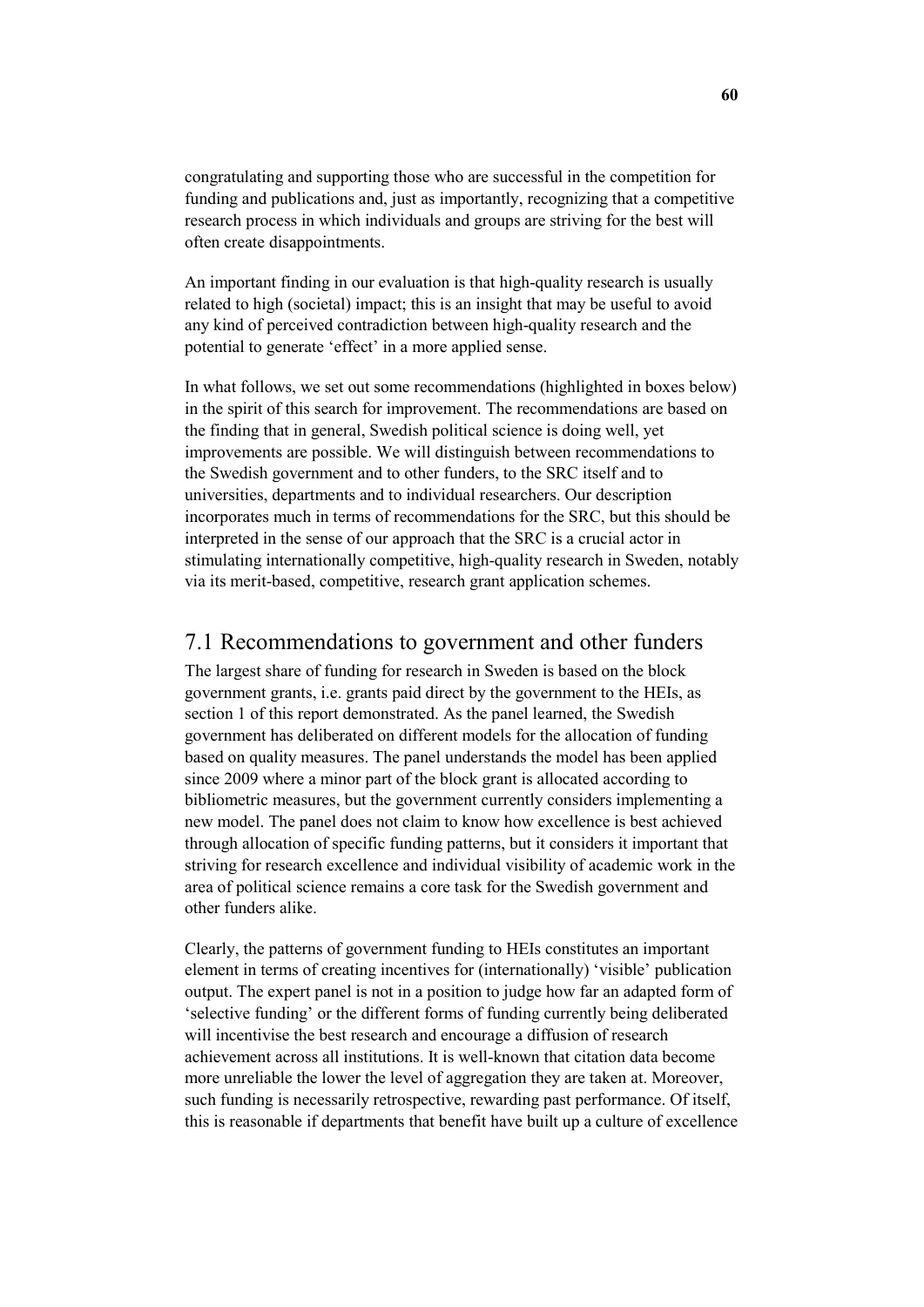that is transmitted to new generations of researchers. In this sense, the block grants constitute an important element in stimulating research quality in Sweden, but care has to be applied to keep the incentives created to achieve high quality of research output in Sweden.

Block grants, depending on their forms of application and selectivity, can constitute an important element in terms of stimulating quality research in Sweden.

The expert panel finds that the average quality of research in political science produced in Sweden at the moment is very good. An important governmental task is to support its further development and improvement. The panel finds that the fact that Sweden, in an international comparison, has a highly educated population can be a reason that the latter is 'responsive' to scientific work. The panel encourages the government to further support high-quality, internationally visible research in Sweden. This is not least the case as quality research also tends to be related to the capacity of respective work to make contributions to society, i.e., to generate 'impact.

Accordingly, the expert panel encourages the Swedish government to acknowledge the close ties that exists between research excellence and societal impact in its various forms.

Finally, we note that, while there is a positive association between research quality and impact, as demonstrated in this report, this is not to say that all highquality academic research should be expected to produce impact in the short term. A good example is provided by developments in deliberative democratic theory, which were the subject of highly specialist and sometimes esoteric debates in the 1980s and 1990s, but which are now seen as necessarily central to the design of good public consultation, as set out for example in a recent OECD report (OECD iLibrary | Innovative Citizen Participation and New Democratic Institutions: Catching the Deliberative Wave, available at oecd-ilibrary.org). If departments are to be encouraged to be innovative and risk-taking, then the corollary is that results in terms of impact may occur much later than when the original research was conducted. It might also be prudent, however, to avoid political short-term goals providing incentives for researchers to produce results which in the long term fail to advance societal interests. Academic activity, in this sense, should not be 'captured' by specific interests, but be beneficial for society in a short-term, medium-term or long-term perspective.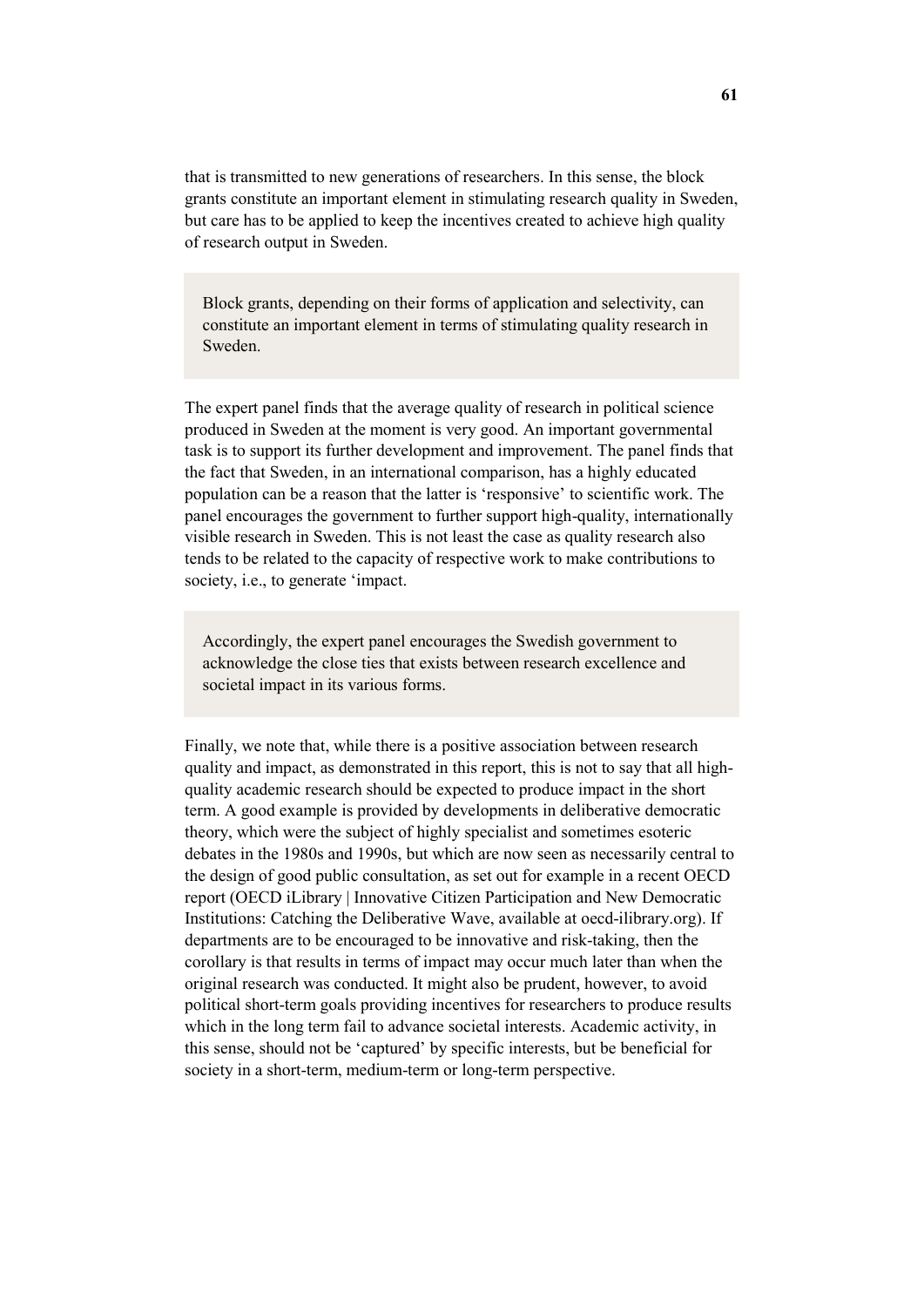# 7.2 Recommendations to the SRC

We have already commented upon the pilot exercise in Section 6. Here we draw attention to some possible implications of our evaluation for the general processes of the SRC. We do not have the competence to make specific procedural recommendations, but we offer a set of considerations that the SRC may wish to bear in mind as it reviews its own processes.

Research Quality: The SRC runs an open competition for its grants, without favouring the currently research-intensive institutions. We think it is important that it continues this openness to strong applications from whatever department or institution, whether that be a research-intensive or less intensive department. There are several reasons for this conclusion. Firstly, all departments have shown, as this study finds, that they can produce some research that reaches high standards of scholarly achievement. Second, a bureaucratic concentration of research funds would unduly circumscribe the pool of ideas and innovation. Thirdly, fourteen departments, as considered in this evaluation, is not a large number, and a limitation of access to research funding would inhibit the incentives to do well. Accordingly.

We strongly support the continued access of all members of all departments and universities, no matter how research intensive those departments are, to SRC funding.

Using research funding wisely depends upon the good functioning of the peer-review process<sup>[3](#page-62-0)</sup>. Research grants attributed by the SRC are allocated in competitive processes. However, it is important that the SRC seek out scholars of experience to review applications and make recommendations on their fundworthiness. The SRC regularly draws on reviewers from outside of Sweden, in the Scandinavian countries, and this practice should be continued and extended. It might even be recommendable, whenever possible, to draw on external experts outside Scandinavia, to enhance the effect of international feedback and visibility related to research conducted in Sweden. It is important, moreover, that the briefing materials to peer reviewers keep stressing the importance of only recommending excellent work.

Alongside the continued openness to all applicants, we suggest that the SRC continues to review its practices in respect of peer review, to maintain and ensure that reviewers are given guidance in efforts to maintain the search for excellence. Moreover, the SRC might consider relying more on

<span id="page-62-0"></span> <sup>3</sup> E.g. see: https://www.thebritishacademy.ac.uk/documents/197/Peer-review-challenges-forhumanities-social-sciences.pdf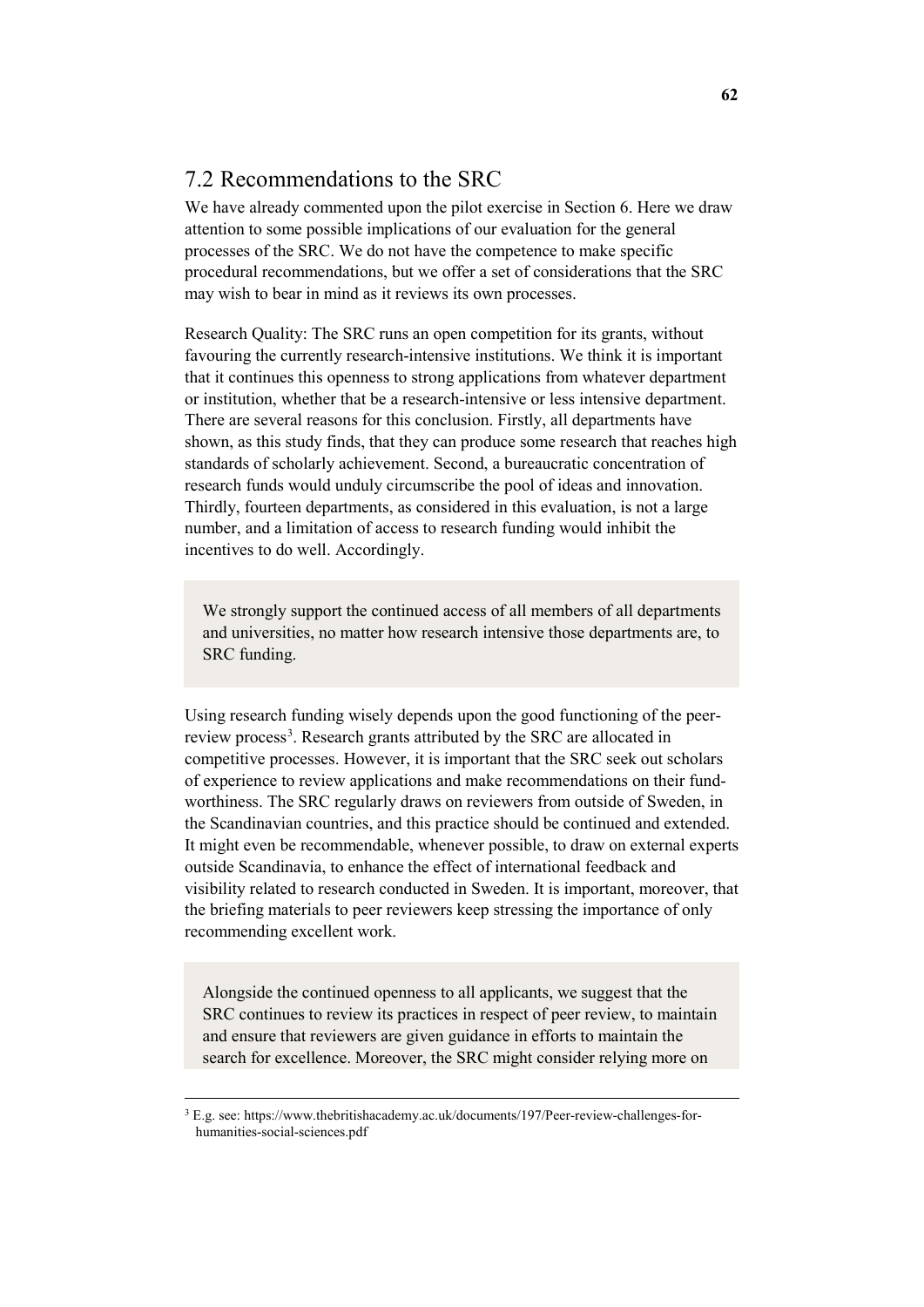experts in the field from outside Scandinavia, e.g. in the grant review process, where this is practically feasible.

The panel has not considered the performance of the different grant schemes operated by the SRC and so is not in a position to say whether any developments of those schemes could incentivise the very best research that would raise standards at the top. However, we note that with 'world-leading' research, which by definition is highly innovative, there is always an element of risk, since an application within an accepted paradigm that has well-formulated hypotheses is likely to be less innovative overall than a more open-ended, but possibly more creative application. There is no way to eliminate this risk, but it can be managed. One way is to ensure that within appropriate streams there is an explicit principle of risk-tolerance, identifying funds that may or may not eventually be productive.

We note that the SRC has an explicit strategy to manage the risks associated with the encouragement of highly innovative research, and such strategy is consistent with our analysis.

No one can control the career choices of successful researchers. The expert panel is not in a position to say whether funding individual research applications according to stringent criteria of research excellence would further concentrate research-intensiveness in Swedish political science or diffuse it. Early career researchers may gravitate to some departments rather than others, and midcareer researchers may use funding success to move towards more researchintensive institutions. Alternatively, ambitious researchers may find it advantageous to develop a profile that marks them out in their existing institution as a centre of excellence. The SRC will naturally wish to monitor the cumulative collective consequences of these individual decisions, but we do not think it feasible to make greater concentration or diffusion of research strengths an explicit object of policy.

We recommend that the focus of funding policy be on the strength of individual researchers or research teams rather than on achieving some national balance of research excellence across the system as a whole.

Research Impact: We have been encouraged by the quality of impact for which many Swedish political scientists are striving. If the SRC wishes to have evidence of the contribution that the social sciences can make to society, it has examples in the current case studies that it can cite in support.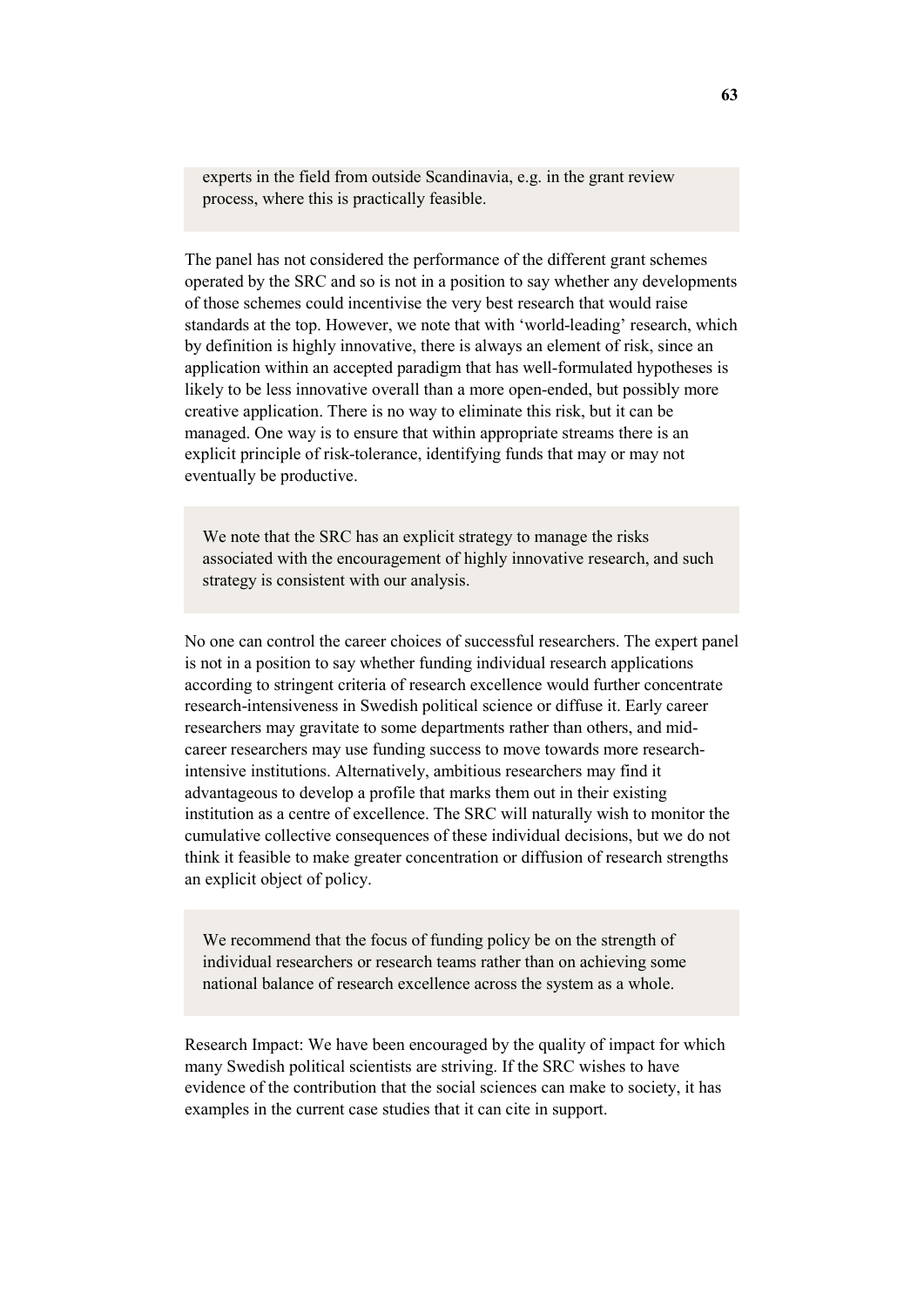We encourage the SRC to show the value to society and the tackling of global challenges that political science makes by publicising examples of the best of the impact work that has been undertaken.

We understand that the impact agenda is a relatively new one. As the SRC moves forward with that agenda, it has important detailed policy choices to make, for example how far to make research funding dependent upon a sound plan of impact and how best financially to support impact. As political scientists, we feel bound to point out that detailed policy developments of this type are consequential. In this respect, detail matters. For example, it makes a difference whether impact is required to be linked to the specific research that is being funded or whether there is a valuable form of public engagement that academics can pursue based on the work of others. These are matters on which there can be disagreement, and we encourage the SRC to open up a dialogue with government, professional associations and higher education institutions as to what the right balance should be. We note in particular that the best impact, as this study demonstrates, arises from the strongest research. Indeed, nothing would be worse that poor quality research that had high impact.

The SRC should clarify whether impact refers to the public impact of the researcher's own research or whether it is sufficient to show impact to draw exclusively on the research findings of others. The panel encourages the former.

Although many of the impact case studies studied in the framework of this evaluation rested upon engagement with user communities on a regular basis, there is a need to recognise that forms of public communication are changing, and that holding meetings and publishing reports are nowadays only part of a meaningful communications strategy. The rise of social media or the use of performance techniques (for example drama or stand-up comedy) to convey research activity and achievement, while unusual, are examples of what is possible. We note some examples of innovation in this regard in our individual impact reports (see Appendix 3), but the SRC might assume a role in disseminating ideas in this regard.

The SRC could explore whether it can facilitate researchers to experiment with innovative ways, as appropriate, of achieving impact.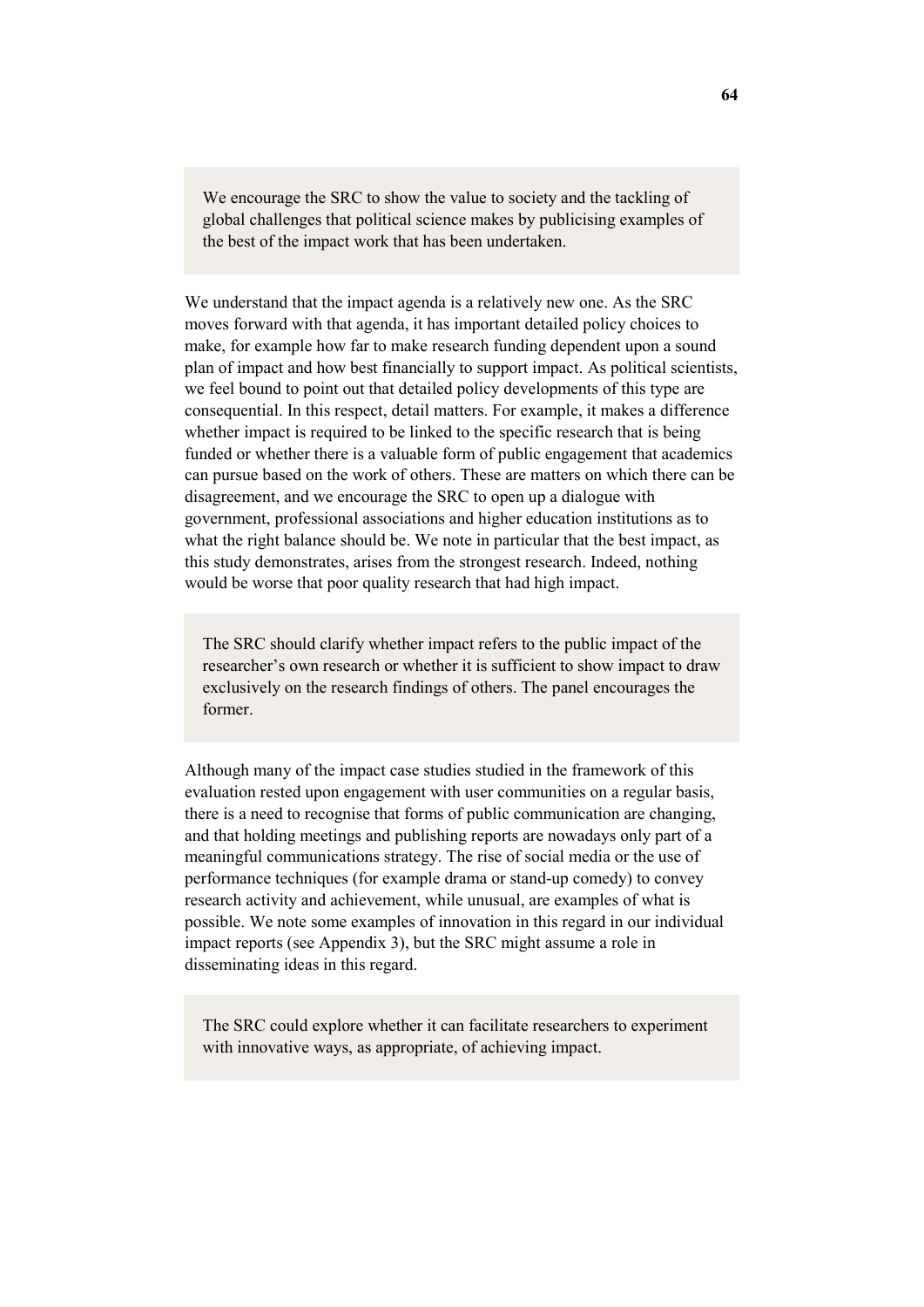# 7.3 Recommendations to universities

Different universities and institutions will rightly follow different academic priorities. However, our review has identified high quality work across different institutions within the overall Swedish university system. We hope that this report will enable universities to develop their administrative and managerial competence to strengthen elements of good academic research and to foster such research wherever it is found.

We encourage universities to support the upgrading and deepening of academic research skills and expertise. We support their efforts to identify research talent and to encourage respective academics to concentrate on the acquisition of research funding and the publication of internationally visible research.

It remains important to identify research talent and to stimulate internationally visible research.

In terms of impact, universities can greatly facilitate a fair process of assessment by ensuring that departments respond to the questions posed by the SRC in the context of an evaluation such as the present one in the form that is requested.

It is important to acknowledge that high-quality research and societal impact are related and that it is important to inform researchers as to how impact can be accounted for, demonstrated and reported.

# 7.4 Recommendations to departments

Departments, like the HEIs in which they are located will have their own academic priorities. However, if they are to be supportive of research improvement, they need to be able to recognise and develop research strength. It is not our task to suggest to departmental heads or research directors how they should do this. Much depends on the resources and discretion they have at their disposal. However, we do suggest some general principles.

Preparing a good research application is time-consuming and involves much detail. In applying for funds, individuals, particularly early-career scholars, need ways of being supported in the more bureaucratic aspects of the process, from budget specification to hardware and software needs.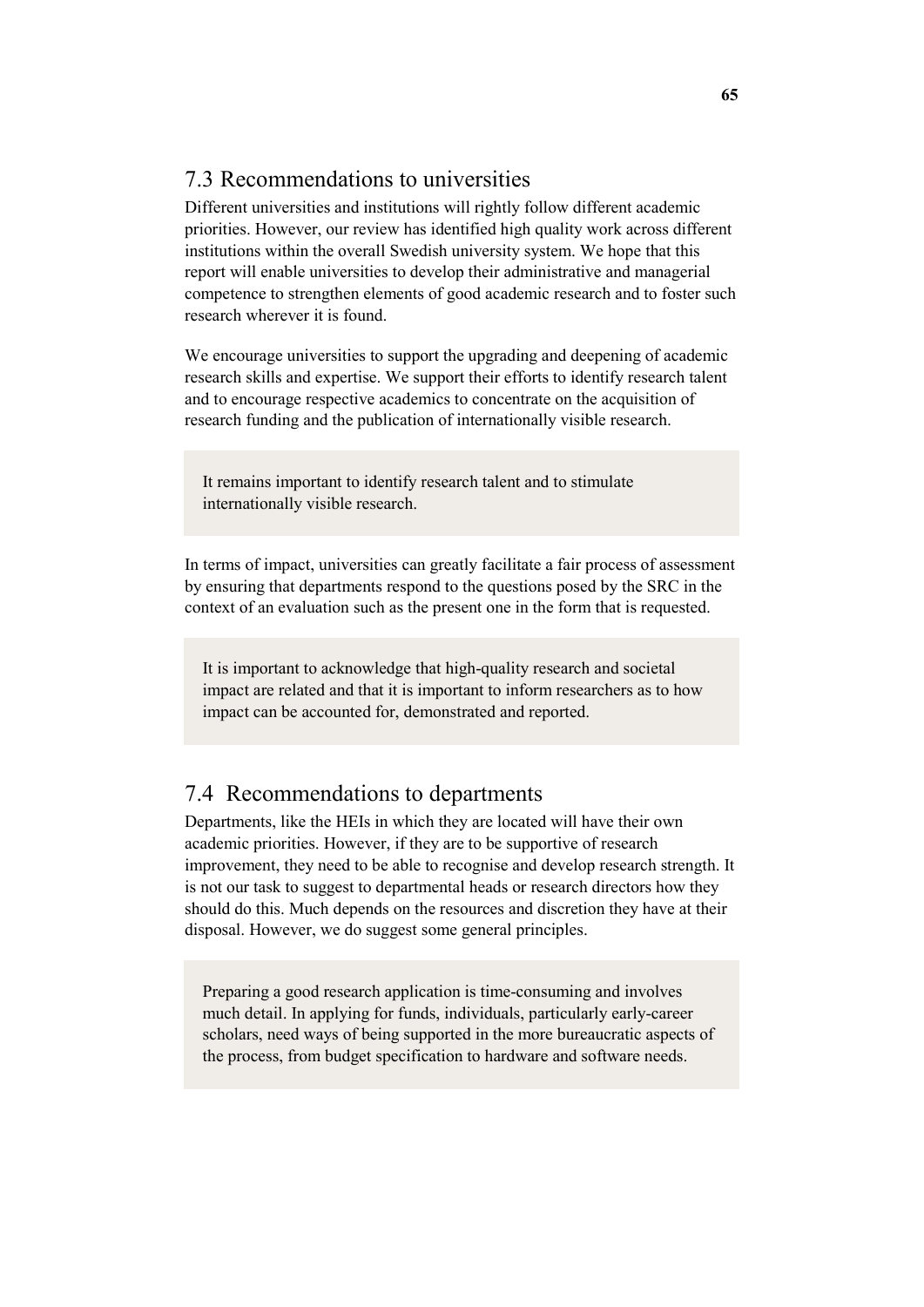As we have noted above, research funding and attainment is unavoidably a competitive process, which does not operate according to the principle that 'all have competed so that all must have prizes'. A failure to secure success inevitably leads to disappointment.

Departments can help deal with this disappointment by encouraging researchers to take seriously the criticisms, where they are well-founded, that their application or work have encountered to see where those criticisms are valid and where they are not.

If political science is to promote public value, impact should be an important element of departmental research strategy. It is important to make sure there is a record of impact generated, supported by respective evidence and figures.

We encourage departments to support their staff in their efforts to generate societal impact, but this should always be based on sound research.

It is important to encourage faculty to record and assemble evidence and facts as to how their research may have created (societal) impact. Impact can only be assessed when it is supported by figures and insights demonstrating the link between research output and effects generated.

# 7.5 Recommendations to political scientists

The earlier review of Swedish political science to which we have already referred<sup>[4](#page-66-0)</sup> spoke of the danger of an 'inwardness' in Swedish political science, and more generally, not in the sense that domestic politics was an object of study but of an ethnocentricity, shown in a lack of willingness to incorporate new methods and a lack of comparative interests. Such ethnocentricity is not characteristic of the highly rated work that has been reviewed, but for any political science community; it is always a danger. The panel recommends that political scientists, also in Sweden, continue to keep abreast of developments in the discipline in an international perspective and to aim to produce research that engages professionally with the best scholarship on whatever topic they work.

The panel recommends that political scientists continue to integrate their scholarship into the global literature, whether that scholarship concerns

<span id="page-66-0"></span> <sup>4</sup> Olof Ruin, 'Political Science on the Periphery: Sweden', Annual Review of Political Science, 6, (2003), pp. 41-54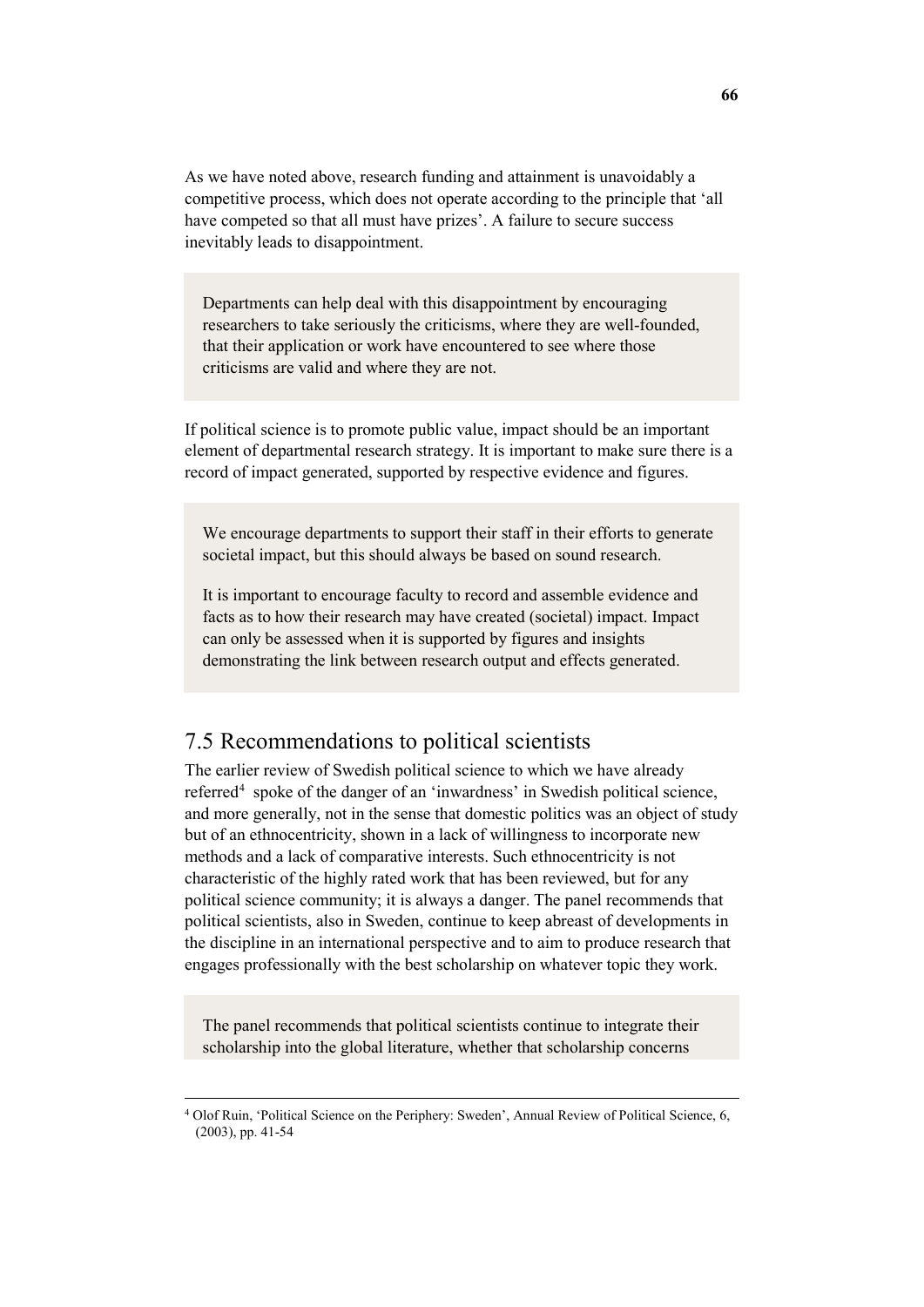Sweden or not and regardless of whether it is published in Swedish or English.

Just as we encourage the SRC and other funding bodies to provide an incentive to innovative research, so we hope that individual scholars and groups take on the challenge of high-risk/high-reward research. This research strategy will not appeal to everyone, nor should it. Perhaps younger scholars will be best positioned to take advantage of new ideas and to explore new paths; conversely, perhaps senior scholars will be emboldened to do so, having already consolidated strong reputations. Not all of these efforts will succeed in generating publications that merit scores of 4 as used in our evaluation, and departments, universities, and the SRC should track to the extent possible the characteristics of the most successful scholarship and most successful scholars.

Although impact-related work is not for everyone, it is clear from our review that there are some individuals and groups that take it seriously and do well. The impact agenda is a new one and scholars are in the process of learning by doing. In this context, we make the following recommendations.

It is worth considering explicitly the form of dissemination that is appropriate for different types of work and its impact. In many circumstances traditional methods of achieving impact (meetings, participation in committees and so on) are appropriate, but there is merit in thinking of innovative ways that may reach different audiences.

In reporting impact, it is helpful if a clear distinction is made between activity and outcome. In the nature of the case, not all worthwhile activity will lead to outcome as impact, but it is useful to distinguish the two.

Political science in Sweden at its best achieves is at a high standard. We encourage individual scholars to continue their striving after high-quality research, knowing that the competition for research funding, in national, European and international contexts, will become fiercer over time.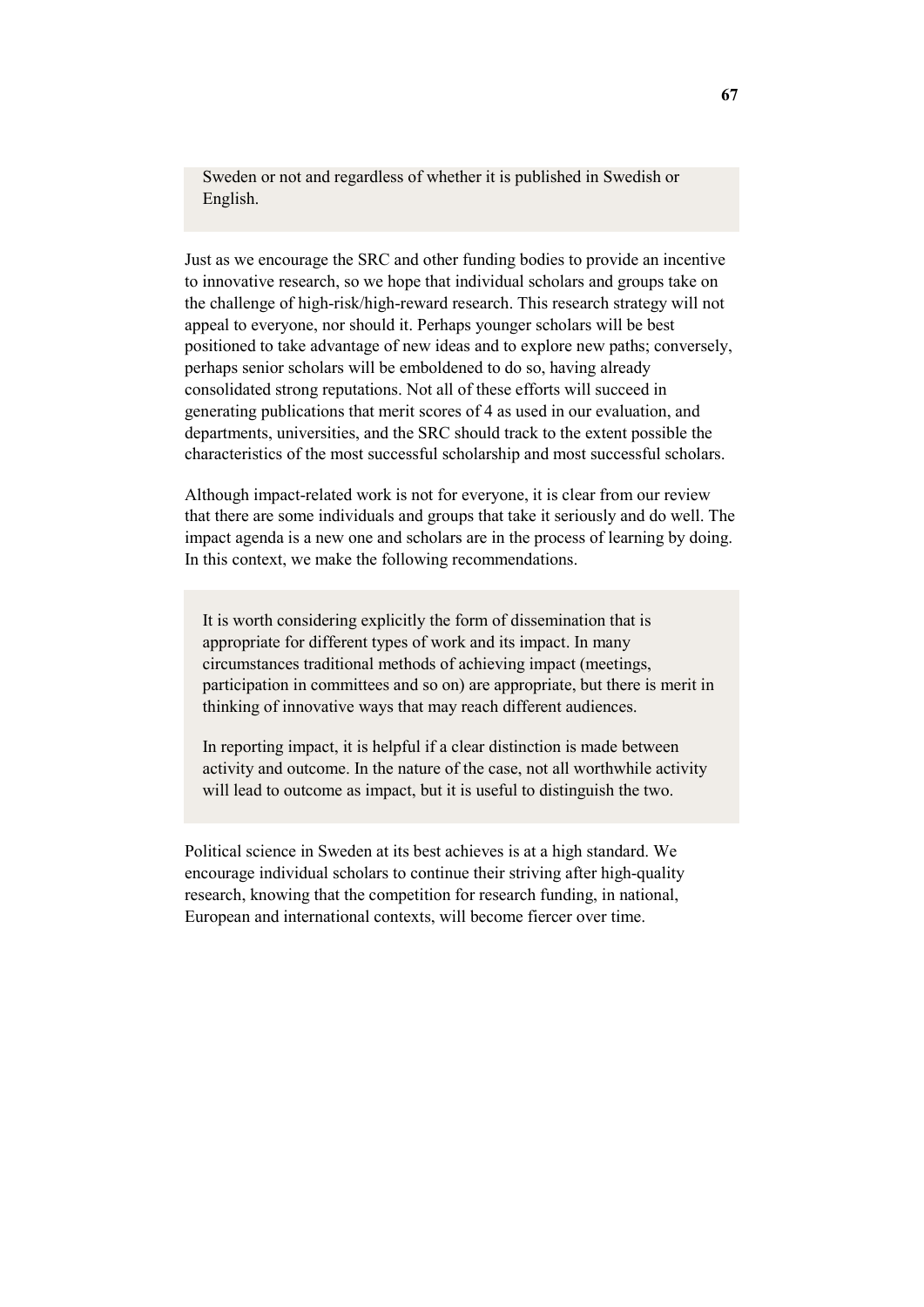# **Appendix 1: Methods used for the selection of publications**

A random sample of publications have been read and assessed within the scope of the evaluation of political science. The sample was drawn by the Swedish Research Council from lists of publications. These lists were compiled based on the information available in the publications database SwePub, which is administered by the National Library of Sweden. SwePub contains references to research publications registered in databases in the local libraries at HEIs in Sweden. It is the researchers themselves who are responsible for the registration of their publications.

The lists for the selection were compiled using search and export from the bibliometric interface in SwePub, and subsequently filtered as specified below.<sup>[5](#page-68-0)</sup>

- Date: The search was performed on Feb. 19th 2020.
- Publication years: 2014-2018 inclusive.
- Statistics Sweden Research area: 506 political science. This classification is based on OECS Field of Research and Development (FORD), second level classification.

This search returned 8006 publications. The following filters were applied, in order to focus on peer-reviewed scientific publications from the included institutions, and in languages and formats accessible to the experts: (Number of publications remaining after each step given within brackets.)

- The higher education institutions concerned, i.e. those included in the evaluation. These are fourteen, in accordance with a previously sent list (7327).
- Peer-reviewed publications (3683). This filter is based on the content tags for publications in SwePub, that is, a categorisation as peerreviewed, other scientific publication, and other, the last two of which are hence not included.
- Language: English or Swedish (3583).

<span id="page-68-0"></span> $5$  https://bibliometri.swepub.kb.se/bibliometrics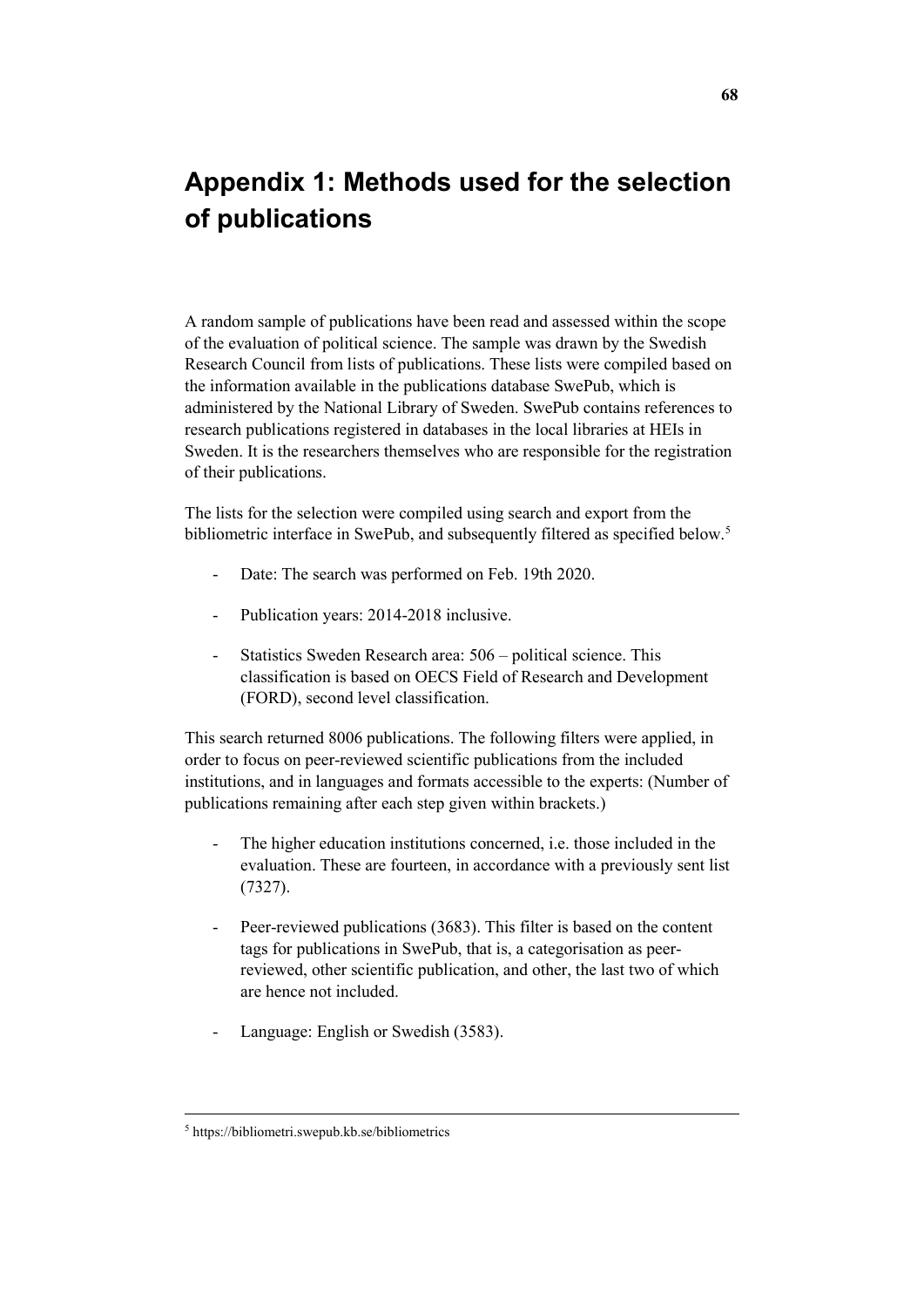- Output type: journal article or book chapter (3101). These two categories jointly constitute 87 per cent of the publications left after the previous filters (61 per cent and 26 per cent, respectively). Monographs were excluded from the analysis.

Hence, after applying these filters, 3101 publications remained. The research Council separated these publications into fourteen lists, one for each higher education institution concerned, and sent the respective list to each of these. Thereafter, a random sample were drawn with ten per cent of the publications for each higher education institution. However, the higher education institutions did not regard this sample as representative. Therefore, they were given the option to remove publications from their list. They were offered three grounds for removing a publication from their list, based on whether a publication:

- a) is from a research group in a field other than political science (e.g. from a different department or unit), or is not a scientific publication (e.g. textbooks, handbooks, or memorial volumes),
- b) is not authored by (researchers at) that higher education institution, or
- c) could not be identified.

Subsequently, a new random sample was drawn from the revised lists. This new sample of publications is included in the evaluation. On average, the higher education institutions asked to have just under 40 per cent of the publications removed from the original lists. In addition, the Swedish Research Council removed a few publications identified as teaching material or general introductions to political science, rather than scientific articles or chapters. The revised lists contained nearly 1900 publications. The reduction in the total number of publications enabled for an increase of the size of the new sample, drawn from the revised SwePub-lists, to fifteen per cent.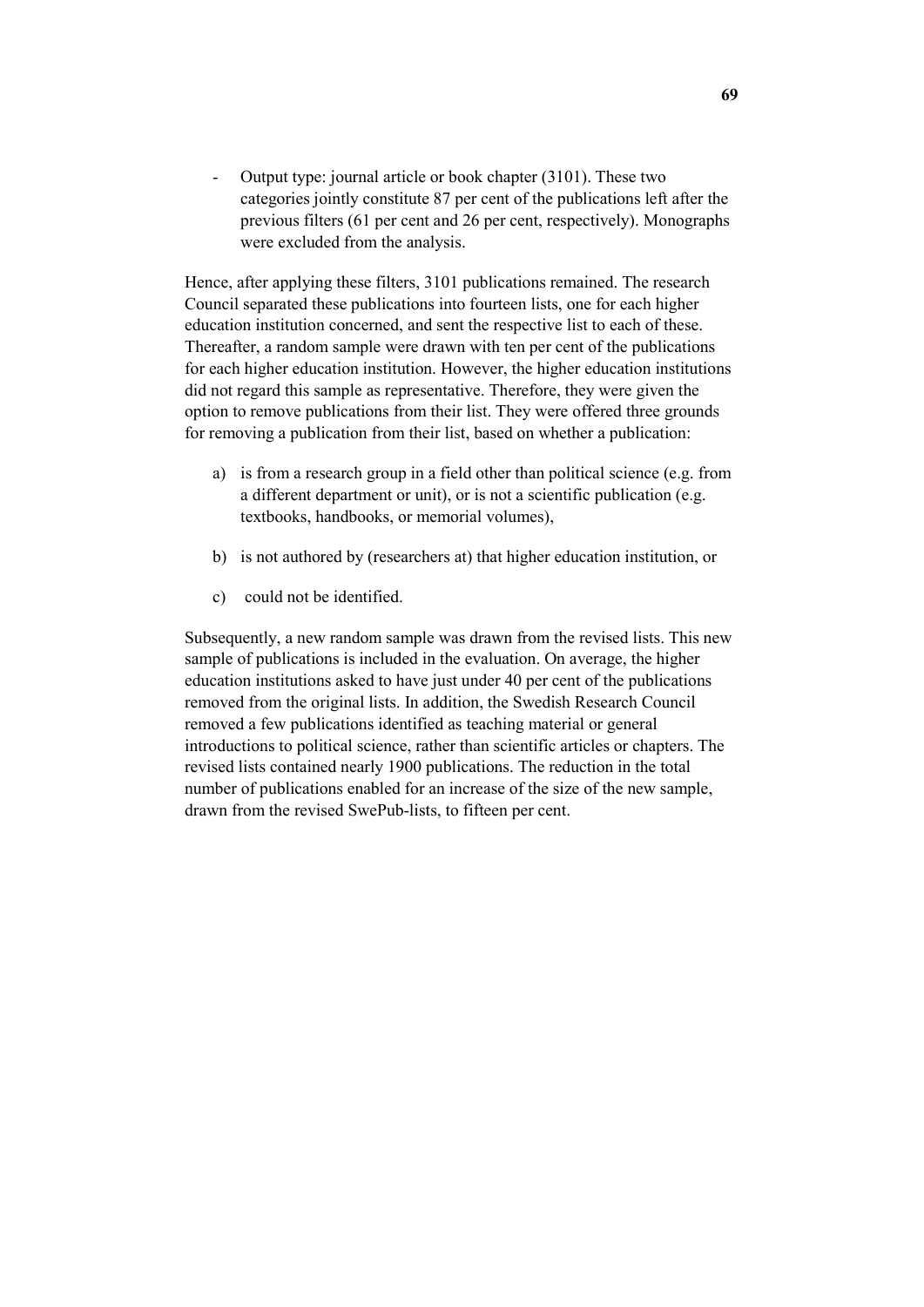# **Appendix 2: Instructions for reviewers in the evaluation**

### Assessment criteria

Since this concerns assessment of the outputs from the Higher Education Institutions (HEIs), we have chosen to adopt the grading scale and assessment criteria used in the Research Excellence Framework (REF). Hence, we ask you to give one overall grade on the scientific quality of each publication according to the scale displayed in Table 1. The grade should be indicated in the Excel assessment template along with a short explanatory comment (one or two sentences).

| Score        | Criteria                                                                                                                                                                           |
|--------------|------------------------------------------------------------------------------------------------------------------------------------------------------------------------------------|
| Four star    | Quality that is world-leading in terms of<br>originality, significance and rigour.                                                                                                 |
| Three star   | Quality that is internationally excellent in terms of<br>originality, significance and rigour but which falls<br>short of the highest standard of excellence.                      |
| Two star     | Quality that is recognised internationally in terms<br>of originality, significance and rigour.                                                                                    |
| One star     | Quality that is recognised nationally in terms of<br>originality, significance and rigour.                                                                                         |
| Unclassified | Quality that falls below the standard of nationally<br>recognised work. Or work which does not meet<br>the published definition of research for the<br>purpose of this assessment. |

*Table A2.1 Criteria and definitions of starred levels.*

Scientific quality should be assessed in terms of originality, significance and rigour, defined as:

**Originality** will be understood as the extent to which the output makes an important and innovative contribution to understanding and knowledge in the field. Research outputs that demonstrate originality may do one or more of the following: produce and interpret new empirical findings or new material; engage with new and/or complex problems; develop innovative research methods,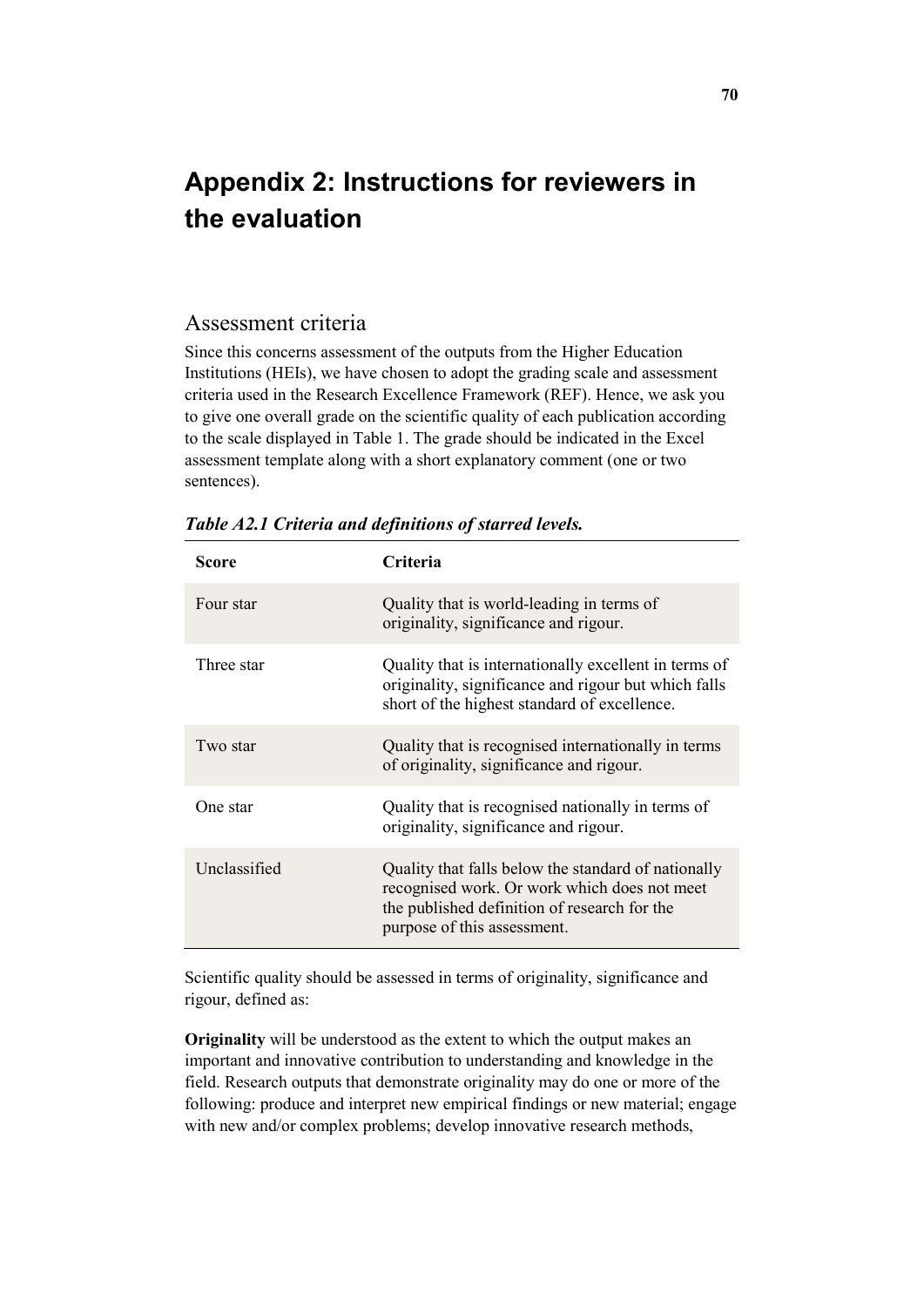methodologies and analytical techniques; show imaginative and creative scope; provide new arguments and/or new forms of expression, formal innovations, interpretations and/or insights; collect and engage with novel types of data; and/or advance theory or the analysis of doctrine, policy or practice, and new forms of expression.

**Significance** will be understood as the extent to which the work has influenced, or has the capacity to influence, knowledge and scholarly thought, or the development and understanding of policy and/or practice. Significance includes but should not be limited to the visibility and reputation of the journal where the work is published and the number of citations the work has amassed. Work may be highly significant even with few citations if, for instance, it has influenced a narrow but consequential stream of research or if it has important implications for public policy.

**Rigour** will be understood as the extent to which the work demonstrates intellectual coherence and integrity, and adopts robust and appropriate concepts, analyses, sources, theories and/or methodologies.

### **Supplementary criteria – level definitions**

In assessing outputs, the reviewers will look for evidence of originality, significance and rigour, and apply the generic definitions of the starred quality levels as follows:

In assessing work as being four star, reviewers will expect to see some of the following characteristics:

- outstanding novelty in developing concepts, paradigms, techniques or outcomes
- a primary or essential point of reference
- a formative influence on the intellectual agenda
- application of exceptionally rigorous research design and techniques of investigation and analysis
- generation of an exceptionally significant data set or research resource.

In assessing work as being three star, reviewers will expect to see some of the following characteristics:

- novelty in developing concepts, paradigms, techniques or outcomes
- an important point of reference
- contributing very important knowledge, ideas and techniques which are likely to have a lasting influence on the intellectual agenda
- application of robust and appropriate research design and techniques of investigation and analysis
- generation of a substantial data set or research resource.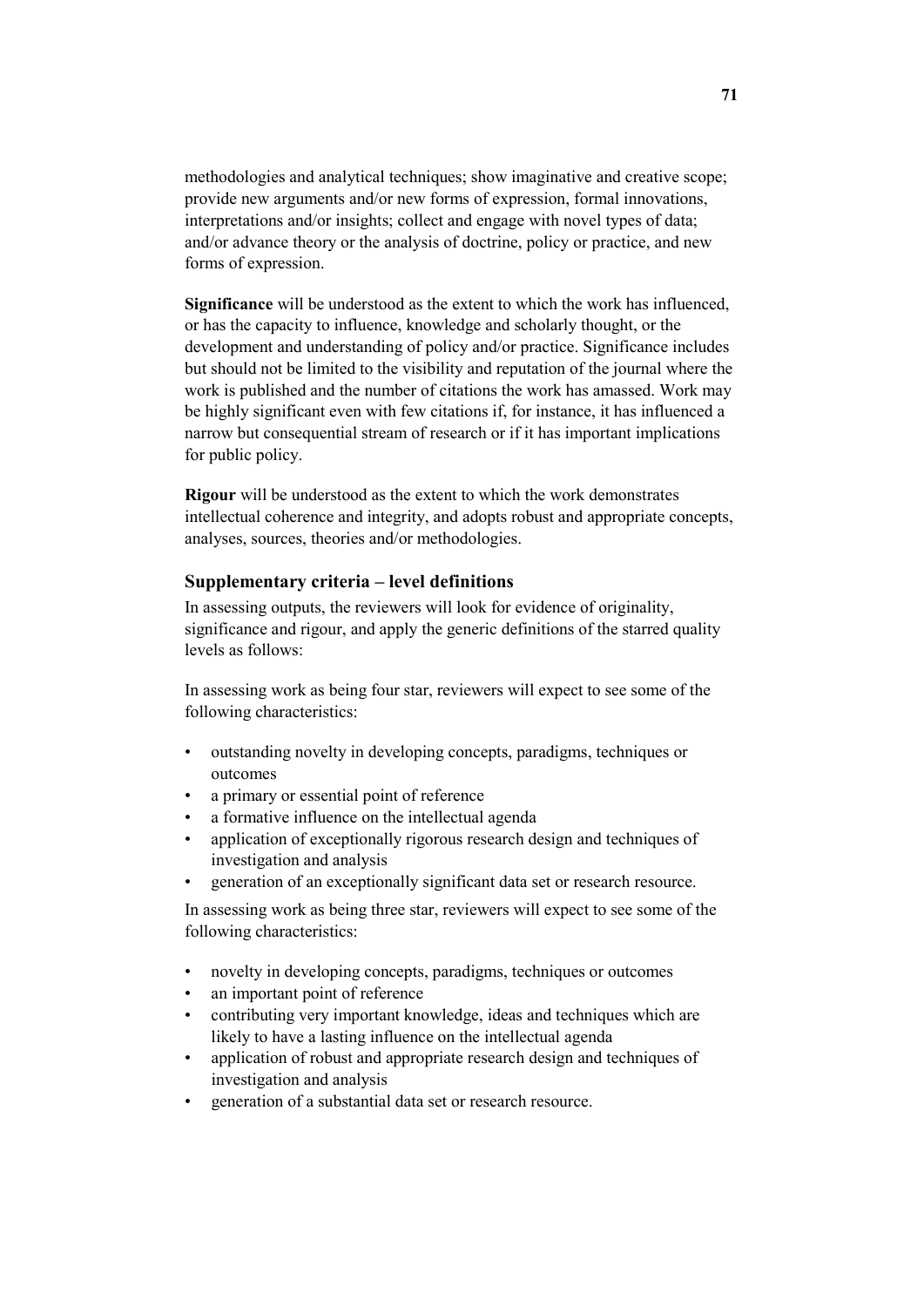In assessing work as being two star, reviewers will expect to see some of the following characteristics:

- providing useful knowledge and the application of such knowledge
- contributing to incremental and cumulative advances in knowledge
- a thorough and professional application of appropriate research design and techniques of investigation and analysis.

In assessing work as being one star, reviewers will expect to see some of the following characteristics:

- providing useful knowledge, but unlikely to have more than a minor influence
- an identifiable contribution to understanding, but largely framed by existing paradigms or traditions of enquiry
- competent application of appropriate research design and techniques of investigation and analysis.

Research will be graded as 'unclassified' if it falls below the quality levels described above.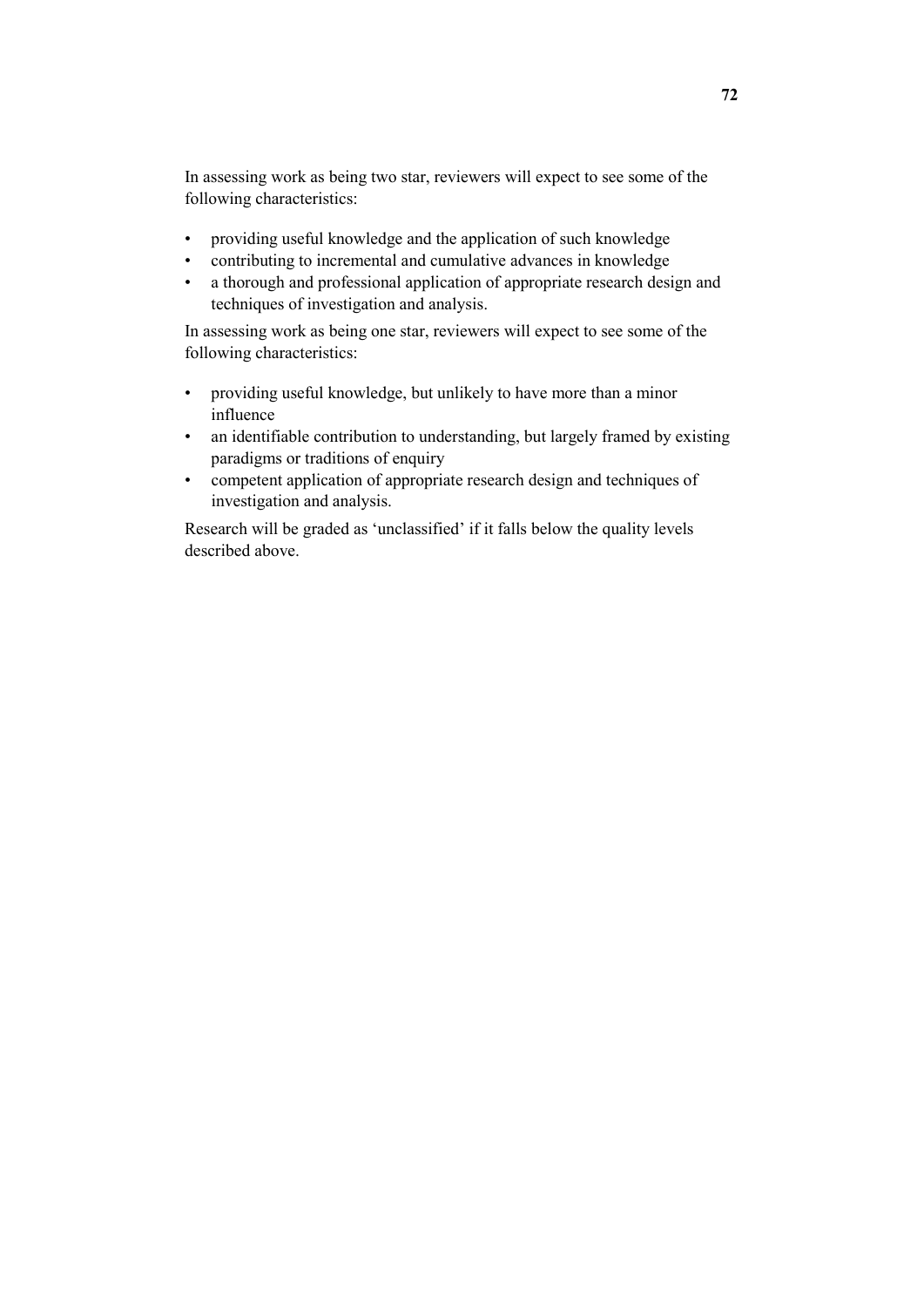# **Appendix 3: Instructions for case studies**

Within the scope of the pilot evaluation of political science research in Sweden, the evaluation units are to produce written reports of impact case studies when the research has been of importance to society. Included in each evaluation unit are all departments, institutes, and centres who carry out research in political science at a given higher education institution. This implies that the evaluation may refer to more than one department or equivalents at the higher education institution.

In short, impact case studies refer to descriptions of when research has made a difference to society outside academia. The research behind the impact must carried out at the evaluation unit within the past 20 years.

For this evaluation the Swedish Research Council has decided to use a broad definition of societal impact of research. The impact may refer to a change, influence, or any penetration, breakthrough or effect on society. Processes driving the impact may vary. It is essential to acknowledge both that there can be a substantial delay in the impact of research on society, and that deriving the impact is associated with a high degree of uncertainty. The impact may be deliberate or arise due to unforeseen circumstances. Please note that impact within academia – e.g. on research or teaching – not is included in this evaluation.

The cases are intended as good, instructive examples. The task for the panel is not to give a comprehensive assessment of the impact on and importance to society of the research in political science, but rather to identify good examples which may stimulate progress and learning, when disseminated. This implies that a representative sample of cases not is warranted for this evaluation.

The panel will assess the impact case studies on the following three aspects:

- (i) Reach and significance
- (ii) Contributing research
- (iii) Key processes and factors.

## Guidelines

Each evaluation unit is to send in at least one and not more than five impact case studies describing how the research conducted at the unit has impacted on society outside academia.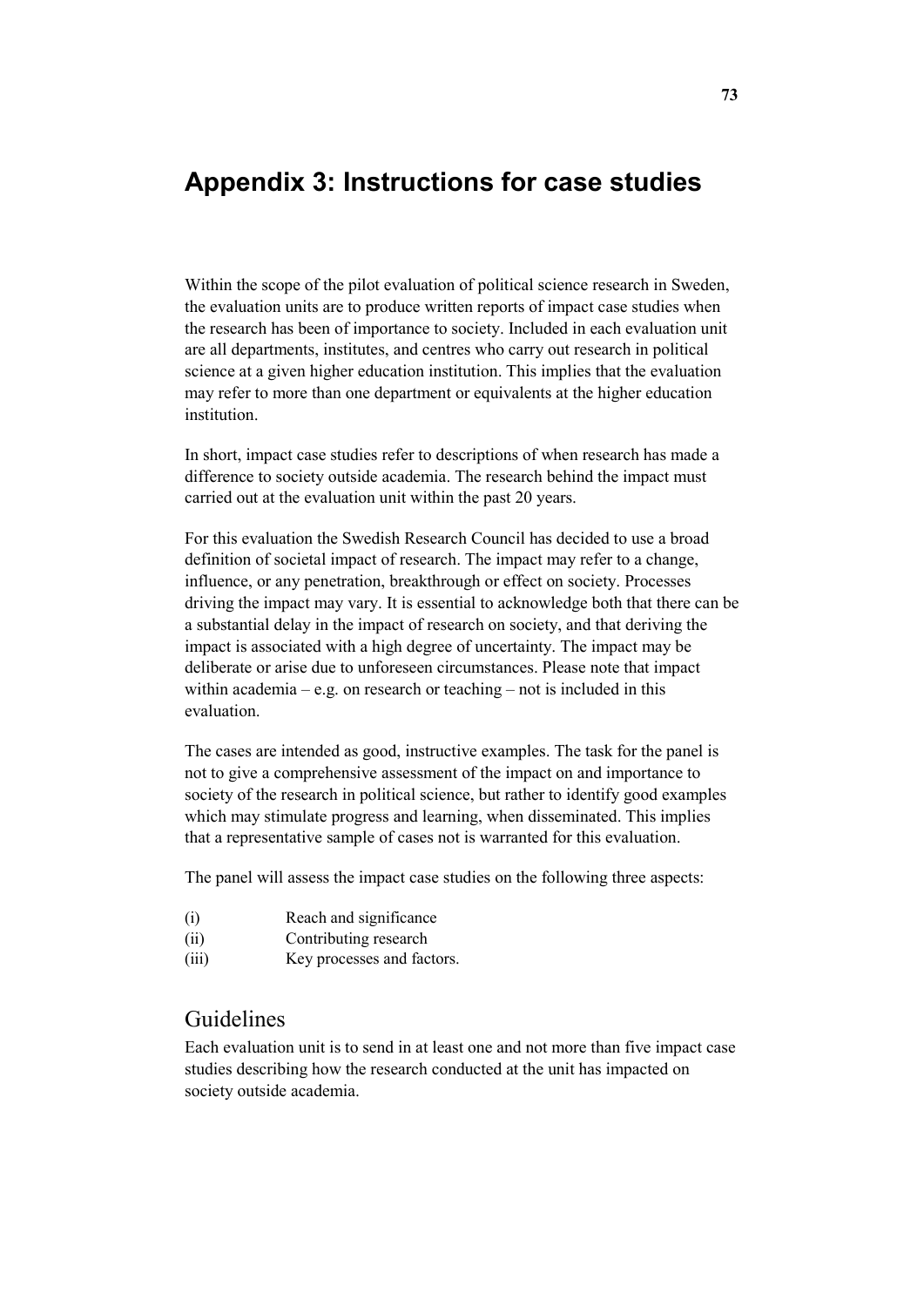The number of case studies to be sent in depends on the number of publications registered in SwePub for the years 2014 to 2018 (inclusive). Units with more than 300 publications are to send 3–5 case studies; units with strictly between 100 and 300 publications are to send 2–4; and those with fewer than 100 publications are to send 1–3 case studies.

| Number of case<br>studies | <b>Evaluation units / HEIs</b>                                                                                                                                           |
|---------------------------|--------------------------------------------------------------------------------------------------------------------------------------------------------------------------|
| $3 - 5$                   | Gothenburg University, Uppsala University, and Lund<br>University                                                                                                        |
| $2 - 4$                   | Stockholm University, Swedish Defence University,<br>Umeå University, and Linköping University                                                                           |
| $1 - 3$                   | Södertörn University, Linnaeus University, Malmö<br>University, Örebro University, Karlstad University, Mid<br>Sweden University, and Luleå University of<br>Technology. |

*Table A3.1 Number of case studies to be provided* 

Each case study should be at most three pages, excluding references. Please include references in an appendix. Fill in the template for each case study. Please begin each new case on an odd page. The text must be in English, to be comprehensible to an international panel. It is up to each higher education institution to decide on the process for the selection of cases.

#### **Describe the following for each case study**

#### *(a) Reach and significance – the referred impact on society:*

Describe the referred impact on society, where the contribution of research at the evaluation unit is distinct and substantial.

The impact of research on society may manifest itself in a variety of forms. The Swedish Research Council would hence welcome a diversity of case studies, indicating the impact research has had on separate as well as a multitude of areas of society, e.g. the economy, civil society, cultural activities, politics, public administration, public health, the environment, or quality of life. The impact may involve individuals as well as organisations or groups, and may refer to shifts or changes in activities, attitudes, understanding, behaviours, competences, possibilities, policies, approaches, or processes. Further, the impact may manifest itself locally, or at a national or international level.

For the assessment the panel is to make, it is vital with a clear description of what the impact was, who or what was affected, and how. Please give references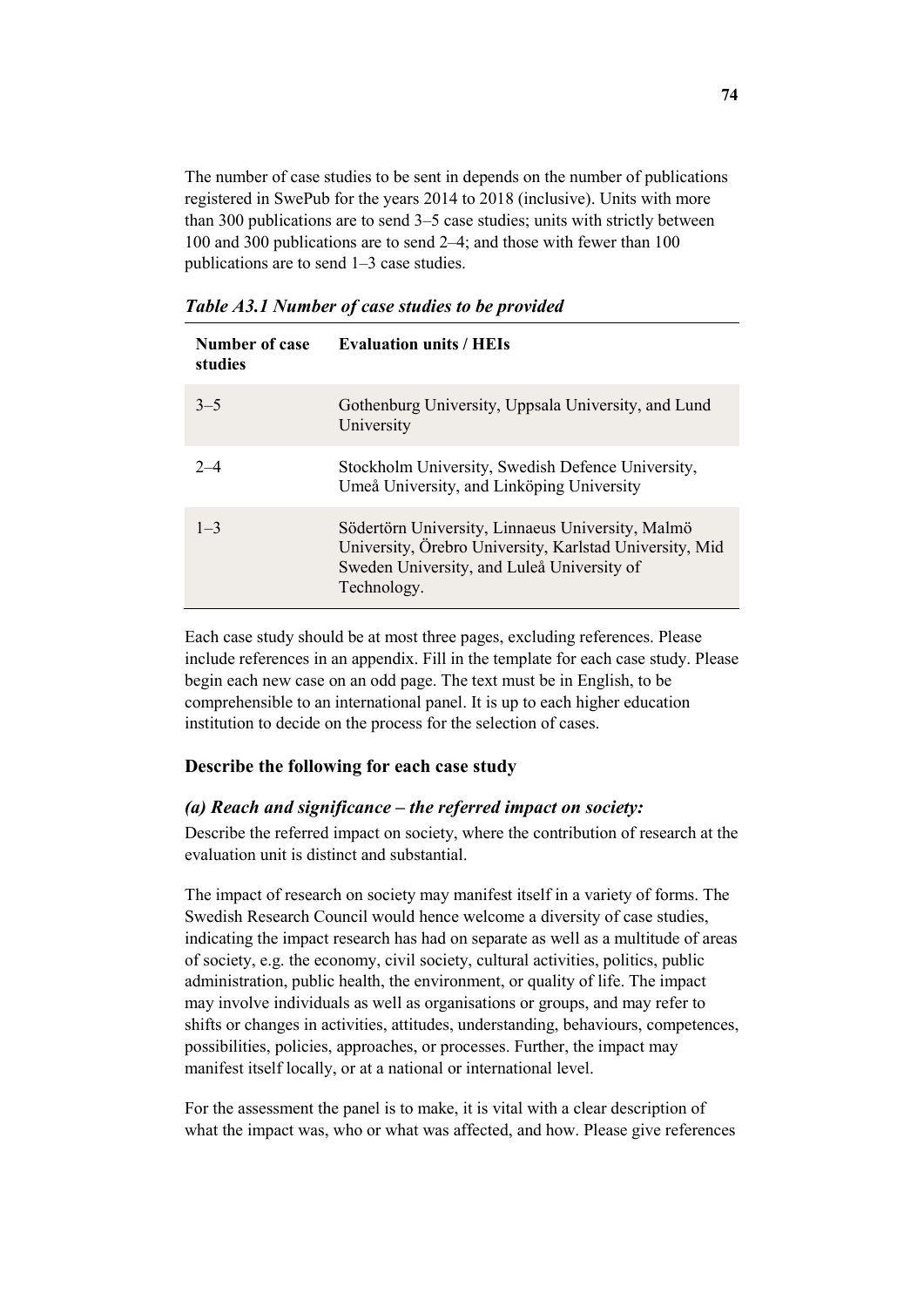to verify the impact of the research, e.g. references to relevant documents, or contact information to persons with relevant knowledge. The case described must have occurred within the past five years.

#### *(b) Contributing research – the main content of the research that contributed to the impact:*

Describe briefly the research outputs from the evaluation unit which distinctly and substantially has contributed to the importance to society described under (a) above. Explain how the research outputs have been essential.

The research carried out at the evaluation unit and contributing to the case must be published within the past 20 years, and the example of impact on society must have occurred within the past five years. The research contributing to the impact may build on work carried out over several years or be the result of an individual project; and it may be carried out by an individual researcher, a group of researchers, or in collaboration with researchers at other higher education institutions.

Enclose in an appendix a list of up to ten key publications authored by researchers who are or at the time were at the evaluation unit. The publications must not be more than 20 years old. On this list of publications all authors must be specified (with the order of authors corresponding to that of the published works and authors from the evaluation unit marked with bold font), title, and publication type as well as year.

#### *c) Key processes and factors – approaches and conditions crucial to the impact*

Describe how your processes to promote the impact of your research has contributed to the impact on society described above. You may also include prerequisites you judge as essential for this case.

These are a few examples of conditions that in various contexts have been brought forward as important to the process of enhancing the impact of research: research profile and strategy; extent and type of as well as conditions for research funding; framework for incentives for funding and staffing; the composition, recruitment, career paths and mobility of research staff; gender equality; publication strategies; collaborations within as well as outside of academia, nationally as well as internationally; governance, management and basic values.

We would like to stress that you are free to bring up any processes you deem essential to your work.

Refer to relevant written evidence verifying your description, e.g. documents or persons (including contact information), who can confirm that the procedures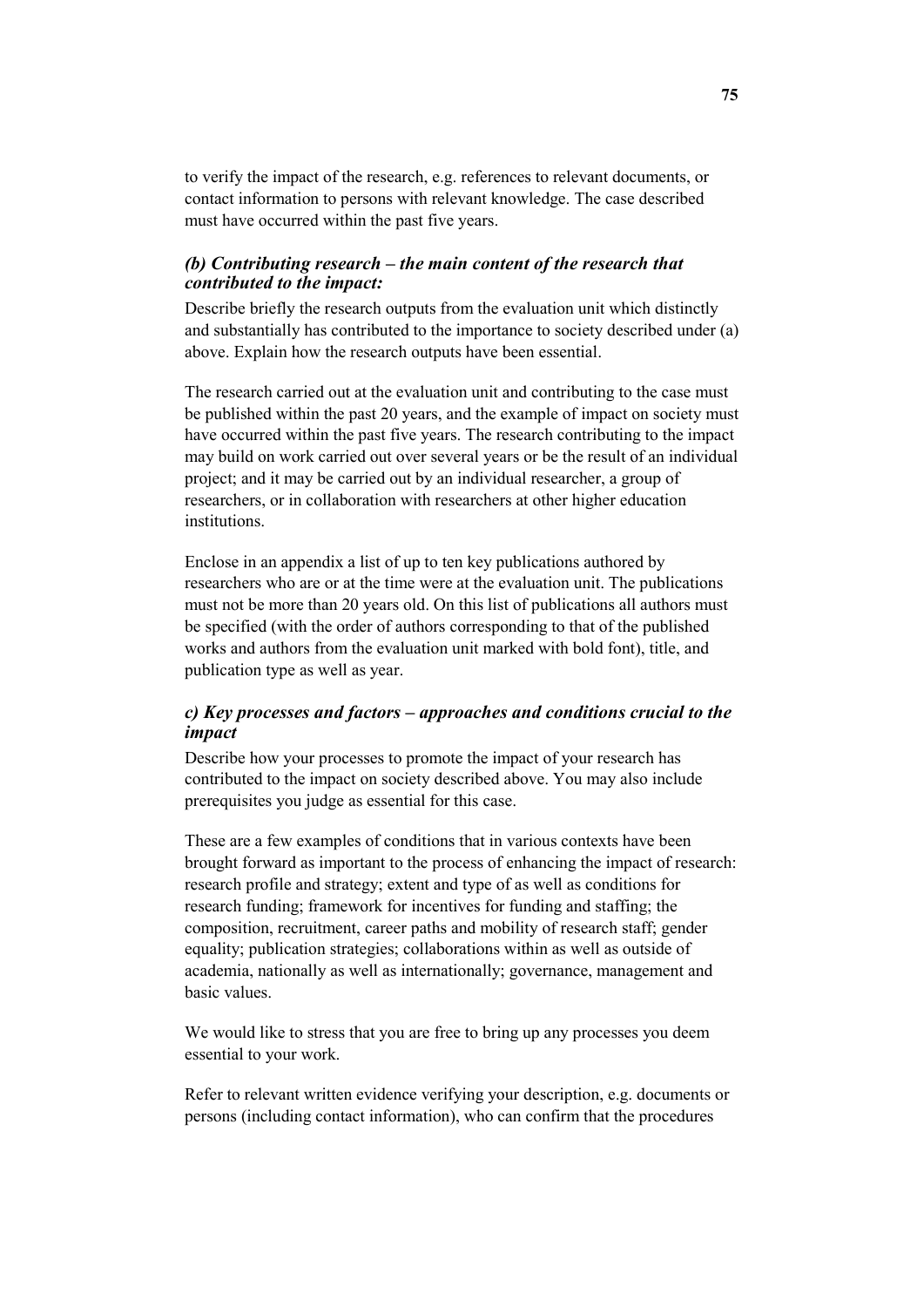and conditions you bring forward have indeed contributed to the impact of research in the referred case.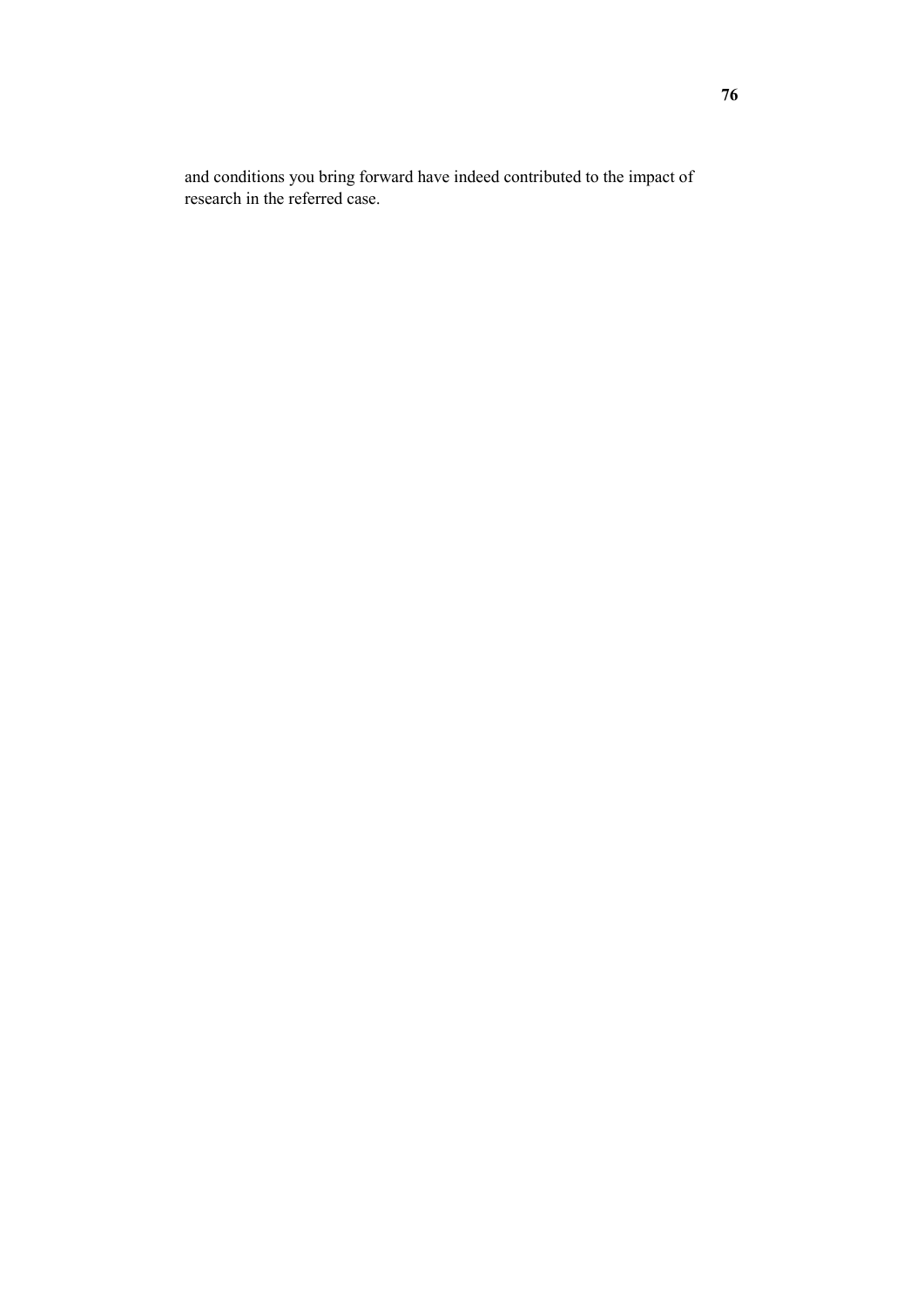# **Appendix 4: Case studies report**

The scale used by the panel ranged from Poor to Excellent, as follows, which also gives a numerical representation as used in subsequent assessments:

> **Poor (0) Moderate (1) Good (2) Very Good (3) Excellent (4)**

### Försvarshögskolan (FHS) – Swedish Defence University

#### **General Summary**

The research subject is clearly of great public importance. However, it is very hard from the submitted report to gauge the impact, as distinct from the activity, of the group's work. Even allowing for the report's not being in the requested form, the section on impact is largely devoted to descriptive material of the EU's processes of crisis management - more logically regarded as a summary of the underlying research. It is hard to infer impact from the report, though there is some evidence that the extensive activities of the Group have borne fruit. More detail on specific activities and their outcomes would have helped the evaluation.

#### **The Case Study**

#### *Case 1: The European Societal Security Research Group*

Impact: The European Societal Security Research Group, which include scholars from three institutions, reports engaging in a range of outreach activities, including: assisting the EU Commission's mapping of total crisis management capacities; lecturing and advising members of the Commission; arranging conferences and workshops with Commissioners and national ministers; addressing an EU Parliament Committee; and leading the first cross-sectoral EU crisis management exercise. The Group has also worked closely with the European Policy Center, had members posted in 'Brussels' and produced conferences, seminars, briefings and exercises for national governments. There is an ongoing relationship with the Swedish Civil Contingencies Agency, including the receipt of funding. Unfortunately, insufficient detail is given to assess impact rather than activity.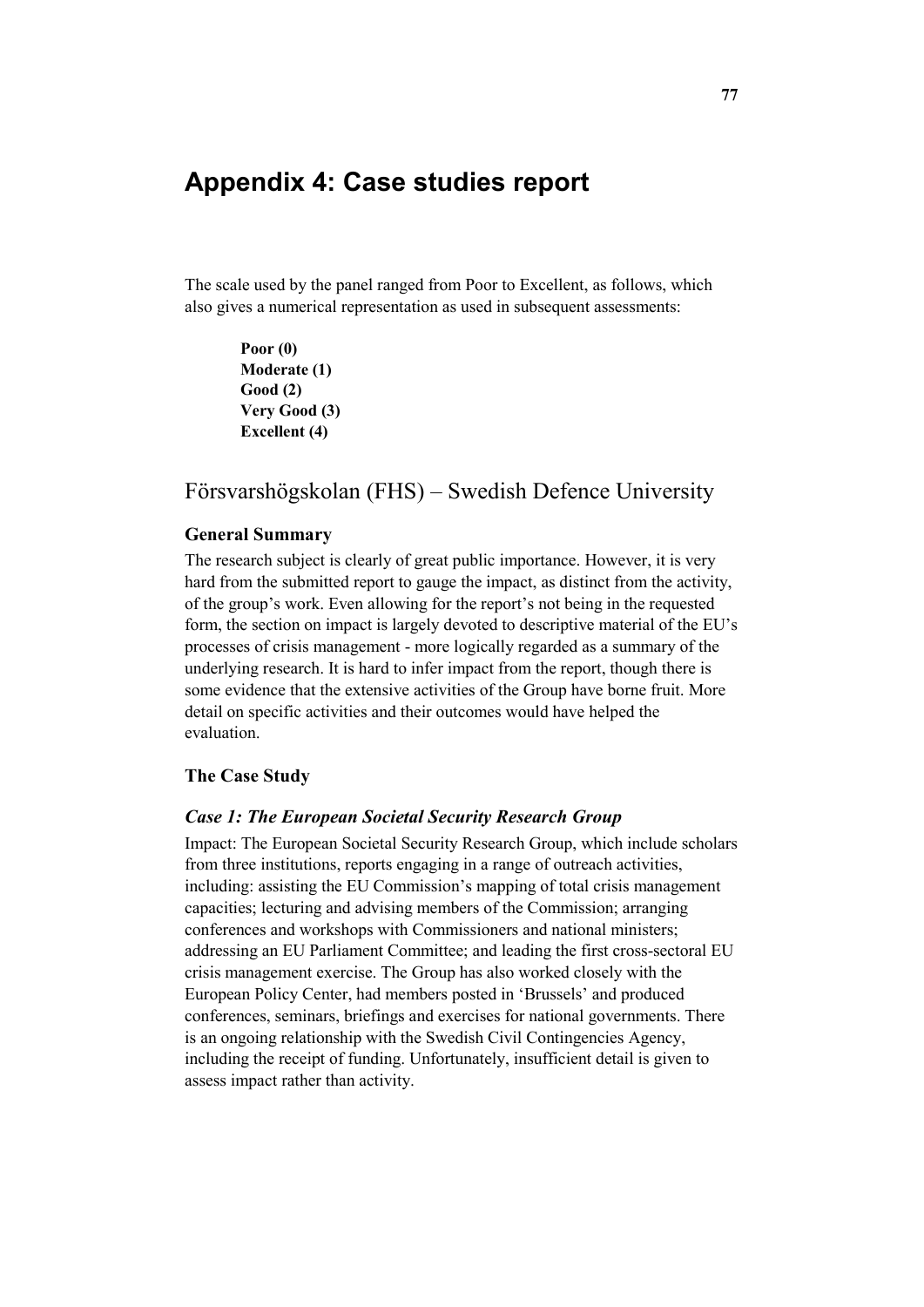Contributing Research: It is hard from the report to see the relationship between the research of the programme and the policy impact activity. The most relevant and important publication (Boin et al., The European Union as Crisis Manager) is excellent. However, since the work is an analysis of the development of crisis management capacity in the EU, it does not in itself provide the basis for showing the impact of the Group itself. It is work on the crisis management capacity, not work for the development of that capacity. In particular, it would have been valuable to know how far the typology of sense-making, decision making and reference object of protection had played a role in the EU's understanding of its own activities.

Assessment: Moderate-Good/Good (1.5\*/2)

# Göteborgs universitet (GU) – University of Gothenburg

#### **General Summary**

The submissions provided evidence of impact at high levels across a number of projects, some of which can be regarded as truly world-leading. The range of activity referred to was impressive, with case studies including a focus on public goods, gender and representation, the quality of governance, election studies and comparative democracy. All projects showed evidence of engagement with policy makers, legislators and public agencies. Efforts have clearly been made actively to engage with the press and general media.

Much of the reporting, perhaps inevitably, focused upon activity rather than outcome. However, in some cases, evidence was given of output and sometimes of outcome, strengthening the claims that audiences were being reached beyond academia. In some cases, too much space was taken up documenting academic rather than non-academic impact. The use of innovative methods of engagement varies with the specifics of the projects but might be improved in all.

Underpinning research was generally impressive in quality and quantity. Much of the work involved international collaboration, itself a measure of the standing of the Swedish contributions to this work.

#### **The Case Studies**

#### *Case 1: The Centre for Collective Action Research*

Impact: Despite much information, the impact of the Centre's work is hard to grasp from the report submitted. No research references are given to link research outputs with impacts. The references to news media coverage suggest a contribution to public understanding. Individuals occupy several roles in expert commissions but the significance of this is less clear. The Polar Bear Ball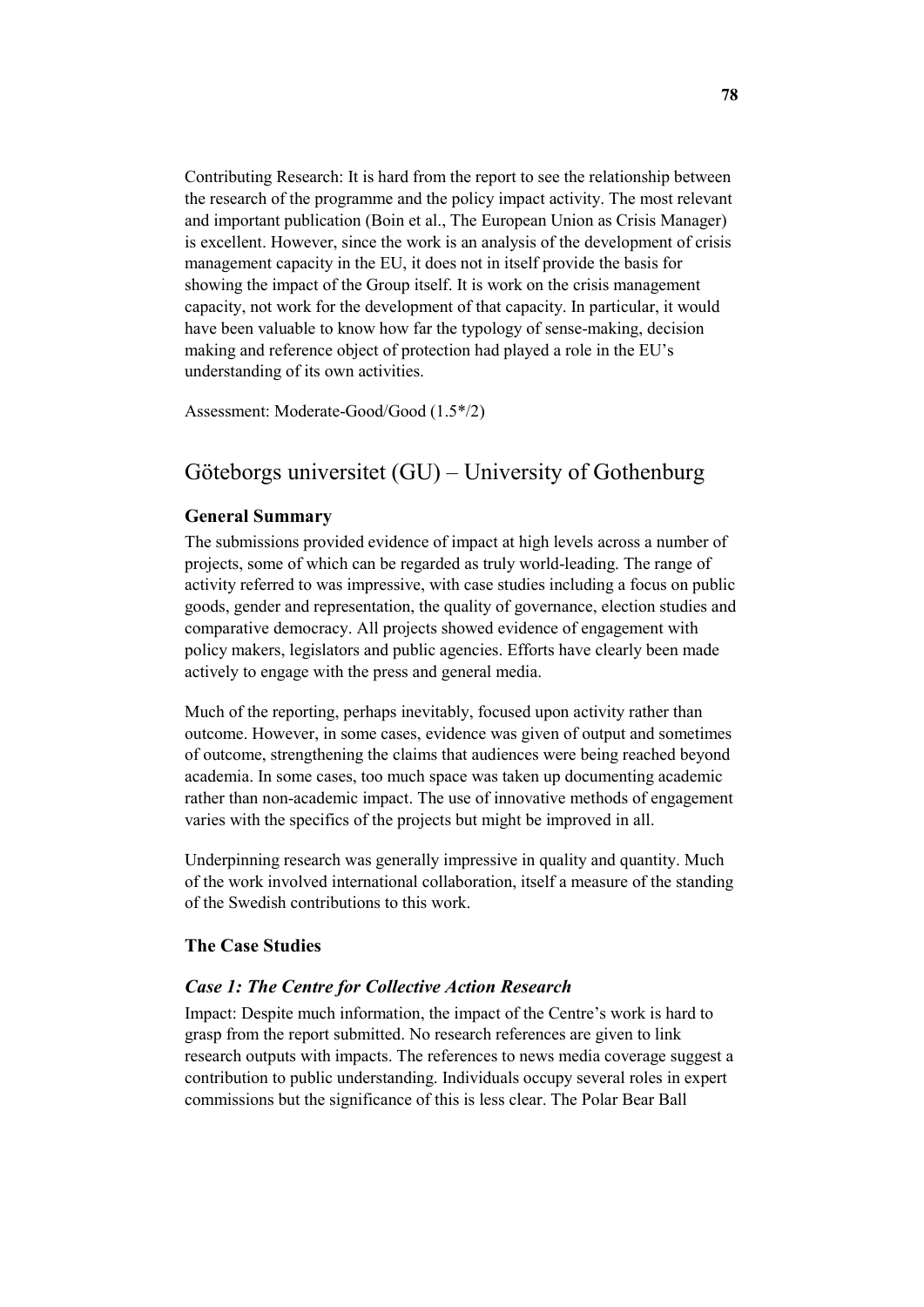suggests an attempt at innovation. In sum, good reach, but evidence of impact is more modest.

Contributing Research: The report provided no listing of research that would support the impact that is claimed, which made it hard to assess how the claimed impact was underpinned by the research of the unit.

Assessment: Good/Good (2/2)

#### *Case 2: The Project on Gender, Governance and Representation – Malawi, 2016*

Impact: The report notes significant impacts on the public, government officials and other key stake-holders in Malawi, and elsewhere. Also, lessons from the unit's local governance performance index was picked up by the international development community. The significance of the impact is high and it has an international scope. The programme is relatively new, but in five years the project has secured some significant successes.

Contributing Research: The case study provides clear evidence of high quality academic research that is clearly of relevance to society and global development. The research is conducted collaboratively with colleagues outside of Sweden, a plus.

Assessment: Very Good/Excellent (3/4)

#### *Case 3: The Quality of Government Institute*

Impact: Impact is verified in an exemplary way. Impressive outreach, internationally and nationally. The significance of the impact is harder to judge, since it is hard to know how increased awareness of the quality of government translates into policy changes, and it is not reported. Forms of public outreach may be rather conventional, but this is work of the utmost significance.

Contributing Research: There is no doubt about the academic quality of the research. It is clearly of the highest standards and is being produced in considerable quantity. The impact is therefore underpinned by strong research.

Assessment: Excellent/Excellent (4/4)

#### *Case 4: Swedish National Election Studies (SNES)*

Impact: Outside academia impact takes two forms. The first is science education about electoral behaviour and processes to the Swedish general public via news media and via SNES's own accounts on social networking sites (though we note that Swedish political science benefits from a deliberative political culture that some of us envy). Second, there is an impact on policy makers as SNES researchers participate as experts in state-initiated audits and commissions. The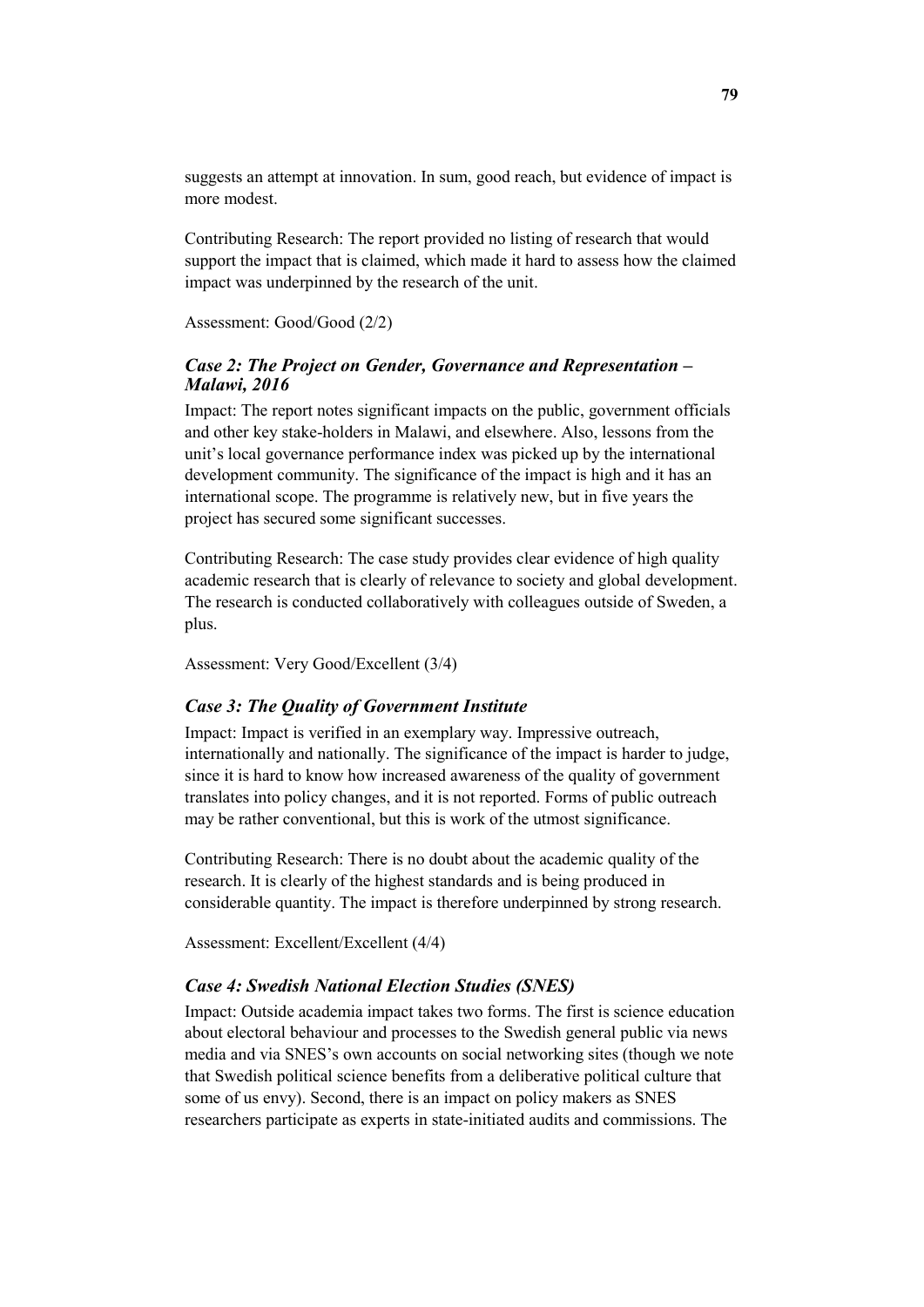reach within Sweden is arguably high. However, a lot of the space is taken up with academic impact.

Contributing Research: The academic quality of the work of SNES is widely recognised. However, the submitted report makes it hard to see how the research underpins dissemination and impact to the broader public. The tradition of analysis going back over decades is impressive, but the cited items cannot be clearly related to the impact.

Assessment: Very good/Very Good (3/3)

#### *Case 5: Varieties of Democracy & V-Dem Institute*

Impact: V-Dem is a major resource for the comparative study of democratization and autocracy and the report shows evidence of considerable success in disseminating the resources and its findings among policy makers. Research and outputs are significant and have worldwide reach. The research has significance for the development and strengthening of democracy, human rights, and media/civil freedom on a worldwide basis. There is less evidence of dissemination among the public at large, but perhaps rightly this may not be a priority. The report was a model: lots of facts and no padding.

Contributing Research: The impact cited builds upon an impressive body of empirical research, which itself is built upon a clearly articulated empirical base.

Assessment: Excellent/Excellent (4/4)

# Karlstads universitet (KaU) – Karlstad University

#### **General Summary**

The case studies reflect an ambition actively to reach out to and engage with actors outside academia, in particular with public and political actors, policy makers and stake-holders at the regional level in Sweden (and in one case, in sub-national regions in the EU). The cases report various forms of public engagement in policy relevant areas (climate change risks; gender and power perspectives in regional/rural development; European regions as actors). Two cases aim at introducing critical policy analysis perspectives to policy makers, which is, arguably, not an easy task.

The submission reports in considerably great detail, and more clearly, the public engagement activities by the researchers than about the specific impacts of the engagement. The actual impacts are vaguely described. The academic scholarly quality of the underpinning research varies. There are academic studies published in international peer-reviewed journals and books, but also PhD theses and contributions that are more modest. Concerning public outreach strategies,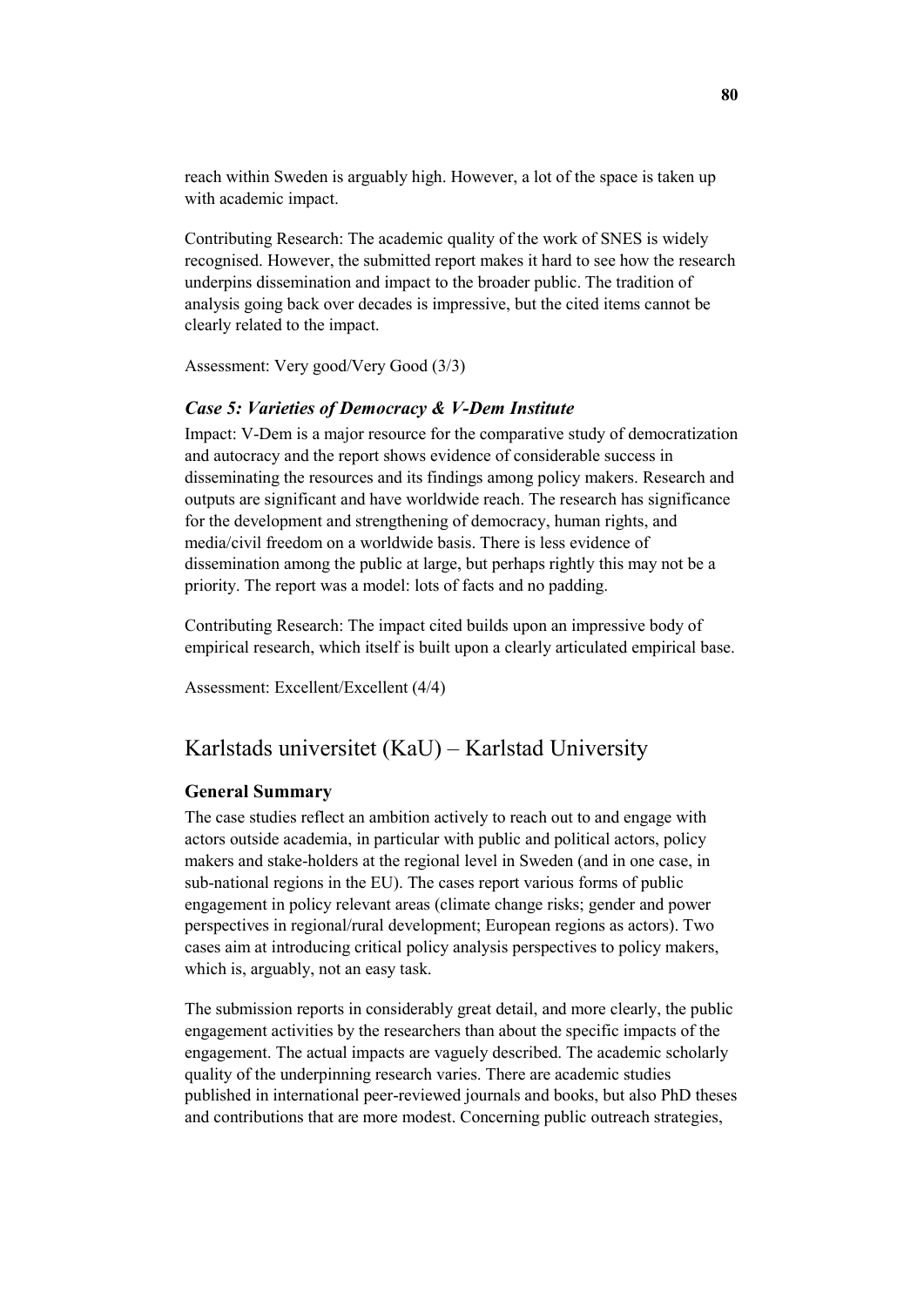workshops, seminars and lectures seem to be the norm. There are few examples of news media engagement and coverage. The third case reports some blogging activities and production of training material.

#### **The Case Studies**

#### *Case 1: City Redevelopment and the Politics of Climate Risk Definition and Climate Change Adaptation*

Impact: The case deals with how municipal/city redevelopment, focusing on an economic growth imperative, should pay attention to increased climate risks and climate change adaptation. The engagement activities (workshops, presentations, discussions) included public actors and, notably, insurance company staff (the number of events and participants is not reported). The impact of the activities is vaguely described and is not evidenced. The events 'resulted in discussions' that 'mobilized' actors and stake-holders, but it is not specified who were mobilized in what ways and whether it influenced planning and policies by municipalities, regions, and insurance companies.

Contributing Research: the underpinning research includes academic research of good quality published in international peer-reviewed journals and books. In collaborating with other national research partners, the project has received external funding, among others by a national insurance company.

Assessment: Moderate/Moderate (1/1)

#### *Case 2: Critical Aspects of Regional Development and Growth with Importance for Policymaking*

Impact: Through public engagement and dissemination, the researchers introduced a critical perspective on regional and rural development, addressing dimensions of power encompassing gender and urban privilege, to public actors in regions and county councils, and rural NGOs. The outreach activities and the chosen public forums and platforms (reference persons provided) are varied and are potentially able to reach the targeted regional actors nationwide. However, the specificities of the impact of the engagement are weakly reported. It is asserted that the researchers have presented a new perspective to regional policymakers and a new tool for them to implement, but it remains unclear from the documentation how this perspective and tool has been received and possibly adopted by policymakers.

Contributing Research: the case relies partly on three PhD theses completed within the project, but also on Swedish as well as international contributions by mainly one of the senior researchers in the group. The link between the underlying research and the engagement is reasonably clear.

Assessment: Moderate/Moderate (1/1)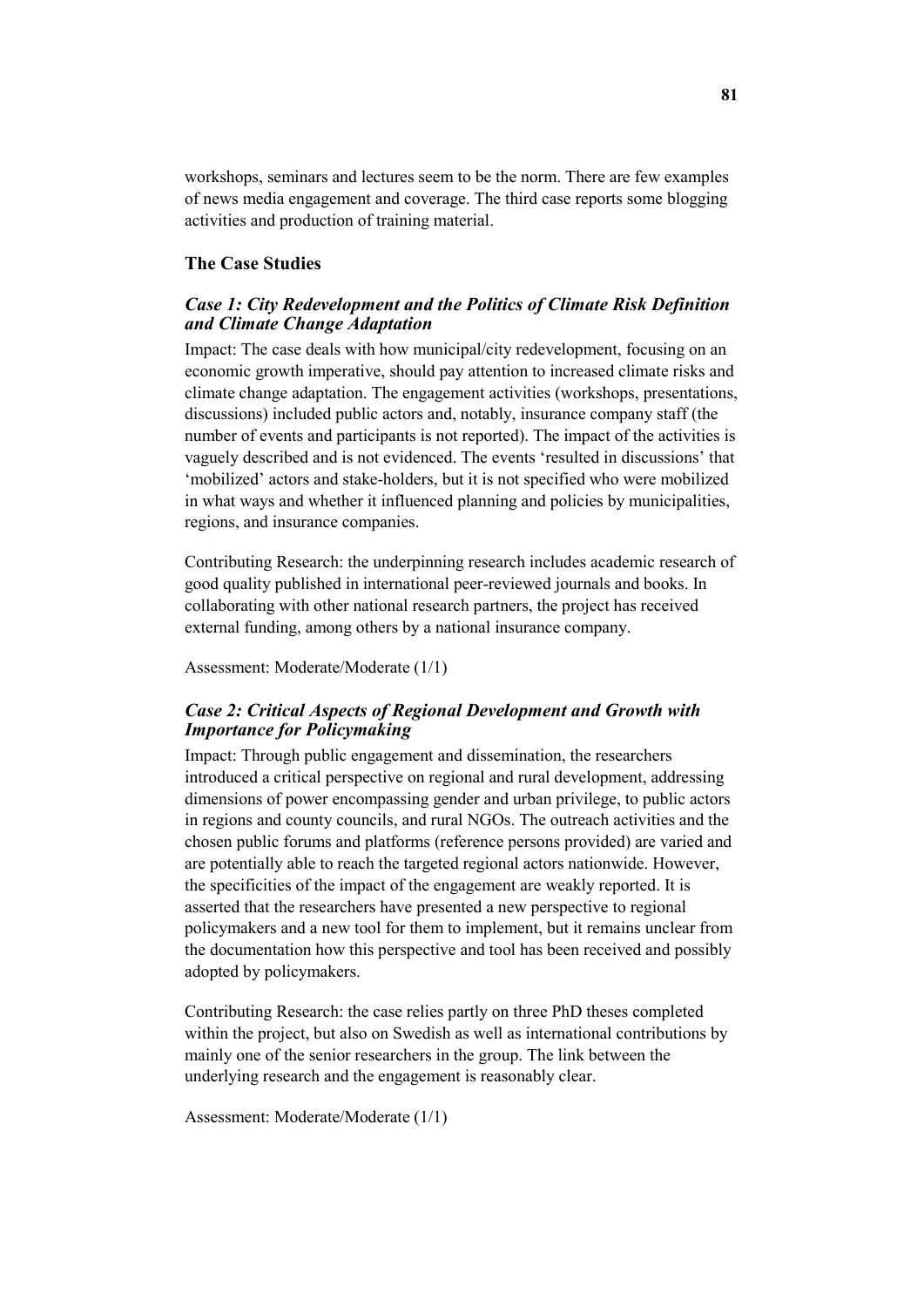#### *Case 3: Subnational Local and Regional Engagement with the European Union*

Impact: In this case, the impacts are somewhat more convincingly stated and evidenced, and the reach covers the European, national, and regional/local level. The two researchers, dealing with subnational and regional engagement within the EU, have cooperated with the Assembly of European Regions and repeatedly provided expertise, advice and training for European regional civil servants and politicians (numbers of occasions and participants not reported). Two personal testimonials give some, although limited, evidence for the impact of the engagement. There is also a testimonial of news media engagement at the Swedish regional level.

Contributing Research: The main content of the underpinning research is not described at all, which makes it very hard to assess the link between the research and the engagement/impact. Instead, the section 'Contributing Research' reads like professional CVs of the duo. The reference list displays some international journal articles and book chapters, but also more modest contributions.

Assessment: Moderate/Good (1/2)

# Linköpings universitet (LiU) – Linköping University

#### **General Summary**

The University of Linköping has submitted four impact cases for assessment. They note that they are not organized into a conventional disciplinary structure and that they therefore have selected from among the most relevant streams of research in several departments (the department of Management and Engineering, the department of Thematic Studies and the department of Culture and Society). The cases repeatedly return to the importance to them of interdisciplinarity. Generally, the cases are a bit short on documentation regarding stated policy impacts and it is recommended in a future exercise that there be more focus on such documentation.

### **The Case Studies**

#### *Case 1: Research into Democratic Aspects of Digitalisation in Public Administration*

Impact: The first case is about digital inclusion in administrative services. The stated impact concerns the importance for local and national governments of knowledge about digital inclusion. The case describes several instances of coproduction, where stake-holders are involved in forming the research. The impact from the research output is demonstrated through some quotes, where a government official state that they find the work done by the research group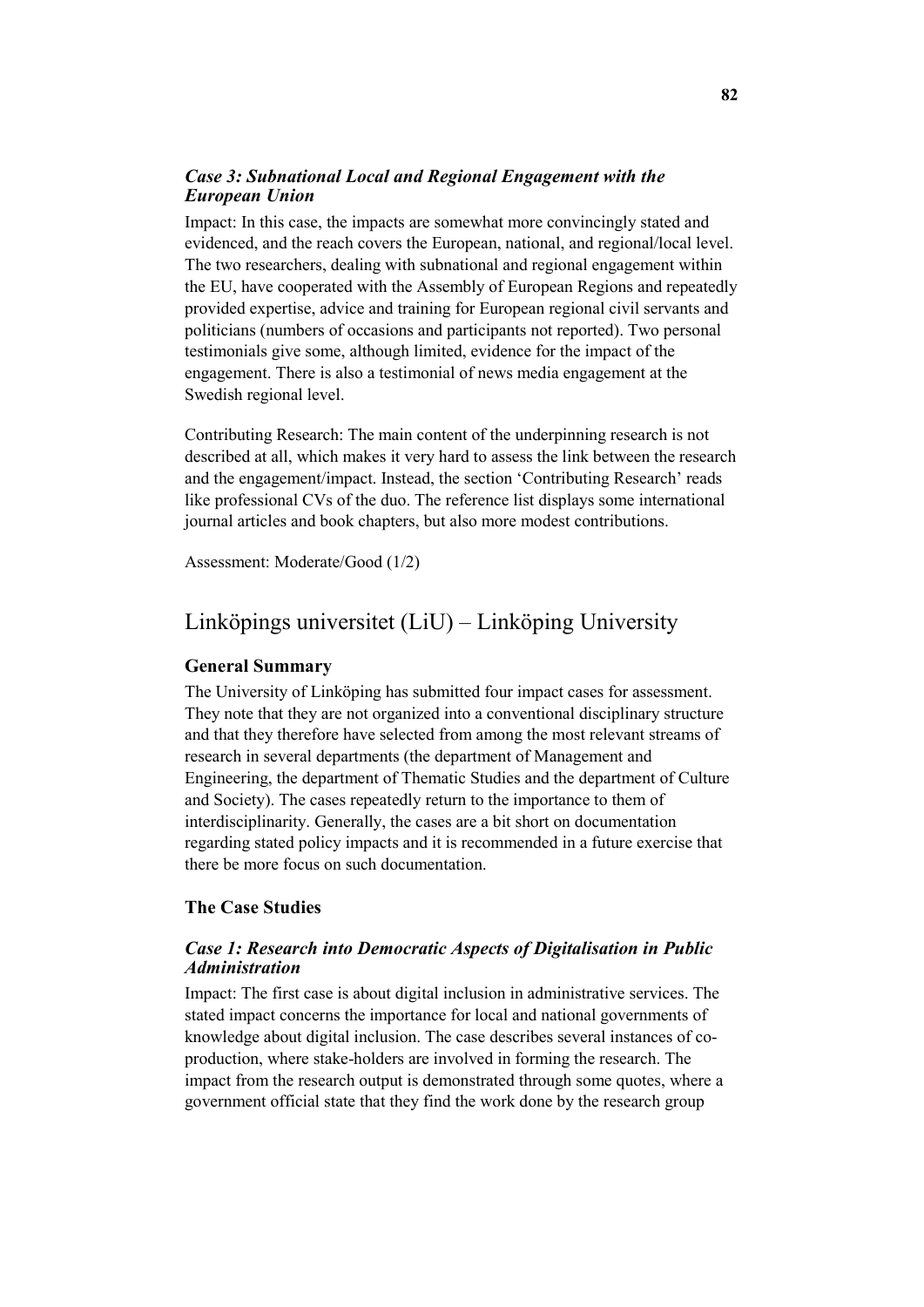useful. In addition, several instances of successful dissemination e.g., at Almedalsveckan are mentioned.

Contributing Research: The research for the most part appear in what could be described as policy-near or 'grey' literature. Much of it is not in journals or outlets that are well recognised or read in the field of political science.

Assessment: Good/Very Good (2/3)

#### *Case 2: Climate Research for the Benefit of Society*

Impact: The second case is about climate change mitigation, again the focus is much on collaboration around the research both multi-disciplinary, but also including various stake-holders. The research group hold forth participation in a public inquiry as an example of how the work is being transmitted into national policy preparation. They also mention other kinds of impacts through media appearances, but these are rather loosely and superficially described and make assessment of impact difficult.

Contributing Research: The research for the most part appear in what could be described as policy-near or 'grey' literature. Much of it is not in journals or outlets that are well recognised or read in the field of political science. However, articles have also appeared in good subfield-relevant international journals, such as, Climate Policy and Global Environmental Change.

Assessment: Good/Good (2/2)

#### *Case 3: The Academy of the Municipalities*

Impact: This case is about local government. Again, the case emphasizes stakeholder involvement in research and through education activities. The case puts forth two persuasive examples of how their research has impacted national policy-making to fight corruption and local government´s thinking about how to approach issues of population decline.

Contributing Research: The research for the most part appear in what could be described as policy-near or 'grey' literature. Much of it is not in journals or outlets that are well recognised or read in the field of political science. However, articles have also appeared in good subfield-relevant international journals, such as, Governance and the International Journal of Public Administration.

Assessment: Very Good/Very Good (3/3)

#### *Case 4: Research into the Role Municipalities Play to Promote Sustainable Development*

Impact: The fourth case is about sustainability goals in a local government context. As in previous cases, collaboration with stake-holders throughout the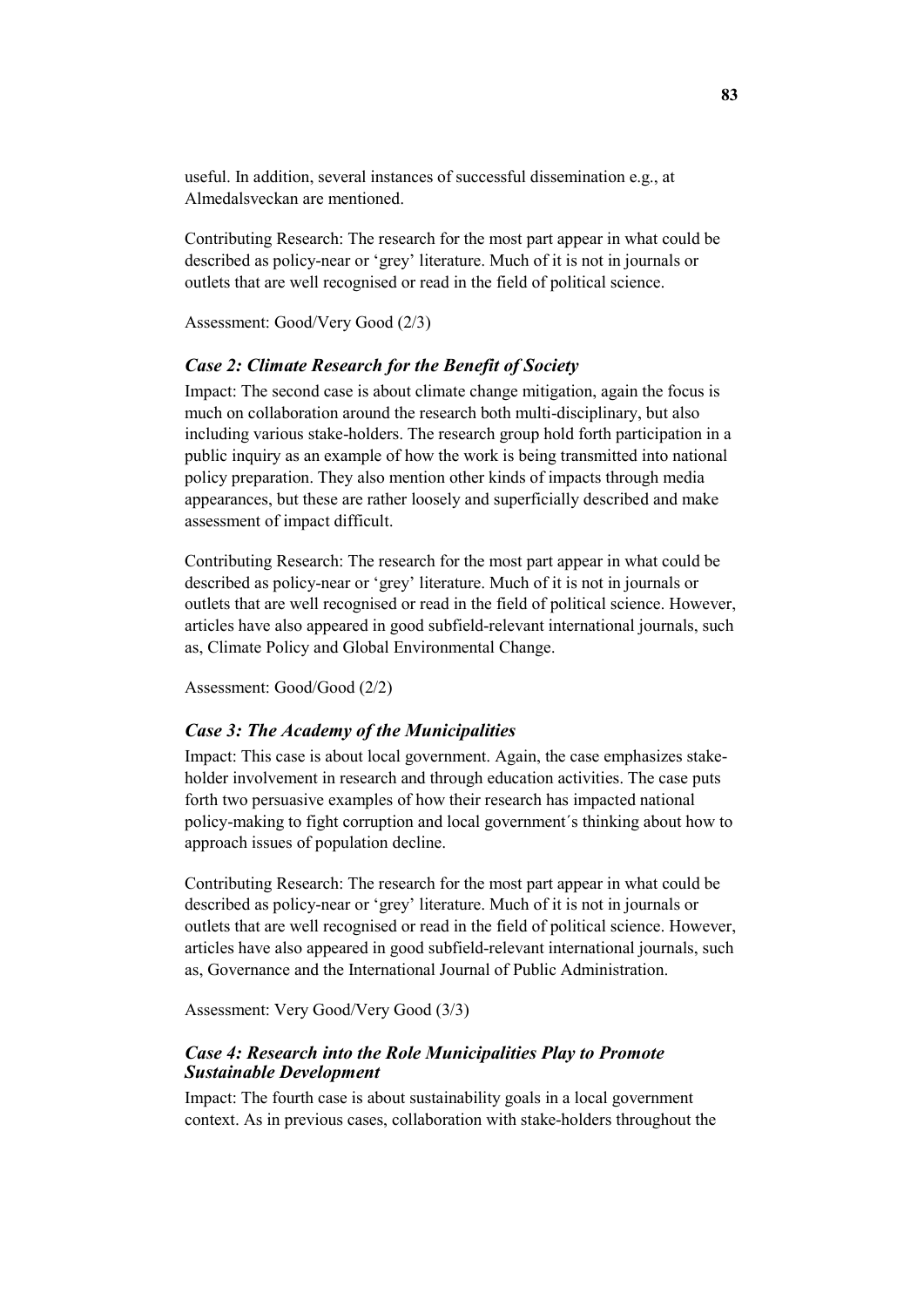process is emphasized. The impact on policies is rather generally stated. An argument is made that a series of popular scientific reports are well read by employees in municipalities and that this has contributed knowledge about the local implementation of the 2030 Agenda.

Contributing Research: The research for the most part appear in what could be described as policy-near or 'grey' literature. Much of it is not in journals or outlets that are well recognised or read in the field of political science.

Assessment: Good/Good (2/2)

### Linnéuniversitetet (LNU) – Linnaeus University

#### **General Summary**

Linnaeus University has submitted three case studies: Varieties of Political Representation, Governance Ethics and Corruption, and European Studies. As a general observation, all three impact cases could have benefitted from providing more documentation for the claims of policy impact they have submitted.

All three case studies contribute to relevant topics and use own research to generate impact. One case is focused predominantly on Sweden and all contributions could benefit from more international visibility, e.g. in peerreviewed journals.

#### **The Case Studies**

#### *Case 1: Varieties of Political Representation (VPR)*

Impact: The Research on Political Representation demonstrates typical impact of this genre. It has had constant presence in mass media particularly before and after elections and the research is of interest to parties and political institutions, also between the elections. This kind of research is vital for every democracy. Although its impact is mainly domestic, some of the research findings have wider relevance from a comparative perspective.

Contributing Research: The societal impact rests on a solid background of original research carried out for a longer period of time. A number of researchers have contributed to this research track. Although a great deal of the research is primarily oriented towards the domestic audience and is written in Swedish, it is justified because it is focused on Sweden's political system.

Assessment: Good/Good (2/2)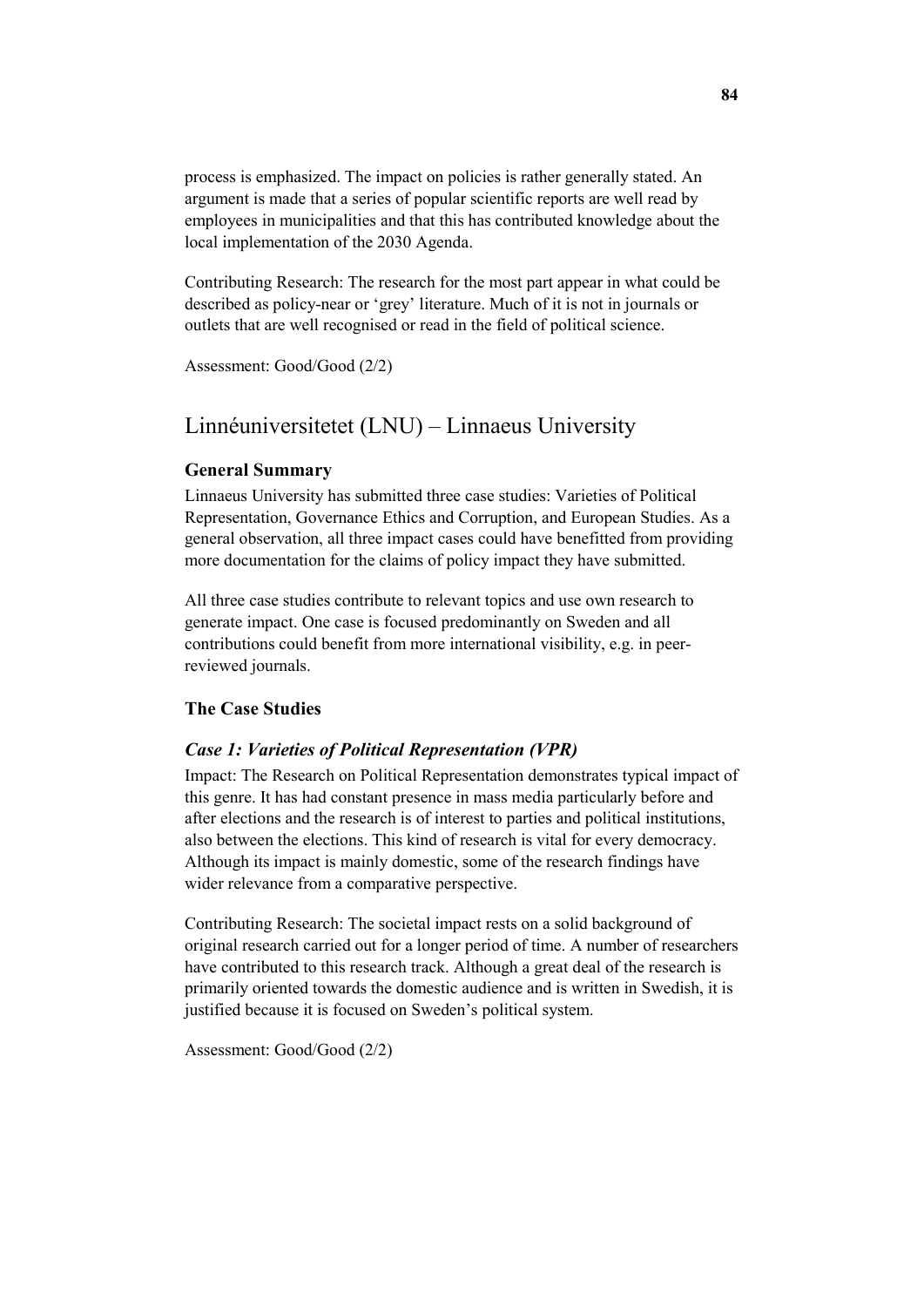#### *Case 2: Governance, Ethics, and Corruption (GEC)*

Impact: The policy impact of the research on corruption is also clear from the outset: in each democracy there needs to be research carried out on this theme and one might suggest that merely the existence of such research may have an impact on corruption. Moreover, the researchers have directly engaged with state authorities and international networks. They have also received media publicity.

Contributing Research: The research input on corruption is clear but it is somewhat thinner and also somewhat less ambitious as regards international peer reviewed publications.

Assessment: Good/Good (2/2)

#### *Case 3: Swedish Network for European Studies at Linnaeus University (SNES-LNU)*

Impact: The Network on European Studies has engaged with a variety of topics which led to media presence and engagement with international researchers, civil society representatives and local policy-makers on international cooperation. The actual impact of these activities, however, has been harder to demonstrate.

Contributing Research: European Studies research has produced a number of international peer-reviewed articles over the years but in this area of high competition in Europe, the research profile has not become distinctive.

Assessment: Good/Good (2/2)

## Luleå tekniska universitet (LtU) – Luleå University of Technology

#### **General Summary**

Luleå University of Technology has submitted three cases studies from its political science unit: wildlife management, mining-related conflicts and environmental collective action. They are all well-stated and exemplary in how the impact is detailed. Cases 1 and 2 represent rather narrow fields of expertise but there has been a clear need of such expertise and the researchers have successfully fulfilled those niches. Case 3 is broader in scope and there the societal impact in terms of concrete outcomes has been more difficult to demonstrate.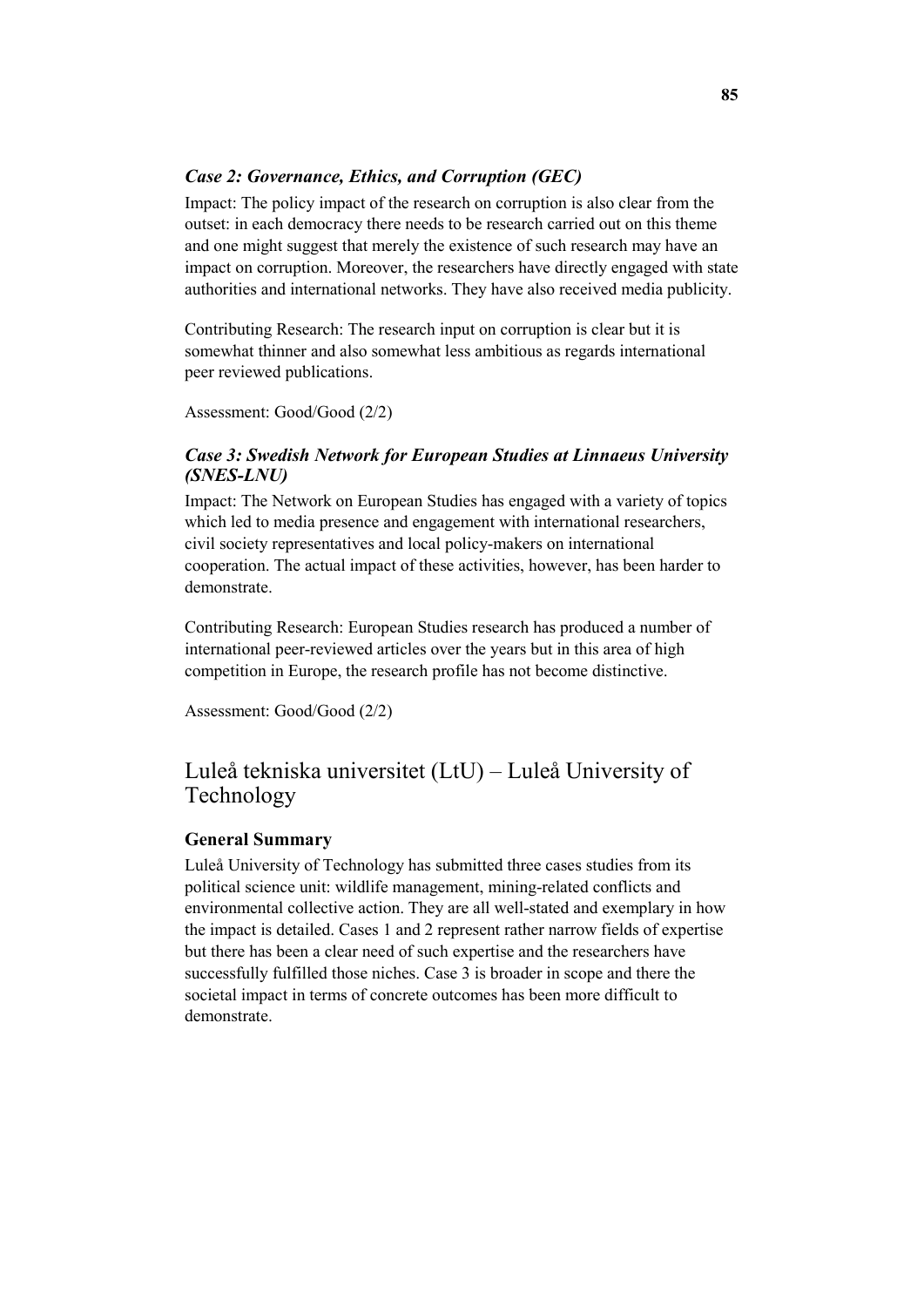#### **The Case Studies**

#### *Case 1: An Institutional Change in Wildlife Governance*

Impact: The impact of the research on wildlife management on the development on national policy is meticulously and persuasive documented. The research documenting overrepresentation of hunting interests led to a change in the institutions of wildlife governance. The group succinctly summarizes their impact as follows with evidence to back up at each step: (1) raising awareness of governance challenge; (2) contributing to public debate about institutional solutions; and (3) providing critical input to the redesign of institutions. The only critical remark is that the documented impact is limited in scope.

Contributing Research: The research appears thorough and original, and it has resulted in articles in journals that are reputable in the specialized field in question.

Assessment: Good/Very Good (2/3)

#### *Case 2: Increased Understandings and New Deliberative Processes in Mining Governance*

Impact: This case, focusing on mining-related conflicts, is an excellent example of where a research group has made effective use of stake-holders in their local surroundings. Through intervention studies using deliberative processes in communities of miners, participants reported a better understanding of others´ viewpoint and an improved climate for discourse. In the municipality of Jokkmokk, the research further led to a series of open hearings. Based on the work, a report was produced to the County Administration Board which forwarded it to the national government, and several of the recommendations mind it into the revised Mineral Act. The CAB has also fed-back that the research has helped them to better understand and handle mining related land use conflicts. This is another meticulous and well-documented impact case. Given the generality of the issues addressed, there is also the potential for impact beyond Sweden, but this potential appears to not yet be realized.

Contributing Research: The research appears thorough and original, and it has resulted in articles in journals that are reputable in the specialized field in question.

Assessment: Very Good/Very Good (3/3)

#### *Case 3: Contributing to the Design and Implementation of Climate Policy*

Impact: This case deals with the immensely important but complex issue of environmental collective action. The group´s expertise is well-recognised as evidenced by invitations to consult with national ministries and even in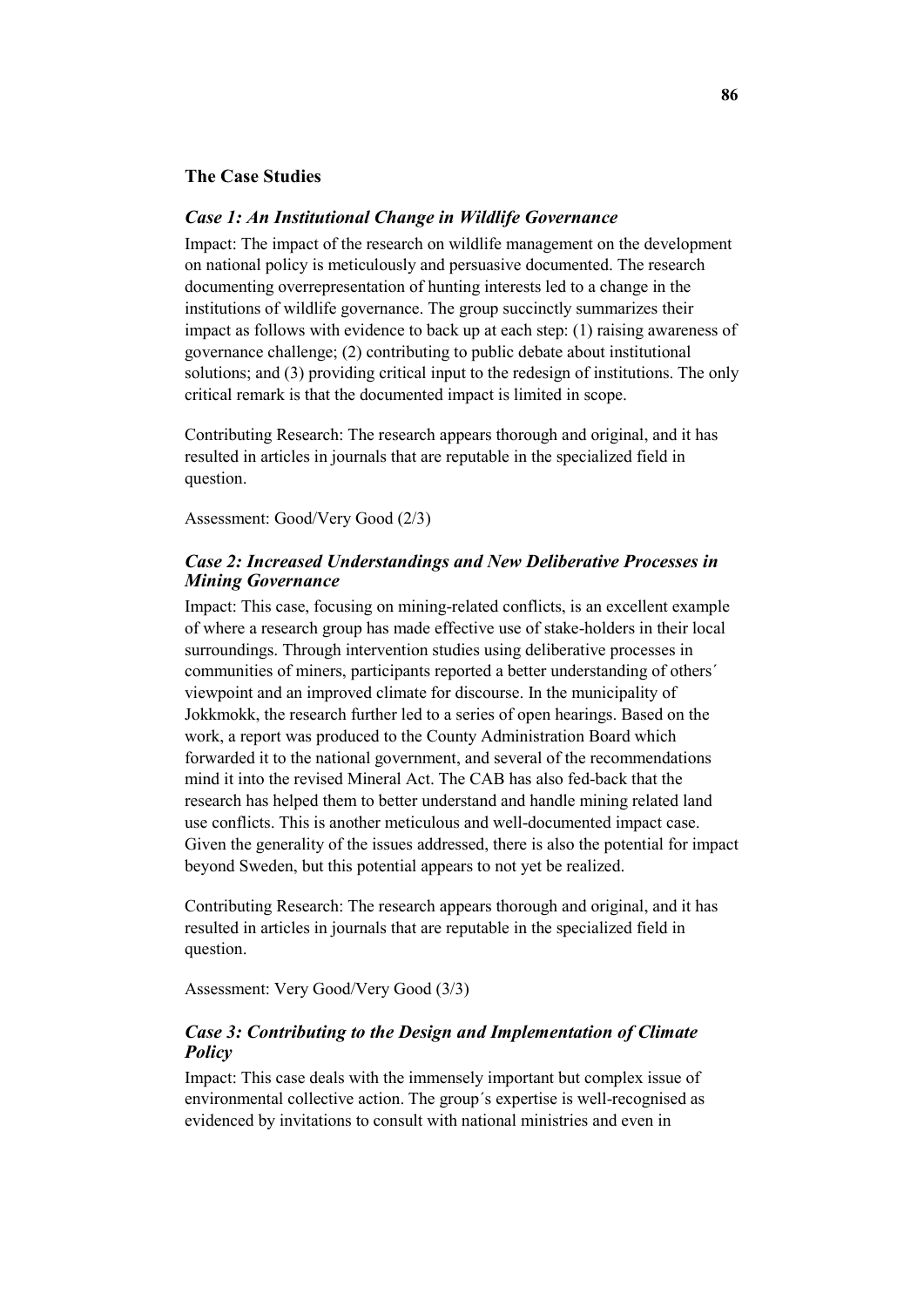international settings, but the concrete results have been more difficult to demonstrate. It appears that the group will need to work hard to retain their standing after having lost a leading figure mentioned in all the examples of government consultation.

Contributing Research: Like the other two cases, the research in this case seems thorough and original. Furthermore, of the three cases, the research for this case appears in the most recognised journals that are reputable in their specialized fields.

Assessment: Good/Good (2/2)

### Lunds universitet (LU) – Lund University

#### **General Summary**

The documentation provided by Lund University demonstrates consistent public visibility and policy engagement in its political science research. The five cases all report research that has been covered by the press or other media channels and has been either produced in direct collaboration with or presented to Swedish government bodies or societal actors. In addition, all cases have been produced in direct collaboration with or presented to non-academic actors, including civil society organizations.

The materials document a series of socially-relevant research agendas which are actively being pursued by its political science faculty. However, in some cases, the link from the contributing research to social and policy engagement and impact seems somewhat weak. Furthermore, there was variation in the extent to which the research generated impact and how respective effects were documented.

Overall, although precise metrics for policy impact are lacking in some instances, the presented materials demonstrate that its political science group successfully engages with the public and policy makers on multiple topics and that it combines academic research with impact on society in convincing ways.

#### **The Case Studies**

#### *Case 1: Reframing Policy Debates on Peace Diplomacy and Gender Inclusion*

Impact: This project convinced by demonstrating how research created an impact in practice on respective developments in (international) organizations concerning the practice of women in diplomacy and peacemaking.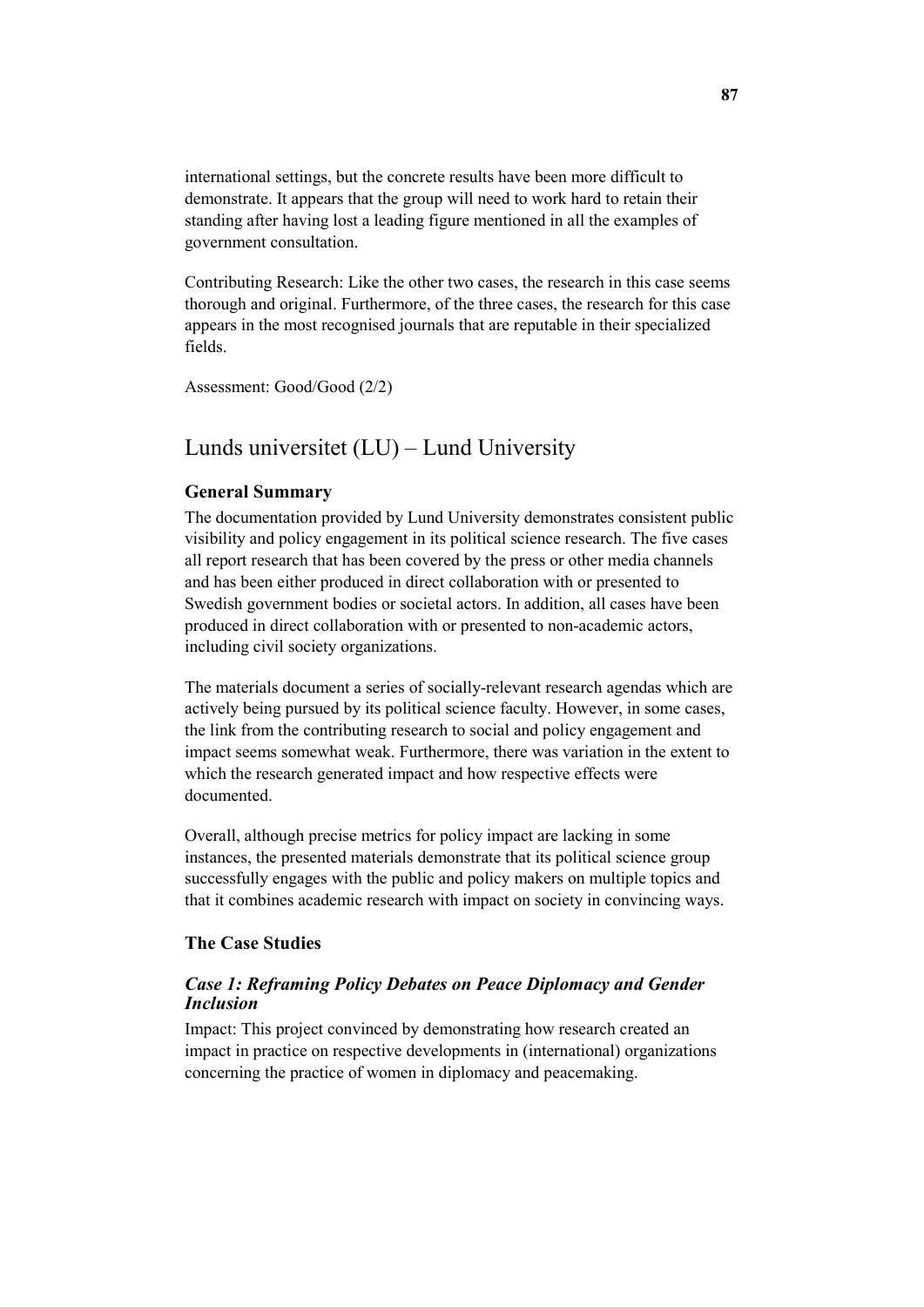Contributing Research: The link to the academic research is well described and strong. Moreover, the project received significant funding, among others in the context of an EU 7th Framework project, and the research has been carried out in collaboration with, for example, European partners.

Assessment: Excellent/Excellent (4/4)

#### *Case 2: Personal Assistance Cutbacks in Sweden*

Impact: The dissemination in relevant media (newspapers, television, radio) has been clearly documented. However, although relevant, the account in the case study appears to somewhat exaggerate policy impact, or at least do not provide compelling evidence for impact.

Contributing Research: The project mainly relies on the activities and engagement of one (senior) researcher; for the other cases, groups of faculty members have been involved.

Assessment: Moderate/Good (1/2)

#### *Case 3: Carbon Ruins: An Exhibition of the Fossil Era*

Impact: In a similar vein as case 1, the originality of the 'Carbon Ruins' project was convincing, by engaging with the public through an interactive museum installation. This case, moreover, demonstrates relevant media coverage and interviews conducted.

Contributing Research: The case is based on research originally conducted by the Environmental Politics Research Group. Publications related to the case have appeared in internationally excellent outlets (including Cambridge University Press).

Assessment: Very Good/Excellent (3/4)

#### *Case 4: Swedish Parliamentary Democracy Today*

Impact: The policy impact of the project 'Swedish Parliamentary Democracy Today' also appears to be robust and significant.

Contributing Research: The case is based on strong research output, and it is able to demonstrate that the research has distinctly and substantially contributed to social impact, notably by demonstrating to various non-academic stakeholders how Swedish parliamentary democracy works in practice.

Assessment: Excellent/Excellent (4/4)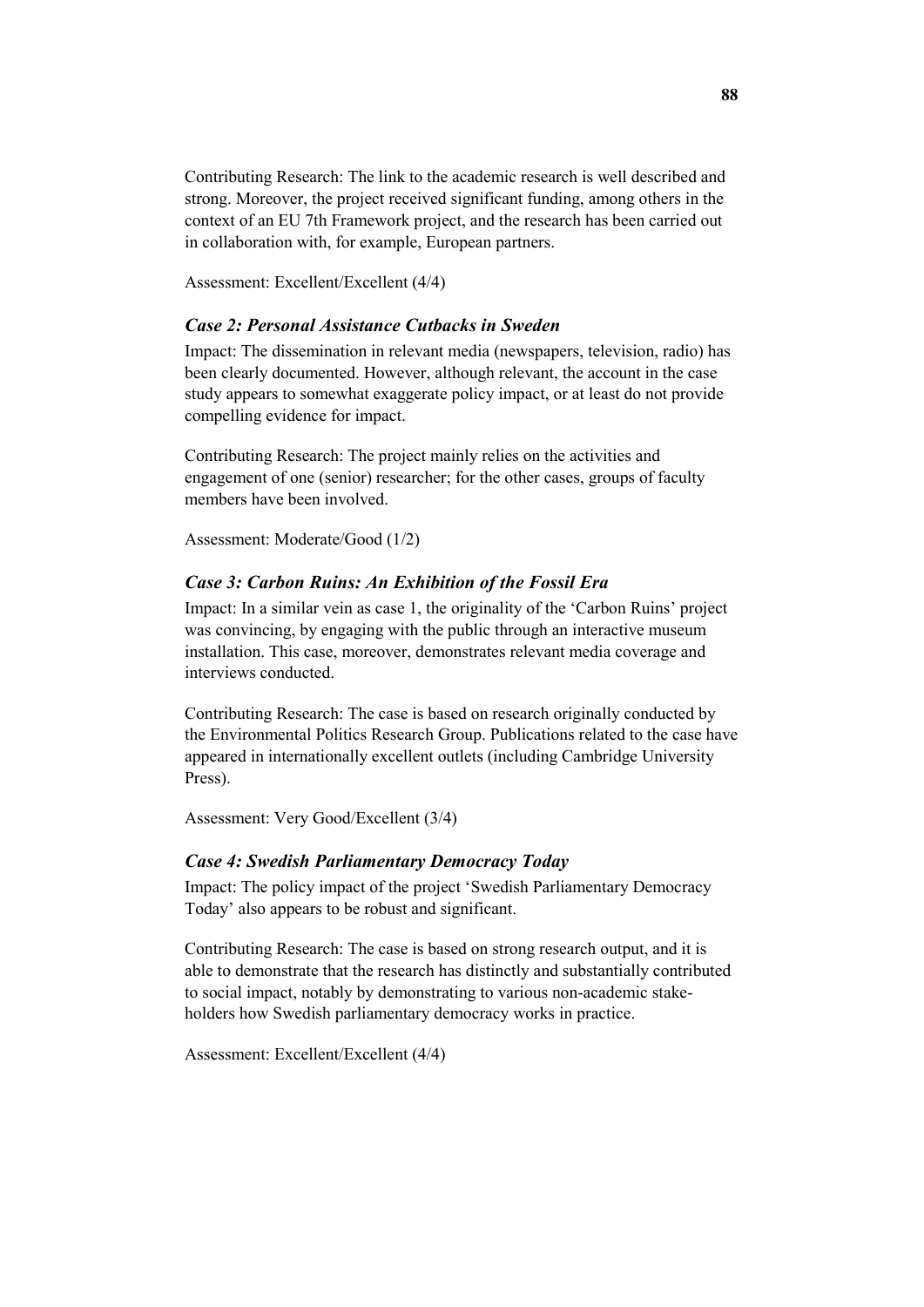#### *Case 5: Democracy in Sweden since Joining the EU*

Impact: Similar to Case 4, 'Democracy in Sweden Since Joining the EU' could document impact better, by providing clearer indicators and figures. But the case convinces by a clear description of effects of research conducted on Swedish democratic features since the start of its EU membership.

Contributing Research: The social and public engagement of this case is written in convincing ways. The link to academic research conducted and to relevant research output could nonetheless be stronger. In particular, evidence on how original research being conducted by the main researchers on that project and how this was directly informing the outreach efforts could have been demonstrated more clearly. Instead, it rather seemed like research materials generated elsewhere in the political science discipline were assembled and faculty involved in the case then acted as a 'content aggregator' in relations with other actors. Although this is useful in itself, it does not showcase the research activities of faculty at Lund University itself and how this distinctively and substantially contributed to impact.

Assessment: Very Good/Very Good (3/3)

### Malmö universitet (MaU) – Malmö University

#### **General Summary**

Malmö University submitted three impact case studies for assessment. All three cases show impact of academic work that has been conducted at Malmö University. The first case looks at the role of meetings, the second on gender and climate change policies, and the third on voter turnout and representation of foreign-born Swedes. For all three cases, the description of the impact mostly relates to media publicity and public presentations.

The research that is presented as having contributed to the impact is original research conducted by researchers at Malmö University and their collaborators. However, the academic quality of the underlying work and the publication outlets varies across the three case studies.

Overall, all the cases have been able to show societal impact by creating greater awareness of the issues. The description of the underlying research and resulting impact is summarized but it seems to consist more of the process than of outcomes. The level of abstraction when assessing the impact of individual academic work could be higher.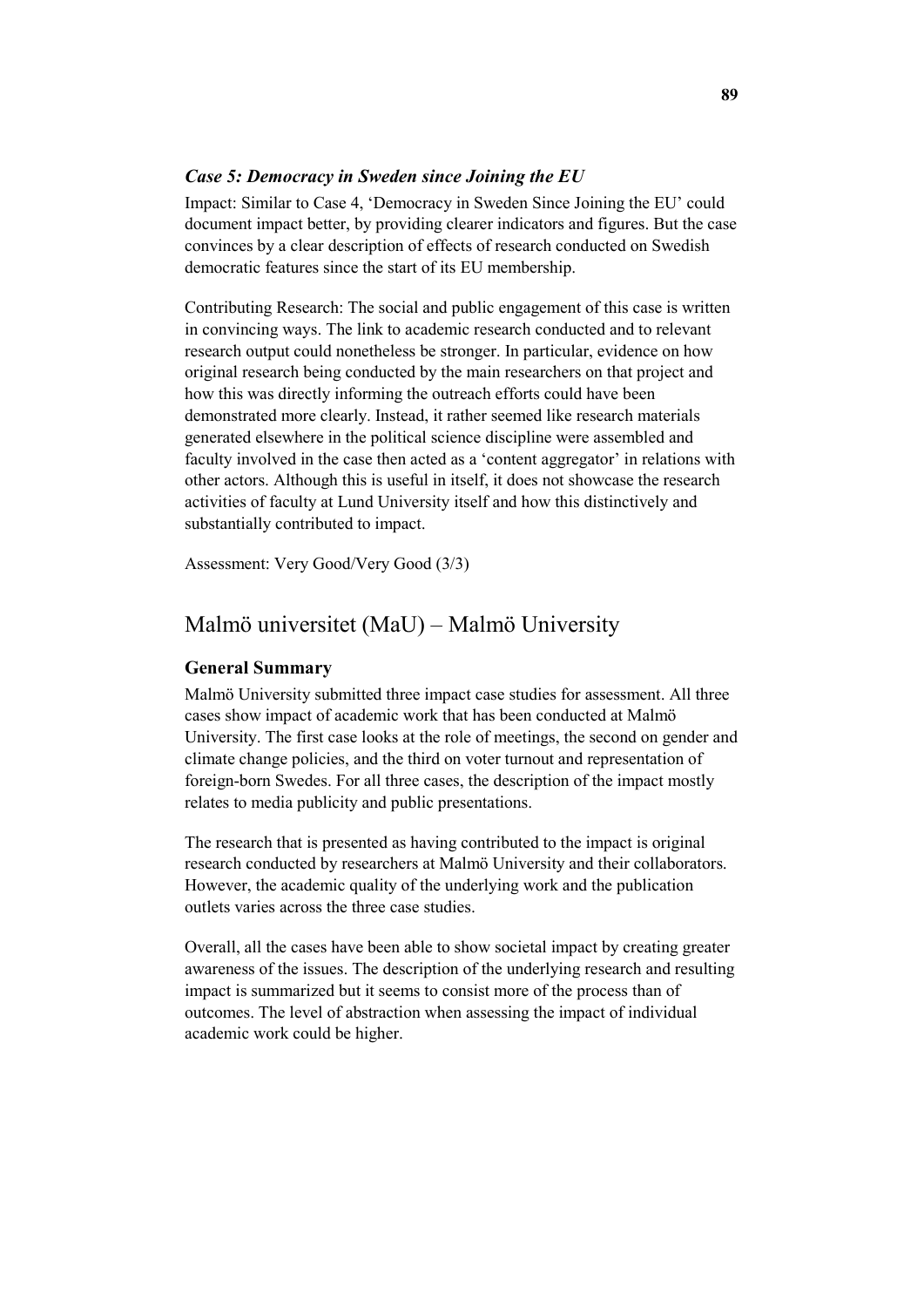#### **The Case Studies**

#### *Case 1: Media Impact of Meeting Research*

Impact: The impact case study relies almost exclusively on interviews with the professor behind the research and newspaper articles about the research. Its basis is collaboration with local policy-makers. The media publicity has been on a respectable level, with the case being able to reach to a global audience via BBC.

Contributing Research: The contributing research has been published in wellknown journals in sociology and public administration.

Assessment: Moderate/Good (1/2)

#### *Case 2: Intersectionality and Climate Policy-Making in Industrialized States*

Impact: Also in this case, the researchers have engaged with local policy-makers but the link from the underlying research to societal and political impact is not particularly concrete.

Contributing Research: By comparison with the first case, the publications contributing to this case are published in more specialized outlets.

Assessment: Very good/Good-Very good (3/2,5\*\*)

#### *Case 3: Voter Turnout and Representation among Foreign Born in Sweden*

Impact: The account of the impact in the first case also holds true for this case, that describes impact mostly by media coverage. In both cases, the media publicity has been on a respectable level. The researchers of the third case study have presented their research in a sub-committee of the parliament and they have also cooperated with municipalities.

Contributing Research: The underpinning academic work seems sound and has been published in sub-field relevant journals dealing with questions of politics and economics of migration.

Assessment: Good/Good (2/2)

# Mittuniversitetet (MiUn) – Mid Sweden University

#### **General summary**

The case studies showed evidence of a serious attempt to engage in the dissemination of academic research in a way that sought to advance the public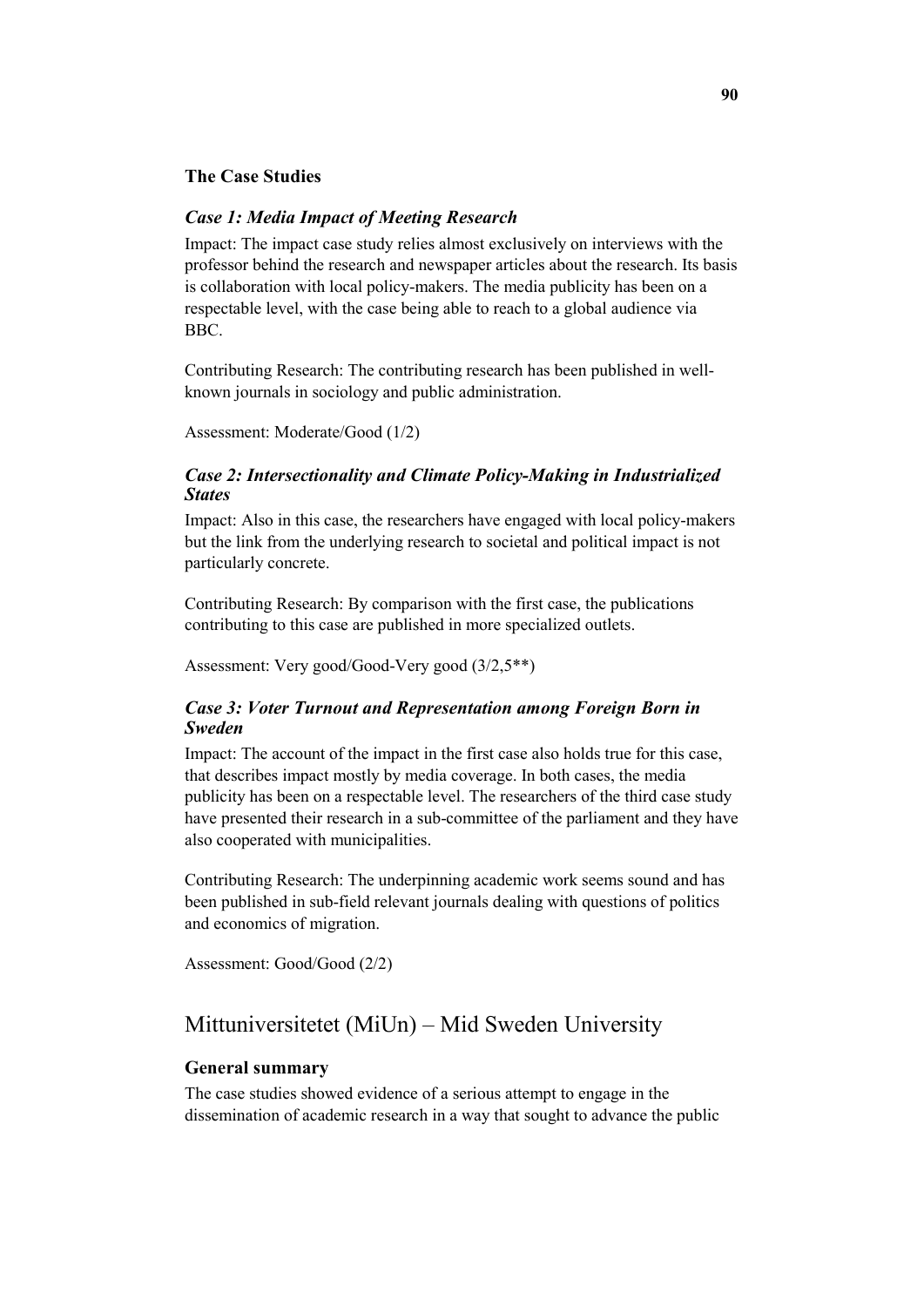interest. The cases used some innovative techniques for this. The department clearly takes the question of impact seriously. The main weakness of the cases presented was a lack of connection to contributing research undertaken within the department.

#### **The Case Studies**

#### *Case 1: Participatory Visual Methods as Means for Reaching Policy Makers and Foster Social Change*

Impact: The case study focused on the prevention of gendered violence, with particular attention to raising youth participation and awareness, with a project in which 35 girls of an upper secondary school participated, using innovative participatory visual methods. One practical result was the repainting of a tunnel regarded as unsafe by young women. Four young women in the project also created a podcast. Insights were made available to representatives of the Swedish Public Prosecutor's Office, members of the Police, of the Swedish Migration Agency and of the Swedish Prison and Probation Service among others. However, documentation of the details of the case could have been better.

Contributing Research: It is unclear how the research conducted was linked to the social engagement described, as the references provided include information on work by various authors; only some of the references (and authors) seem to be displaying 'own' work. The quality and scholarly importance of the research that underlies the societal engagement, however, seems to be fair. But the distinctive and substantial contribution of the research to social impact cannot be clearly discerned.

#### Assessment: Moderate/Moderate (1/1)

#### *Case 2: Snabbtänkt – Reflections from Leading Academics*

Impact: The project provided a set of media platforms for some 100 scholars to provide a reflective analysis of the 2018 Swedish election, culminating in a written report. The main output was this report, drawing on the contributions of an international group of colleagues, and made available in both hardcopy and downloadable formats. The group affiliated with Mid-Sweden University played a largely editorial role in the project, but with some own contributions. Information about the project was disseminated via a project webpage as well as via presence in social media and podcasts. The reach of the impact was evidenced by coverage in press, including international press, and television.

Contributing Research: This is mainly based on the report mentioned above. It includes contributions by various other researchers (not only the 'core team' at the own university). There do not seem to be other publications underlying the project that have directly contributed to the outreach activities described above.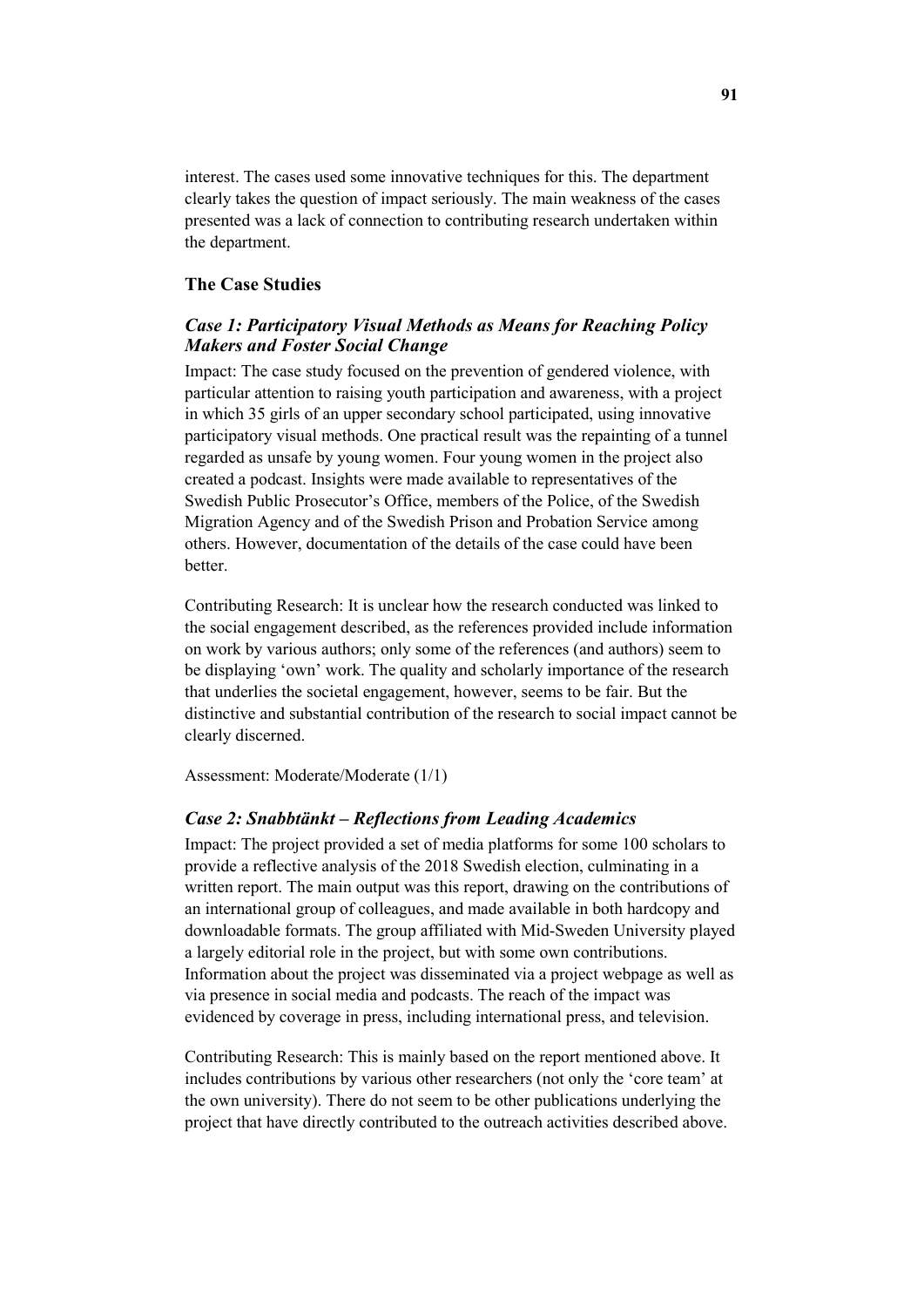Assessment: Good/Good (2/2)

### Stockholms universitet (SU) – Stockholm University

#### **General Summary**

All four case studies submitted represent research closely connected to fostering a specific political or policy-oriented agenda and to create respective impact on non-academic actors. Research at SU s actively engaged with the legislative and executive sectors as well as other political and societal bodies on the domestic level, in the Nordic context and internationally. The location of the university in the capital may help, but the cases also demonstrate planned activity on the side of the researchers to have research findings be applicable and useful for practice.

The societal impact generated is based on original research; for each of the topics, peer-reviewed articles have been published. The scholarly output is solid. None of the case studies, by comparison, has generated an impact that has led to major contributions to basic theoretical research; but effects on practice and nonacademic societal actors has been extensive. The primary scholarly input is largely dependent on a small number of highly active senior researchers, although the size and composition varies between the groups. In most of the cases, there has been explicit collaboration also with non-Swedish researchers. In general, the question can be raised whether the research conducted in favour of a 'progressive' policy agenda may have been biased in favour of reforms rather than having taken an 'agnostic' or neutral position to start with. However, in research articles, the scholars involved show they are aware of potentially opposing arguments and tackle these at least to some extent.

In conclusion, the overall level of the societal impact presented by the four cases is convincing. Respective research outputs can be considered to have distinctly and substantially contributed to social impact. Notably Case 1 and 4 have also been supported by funding, for example by the Swedish (or the Finnish) Research Council. To some extent, the research agendas contained in the cases generated political influence: there was a clear political constituency in search of research that the respective group of researchers was able to offer. With this, there has been a clear link between academic research and societal impact.

#### **The Case Studies**

#### *Case 1: The Rights of the Indigenous Sámi People: Self-determination, Institutions and Voter Behaviour*

Impact: The Sámi people and the rights of indigenous peoples is an often neglected topic that in essence, only during the past decades has risen onto the Swedish political agenda. Stockholm University has spearheaded this movement with research that has dealt with the Swedish Sámi polity, elections and the Sámi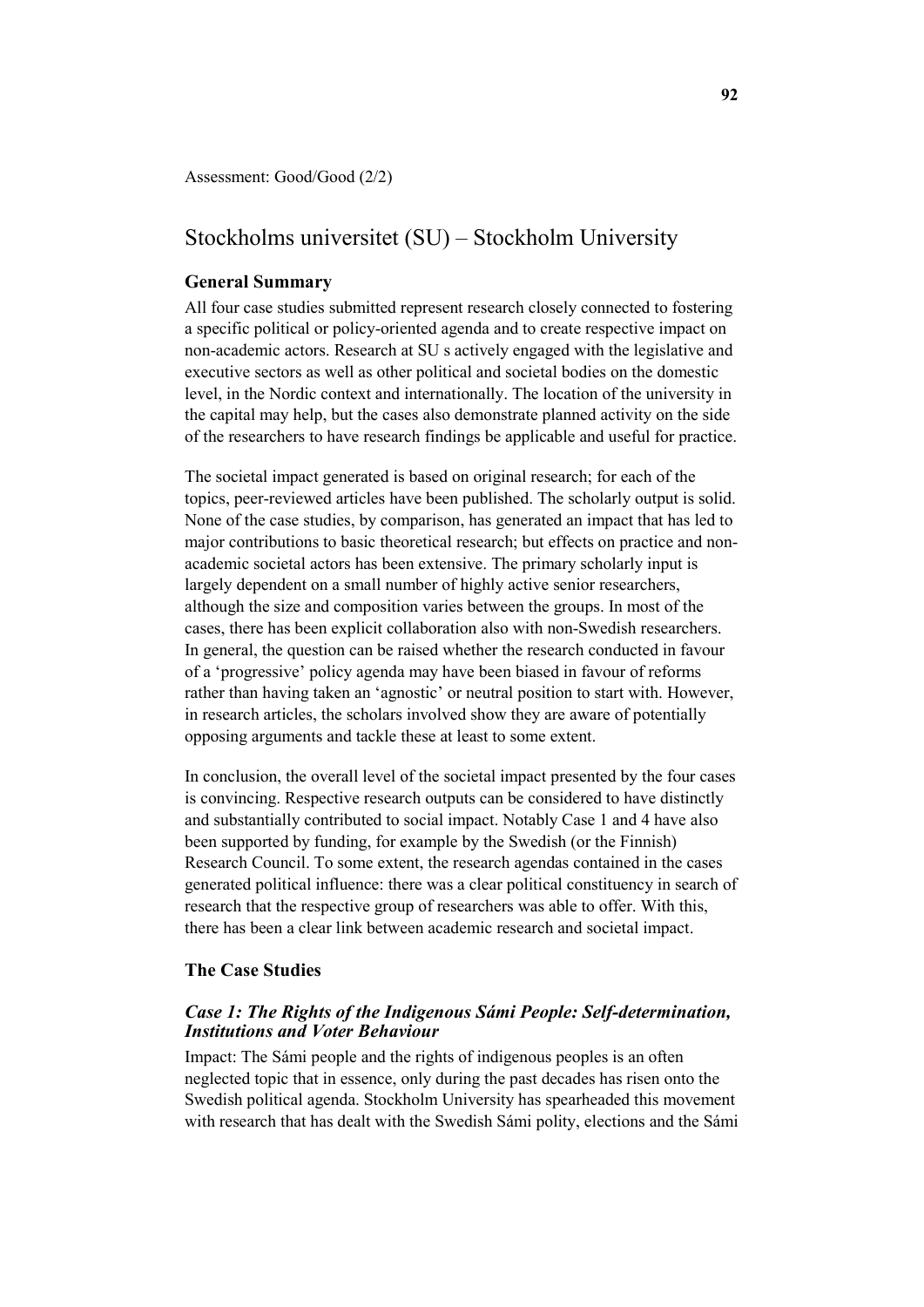Parliament. The respective research, as provided by a group of researchers at the university, has been instrumental in raising the awareness of Swedish policymakers and the Swedish public concerning basic aspects of Sámi rights and Sámi representation. It has also put this into the context of international trends concerning the rights of indigenous people. Moreover, the research has been particularly important for the Sámi in the process of building their political institutions and identity. The topic, moreover, has international and regional significance particularly in the Northern Calotte area that is shared by Norway and Finland. Many aspects of the research conducted have been funded (e.g. by the Research Councils of Sweden and of Finland). The impact generated by respective research is very well documented and the case study is presented in excellent ways.

Contributing Research: Key research is mainly dependent on one researcher's output either as a single author or with collaborators. But the record is good. Some key outcomes are in Swedish but findings are also published in international peer-reviewed journals.

Assessment: Very Good/Excellent (3/4)

#### *Case 2: The Case of 'New Governance Models in the Public Sector'*

Impact: This case study focuses on new administrative governance models (notably the shift from 'results-based' to 'trust-based' governance). It has fostered discussion on management within Swedish public administration and various government agencies. The evidence provided shows that key ideas put forward and supported by research carried out at Stockholm University have found their way to relevant reports and that they have been implemented in the form of administrative reforms and new guidelines. The case study presents the respective work and the impact generated in clear ways.

Contributing Research: The research is very much based on the output of one key researcher. The research stretches from high quality international book and articles to domestic anthologies and reports.

Assessment: Very Good/Excellent (3/4)

#### *Case 3: Science-based High-level Dialogues with the Seafood Industry for Healthy and Productive Oceans*

Impact: This case is more explicitly internationally oriented than are the three others cases. The documentation provided demonstrates that the dialogues organized between CEOs of various companies and the researchers involved in this case have led to changes in mindsets, commitments and the nature of interactions, also on the international level. The research is based on transdisciplinary approaches, accounts for various stake-holders and aims to have effects more generally on the ways transnational corporations operating in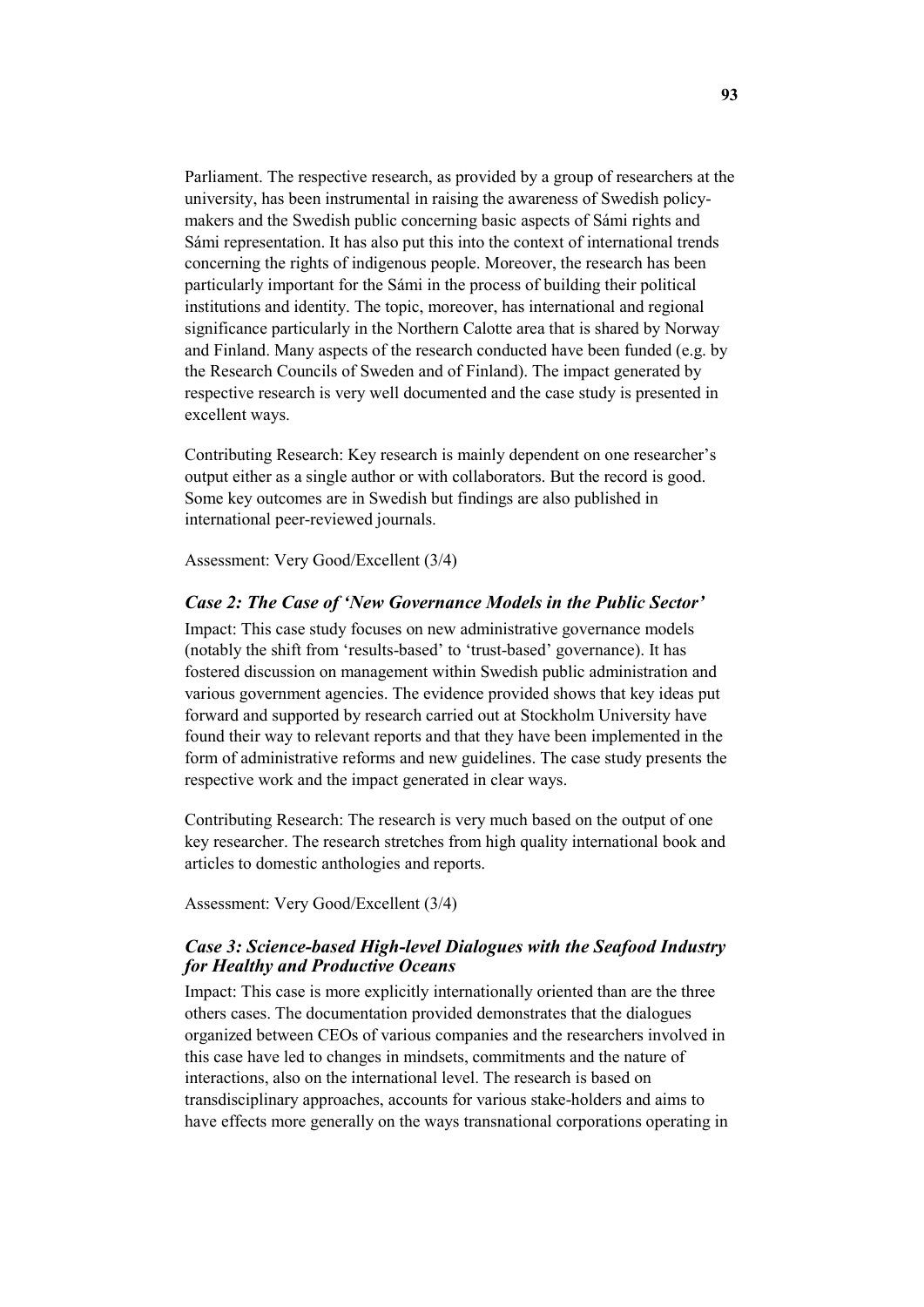the domain of the global seafood industry work in practice, with the research aiming to contribute to the protection of oceans on a global level. Respective impact is well documented in the case study.

Contributing Research: A very good track record of research in science journals. Indeed much of the research is multidisciplinary in character and could have been carried out under the heading of other disciplines too; but this does not diminish its value.

Assessment: Very Good/Very Good (3/3)

#### *Case 4: Gender and Politics*

Impact: Research on the theme gender and politics has focused notably on gender quota systems and on the application of a gender perspective in respective policy processes, as well as on sensitization within political institutions. Research conducted by scholars involved in the case study has made this way of creating gender equality in political representation, also in Sweden, more known and it has linked up with respective efforts globally. Moreover, the conducted research has contributed to the creation of a global database on the topic and its influence has been channeled effectively through parliaments, international organizations such as OSCE and think tanks such as the Stockholm-based international IDEA. The respective contributions of the research generated are well-documented and the case study is presented in convincing ways.

Contributing Research: Research is largely based on the output of two people. Key articles have been published in quality journals but research output also covers reports and international surveys of gender quotas.

Assessment: Very Good/Excellent (3/4)

## Södertörns högskola (SH) – Södertörn University

#### **General Summary**

The cases show that serious efforts have been made to engage with nonacademic actors and to ensure that research activities create societal impact. In substantive terms, the work includes research on the Swedish security policy agenda, far-right populism in the Nordic countries (and Europe) and the analysis of leadership ideals within (Swedish) political parties. The projects differ in terms of the extent to which research is linked to societal engagement and whether the cases presented made a distinctive and substantial contribution to practice. They also differ in terms of how much these activities have been documented in the case descriptions.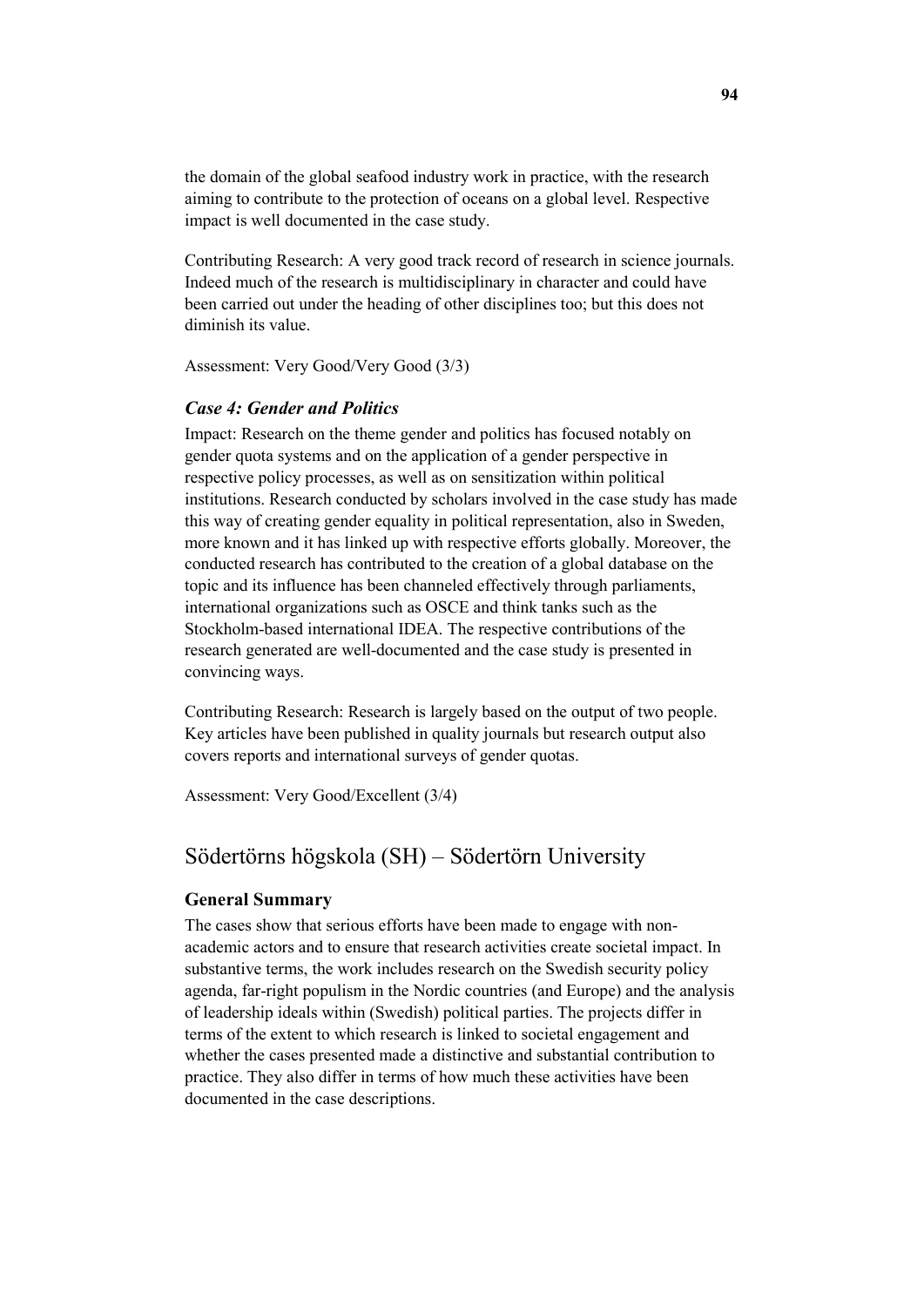#### **The Case Studies**

#### *Case 1: Threat Politics*

Impact: The research has been utilized by some agencies and organizations involved in the Swedish security policy environment. Findings have been important, for example, for security policy analysts and defense policy experts. They were integrated into courses, seminars and other teaching activities. These outreach activities are well documented.

Contributing Research: The research output has been good overall (books, peerreviewed journal articles and reports). However, much of the research, with the exception of the contribution to the Oxford Research Encyclopedia of Politics, published in 2020, has been published earlier (between 2001 and 2014); recent output does not seem to match the earlier rate. With this, the distinctive and substantial contribution of the research conducted to practice is not as clear as it could be.

Assessment: Good/Good (2/2)

#### *Case 2: Far-right Parties in the Nordic Countries and Europe: Ideology, Organization and Effects*

Impact: The report describes how research has aimed to increase understanding for (and explain) far-right populism in Europe and to assess its effects on political systems and societies. Findings have been reported in Swedish and Finnish newspapers and in the international press (e.g., Financial Times, Le Monde, the Guardian, Liberation and El Pais). Moreover, a podcast on the topic has been created. Results have also been presented in radio and television programs and at events such as organized by political parties and education associations. The policy engagement activities are well documented with respective information and figures (e.g., citations in news media, number of presentations and podcast downloads).

Contributing Research: There is very reasonable research output, which has been steady in the course of recent years. The outreach and policy engagement activities are linked to the research. The distinctive and substantial contribution of the research could still be stronger.

Assessment: Very good/Very Good (3/3)

#### *Case 3: Political Leadership*

Impact: The case focuses on leadership ideals and recruitment processes in political parties. Findings have been presented in Swedish media on both national and local levels. There have been outreach activities, for example, to Dagens Nyheter (DN), Svenska Dagbladet (SvD) and Swedish Television Opinion (SVT Opinion) as well as Expressen. However, more precise evidence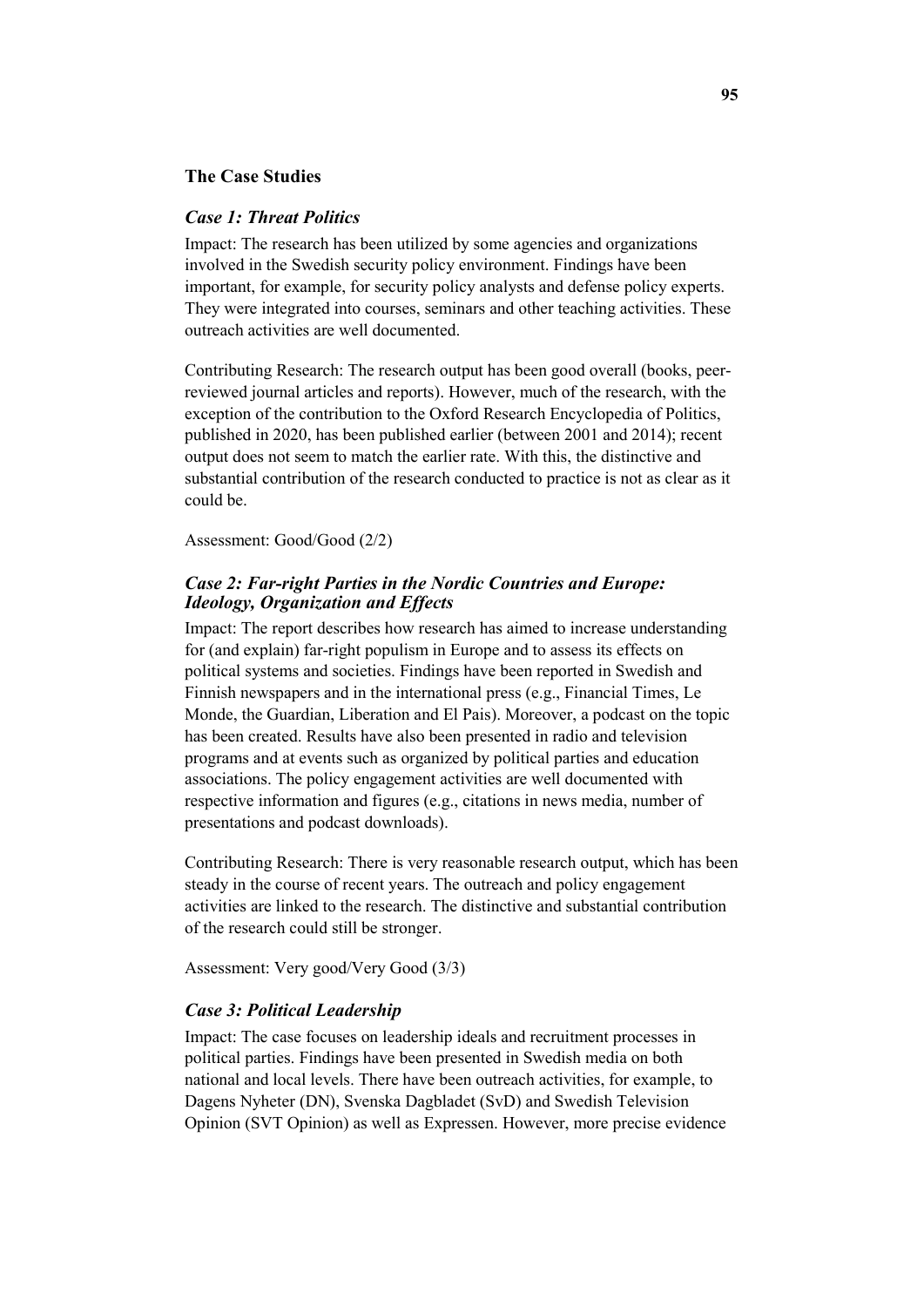on such activities, with respective figures and data, could have been provided to make the case more convincing.

Contributing Research: There is a steady research output, with some (partially co-authored) work in either Swedish or English. The quality and scholarly importance of the research underlying the outreach activities is reasonable, but could be stronger.

Assessment: Moderate/Moderate (1/1)

# Umeå universitet (UmU) - Umeå University

#### **General Summary**

The submission shows researchers actively interacting and collaborating with local, regional and national public authorities, citizen groups and stake-holders. A distinctive point is that the researchers frequently carry out inquiries that are commissioned/funded by public authorities. The engagement (covering improvement of local government, implementation of collaborative environmental governance, and enhancement of the quality of schools) has clear societal relevance. It is convincingly demonstrated that the engagement has influenced public policies on the local/regional and the national level. On the one hand, there are examples of specific and direct impact from research and engagement on policy outcomes, and on the other of how the researchers' expertise is utilized in collaborations with stake-holders, citizen groups, and practitioners, which led to impacts and research output, thus making the link between research and impact bidirectional.

The underpinning research is often inquiry reports, overviews, case evaluations, and mappings, which is understandable given the frequent commissioned tasks and externally funded projects. Still, there are also references to academic research published in international peer-reviewed journals and books. Sometimes that output elaborates on reports and experiences from the engagements; sometimes it demonstrates the underpinning expertise of the researchers. The public outreach strategies seem traditional. None of the cases reports news media coverage. Case 2 though innovatively incorporates social media, popularized texts and films.

#### **The Case Studies**

#### *Case 1: Local Asymmetric Division of Functions as a Reform Strategy*

Impact: The case reports a very clear and specific direct impact of commissioned research, carried out by a single researcher, on decisions of a government appointed committee of inquiry on municipal reform. The research obviously had great significance for the outcome. However, the scope of impact is, due to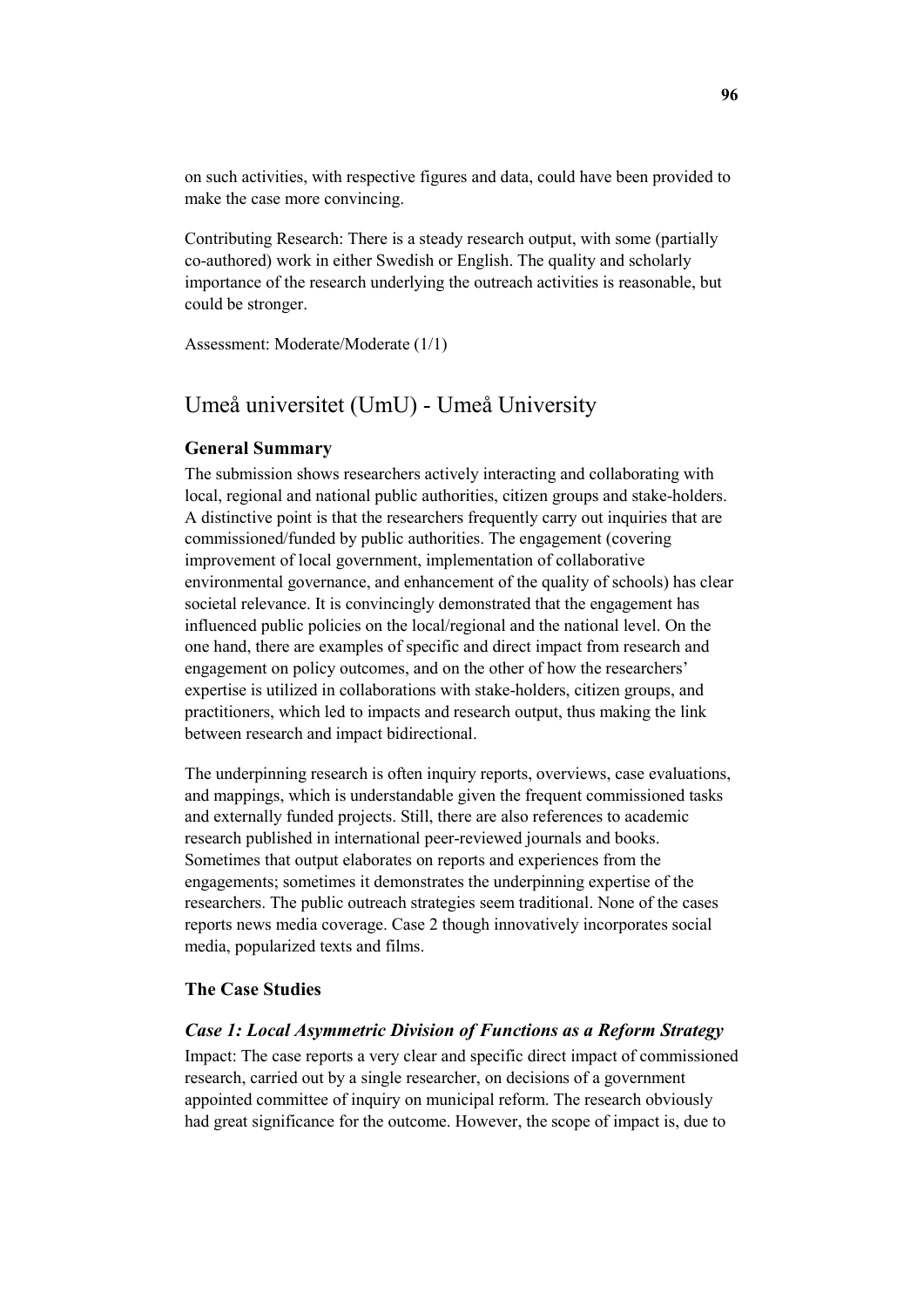the type of task, a bit narrow: an undefined number of members of a single committee was influenced.

Contributing Research: The research is limited as it consists of a single, although apparently very well executed inquiry report (in Swedish) providing an original systematic knowledge overview and an evaluation of local municipal asymmetries that ends up in a recommendation for the committee.

Assessment: Good/Very Good (2/3)

#### *Case 2: Collaborative Environmental Governance as a Policy Instrument*

Impact: The activities by the Environmental Policy and Governance Research Group have, over time and on the regional and the national level, evidently contributed to significant policy impacts on planning, implementation and policies of collaborative environmental governance. Commissioned evaluation studies led to a governmental decision to make a national nature protection programme permanent. Similarly, studies on collaborative environmental governance within forestry contributed to the design and continuation of the National Forest Programme. On the local level, a state funded project, involving the engagement of local population and utilizing local knowledge of natural resource management, led to a Comprehensive Plan for a Northern municipality.

Contributing Research: A mix of commissioned research efforts (reports, evaluation studies, mappings, etc.) and proper academic research. The direction from research to impact is sometimes not fully clear. The research group is well established and connected to interdisciplinary, national, and international networks. It has received funding from programs and organizations related to the group's research areas.

Assessment: Very Good/Good (3/2)

#### *Case 3: Structure, Culture, Leadership – Prerequisites for Successful Schools?*

Impact: The case reports a longstanding and continuing engagement with educational governance and leadership in Swedish schools by the Centre for Principal Development aiming at enhancing the quality and success of schools. It provides convincing examples of how the researchers and their research activities have influenced national policies, training programs for principals and the work of principals. The expertise and work of the group is obviously appreciated by educational authorities.

Contributing Research: A mix of international edited research volumes and less prestigious works in Swedish. Although the referred research apparently 'feeds into' the engagement and impacts, the links and direction between the referred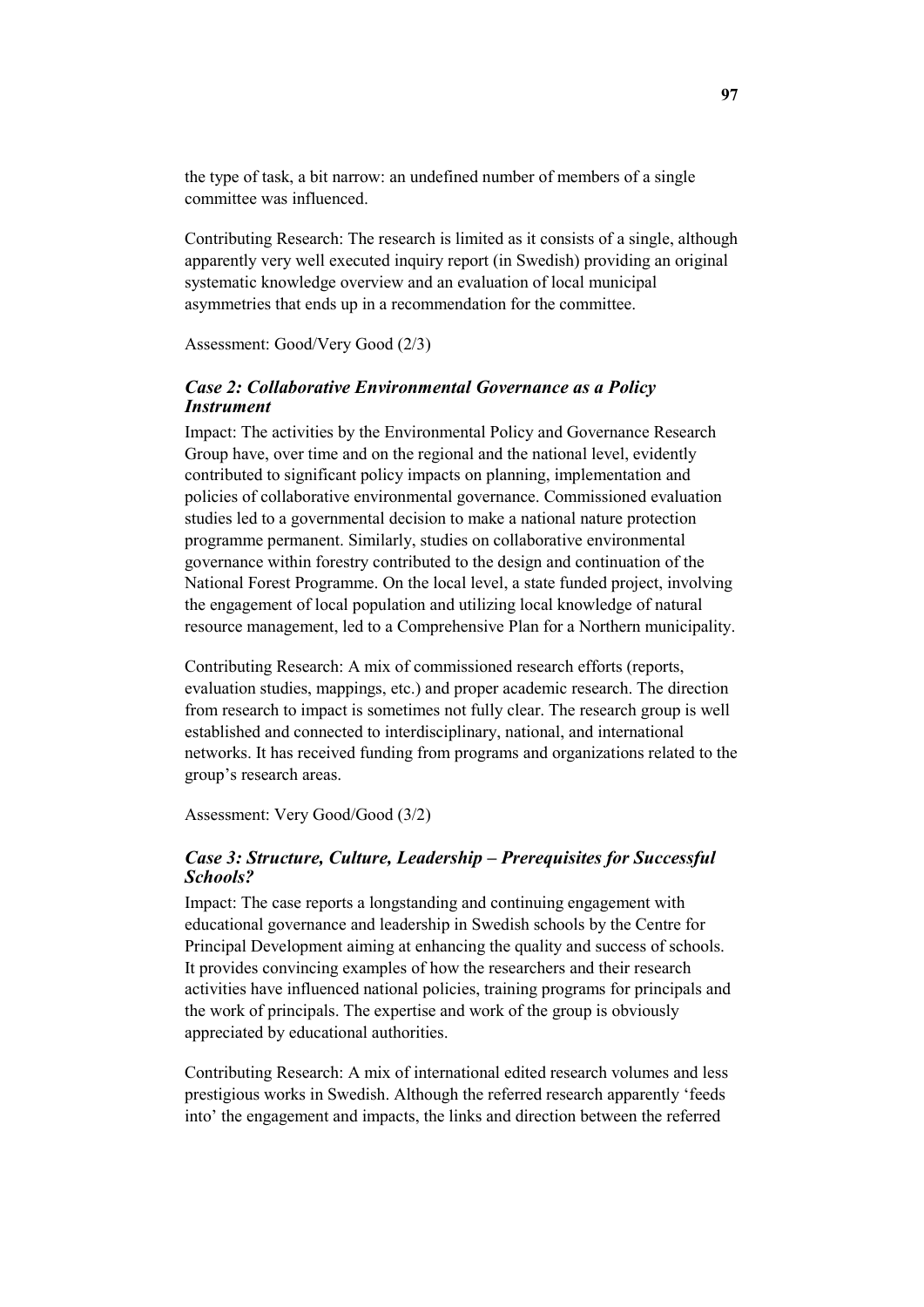research and the impacts are not completely clear. The centre is integrated in the international collaborative research project International Successful School Principal Project.

Assessment: Good/Very Good (2/3)

# Uppsala universitet (UU) – Uppsala University

#### **General Summary**

Uppsala University submitted four impact case studies for assessment. All four cases show the societal impact of original academic work that has been conducted by researchers at Uppsala University.

All four case studies summarize the underlying research well and describe the overall societal and political impact generated. They mostly succeed in showing a direct link from the conducted research to the impact. This link is often very specific and while the impact is clear is remains limited in its scope, especially in Case 3. It remains also unclear (Case 1 and 4) whether research was publicly disseminated and covered by the media – the information is simply missing in the description of the impact.

The underlying research contributing to the impact is original research conducted by researchers at Uppsala University and their collaborators. Most of the work seems to be of high academic quality and has been published in recognised general interest as well as subfield journals of political science and cognate disciplines

Overall, these are very well conducted case studies that show a clear link between original research and societal impact. Moreover, they are well presented and summarized.

#### **The Case Studies**

#### *Case 1: Natural Hazard Science and Implementation of a Disaster Risk Reduction Strategy in Sweden*

Impact: This is an extremely well outlined case study, specifying a clear link between high-level research publications and projects, policy at the national and international level, civil society engagement and outreach. The only question mark that remains concerns media and social media coverage. It is not clear whether research was publicly disseminated and covered by the media. That information is largely missing.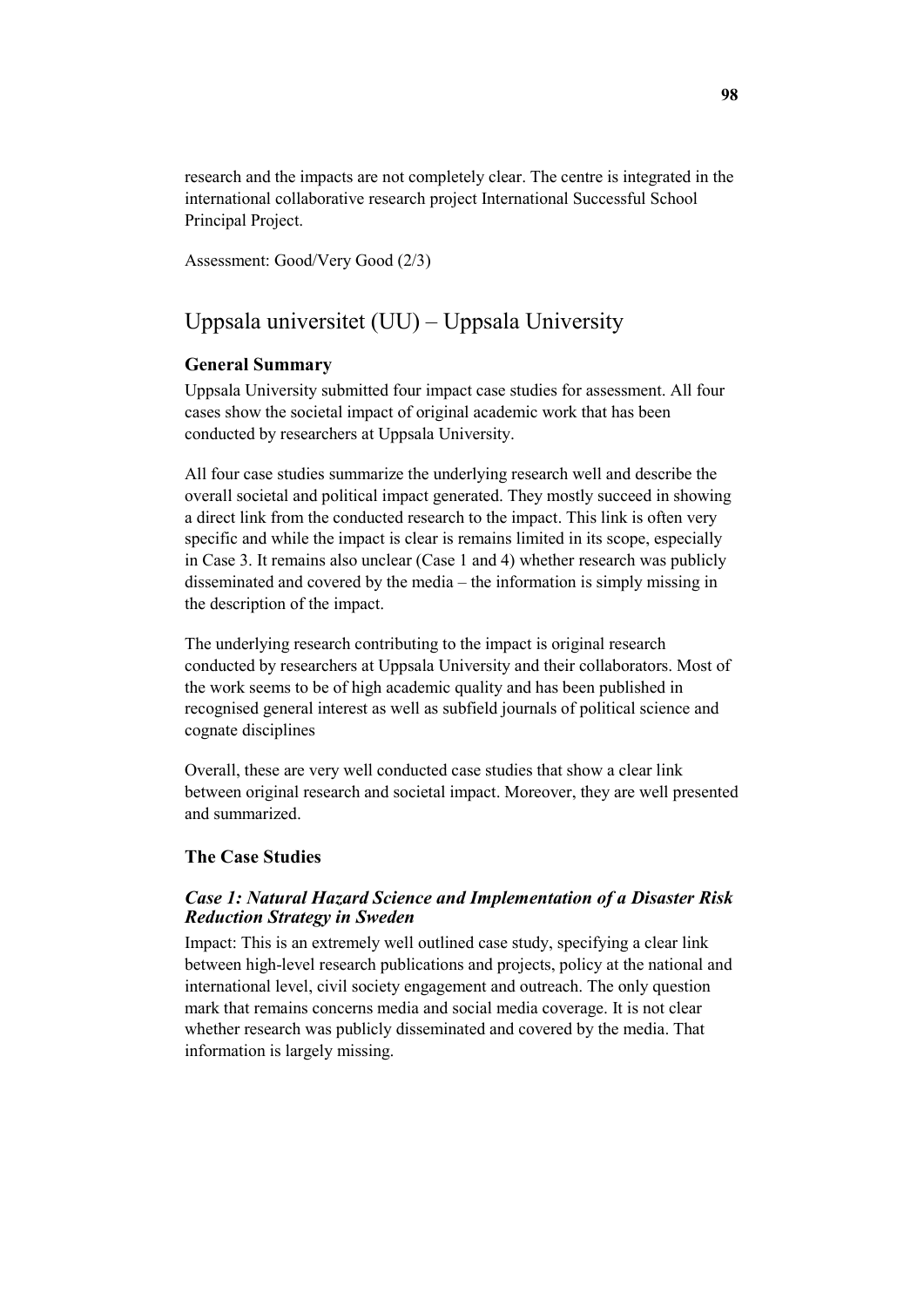Contributing Research: The case study links original research on natural disasters to the implementation of a risk reduction strategy in Sweden. Underlying the impact are high-level research publications.

Assessment: Excellent/Very good to (4/3)

#### *Case 2: The reforming of the Swedish National Audit Office 2000–2020*

Impact: The second case study is highly policy relevant and helped reforming the Swedish National Audit office. This is a well defined impact case study. Yet, there is not much scope for the involvement of other stake-holders and thus the impact remains somewhat limited. It also remains somewhat unclear whether there is a lot of potential for future impact, perhaps outside of Sweden.

Contributing Research: For this case, original academic work of high academic quality has been conducted by researchers at UU.

Assessment: Very good/Excellent (3/4)

#### *Case 3: Corruption in Kyrgyzstan*

Impact: This case deals with corruption in Kyrgyzstan. This is a clear and well defined case of impact. . However, it remains unclear whether there is ongoing involvement.

Contributing research: The link from the conducted research to the impact is clear, but the base of the impact is a doctoral thesis and there is no mention of potential future research and collaboration. The link from original research to political impact remains limited in scope.

Assessment: Very good/Very Good (3/3)

#### *Case 4: Studying and Improving Gender Equality in the Swedish Parliament*

Impact: The fourth case study investigates gender equality in the Swedish parliament and offers guidance on how to improve equality. The studies related to this case were commissioned by the parliament. It remains unclear whether research was publicly disseminated and covered by the media. This information is missing in the description of the impact.

Contributing research: Again this study describes clearly defined and very specific impact, yet the link to published research remains unclear. The commissioned work generated research publications, the question is what the direction of impact has been.

Assessment: Very good/Very Good (3/3)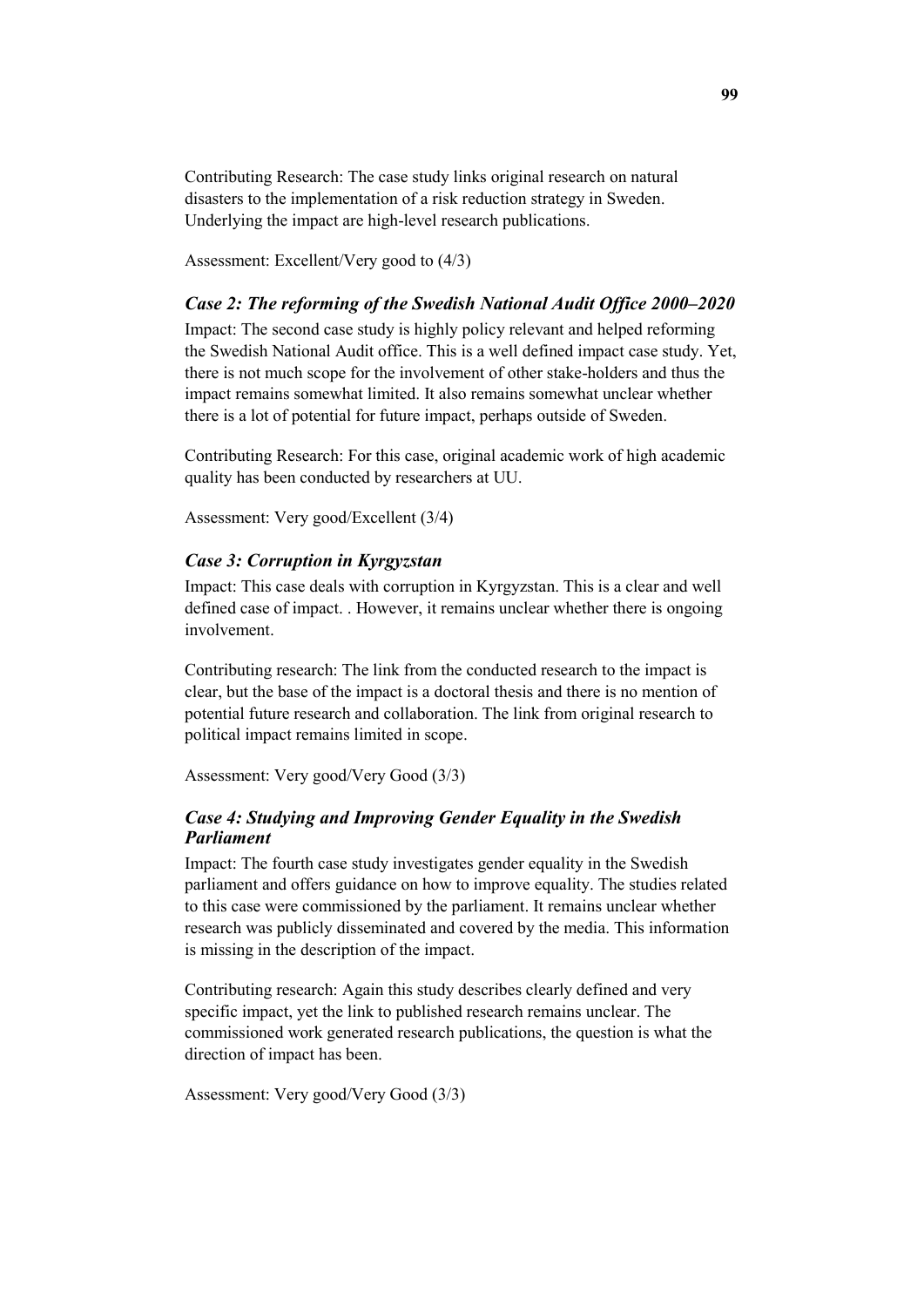# Örebro universitet (OrU) – Örebro University

#### **General Summary**

The submission showed evidence of serious and sustained activity to promote impact. In one case impact of the type claimed was intrinsically hard to show. However, in all cases, the researchers were active is seeking to influence public understanding. A commendable feature of this submission was the thought that had gone into case selection and the explanation that the selection reflects the strategic priorities of the department.

#### **The Case Studies**

#### *Case Study 1: Standby Citizens – Theory Put into Local Government Practice*

Impact: The impact of the research is quite specific, really based on the UNIK project. But that project touches on an important theme. Overall, this makes a good case, though in terms of reach and significant the impact could have been wider. However, it is impressive to see something concrete grow out of good research work.

Contributing Research: The typology of the non-involved on which impact work is based is original, particularly in the notion of standby citizens and was based on a person-centred cluster analysis. As the submission notes, the typology that resulted has been taken up by other scholars, and the supporting bibliography shows evidence of an underlying programme of research underpinning the impact.

Assessment: Excellent/Very Good (4/3)

#### *Case study 2: The Practical Relevance and Impact of Insider Activism*

Impact: The project on Insider Activism raises an important set of issues. The report shows how complex the discussion can become, and the underpinning research is strong (see below). However, the report is relatively weak on the specificities of the impact, only citing some newspaper articles. Demonstrating an effect in a general public debate is hard, and so impact is hard to show in a specific way. One can argue that the phenomenon ought to have had more impact, and perhaps over time this will develop.

Contributing Research: The cited research shows the empirical significance of the phenomenon of insider activism, contrasting the role of the insider activist with that of the traditional role of the impartial bureaucrat. The list of key references shows that the phenomenon is one that is recognised within the academic community.

Assessment: Good/Moderate (2/1)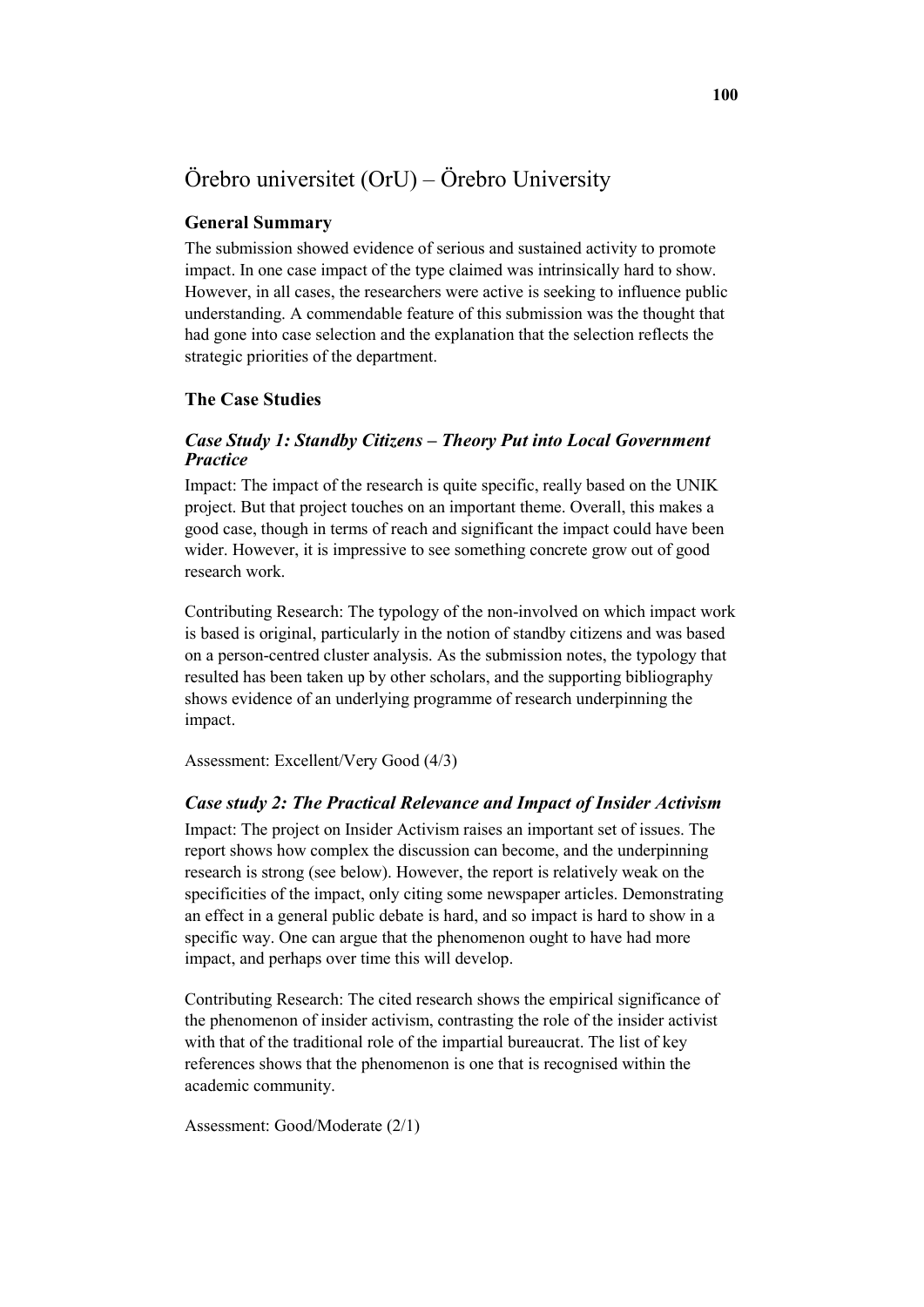### *Case study 3: Democratic Innovation*

Impact: The scope of the project on which impact is based is narrower than the title (Democratic Innovations) would suggest, being about e-petitions. The takeup seems to have been quite wide. The pathways to impact are principally collaboration and expert advice. The Estonian example is particularly noteworthy. The report makes a good argument for the value of what is being done. There is quite general interest in the field of IT and governance, and this is reflected in the collaborative projects. The team has a clear focus and is active in disseminating its understanding.

Contributing Research: The research places the particular democratic innovation with which the impact is concerned in a broader context of the quality of democratic governance, as well as, interestingly, the role of consultation innovations in non-democratic countries. So, although the specific impact derives from one particular innovation, e-petitions, there is a broader research agenda also being developed.

Assessment: Very Good/Good (3/2)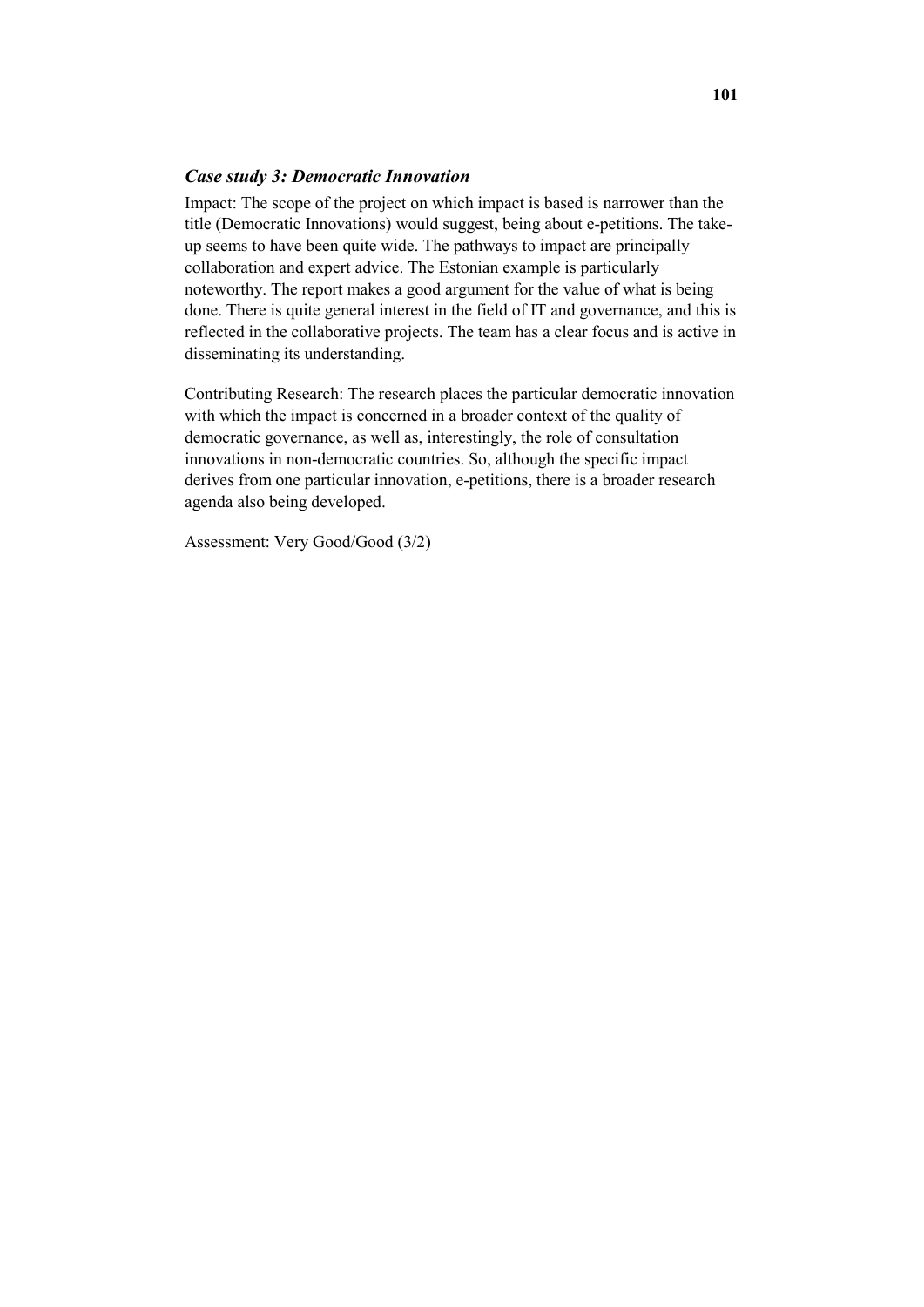# **Appendix 5: Comparison of publications (journal articles and book chapters) with the full list (SwePub)**

The following tables provide overviews of the channels of publication (for journal articles and for book chapters, respectively) based on which a selection was made for the evaluation.

*Table A5.1 Overview of publication channels represented by more than five publications in the total list of journal articles from which a selection was drawn for this evaluation*

| <b>Journal</b>                                | <b>Number of</b><br>publication<br>channels |
|-----------------------------------------------|---------------------------------------------|
| Statsvetenskaplig Tidskrift                   | 49                                          |
| Scandinavian Political Studies                | 33                                          |
| <b>Party Politics</b>                         | 19                                          |
| European Journal of Political Research        | 17                                          |
| <b>Political Studies</b>                      | 15                                          |
| Journal of Common Market Studies              | 15                                          |
| Sustainability                                | 13                                          |
| Scandinavian Journal of Public Administration | 13                                          |
| European Political Science Review             | 13                                          |
| <b>Comparative Political Studies</b>          | 12                                          |
| Forest Policy and Economics                   | 11                                          |
| Democratization                               | 11                                          |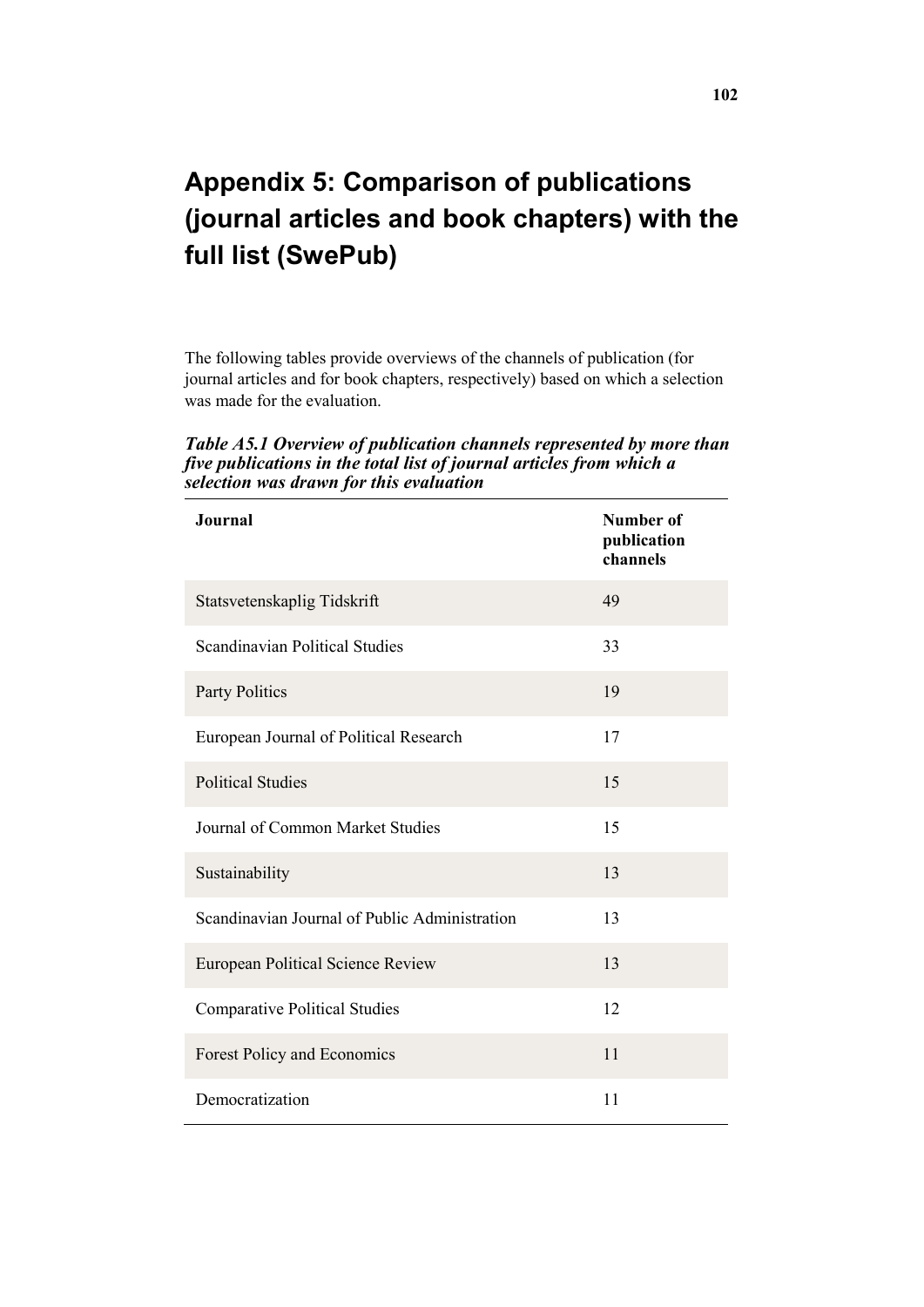| <b>Journal</b>                                                                     | Number of<br>publication<br>channels |
|------------------------------------------------------------------------------------|--------------------------------------|
| Review of International Studies                                                    | 11                                   |
| International Journal of Public Administration                                     | 11                                   |
| Journal of European Integration                                                    | 10                                   |
| Global Affairs                                                                     | 10                                   |
| Third World Quarterly                                                              | 10                                   |
| Government and Opposition                                                          | 10                                   |
| British Journal of Political Science                                               | 10                                   |
| Journal of European Public Policy                                                  | 9                                    |
| International feminist journal of politics                                         | 9                                    |
| Governance. An International Journal of Policy,<br>Administration and Institutions | 9                                    |
| Surveyjournalen                                                                    | 9                                    |
| Governance. An International Journal of Policy,<br>Administration and Institutions | 9                                    |
| <b>Environmental Science and Policy</b>                                            | 9                                    |
| Journal of Environmental Planning and Management                                   | 9                                    |
| European Journal of International Relations                                        | 8                                    |
| American Political Science Review                                                  | 8                                    |
| Cooperation and Conflict                                                           | 8                                    |
| International Environmental Agreements: Politics, Law<br>and Economics             | 8                                    |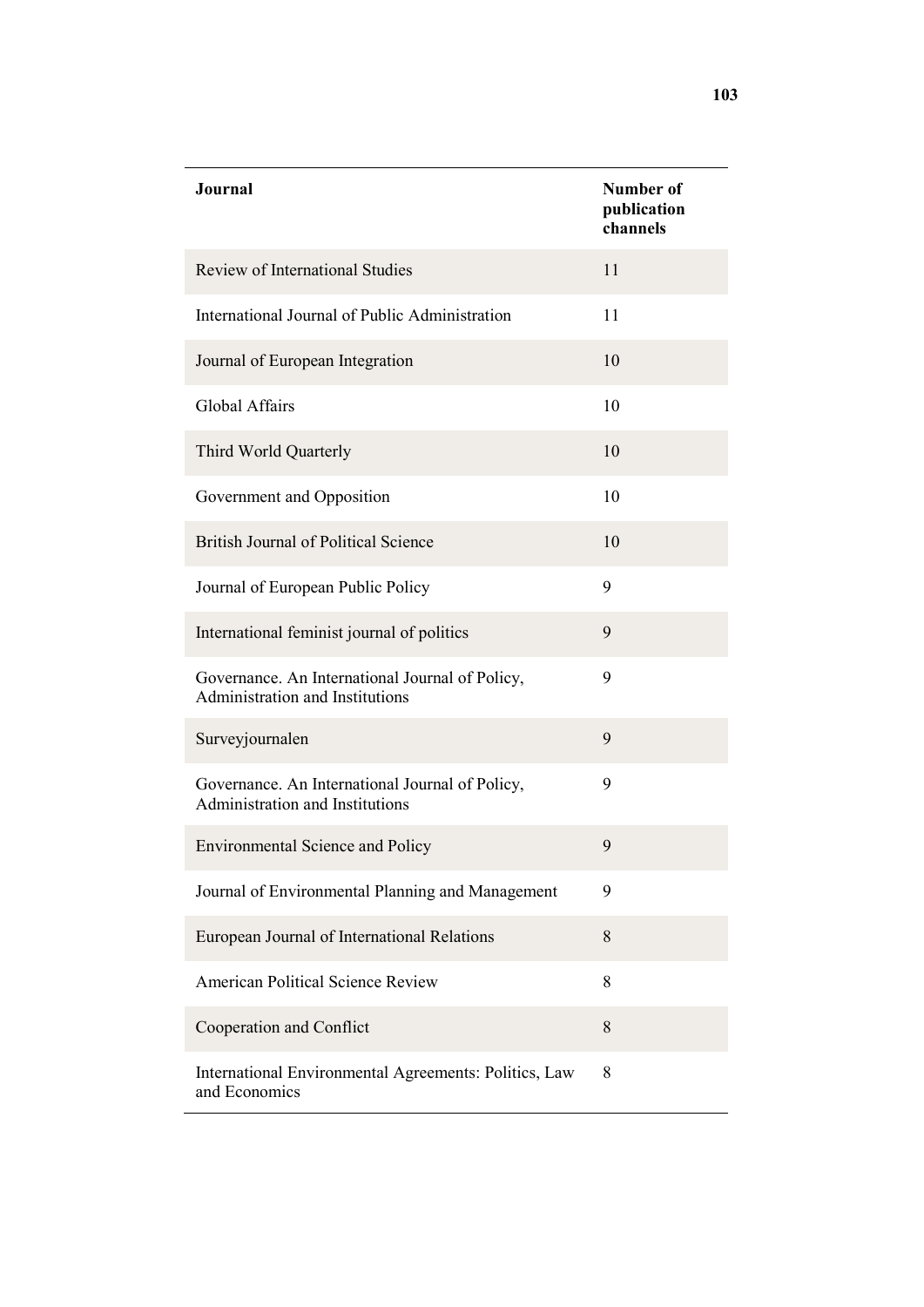| <b>Journal</b>                                                          | <b>Number of</b><br>publication<br>channels |
|-------------------------------------------------------------------------|---------------------------------------------|
| Journal of Politics                                                     | 8                                           |
| Acta Politica                                                           | 7                                           |
| Energy Research & Social Science                                        | 7                                           |
| Journal of Elections, Public Opinion and Parties                        | 7                                           |
| Politics & Gender                                                       | 6                                           |
| <b>Political Research Quarterly</b>                                     | 6                                           |
| <b>Political Science Research and Methods</b>                           | 6                                           |
| <b>Political Psychology</b>                                             | 6                                           |
| <b>Energy Policy</b>                                                    | 6                                           |
| Offentlig förvaltning. Scandinavian Journal of Public<br>Administration | 6                                           |
| Nordic Journal of Migration Research                                    | 6                                           |
| East European Politics                                                  | 6                                           |
| World Development                                                       | 6                                           |
| Social Science Quarterly                                                | 6                                           |

#### *Table A5.2 Overview of publishers represented by more than one publication in the total of book chapters from which a selection was drawn for this evaluation.*

| <b>Publisher</b>   | Number of<br>publications |
|--------------------|---------------------------|
| Routledge          | 73                        |
| Palgrave Macmillan | 65                        |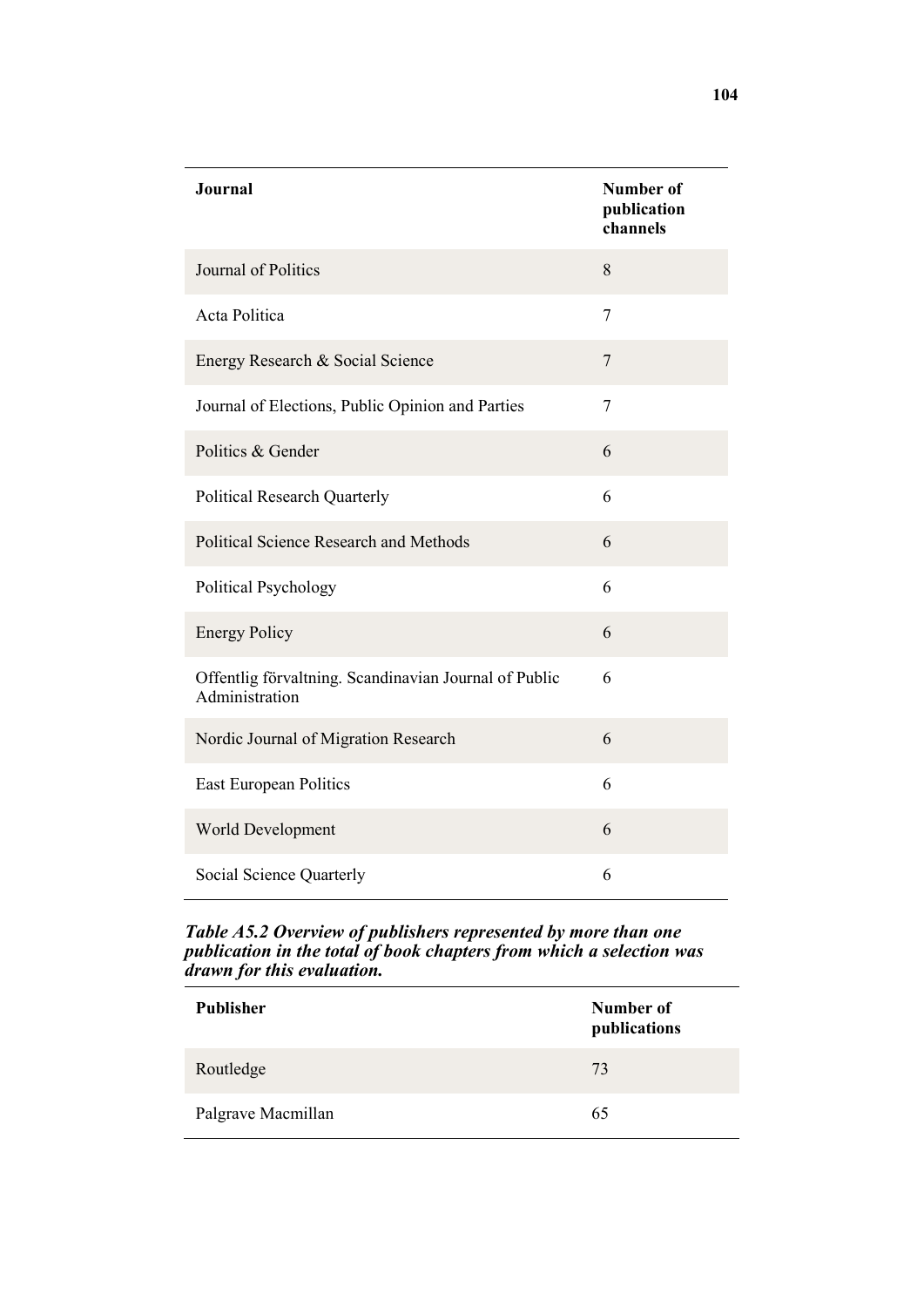| <b>Publisher</b>                               | <b>Number of</b><br>publications |
|------------------------------------------------|----------------------------------|
| <b>Oxford University Press</b>                 | 37                               |
| <b>Edward Elgar Publishing</b>                 | 30                               |
| Springer                                       | 27                               |
| <b>Cambridge University Press</b>              | 13                               |
| <b>ECPR Press</b>                              | 11                               |
| Ashgate                                        | 9                                |
| Rowman & Littlefield                           | $\overline{7}$                   |
| <b>NIAS Press</b>                              | 5                                |
| <b>Policy Press</b>                            | 5                                |
| <b>SAGE Publications</b>                       | $\overline{4}$                   |
| <b>Brill Academic Publishers</b>               | $\overline{4}$                   |
| Berghahn Books                                 | $\overline{4}$                   |
| <b>Lexington Books</b>                         | 3                                |
| Nordic Academic Press                          | $\overline{3}$                   |
| Santérus Academic Press Sweden                 | $\overline{2}$                   |
| Westphalia Press                               | $\overline{2}$                   |
| <b>MIT Press</b>                               | $\overline{2}$                   |
| <b>Westview Press</b>                          | $\overline{2}$                   |
| The University Press of Kentucky               | $\overline{2}$                   |
| Instituto Franklin de Estudios Norteamericanos | $\overline{2}$                   |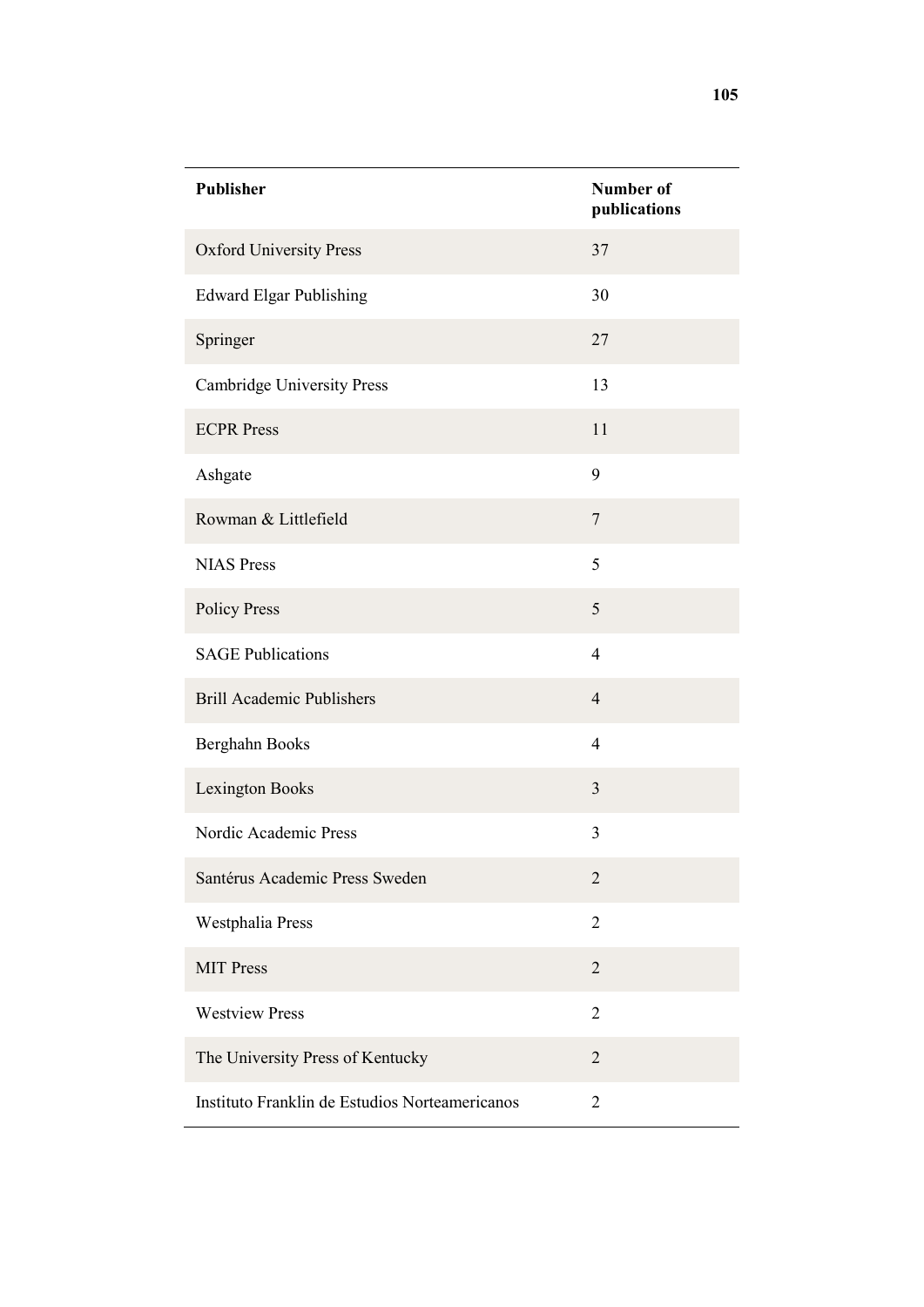| <b>Publisher</b>                        | Number of<br>publications |
|-----------------------------------------|---------------------------|
| <b>Amsterdam University Press</b>       | $\mathcal{D}$             |
| Peter Lang Publishing Group             | $\mathcal{D}$             |
| <b>Emerald Group Publishing Limited</b> | $\mathcal{D}$             |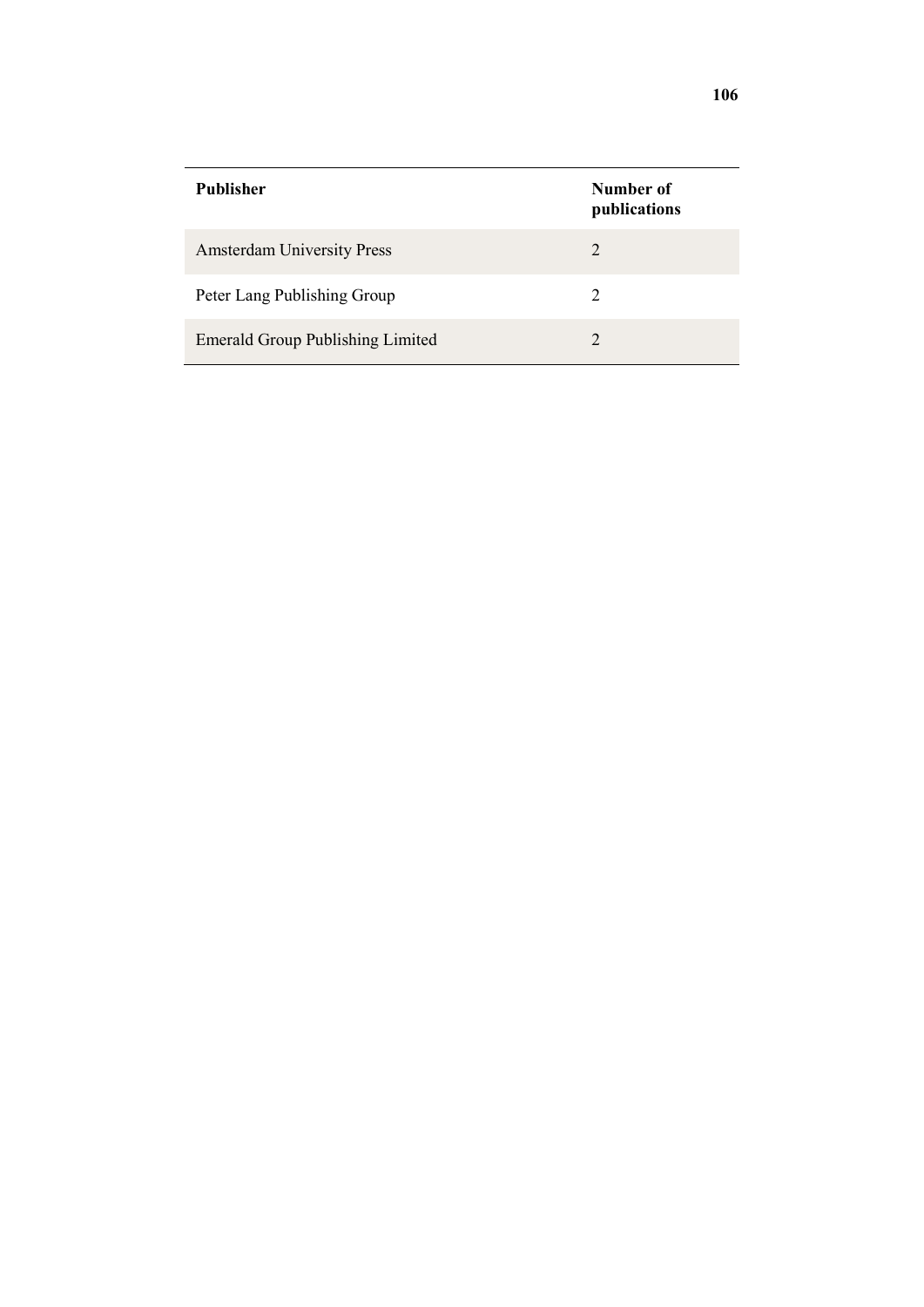# **Appendix 6: Comparison of SwePub with the Norwegian List**

According to the Norwegian List (The Norwegian Register for Scientific Journals, Series and Publishers), publications are based on journals/publishers according to this scheme:

- Level 2, scholarly channel with particularly high prestige (about 20% of the publications)
- Level 1, status as scholarly channel.
- Level 0, non-scholarly channels. For example, lack of peer review

This list is used internally at several Swedish HEIs as a quality indicator

Publications from SwePub were matched with the Norwegian list to see how many publications were at each level per HEI.

*Table A6.1 Journal articles in SwePub list used for selection in comparison with the Norwegian List* 

| HEI                                     | Level 2 | <b>Level 1</b> | Level 0 | <b>Missing</b> | <b>Total</b> |
|-----------------------------------------|---------|----------------|---------|----------------|--------------|
| Swedish<br>Defence<br>University        | 13%     | 81%            | 3%      | 3%             | 69           |
| University<br>of<br>Gothenburg          | 35%     | 60%            | $1\%$   | 3%             | 361          |
| Karlstad<br>University                  | 12%     | 88%            | $0\%$   | $0\%$          | 17           |
| Linköping<br>University                 | 8%      | 82%            | 5%      | 5%             | 100          |
| Linnaeus<br>University                  | 14%     | 55%            | 24%     | 7%             | 42           |
| Luleå<br>University<br>of<br>Technology | 6%      | 94%            | $0\%$   | $0\%$          | 53           |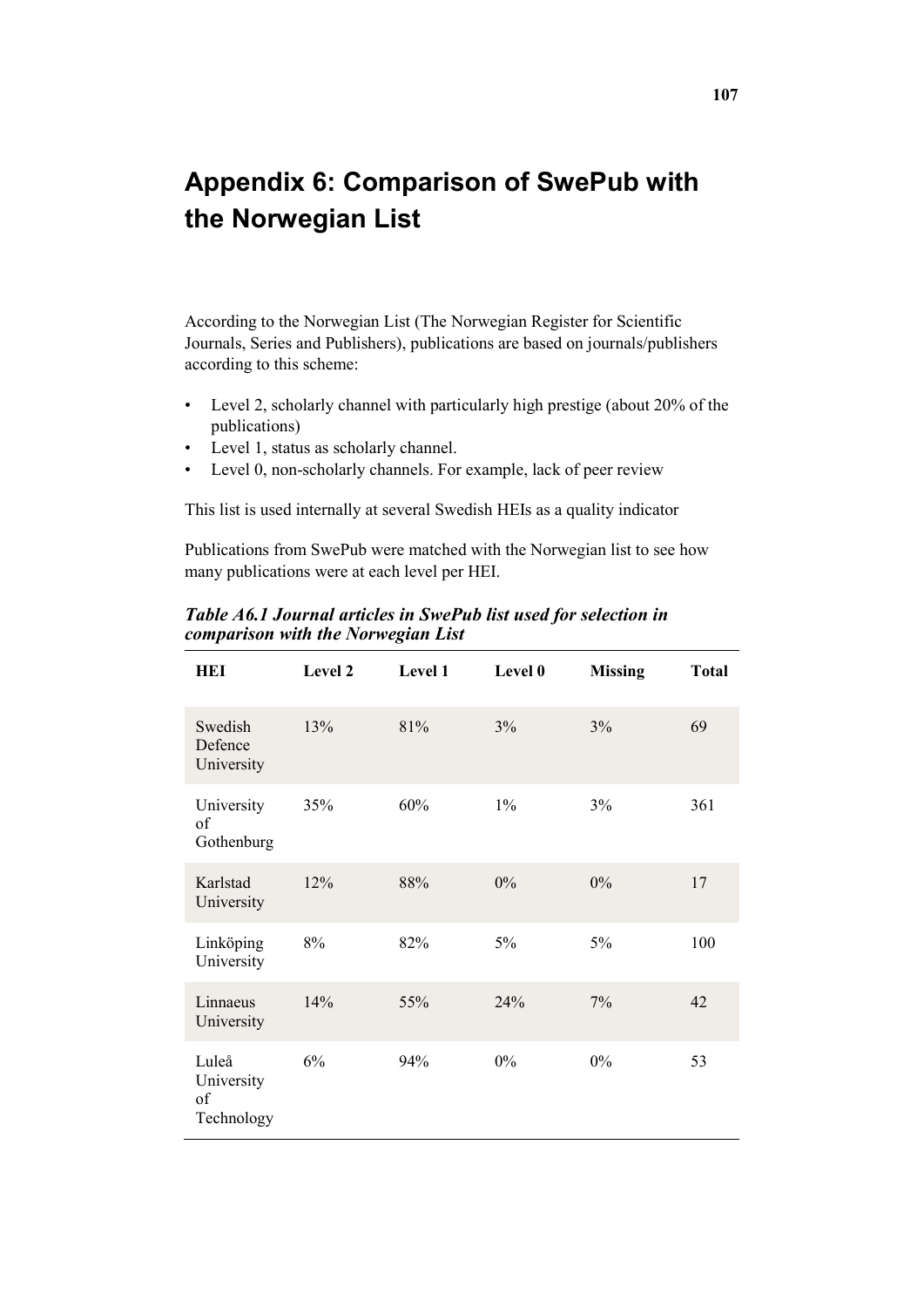| HEI                      | Level 2 | Level 1 | Level 0 | <b>Missing</b> | <b>Total</b> |
|--------------------------|---------|---------|---------|----------------|--------------|
| Lund<br>University       | 20%     | 75%     | $1\%$   | 4%             | 139          |
| Malmö<br>University      | 6%      | 69%     | 2%      | 23%            | 48           |
| Mid Sweden<br>University | 6%      | 86%     | 3%      | 6%             | 35           |
| Stockholm<br>University  | 28%     | 66%     | 0%      | 6%             | 179          |
| Södertörns<br>University | 12%     | 82%     | 4%      | 2%             | 51           |
| Umeå<br>University       | 8%      | 86%     | 3%      | 4%             | 112          |
| Uppsala<br>University    | 28%     | 68%     | 0%      | 3%             | 239          |
| Örebro<br>University     | 15%     | 82%     | 2%      | 2%             | 62           |
| Total                    | 22%     | 72%     | 2%      | 4%             | 1507         |

*Table A6.2 Book chapters in SwePub list used for selection in comparison with the Norwegian List* 

| HEI                              | Level 2 | Level 1 | Level 0 | <b>Missing</b> | <b>Total</b> |
|----------------------------------|---------|---------|---------|----------------|--------------|
| Swedish<br>Defence<br>University | 84%     | 16%     |         |                | 19           |
| University<br>of<br>Gothenburg   | 85%     | $11\%$  |         | 5%             | 65           |
| Karlstad<br>University           | 60%     | 40%     |         |                | 5            |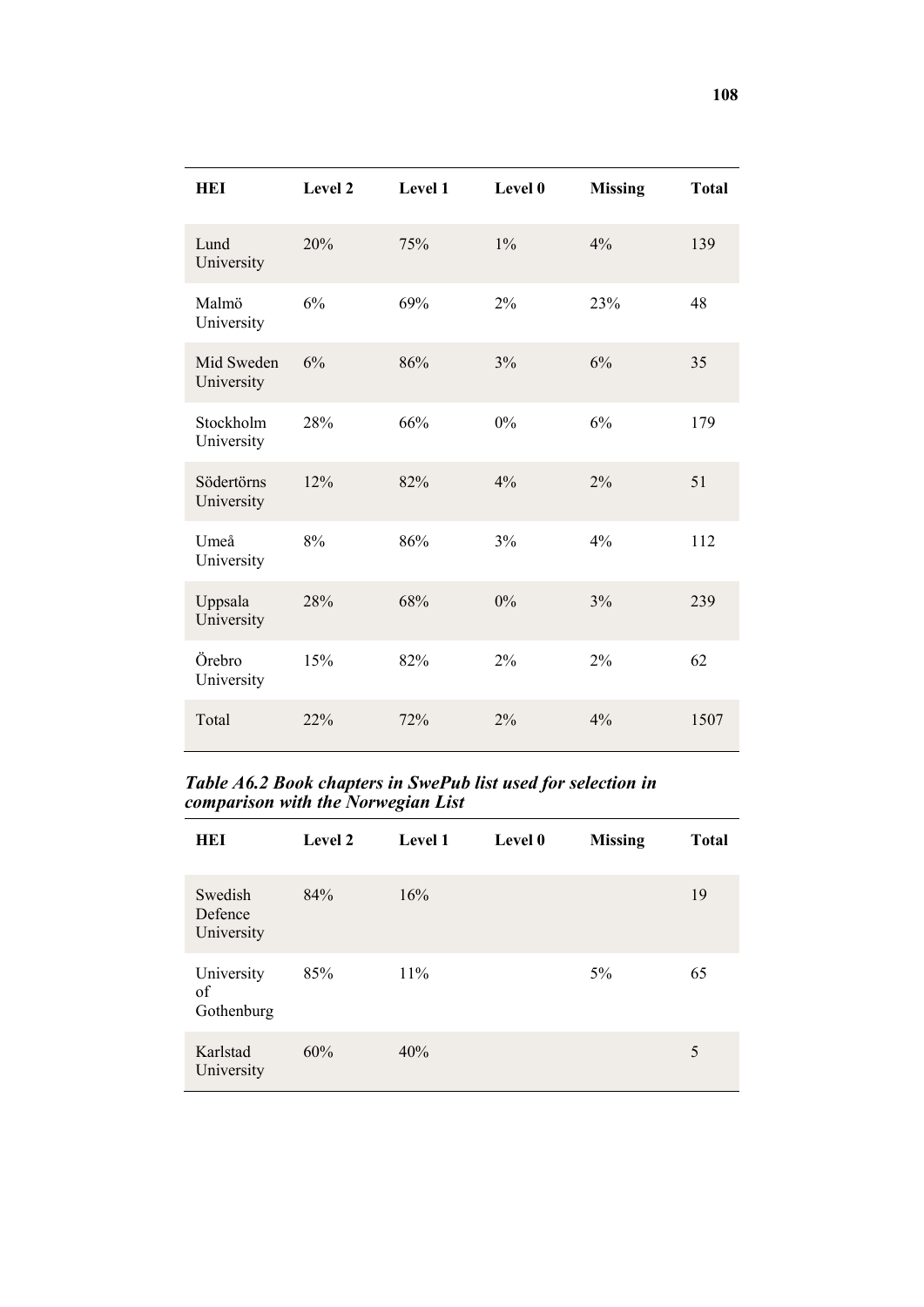| <b>HEI</b>                              | Level 2                  | Level 1        | Level 0                      | <b>Missing</b> | <b>Total</b>   |
|-----------------------------------------|--------------------------|----------------|------------------------------|----------------|----------------|
| Linköping<br>University                 | 63%                      | 19%            | 6%                           | 13%            | 16             |
| Linnaeus<br>University                  | 68%                      | 21%            |                              | 11%            | 38             |
| Luleå<br>University<br>of<br>Technology | $\overline{a}$           | $\overline{a}$ | $\overline{a}$               | $\overline{a}$ | $\mathbf{0}$   |
| Lund<br>University                      | 79%                      | 13%            |                              | 8%             | 62             |
| Malmö<br>University                     | $\overline{\phantom{a}}$ | ٠              |                              | ٠              | $\overline{0}$ |
| Mid Sweden<br>University                | 78%                      | 22%            | $\overline{a}$               | $\overline{a}$ | 9              |
| Stockholm<br>University                 | 69%                      | 28%            | $\overline{\phantom{0}}$     | 3%             | 32             |
| Södertörns<br>University                | 72%                      | 22%            | 6%                           |                | 18             |
| Umeå<br>University                      | 51%                      | 44%            | 2%                           | 2%             | 41             |
| Uppsala<br>University                   | 75%                      | 25%            |                              |                | 48             |
| Örebro<br>University                    | 67%                      | 33%            | $\qquad \qquad \blacksquare$ | $\frac{1}{2}$  | 3              |
| Total                                   | 73%                      | 22%            | $1\%$                        | 4%             | 356            |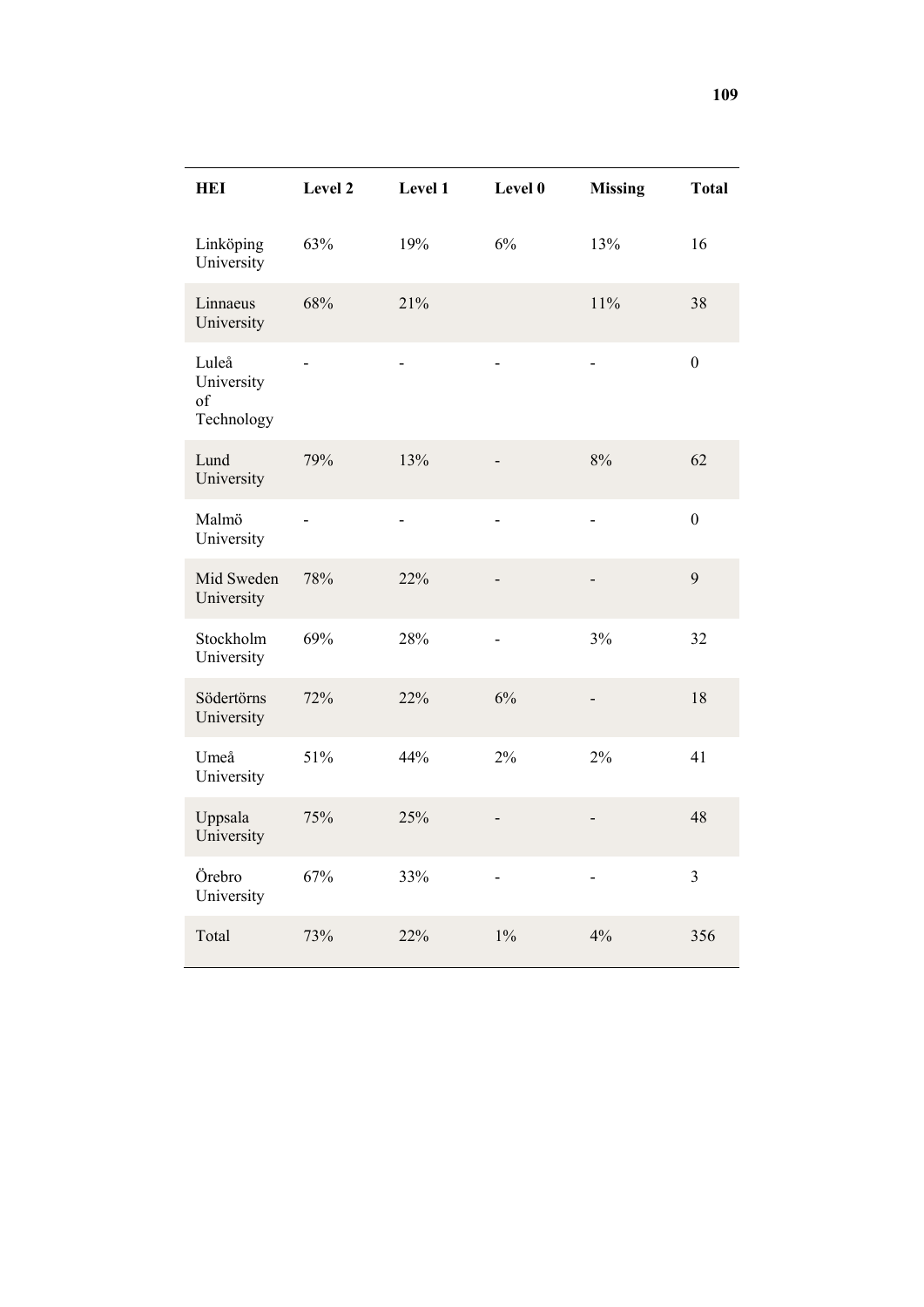## **Appendix 7: A graphical and statistical evaluation relations between university size, research output and impact**

Table A7.1 breaks the scores of Table 4.6 (main text) down into percentages for each institution, based on the external expert evaluations of respective research output.

| <b>HEI</b>                       | <b>Share of</b><br>publications | <b>Number of</b><br>publications | $\mathbf{1}$ | $\overline{2}$ | $\mathbf{3}$ | $\overline{\mathbf{4}}$ |
|----------------------------------|---------------------------------|----------------------------------|--------------|----------------|--------------|-------------------------|
| Swedish<br>Defense<br>University | $5\%$                           | 13                               | 16%          | 52%            | 24%          | 4%                      |
| University<br>of<br>Gothenburg   | 22%                             | 64                               | 15%          | 36%            | 31%          | 17%                     |
| Karlstad<br>University           | $1\%$                           | $\overline{4}$                   | 25%          | 63%            | $0\%$        | 13%                     |
| Linköping<br>University          | 6%                              | 18                               | 31%          | 31%            | 26%          | 6%                      |
| Linnaeus<br>University           | 4%                              | 12                               | 35%          | 35%            | 26%          | 4%                      |
| Luleå Univ<br>of<br>Technology   | 3%                              | 8                                | 31%          | 19%            | 38%          | 13%                     |
| Lund<br>University               | 11%                             | 31                               | 13%          | 38%            | 33%          | 11%                     |
| Malmö<br>University              | 3%                              | 8                                | 44%          | 44%            | 6%           | 0%                      |

*Table A7.1 Percentage of each score category awarded to research articles and chapters (for each HEI)*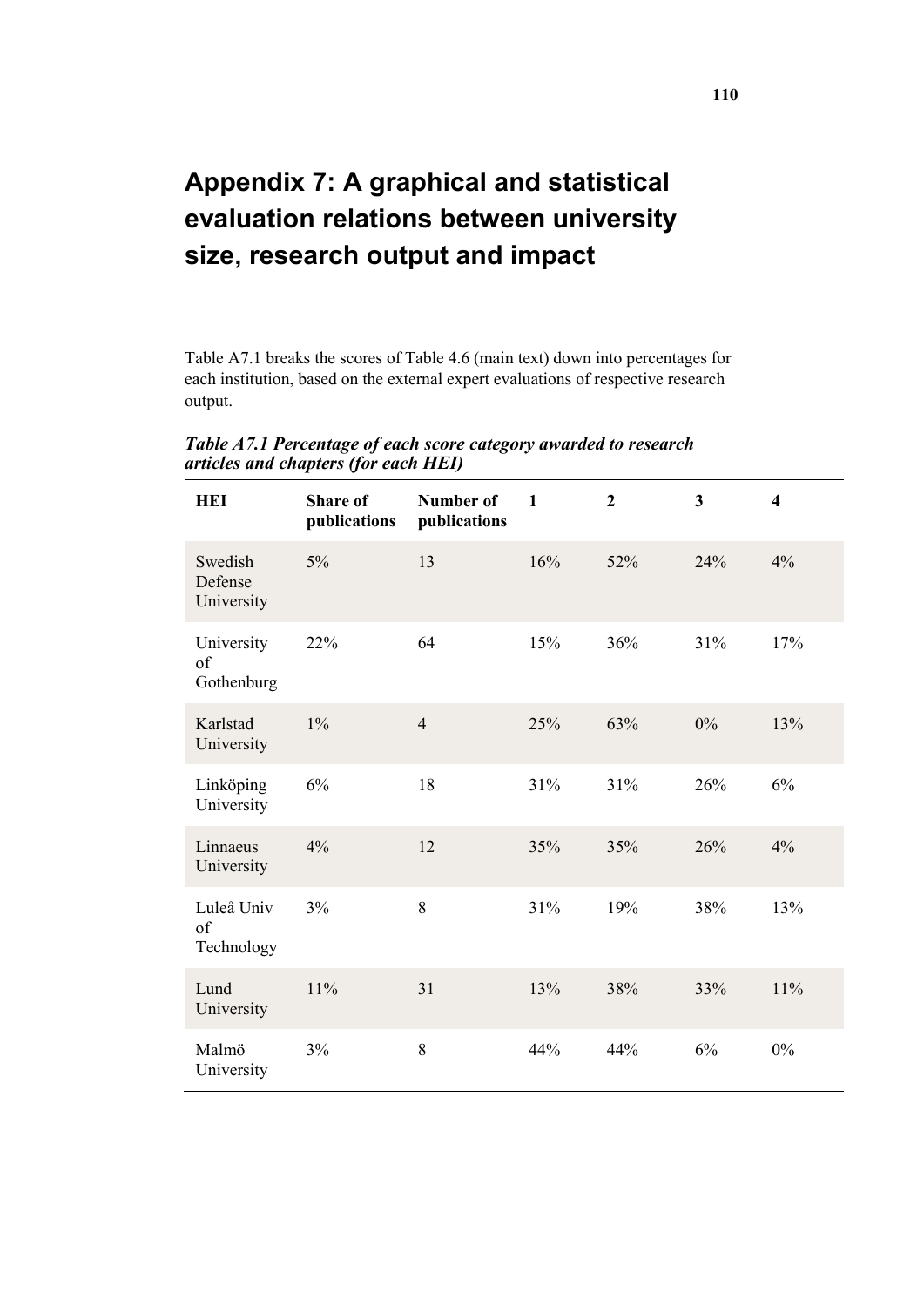| HEI                      | <b>Share of</b><br>publications | Number of<br>publications | $\mathbf{1}$ | $\overline{2}$ | 3   | 4     |
|--------------------------|---------------------------------|---------------------------|--------------|----------------|-----|-------|
| Mid Sweden<br>University | $2\%$                           | $\overline{7}$            | 21%          | 43%            | 21% | 7%    |
| Stockholm<br>University  | 11%                             | 32                        | 15%          | 25%            | 43% | 15%   |
| Södertörn<br>University  | $4\%$                           | 11                        | 19%          | 52%            | 29% | $0\%$ |
| Umeå<br>University       | 8%                              | 23                        | 33%          | 44%            | 15% | 4%    |
| Uppsala<br>University    | 15%                             | 44                        | 15%          | 44%            | 26% | 15%   |
| Örebro<br>University     | 4%                              | 10                        | 10%          | 45%            | 40% | 5%    |

Table A7.1 corroborates results mentioned in the main text to this report: in general, larger institutions tend to score better, on average, for articles and book chapters as evaluated by external reviewers.

We now explore relations described in chapter 4 between university size (number of FTE's in political science) and the quality of research output as well as between research output and impact, based on graphical and statistical explorations.

Using the rank of the universities in terms of FTEs and their ranking in terms of research quality on the two axis of the scatterplot given in figure A7.2, it can be seen that results as described in chapter 4 are confirmed. The effect of the 'big four' is visible, with some universities 'punching above their weight' in terms of the quality of their research output. In statistical terms, Pearson's rho is .538 and with this, shows a moderate link between the two variables ( $p = .047$ ). However, while there is an association, the nonparametric correlation coefficient (computed on the ranks of the original values) is not statistically significant (Spearman's rho = .405;  $p = .151$ ).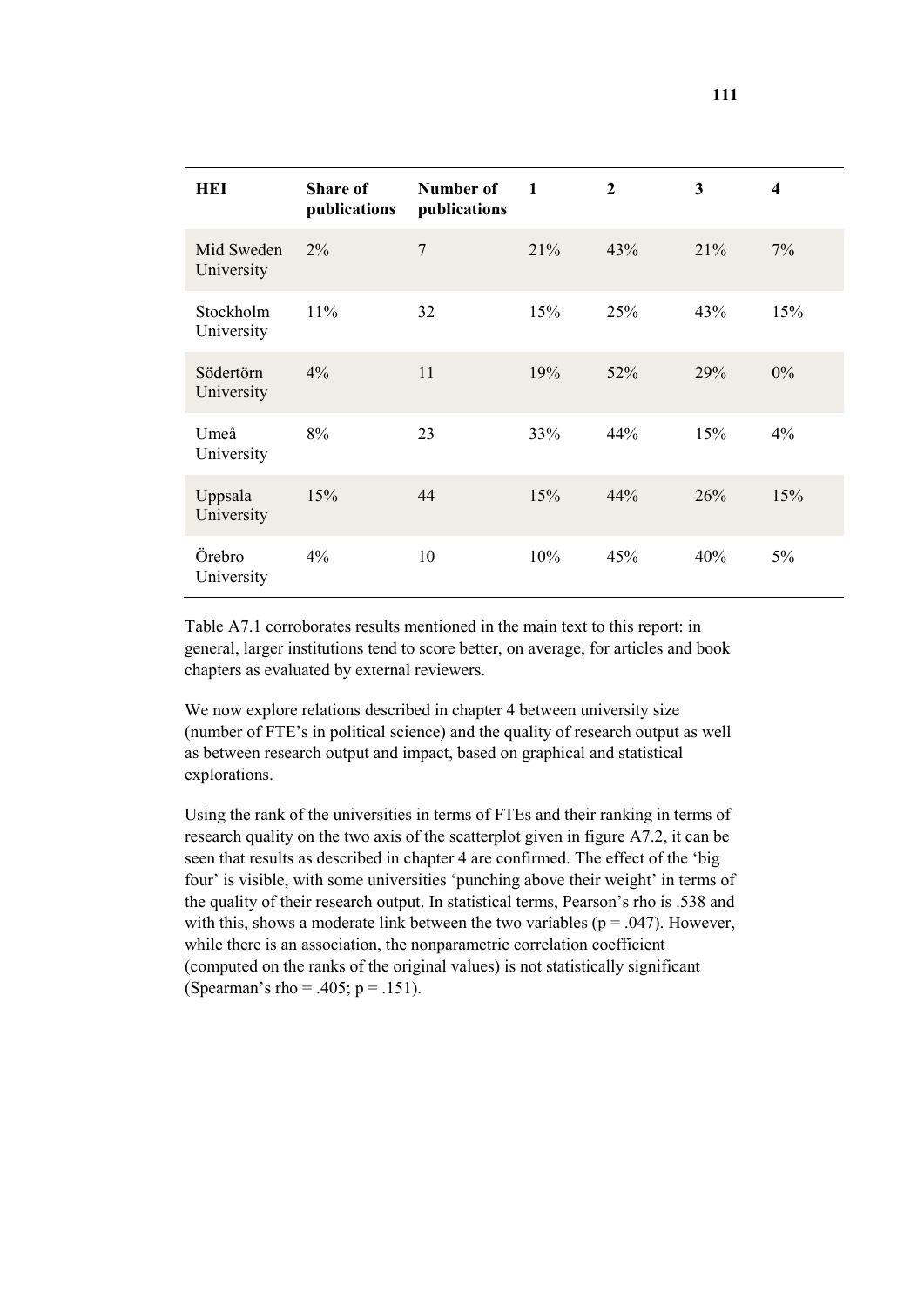

*Figure A7.2 Relations between rankings of universities in terms of size (FTE) and research quality* 

In terms of the comparison between the ranking of departments on their research output scores with their ranking as regards impact, an additional analysis revealing graphical and statistical relations as shown in figure A7.3 can be helpful.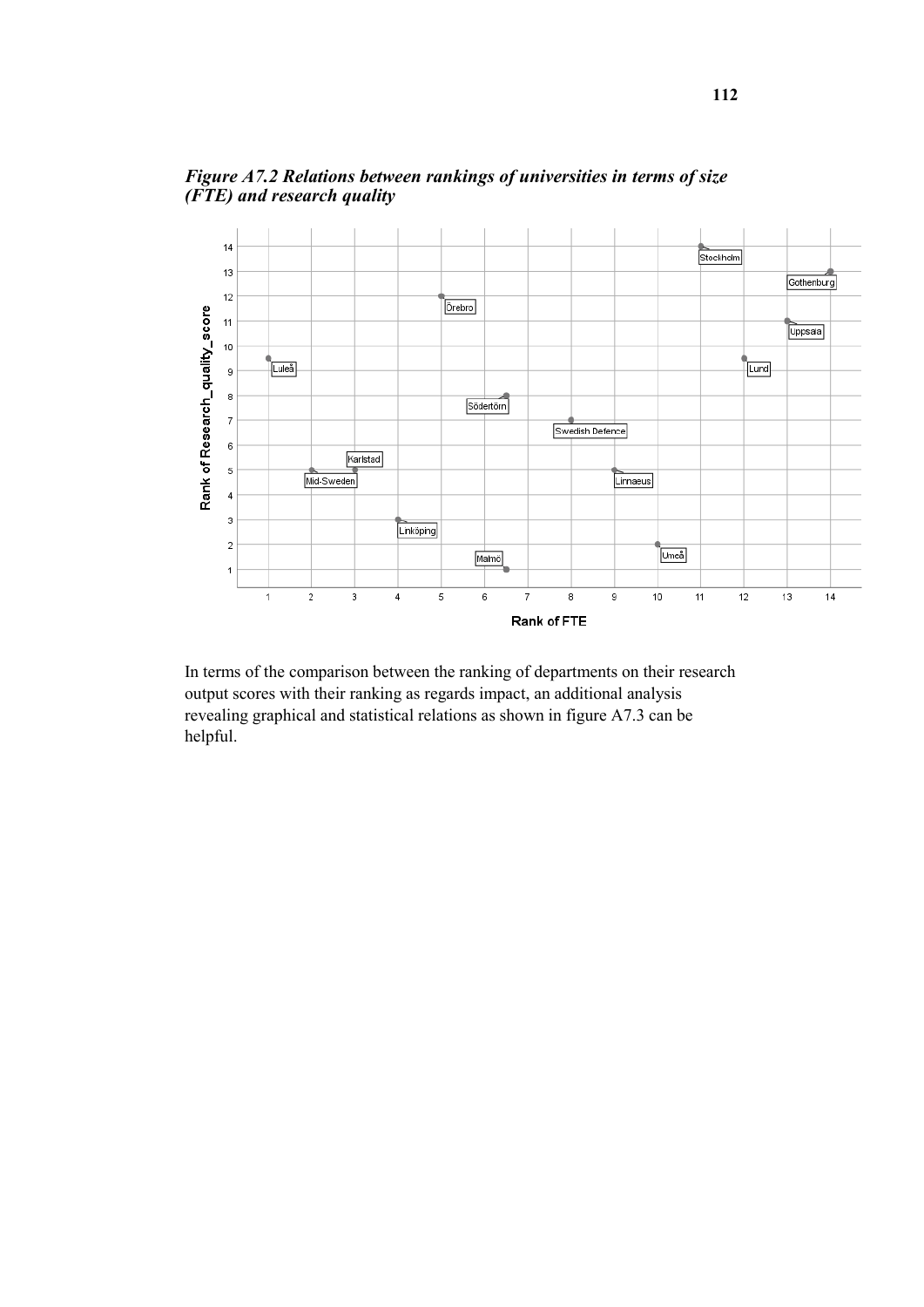

*Figure A7.3 Relations between rankings of universities in terms of research quality and impact scores* 

In the assessment of the strength of association between the rank of research quality scores and the rank of research impact, Spearman's rank correlation coefficient (rho) is .653 ( $p = .011$ ), demonstrating a moderate, but statistically significant association between these two variables. This provides further evidence that the quality of research and of impact are related to each other.